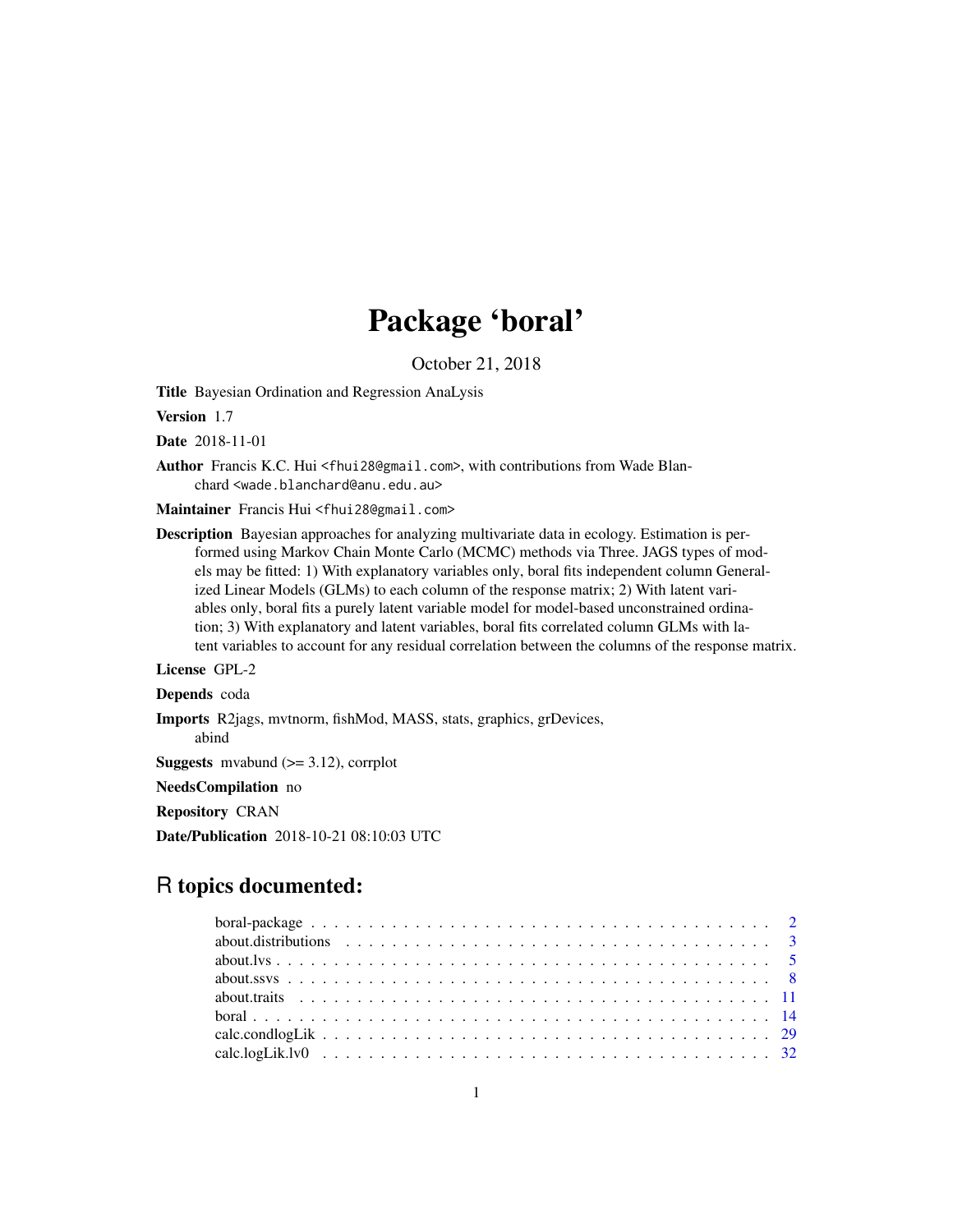<span id="page-1-0"></span>

| Index | 93 |
|-------|----|

boral-package *Bayesian Ordination and Regression AnaLysis (boral)*

#### Description

Bayesian approaches for analyzing multivariate data in ecology. Estimation is performed using Markov Chain Monte Carlo (MCMC) methods via Three. JAGS types of models may be fitted: 1) With explanatory variables only, boral fits independent column Generalized Linear Models (GLMs) to each column of the response matrix; 2) With latent variables only, boral fits a purely latent variable model for model-based unconstrained ordination; 3) With explanatory and latent variables, boral fits correlated column GLMs with latent variables to account for any residual correlation between the columns of the response matrix.

# Details

| Package: | boral      |
|----------|------------|
| Type:    | Package    |
| Version: | 0.6        |
| Date:    | 2014-12-12 |
| License: | $GPI - 2$  |
|          |            |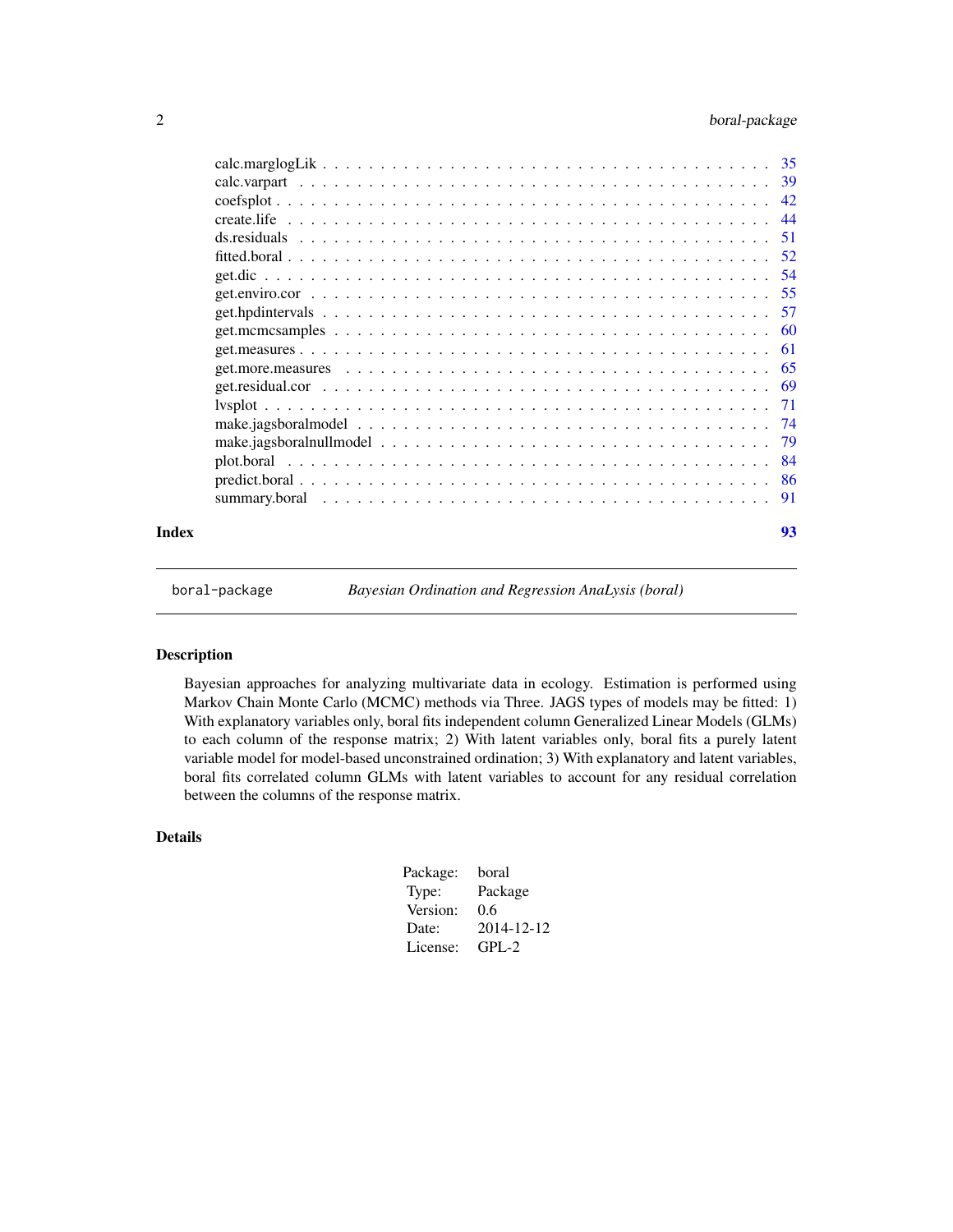#### <span id="page-2-0"></span>Author(s)

Francis K.C. Hui <fhui28@gmail.com>, with contributions from Wade Blanchard <wade.blanchard@anu.edu.au> Maintainer: Francis Hui <fhui28@gmail.com>

#### References

- Hui et al. (2014). Model-based approaches to unconstrained ordination. Methods in Ecology and Evolution, 6, 399-411.
- Plummer, M. (2003). JAGS: A program for analysis of Bayesian graphical models using Gibbs sampling. In Proceedings of the 3rd International Workshop on Distributed Statistical Computing. March (pp. 20-22).
- Skrondal, A., and Rabe-Hesketh, S. (2004). Generalized latent variable modeling: Multilevel, longitudinal, and structural equation models. CRC Press.
- Warton et al. (2015). So Many Variables: Joint Modeling in Community Ecology. Trends in Ecology and Evolution, 30, 766-779.
- Yi W. et al. (2013). mvabund: statistical methods for analysing multivariate abundance data. R package version 3.8.4.

#### Examples

## Please see main boral function for examples.

<span id="page-2-1"></span>about.distributions *Distributions available in boral*

#### **Description**

This help file provides more information regarding the distributions i.e., the family argument, available in the boral package, to handle various responses types.

#### Details

A variety of families are available in boral, designed to accommodate multivariate abundance data of varying response types. Please see the family argument in the [boral](#page-13-1) which lists all distributions that are currently available.

For multivariate abundance data in ecology, species counts are often overdispersed. Using a negative binomial distribution (family = "negative.binomial") to model the counts usually helps to account for this overdispersion. Please note the variance for the negative binomial distribution is parameterized as  $Var(y) = \mu + \phi \mu^2$ , where  $\phi$  is the dispersion parameter.

For non-negative continuous data such as biomass, the lognormal, Gamma, and tweedie distributions may be used (Foster and Bravington, 2013). For the gamma distribution, the variance is parameterized as  $Var(y) = \mu/\phi$  where  $\phi$  is the column-specific rate (henceforth referred to also as dispersion parameter).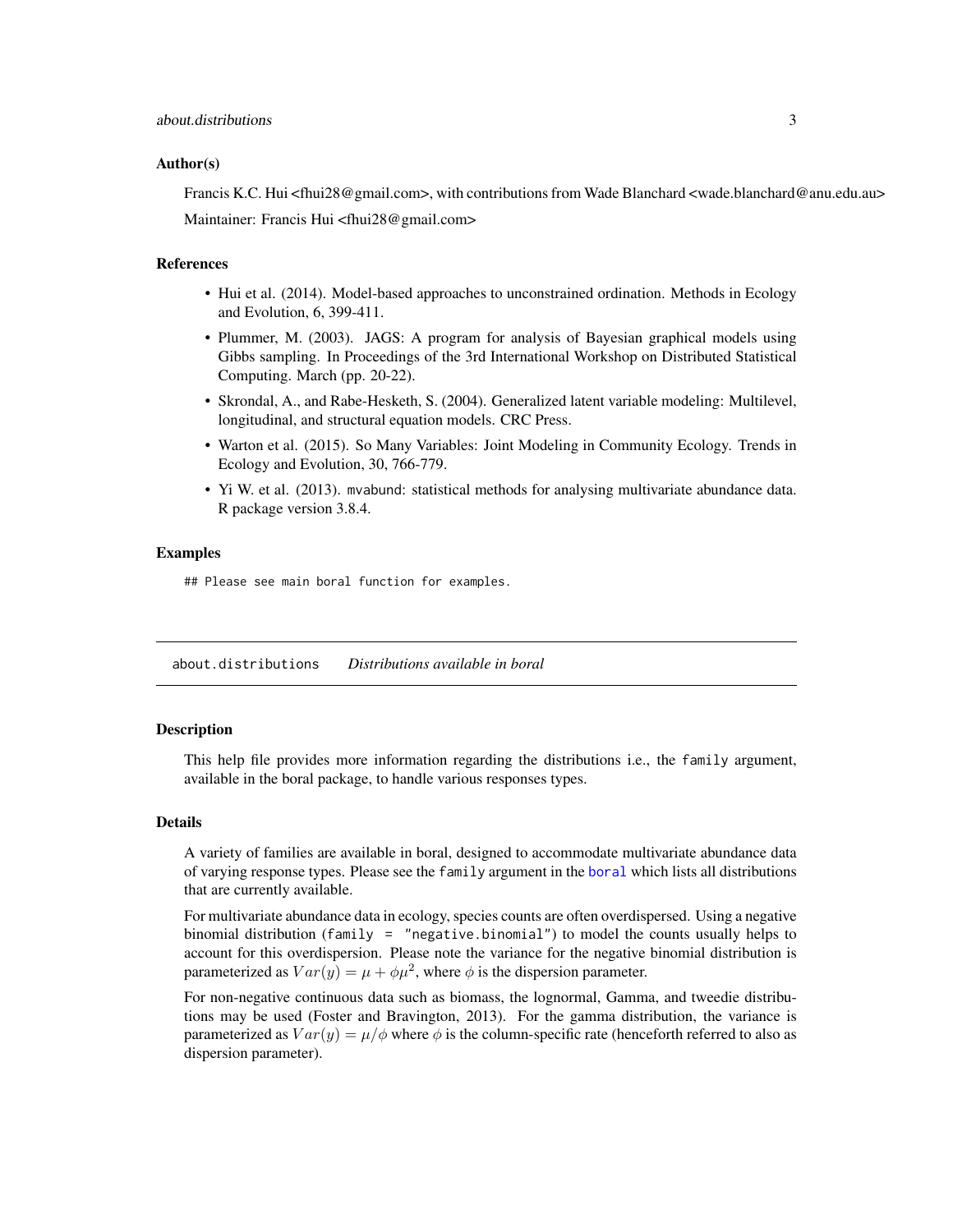For the tweedie distribution, a common power parameter is across all columns with this family, because there is almost always insufficient information to model column-specific power parameters. Specifically, the variance is parameterized as  $Var(y) = \phi \mu^p$  where  $\phi$  is the column-specific dispersion parameter and  $p$  is a power parameter common to all columns assumed to be tweedie, with  $1 < p < 2$ .

Normal responses are also implemented, just in case you encounter normal stuff in ecology (pun intended)! For the normal distribution, the variance is parameterized as  $Var(y) = \phi^2$ , where  $\phi$  is the column-specific standard deviation.

The beta distribution can be used to model data between values between but *not* including 0 and 1. In principle, this would make it useful for percent cover data in ecology, if it not were for the fact that percent cover is commonly characterized by having lots of zeros (which are not permitted for beta regression). An *ad-hoc* fix to this would be to add a very small value to shift the data away from exact zeros and/or ones. This is however heuristic, and pulls the model towards producing conservative results (see Smithson and Verkuilen, 2006, for a detailed discussion on beta regression, and Korhonen et al., 2007, for an example of an application to forest canopy cover data). Note the parameterization of the beta distribution used here is directly in terms of the mean  $\mu$  and the dispersion parameter  $\phi$  (more commonly know as the "sample size"). In terms of the two shape parameters, if we denote the two shape parameters as the vector  $(a, b)$ , his is equivalent to  $a = \mu \phi$ and  $b = (1 - \mu)\phi$ .

For ordinal response columns, cumulative probit regression is used (Agresti, 2010). boral assumes all ordinal columns are measured using the same scale i.e., all columns have the same number of theoretical levels, even though some levels for some species may not be observed. The number of levels is then assumed to be given by the maximum value from all the ordinal columns of y. Because of this, all ordinal columns then assumed to have the *same* cutoffs,  $\tau$ , while the columnspecific intercept,  $\beta_{0j}$ , allows for deviations away from these common cutoffs. That is,

$$
\Phi(P(y_{ij} \leq k)) = \tau_k + \beta_{0j} + \dots,
$$

where  $\Phi(\cdot)$  is the probit function,  $P(y_{ij} \leq k)$  is the cumulative probability of element  $y_{ij}$  being less than or equal to level k,  $\tau_k$  is the cutoff linking levels k and  $k + 1$  (and which are increasing in k),  $\beta_{0j}$  are the column effects, and ... denotes what else is included in the model, e.g. latent variables and related coefficients. To ensure model identifiability, and also because they are interpreted as column-specific deviations from the common cutoffs, the  $\beta_{0j}$ 's are treated as random effects and drawn from a normal distribution with mean zero and unknown standard deviation.

The parameterization above is useful for modeling ordinal in ecology. When ordinal responses are recorded, usually the same scale is applied to all species e.g., level  $1 =$  not there, level  $2 =$  a bit there, level 3 = lots there, level 4 = everywhere! The quantity  $\tau_k$  can thus be interpreted as this common scale, while  $\beta_{0j}$  allows for deviations away from these to account for differences in species prevalence. Admittedly, the current implementation of boral for ordinal data can be quite slow.

Finally, in the event different responses are collected for different columns, e.g., some columns of y are counts, while other columns are presence-absence, one can specify different distributions for each column. Aspects such as variable selection, residual analysis, and plotting of the latent variables are, in principle, not affected by having different distributions. Naturally though, one has to be more careful with interpretation of the row effects  $\alpha_i$  and latent variables  $z_i$ , as different link functions will be applied to each column of y. A situation where different distributions may prove useful is when y is a species–traits matrix, where each row is a species and each column a trait such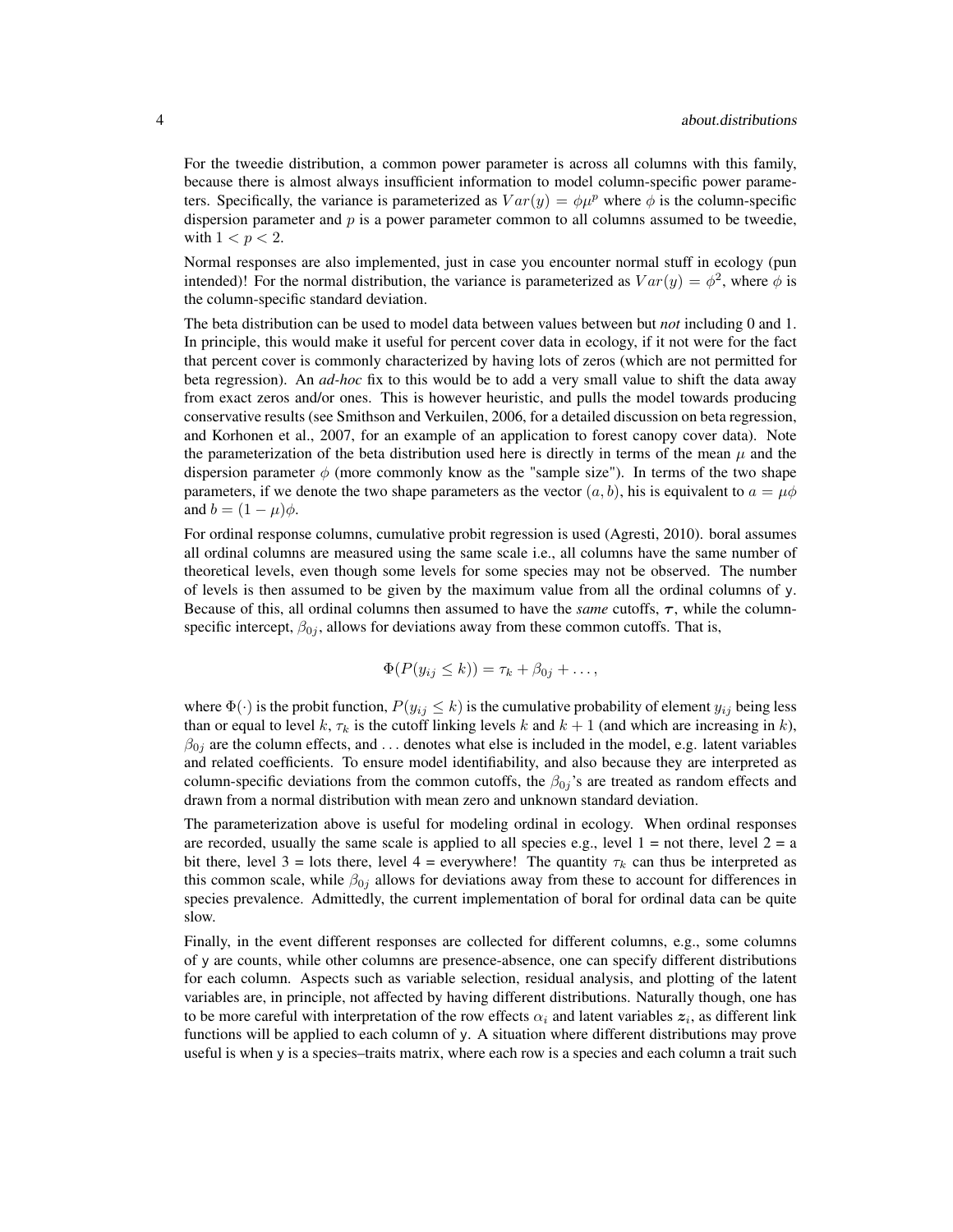#### <span id="page-4-0"></span>about.lys 5

as specific leaf area. In this case, traits could be of different response types, and the goal perhaps is to perform unconstrained ordination to look for patterns between species on an underlying trait surface e.g., a defense index for a species (Moles et al., 2013).

#### Warnings

• MCMC with lots of ordinal columns take an especially long time to run! Moreover, estimates for the cutoffs in cumulative probit regression may be poor for levels with little data. Major apologies for this advance =(

#### Author(s)

Francis K.C. Hui <fhui28@gmail.com>, with contributions from Wade Blanchard <wade.blanchard@anu.edu.au> Maintainer: Francis Hui <fhui28@gmail.com>

#### References

- Agresti, A. (2010). Analysis of Ordinal Categorical Data. Wiley.
- Foster, S. D. and Bravington, M. V. (2013). A Poisson-Gamma model for analysis of ecological non-negative continuous data. Journal of Environmental and Ecological Statistics, 20, 533-552.
- Korhonen, L., et al. (2007). Local models for forest canopy cover with beta regression. Silva Fennica, 41, 671-685.
- Moles et al. (2013). Correlations between physical and chemical defences in plants: Tradeoffs, syndromes, or just many different ways to skin a herbivorous cat? New Phytologist, 198, 252-263.
- Smithson, M., and Verkuilen, J. (2006). A better lemon squeezer? Maximum-likelihood regression with beta-distributed dependent variables. Psychological methods, 11, 54-71.

#### See Also

[boral](#page-13-1) for the main boral fitting function.

#### Examples

## Please see main boral function for examples.

<span id="page-4-1"></span>about.lvs *Correlation structure for latent variables*

#### **Description**

This help file provides more information how (non-independence) correlation structures can be assumed for latent variables.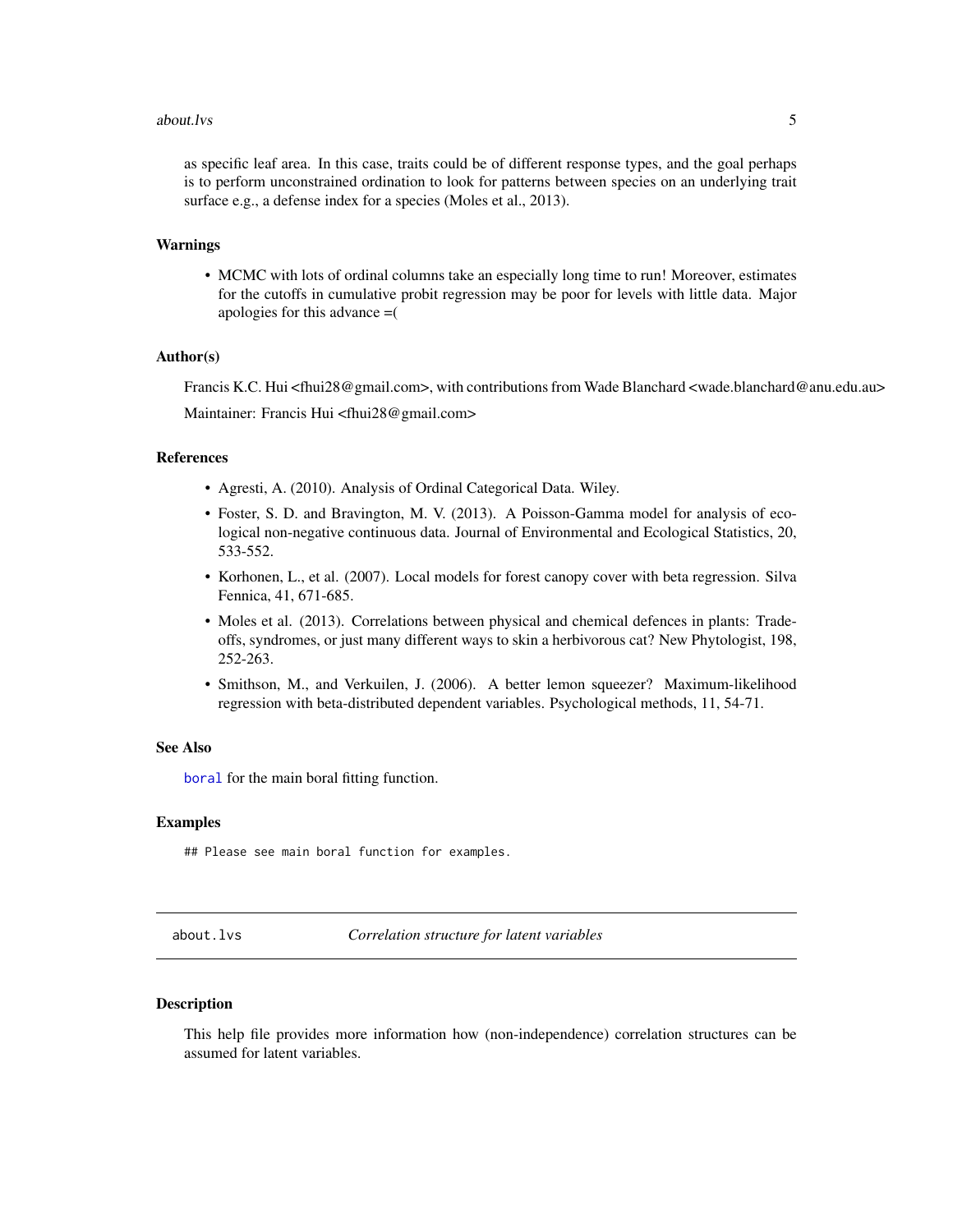#### Details

In the main boral function, when latent varaibles are included, the default option is to assume that the latent variables are independent across the rows (sites) of the response matrix i.e., lv.type = "independent". That is,  $z_i \sim N(0, I_d)$  where d = num.lv. This is useful when we want to model between species correlations (is a parsimonious manner), but it does make an assumption that sites are independent.

If one *a-priori* believes that the sites are, in fact, correlated e.g., due to spatial correlation, and that it cannot be sufficiently well accounted for by row effects (see comment below), then we can account for this by assuming a non-independence correlation structure for the the latent variables across sites. Note however we continue to assume that the  $d$  latent variables are still independent of one another. That is, if we let  $z_i = (z_{i1}, \ldots, z_{id})$ , then we assume that for  $l = 1, \ldots, d$ ,

$$
(z_{1l}, z_{2l}, \ldots, z_{nl}) \sim N(\mathbf{0}, \mathbf{\Sigma}),
$$

where  $\Sigma$  is some correlation matrix. When  $\Sigma = I_n$  then we are back in the independence case. However, if we allow for the off-diagonals to be non-zero, then we the latent variables to be correlated,  $\Sigma_{ij} = Cov(z_{il}, z_{jl})$ . This in turn induces correlation across sites and species i.e., two species at two different sites are now correlated because of the correlation across sites.

While there are fancier structures and attempts at accounting for correlations between sites (Cressie and Wikle, 2015), in boral we assume relatively simple structures. Specifically, we can assume that sites further away are less correlated, and so  $\Sigma$  can be characterized based on a distance matrix distmat and associated spatial covariance parameters which require estimation. Indeed, such simple spatial latent variable models have become rather popular in community ecology of late, at least as a first attempt at accounting for spatial (and also temporal) correlation e.g., Thorson et al., (2015, 2016); Ovaskainen et al., (2017).

At the moment, several correlation structures are permitted. Let  $D_{ij}$  denote the distance between site i and j i.e., entry  $(i, j)$  in distmat. Also, let  $(\vartheta_1, \vartheta_2)$  denote the two spatial covariance parameters (noting that the second parameter is not required for some of structures). Then we have: 1) lv.type = "exponential" such that  $\Sigma_{ij} = \exp(-D_{ij}/\vartheta_1);2$ )lv.type = "squared.exponential", such that  $\Sigma_{ij}=\exp(-D_{ij}/\vartheta_1^2);$   $3)$  lv.type = "power.exponential", such that  $\Sigma_{ij}=\exp(-(D_{ij}/\vartheta_1)^{\vartheta_2})$ where  $\vartheta_1 \in (0,2]$ ; 4) lv.type = "spherical", such that  $(D_{ij} < \vartheta_1) * (1 - 1.5 * D_{ij}/\vartheta_1 +$  $(0.5*(D_{ij}/\vartheta_1)^3)$ . We refer the reader to the geoR and the function cov. spatial for more, simple information on spatial covariance functions (Ribeiro Jr and Diggle, 2016).

It is important to keep in mind that moving away from an independence correlation structure for the latent variables *massively* increases computation time for MCMC sampling (and indeed any estimation method for latent variable models). Given JAGS is not the fastest of methods when it comes to MCMC sampling, then one should be cautious about moving away from indepndence. For example, if you *a-priori* have a nested experimental design which is inducing spatial correlation, then it is much faster and more effective to include (multiple) row effects in the model to account for this spatial correlation instead.

#### Author(s)

Francis K.C. Hui <fhui28@gmail.com>, with contributions from Wade Blanchard <wade.blanchard@anu.edu.au>

Maintainer: Francis Hui <fhui28@gmail.com>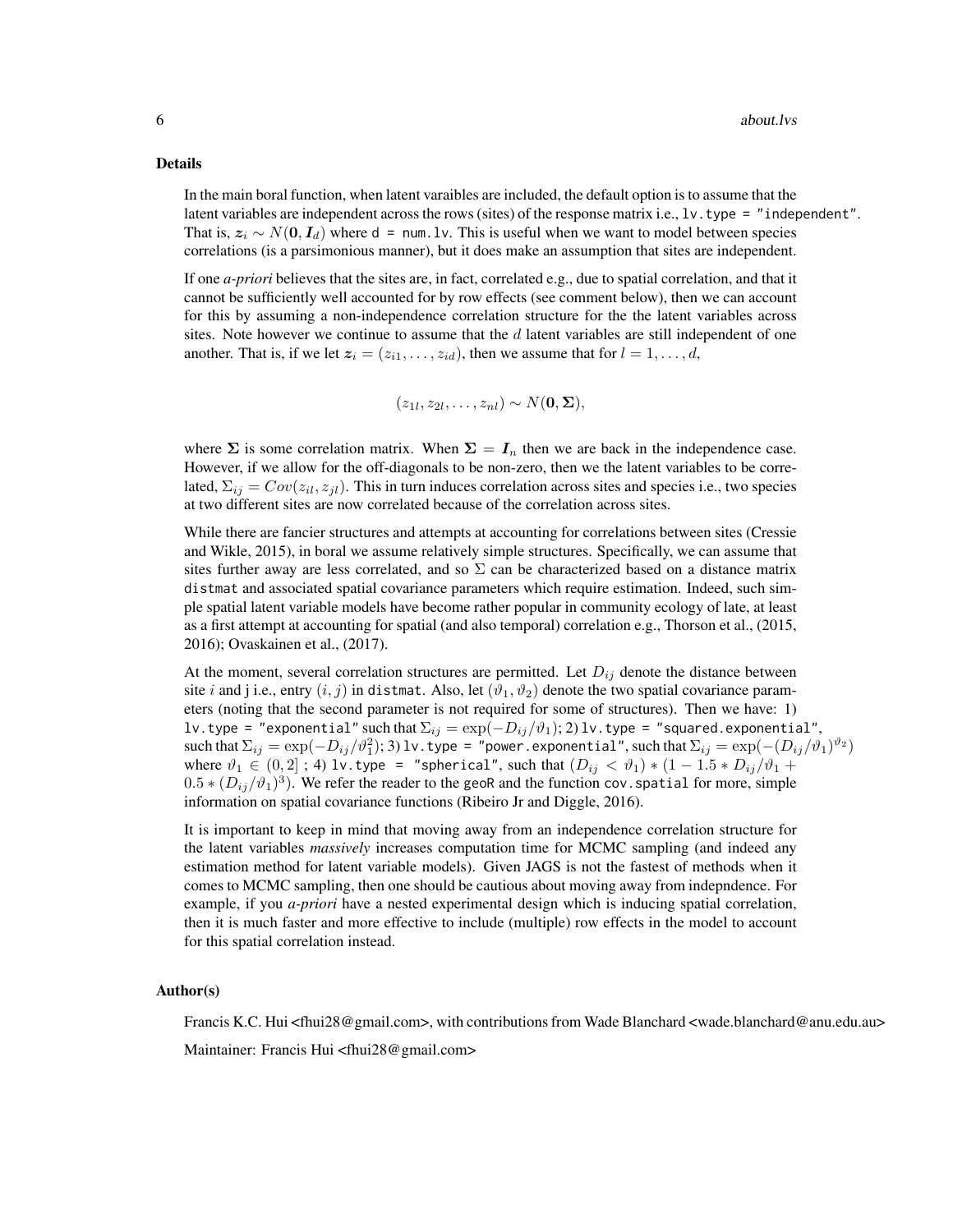#### about.lys 2008 and 2008 and 2008 and 2008 and 2008 and 2008 and 2008 and 2008 and 2008 and 2008 and 2008 and 20

#### References

- Cressie, N. and Wikle, C. K. (2015) Statistics for spatio-temporal data. John Wiley & Sons.
- Ovaskainen, O., Tikhonov, G. Norberg, A. Guillaume Blanchet, F. Duan, L. Dunson, D. Roslin, T., and Abrego, N. (2017). How to make more out of community data? A conceptual framework and its implementation as models and software. Ecology Letters, 20, 561-576.
- Ribeiro Jr, P. J., and Diggle P. J., (2016). geoR: Analysis of Geostatistical Data. R package version 1.7-5.2. <https://CRAN.R-project.org/package=geoR>.
- Thorson, J. T., Ianelli, J. N., Larsen, E. A., Ries, L., Scheuerell, M. D., Szuwalski, C., and Zipkin, E. F. (2016). Joint dynamic species distribution models: a tool for community ordination and spatio-temporal monitoring. Global Ecology and Biogeography, 25, 1144-1158
- Thorson, J. T., Scheuerell, M. D., Shelton, A. O., See, K. E., Skaug, H. J., and Kristensen, K. (2015). Spatial factor analysis: a new tool for estimating joint species distributions and correlations in species range. Methods in Ecology and Evolution, 6, 627-63

#### See Also

[boral](#page-13-1) for the main boral fitting function.

#### Examples

```
library(mvabund) ## Load a dataset from the mvabund package
data(spider)
y <- spider$abun
X <- scale(spider$x)
n \leq -nrow(y)p \leftarrow \text{ncol}(y)## NOTE: The two examples below and taken directly from the boral help file
example_mcmc_control <- list(n.burnin = 10, n.iteration = 100,
     n.thin = 1)
## Not run:
## Example 2d - model with environmental covariates and
## two structured latent variables using fake distance matrix
fakedistmat <- as.matrix(dist(1:n))
spiderfit_lvstruc <- boral(y, X = X, family = "negative.binomial",
    lv.control = list(num.lv = 2, type = "powered.exponential",distmat = fakedistmat))
summary(spiderfit_lvstruc)
```
## End(Not run)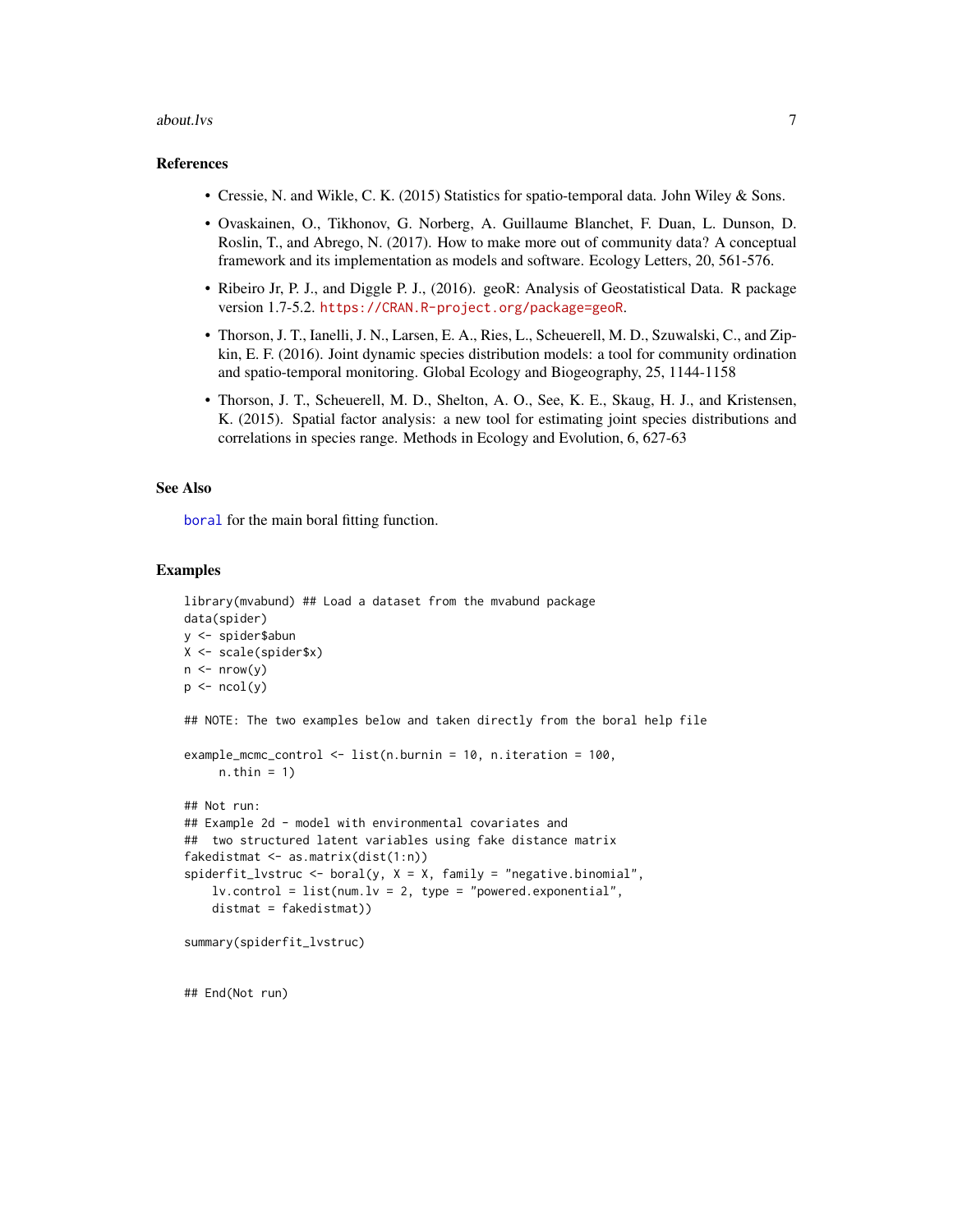<span id="page-7-1"></span><span id="page-7-0"></span>

#### **Description**

This help file provides more information regarding the implementation of the stochastic search variable selection (SSVS, George and McCulloch, 1993) as implemented in the boral package.

#### Details

Stochastic search variable selection (SSVS, George and McCulloch, 1993) is a approach for model selection, which is applicable specifically to the Bayesian MCMC framework. As of boral version 1.5, SSVS is implemented in two ways.

**SSVS on coefficients in** X: SSVS is implemented on the column-specific coefficients  $\beta_i$ . Basically, SSVS works by placing a spike-and-slab priors on these coefficients, such that the spike is a narrow normal distribution concentrated around zero and the spike is a normal distribution with a large variance.

$$
\rho(\beta) = I_{\beta=1} \times \mathcal{N}(0, \sigma^2) + (1 - I_{\beta=1}) \times \mathcal{N}(0, g * \sigma^2),
$$

where  $\sigma^2$  is determined by prior . control\$hypparams[3],  $g$  is determined by <code>ssvs.g</code>, and  $I_{\beta=1}=$  $P(\beta = 1)$  is an indicator function representing whether coefficient is included in the model. It is given a Bernoulli prior with probability of inclusion 0.5. After fitting, the posterior probability of β being included in the model is returned based on posterior mean of the indicator function  $I_{β=1}$ . Note this is NOT the same as a *p*-value seen in maximum likelihood estimation: a *p*-value provides an indication of how much evidence there is against the null hypothesis of  $\beta = 0$ , while the posterior probability provides a measure of how likely it is for  $\beta \neq 0$  given the data.

SSVS can be applied at a grouped or individual coefficient level, and this is governed by prior.control\$ssvs.index:

- For elements of ssvs. index equal to -1, SSVS is not applied on the corresponding covariate of the X.
- For elements equal to 0, SSVS is applied to each individual coefficients of the corresponding covariate in X. That is, the fitted model will return posterior probabilities for this covariate, one for each column of y.
- For elements taking positive integers 1,2,..., SSVS is applied to each group of coefficients of the corresponding covariate in X. That is, the fitted model will return a single posterior probability for this covariate, indicating whether this covariate should be included for all columns of y; see O'Hara and Sillanpaa (2009) and Tenan et al. (2014) among many others for an discussion of Bayesian variable selection methods.

Note the last application of SSVS allows multiple covariates to be selected *simultaneously*. For example, suppose X consists of five columns: the first two columns are environmental covariates, while the last three correspond to quadratic terms of the two covariates as well as their interaction. If we want to "test" whether any quadratic terms are required, then we can set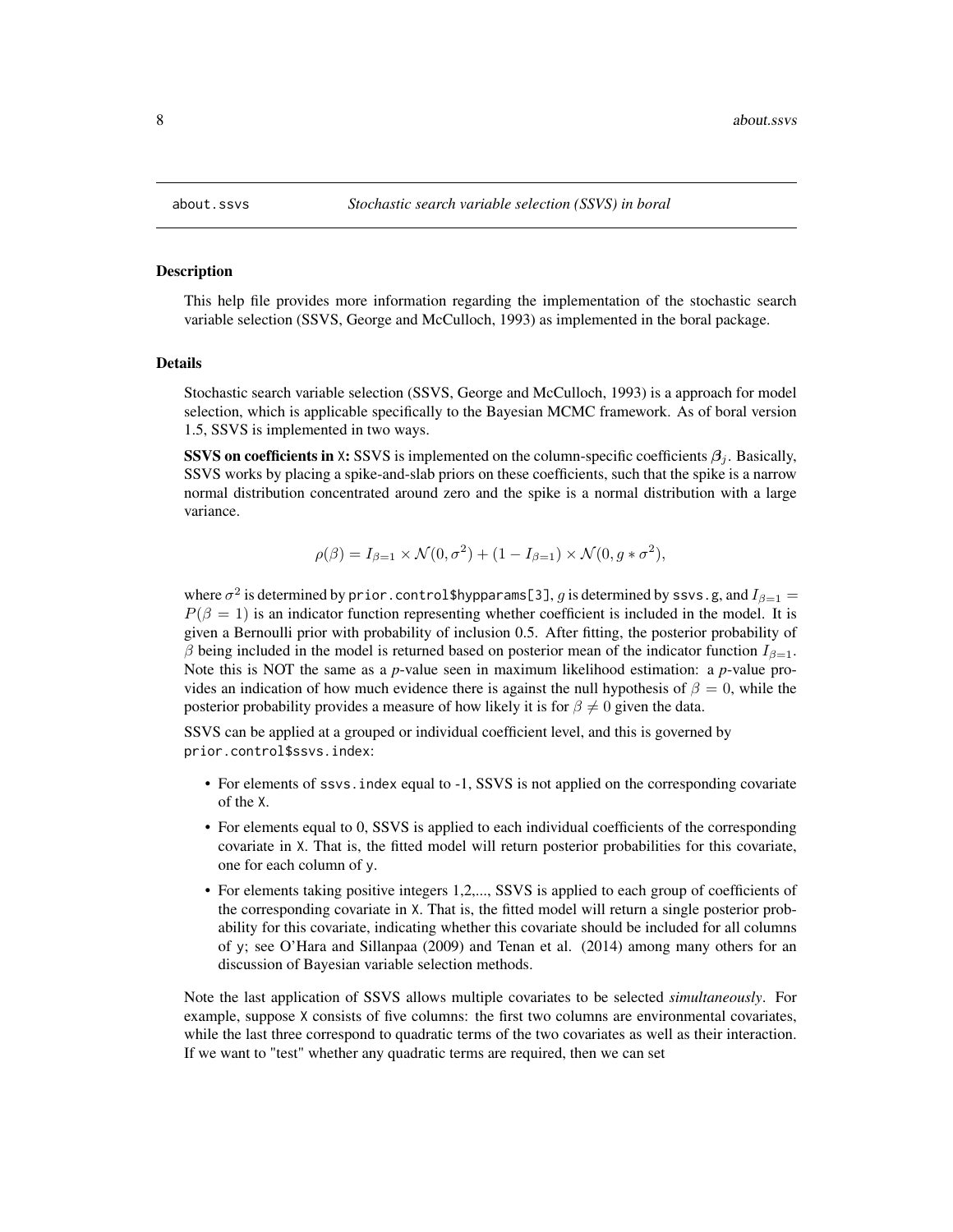#### about.ssvs **9**

prior.control \$ssvs.index =  $c(-1, -1, 1, 1, 1)$ , so a single posterior probability of inclusion is returned for the last three columns of X.

Finally, note that summaries such as posterior medians and HPD intervals of the coefficients, as well as performing residual analysis, from a boral model that has implemented SSVS may be problematic because the posterior distribution is by definition multi-modal. It may be advisable instead to separate out their application of SSVS and posterior inference.

SSVS on trait coefficients: If traits are included in boral, thereby leading to a fourth corner model (see about. traits for more details on this type of model), SSVS can also be performed on the associated trait coefficients. That is, in such model we have

$$
\beta_{0j} \sim N(\kappa_{01} + \textbf{traits}_j^{\top} \kappa_1, \sigma_1^2)
$$

for the column-specific intercepts, and

$$
\beta_{jk} \sim N(\kappa_{0k} + \bm{traits}_{j}^{\top}\bm{\kappa}_{k}, \sigma^{2}_{k})
$$

for  $k = 1, \ldots, d$  where  $d = \text{ncol}(X)$ . Then if the a particular index in the argument prior.control\$ssvs.traitsindex is set to 0, SSVS is performed on the corresponding element in  $\kappa_1$  or  $\kappa_k$ . For example, suppose which.traits[[2]] = c(2,3), meaning that the  $\beta_{i1}$ 's are drawn from a normal distribution with mean depending only on the second and third columns of traits. Then

prior.control\$ssvs.traitsindex[[2]] =  $c(0,1)$ , then a spike-and-slab prior is placed on the first coefficent in  $\kappa_2$ , while the second coefficient is assigned the "standard" prior governed by the prior.control\$hypparams. That is, SSVS is performed on the first but not the second coefficient in  $\kappa_2$ .

Please keep in mind that because boral allows the user to manually decide which traits drive which covariates in X, then care must be taken when setting up both which. traits and prior.control\$ssvs.traitsindex. That is, when supplied then both objects should be lists of have the same length, and the length of the corresponding vectors comprising each element in the two lists should match as well e.g., which.traits[[2]] and

prior.control\$ssvs.traitsindex[[2]] should be of the same length.

#### Warnings

- Summaries of the coefficients such as posterior medians and HPD intervals may also be problematic when SSVS is being used, since the posterior distribution will be multi-modal.
- If save.model = TRUE, the raw jags model is also returned. This can be quite very memoryconsuming, since it indirectly saves all the MCMC samples.

#### Author(s)

Francis K.C. Hui <fhui28@gmail.com>, with contributions from Wade Blanchard <wade.blanchard@anu.edu.au>

Maintainer: Francis Hui <fhui28@gmail.com>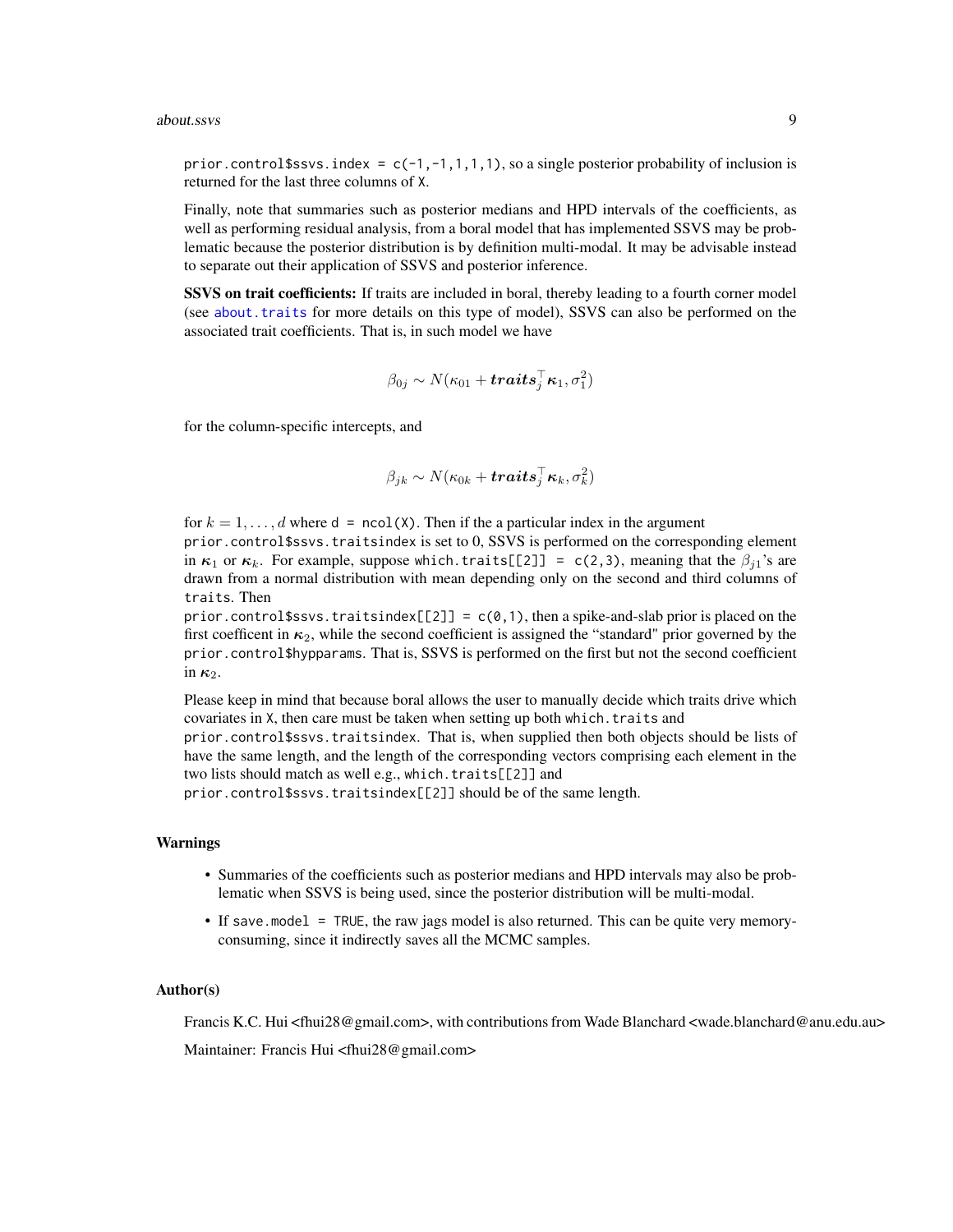#### References

- George, E. I. and McCulloch, R. E. (1993). Variable selection via Gibbs sampling. Journal of the American Statistical Association, 85, 398-409.
- O'Hara, B., and Sillianpaa, M.J. (2009). A Review of Bayesian Variable Selection Methods: What, How and Which. Bayesian Analysis, 4, 85-118.
- Tenan, S., et al. (2014). Bayesian model selection: The steepest mountain to climb. Ecological Modelling, 283, 62-69.

#### See Also

[boral](#page-13-1) for the main boral fitting function which implementing SSVS, and [about.traits](#page-10-1) for how fourth corner models work before applying SSVS to them.

#### Examples

data(antTraits) y <- antTraits\$abun

```
library(mvabund) ## Load a dataset from the mvabund package
data(spider)
y <- spider$abun
X <- scale(spider$x)
n \leq -nrow(y)p \leftarrow \text{ncol}(y)## NOTE: The two examples below and taken directly from the boral help file
example_mcmc_control <- list(n.burnin = 10, n.iteration = 100,
     n.thin = 1)
## Not run:
## Example 3a - Extend example 2 to demonstrate grouped covariate selection
## on the last three covariates.
example_prior_control <- list(type = c("normal","normal","normal","uniform"),
     ssvs.index = c(-1, -1, -1, 1, 2, 3)spiderfit_m b2 \leq -\text{boral}(y, X = X, family = "negative-binomial",mcmc.control = example_mcmc_control, prior.control = example_prior_control)
summary(spiderfit_nb2)
## Example 3b - Extend example 2 to demonstrate individual covariate selection
## on the last three covariates.
example_prior_control <- list(type = c("normal","normal","normal","uniform"),
     ssvs.index = c(-1, -1, -1, 0, 0, 0)spiderfit_{nb3} < - boral(y, X = X, family = "negative.binomial",
    mcmc.control = example_mcmc_control, prior.control = example_prior_control)
summary(spiderfit_nb3)
## Example 5a - model fitted to count data, no site effects, and
## two latent variables, plus traits included to explain environmental responses
```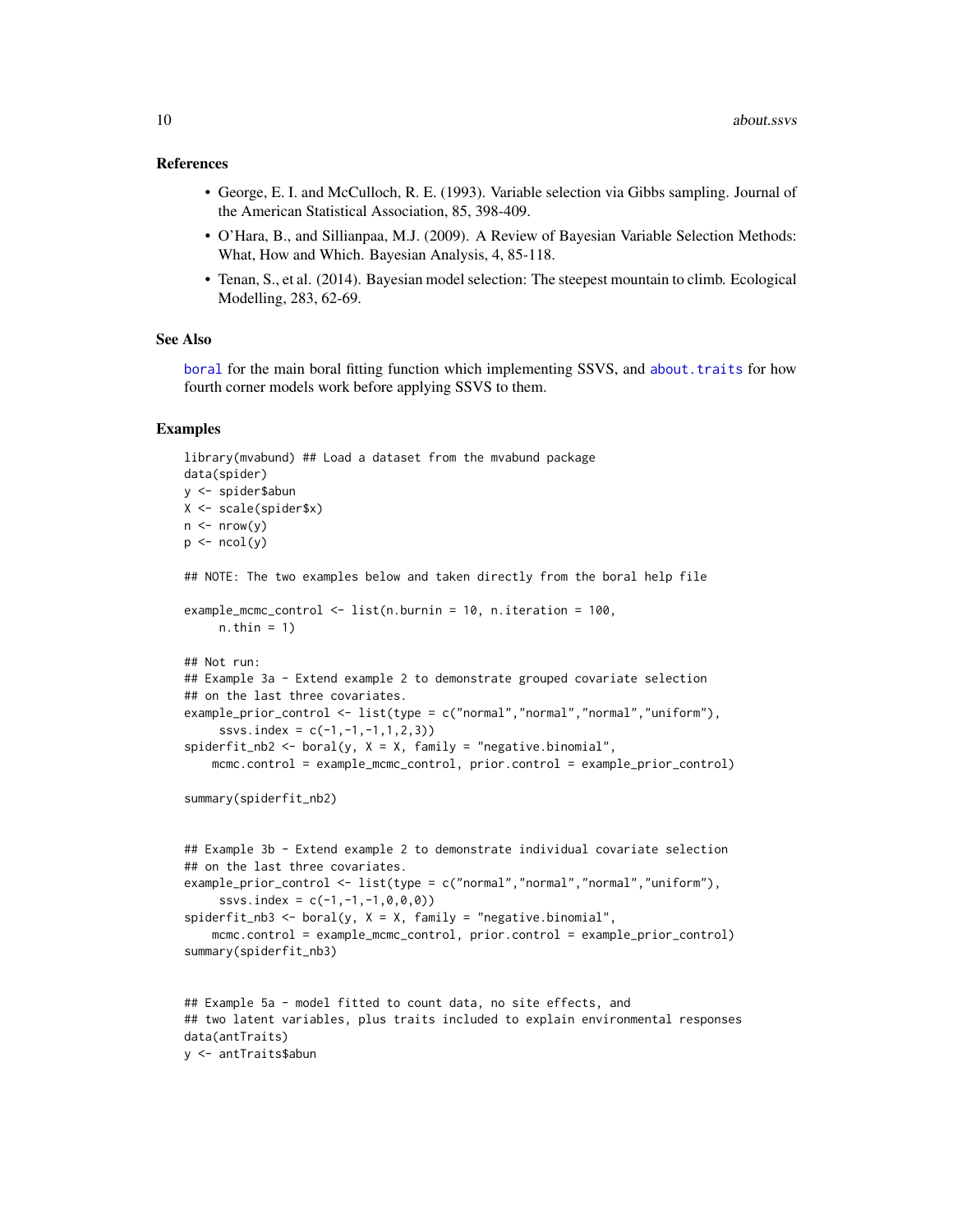#### <span id="page-10-0"></span>about.traits 11

```
X <- as.matrix(scale(antTraits$env))
## Include only traits 1, 2, and 5
traits <- as.matrix(antTraits$traits[,c(1,2,5)])
example_which_traits <- vector("list",ncol(X)+1)
for(i in 1:length(example_which_traits))
     example_which_traits[[i]] <- 1:ncol(traits)
## Just for fun, the regression coefficients for the second column of X,
## corresponding to the third element in the list example_which_traits,
## will be estimated separately and not regressed against traits.
example_which_traits[[3]] <- 0
fit_traits \leq boral(y, X = X, traits = traits,
    which.traits = example_which_traits, family = "negative.binomial",
   mcmc.control = example_mcmc_control, save.model = TRUE)
summary(fit_traits)
## Example 5b - perform selection on trait coefficients
ssvs_traitsindex <- vector("list",ncol(X)+1)
for(i in 1:length(ssvs_traitsindex))
     ssvs_traitsindex[[i]] <- rep(0,ncol(traits))
ssvs_traitsindex[[3]] <- -1
fit_traits \le boral(y, X = X, traits = traits, which.traits = example_which_traits,
    family = "negative.binomial", mcmc.control = example_mcmc_control,
    save.model = TRUE, prior.control = list(ssvs.traitsindex = ssvs_traitsindex))
summary(fit_traits)
## End(Not run)
```
<span id="page-10-1"></span>about.traits *Including species traits in boral*

#### **Description**

This help file provides more information regarding the how species can be included to help mediate environmental responses, analogous to the so-called fourth corner problem.

#### Details

In the main boral function, when covariates X are included i.e. both the independent and correlated response models, one has the option of also including traits to help explain differences in species environmental responses to these covariates. Specifically, when traits and which. traits are supplied, then the  $\beta_{0i}$ 's and  $\beta_i$ 's are then regarded as random effects drawn from a normal distribution. For the column-specific intercepts, we have

$$
\beta_{0j} \sim N(\kappa_{01} + \textbf{traits}_j^{\top} \kappa_1, \sigma_1^2),
$$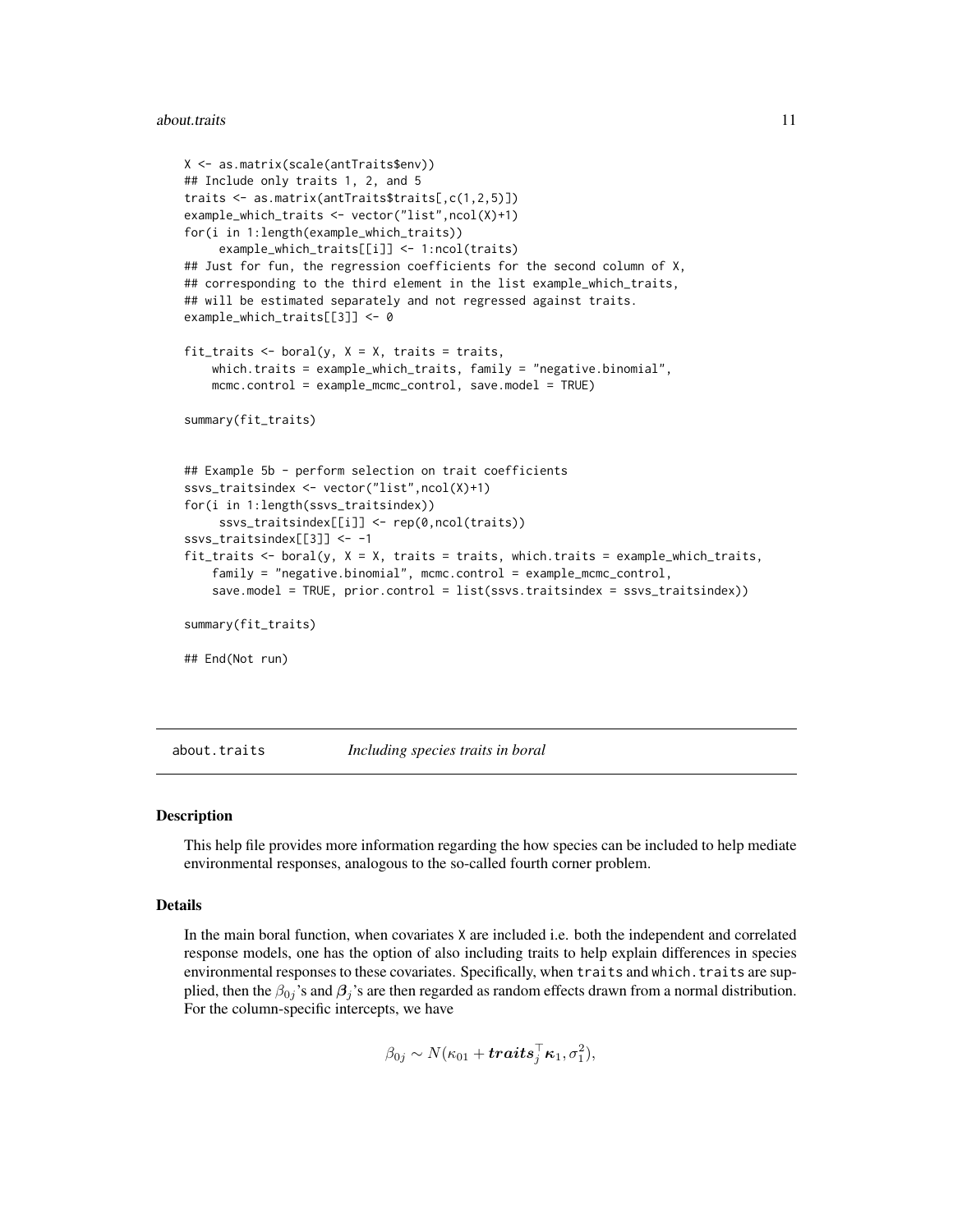where  $(\kappa_{01}, \kappa_1)$  are the regression coefficients relating to the traits to the intercepts and  $\sigma_1$  is the error standard deviation. These are now the "parameters" in the model, in the sense that priors are assigned to them and MCMC sampling is used to estimate them (see the next section on estimation).

In an analogous manner, each of the elements in  $\beta_j = (\beta_{j1}, \dots, \beta_{jd})$  are now drawn as random effects from a normal distribution. That is, for  $k = 1, \ldots, d$  where  $d = \text{ncol}(X)$ , we have,

$$
\beta_{jk} \sim N(\kappa_{0k} + \boldsymbol{traits}_{j}^{\top}\boldsymbol{\kappa}_{k}, \sigma_{k}^{2}),
$$

Which traits are to included (regressed) in the mean of the normal distributions is determined by the list argument which.traits in the main boral function. The first element in the list applies to  $beta_{ij}$ , while the remaining elements apply to the the  $\beta_j$ . Each element of which.traits is a vector indicating which traits are to be used. For example, if which.traits[[2]] =  $c(2,3)$ , then the  $\beta_{i1}$ 's are drawn from a normal distribution with mean depending only on the second and third columns of traits. If which.traits $[2]$ ][1] = 0, then the regression coefficients are treated as independent, i.e. the values of  $\beta_{j1}$  are given their own priors and estimated separately from each other.

Including species traits in the model can be regarded as a method of simplifying the model: rather than each to estimates  $p$  sets of column-specific coefficients, we instead say that these coefficients are linearly related to the corresponding values of their traits (Warton et al., 2015). That is, we are using trait data to help explain similarities/differences in species responses to the environment. This idea has close relations to the fourth corner problem in ecology (Brown et al., 2014). Unlike the models of Brown et al. (2014) however, which treat the  $\beta_{0j}$ 's and  $\beta_{jk}$ 's are fixed effects and fully explained by the traits, boral adopts a random effects approach similar to Jamil et al. (2013) to "soak up" any additional between species differences in environmental responses not explained by traits.

Finally, note that from boral version 1.5, stochastic search variable selection (SSVS) can now be applied to the trait coefficients  $\kappa_1$  and  $\kappa_k$ ; please see about. ssvs for more details.

#### Warnings

• *No* intercept column should be required in traits, as it is included automatically.

#### Author(s)

Francis K.C. Hui <fhui28@gmail.com>, with contributions from Wade Blanchard <wade.blanchard@anu.edu.au> Maintainer: Francis Hui <fhui28@gmail.com>

#### References

- Brown, et al. (2014). The fourth-corner solution using predictive models to understand how species traits interact with the environment. Methods in Ecology and Evolution 5, 344-352.
- Jamil, T. et al. (2013). Selecting traits that explain species-environment relationships: a generalized linear mixed model approach. Journal of Vegetation Science 24, 988-1000
- Warton et al. (2015). So Many Variables: Joint Modeling in Community Ecology. Trends in Ecology and Evolution, 30, 766-779.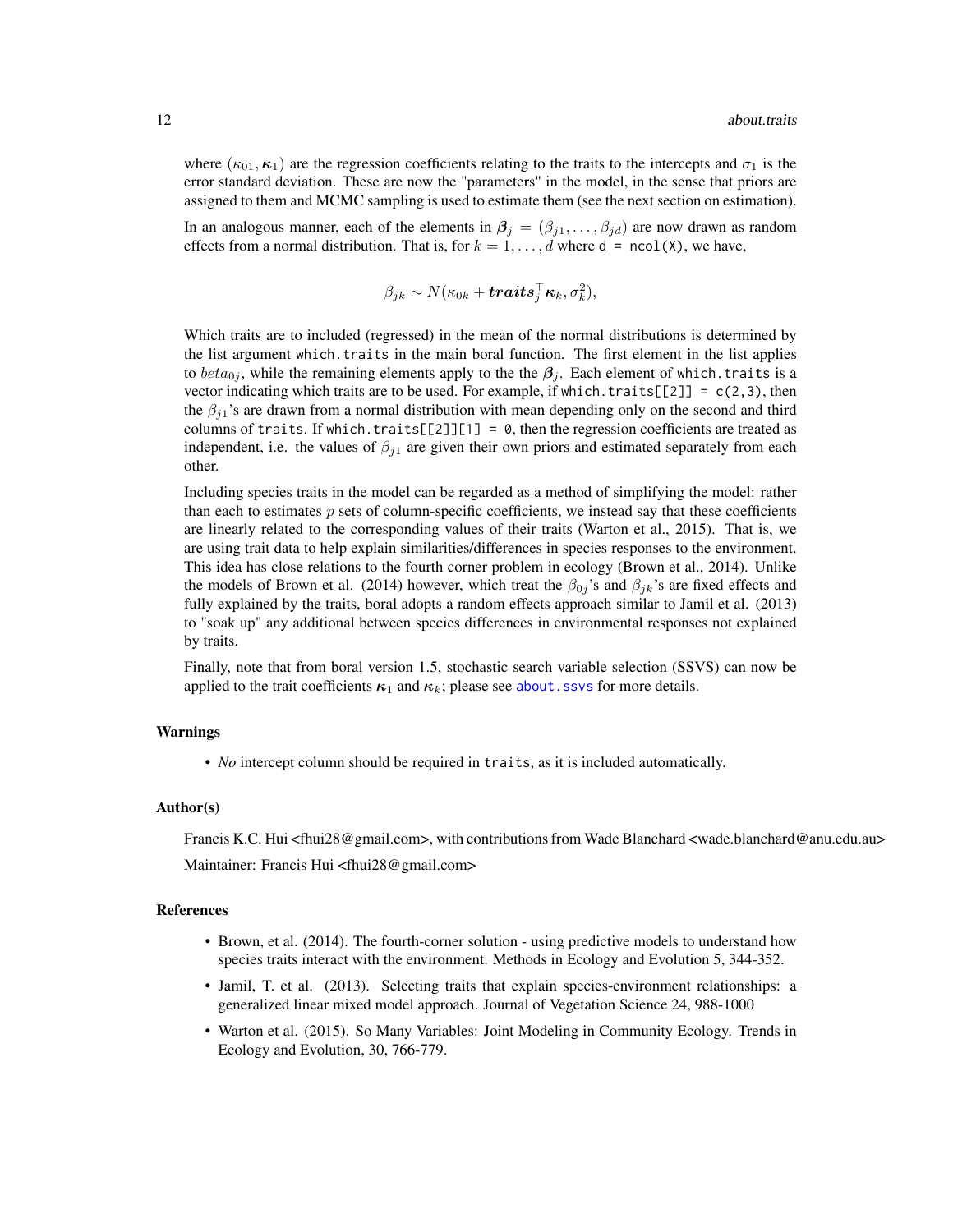#### about.traits and the set of the set of the set of the set of the set of the set of the set of the set of the set of the set of the set of the set of the set of the set of the set of the set of the set of the set of the set

#### See Also

[boral](#page-13-1) for the main boral fitting function, and [about.ssvs](#page-7-1) for implementing SSVS on fourth corner models.

#### Examples

```
library(mvabund) ## Load a dataset from the mvabund package
data(spider)
y <- spider$abun
X <- scale(spider$x)
n \leq -nrow(y)p \leftarrow \text{ncol}(y)## NOTE: The two examples below and taken directly from the boral help file
example_mcmc_control <- list(n.burnin = 10, n.iteration = 100,
     n.thin = 1)
## Not run:
## Example 5a - model fitted to count data, no site effects, and
## two latent variables, plus traits included to explain environmental responses
data(antTraits)
y <- antTraits$abun
X <- as.matrix(scale(antTraits$env))
## Include only traits 1, 2, and 5
traits <- as.matrix(antTraits$traits[,c(1,2,5)])
example_which_traits <- vector("list",ncol(X)+1)
for(i in 1:length(example_which_traits))
     example_which_traits[[i]] <- 1:ncol(traits)
## Just for fun, the regression coefficients for the second column of X,
## corresponding to the third element in the list example_which_traits,
## will be estimated separately and not regressed against traits.
example_which_traits[[3]] <- 0
fit_traits \le boral(y, X = X, traits = traits,
    which.traits = example_which_traits, family = "negative.binomial",
    mcmc.control = example_mcmc_control, save.model = TRUE)
summary(fit_traits)
## Example 5b - perform selection on trait coefficients
ssvs_traitsindex <- vector("list",ncol(X)+1)
for(i in 1:length(ssvs_traitsindex)) ssvs_traitsindex[[i]] <- rep(0,ncol(traits))
ssvs_traitsindex[[3]] <- -1
fit_traits \le boral(y, X = X, traits = traits, which.traits = example_which_traits,
    family = "negative.binomial", mcmc.control = example_mcmc_control,
    save.model = TRUE, prior.control = list(ssvs.traitsindex = ssvs_traitsindex))
summary(fit_traits)
```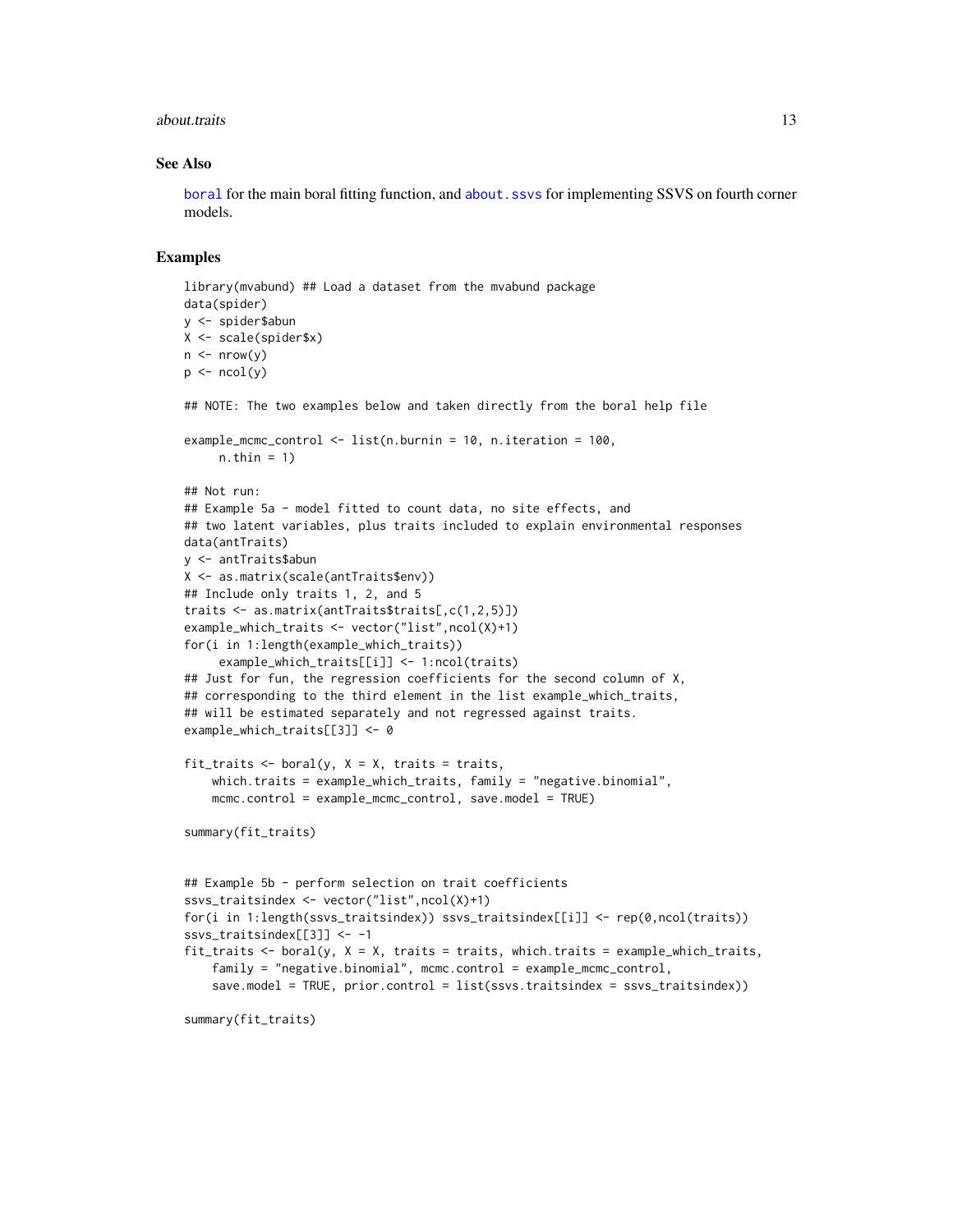```
## Example 6 - simulate Bernoulli data, based on a model with two latent variables,
## no site variables, with two traits and one environmental covariates
## This example is a proof of concept that traits can used to
## explain environmental responses
library(mvtnorm)
n <- 100; s <- 50
X \leftarrow \text{as_matrix}(\text{scale}(1:n))colnames(X) <- c("elevation")
traits <- cbind(rbinom(s,1,0.5), rnorm(s))
## one categorical and one continuous variable
colnames(traits) <- c("thorns-dummy","SLA")
simfit <- list(true.lv = rmvnorm(n, mean = rep(0,2)),
    lv.\text{coeffs} = \text{cbind}(rnorm(s), rmvnorm(s, mean = rep(0,2))),traits.coefs = matrix(c(0.1, 1, -0.5, 1, 0.5, 0, -1, 1), 2, byrow = TRUE))
rownames(simfit$traits.coefs) <- c("beta0","elevation")
colnames(simfit$traits.coefs) <- c("kappa0","thorns-dummy","SLA","sigma")
simy = create.life(true.lv = simfit$true.lv, lv.coefs = simfit$lv.coefs, X = X,
    traits = traits, traits.coefs = simfit$traits.coefs, family = "binomial")
example_which_traits <- vector("list",ncol(X)+1)
for(i in 1:length(example_which_traits))
     example_which_traits[[i]] <- 1:ncol(traits)
fit_traits <- boral(y = simy, X = X, traits = traits,
    which.traits = example_which_traits, family = "binomial",
    lv.contrib = list(num.lv = 2), save.model = TRUE,
    mcmc.control = example_mcmc_control)
## End(Not run)
```
<span id="page-13-1"></span>boral *Fitting boral (Bayesian Ordination and Regression AnaLysis) models*

#### Description

Bayesian ordination and regression models for analyzing multivariate data in ecology. Three "types" of models may be fitted: 1) With covariates and no latent variables, boral fits independent response GLMs; 2) With no covariates, boral fits a pure latent variable model; 3) With covariates and latent variables, boral fits correlated response GLMs.

#### Usage

boral $(y, \ldots)$ ## Default S3 method:

<span id="page-13-0"></span>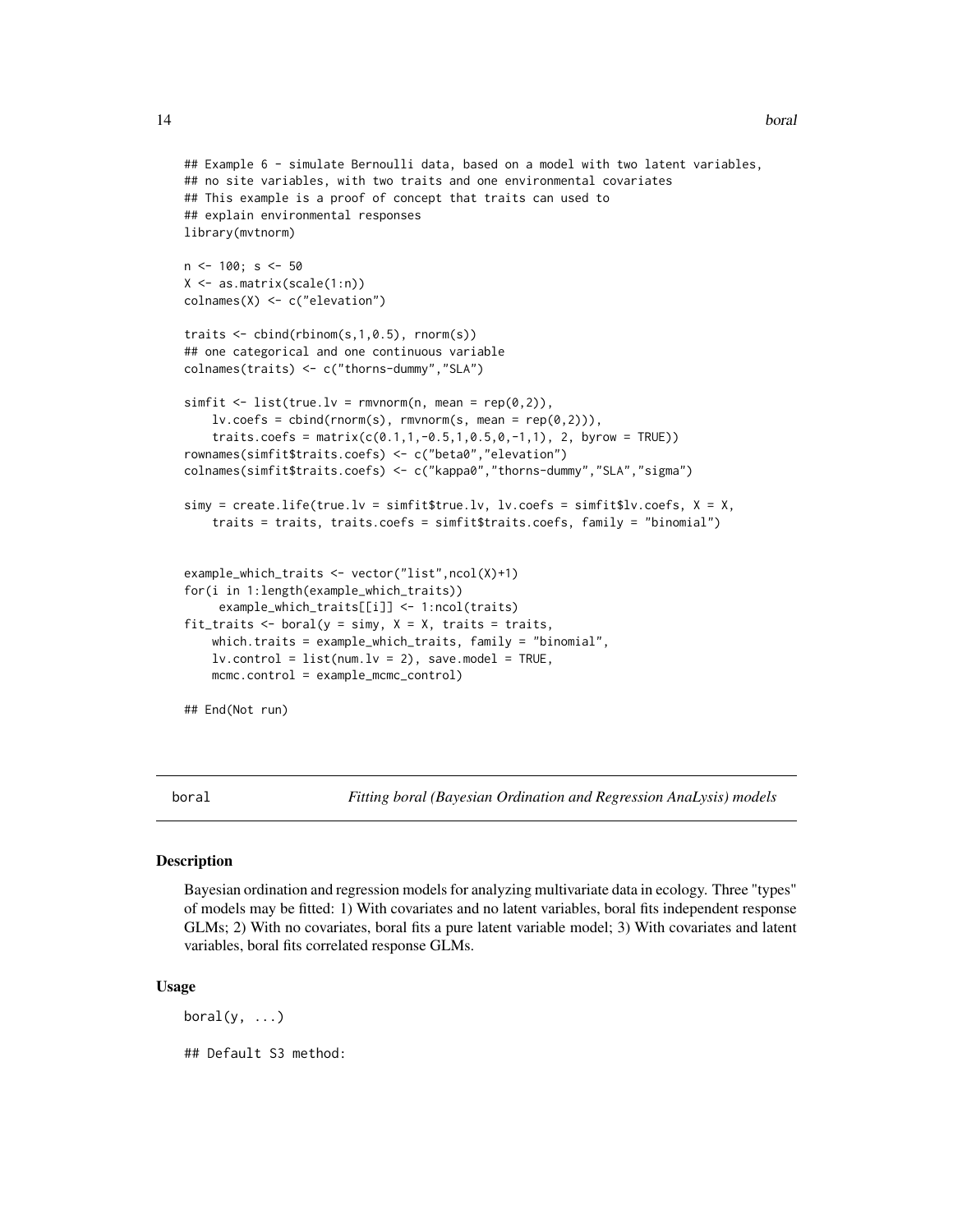boral and the contract of the contract of the contract of the contract of the contract of the contract of the contract of the contract of the contract of the contract of the contract of the contract of the contract of the

```
boral(y, X = NULL, X.ind = NULL, traits = NULL, which traits = NULL,family, trial.size = 1,
    lv. control = list(num.lv = 0, type = "independent", distmat = NULL),
    row.eff = "none", row.ids = NULL,
   offset = NULL, save.model = FALSE, calc.ics = FALSE,
   mcmc.control = list(n.burnin = 10000, n.iteration = 40000,
   n. thin = 30, seed = 123),
   prior.control = list(type = c("normal","normal","normal","uniform"),
   hypparams = c(10, 10, 10, 30), ssvs.index = -1, ssvs.g = 1e-6,
   ssvs.traitsindex = -1), do.fit = TRUE, model.name = NULL, num.lv = NULL, ...)
## S3 method for class 'boral'
```

```
print(x, \ldots)
```
# Arguments

| y            | A response matrix of multivariate data e.g., counts, binomial or Bernoulli re-<br>sponses, continuous response, and so on. With multivariate abundance data ecol-<br>ogy for instance, rows correspond to sites and columns correspond to species.<br>Any categorical (multinomial) responses must be converted to integer values.<br>For ordinal data, the minimum level of y must be 1 instead of 0.                                                         |
|--------------|----------------------------------------------------------------------------------------------------------------------------------------------------------------------------------------------------------------------------------------------------------------------------------------------------------------------------------------------------------------------------------------------------------------------------------------------------------------|
| X            | A model matrix of covariates, which can be included as part of the boral model.<br>Defaults to NULL, in which case no model matrix was used. No intercept column<br>should be included in X.                                                                                                                                                                                                                                                                   |
| X.ind        | An matrix of 1s and 0s, indicating whether a particular covariate should be in-<br>cluded $(1)$ or excluded $(0)$ in the mean structure of a particular response. The<br>matrix should the number of rows equal to the number of columns in y, and the<br>number of columns equal to the number of columns in X. Defaults to NULL, in<br>which case it is assumed that all covariates are included in the mean structure of<br>all responses i.e., all 1s.     |
| X            | An object for class "boral".                                                                                                                                                                                                                                                                                                                                                                                                                                   |
| traits       | A model matrix of species covariates, which can be included as part of the boral<br>model. Defaults to NULL, in which case no matrix was used. No intercept column<br>should be included in traits, as it is included automatically.                                                                                                                                                                                                                           |
| which.traits | A list of length equal to (number of columns in $X + 1$ ), informing which columns<br>of traits the column-specific intercepts and each of the column-specific re-<br>gression coefficients should be regressed against. The first element in the list<br>applies to the column-specific intercept, while the remaining elements apply to<br>the regression coefficients. Each element of which. traits is a vector indicating<br>which traits are to be used. |
|              | For example, if which. traits $[2]$ = $c(2,3)$ , then the regression coefficients<br>corresponding to the first column in X are regressed against the second and third<br>columns of traits. If which.traits[ $[2]$ ][1] = 0, then the regression coef-<br>ficients for each column are treated as independent. Please see about. traits<br>for more details.                                                                                                  |
|              | Defaults to NULL, and used in conjunction with traits and<br>prior.control\$ssvs.traitsindex.                                                                                                                                                                                                                                                                                                                                                                  |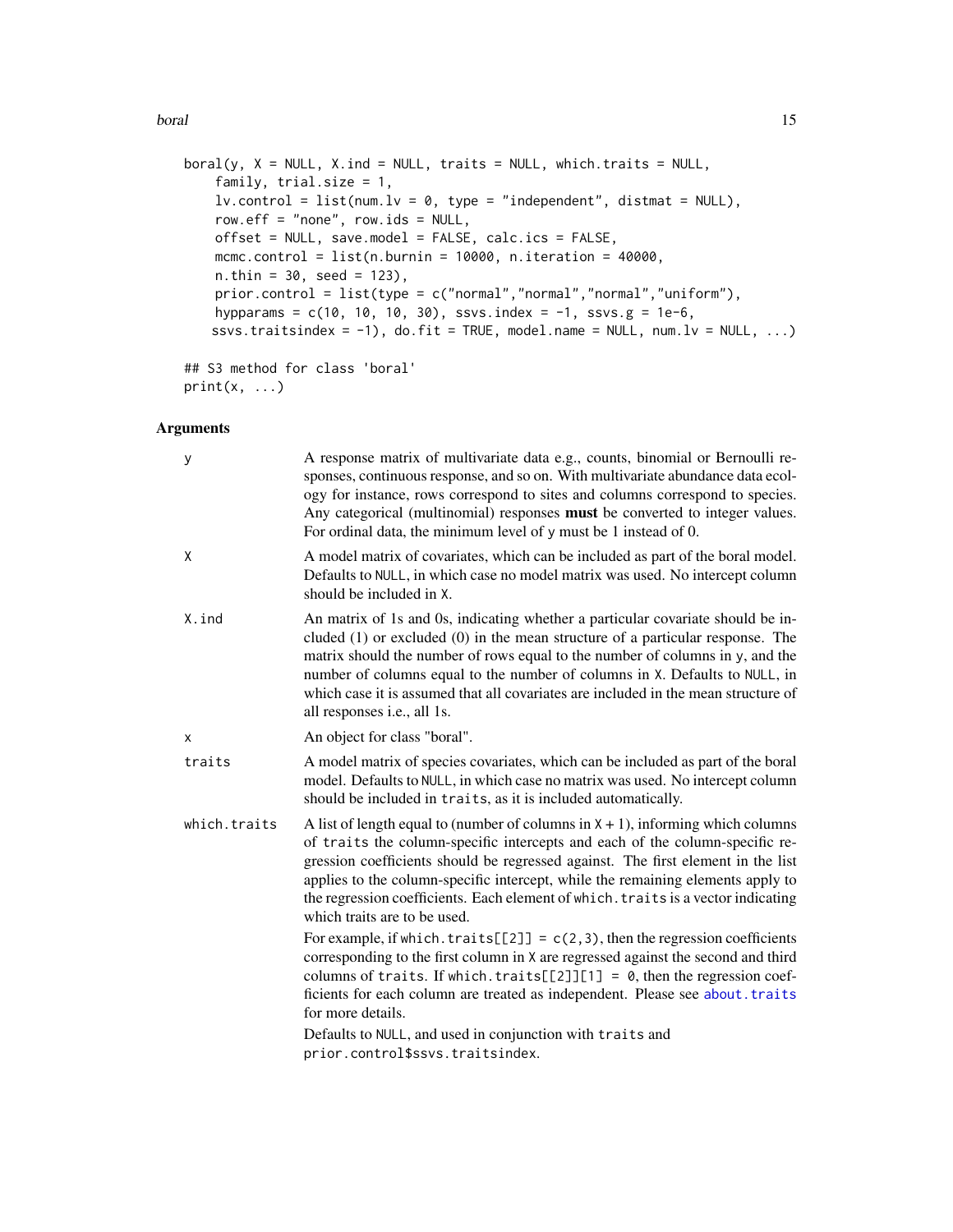| family     | Either a single element, or a vector of length equal to the number of columns<br>in y. The former assumes all columns of y come from this distribution. The<br>latter option allows for different distributions for each column of y. Elements<br>can be one of "binomial" (with probit link), "poisson" (with log link), "nega-<br>tive.binomial" (with log link), "normal" (with identity link), "lnormal" for log-<br>normal (with log link), "tweedie" (with log link), "exponential" (with log link),<br>"gamma" (with log link), "beta" (with logit link), "ordinal" (cumulative probit<br>regression).<br>Please see about distributions for information on distributions available in<br>boral overall.                                                           |
|------------|---------------------------------------------------------------------------------------------------------------------------------------------------------------------------------------------------------------------------------------------------------------------------------------------------------------------------------------------------------------------------------------------------------------------------------------------------------------------------------------------------------------------------------------------------------------------------------------------------------------------------------------------------------------------------------------------------------------------------------------------------------------------------|
| trial.size | Either equal to a single element, or a vector of length equal to the number of<br>columns in y. If a single element, then all columns assumed to be binomially<br>distributed will have trial size set to this. If a vector, different trial sizes are al-<br>lowed in each column of y. The argument is ignored for all columns not assumed<br>to be binomially distributed. Defaults to 1, i.e. Bernoulli distribution.                                                                                                                                                                                                                                                                                                                                                 |
| lv.control | A list (currently) with the following arguments:                                                                                                                                                                                                                                                                                                                                                                                                                                                                                                                                                                                                                                                                                                                          |
|            | • num.lv: which specifies the number of true latent variables to generate.<br>Defaults to 0.                                                                                                                                                                                                                                                                                                                                                                                                                                                                                                                                                                                                                                                                              |
|            | • type: which specifies the type the correlation structure of the latent vari-<br>ables (across sites). Defaults to independence correlation structure.<br>· distmat: which a distance matrix required to calculate correlations across<br>sites when a non-independence correlation structure on the latent variables<br>is imposed.                                                                                                                                                                                                                                                                                                                                                                                                                                     |
|            | Please see about. Lys for more information.                                                                                                                                                                                                                                                                                                                                                                                                                                                                                                                                                                                                                                                                                                                               |
| row.eff    | Single element indicating whether (multiple) row effects are included as fixed<br>effects ("fixed"), random effects ("random") or not included ("none") in the boral<br>model. If random effects, they are drawn from a normal distribution with mean<br>zero and unknown variance, analogous to a random intercept in mixed models.<br>Defaults to "none".                                                                                                                                                                                                                                                                                                                                                                                                               |
| row.ids    | A matrix with the number of rows equal to the number of rows in y, and the<br>number of columns equal to the number of row effects to be included in the<br>model. Element $(i, j)$ indicates to the cluster ID of row i in y for random ef-<br>fect eqnj. This matrix is useful if one wants to specify more complicated row<br>effect structures beyond a single, row effect unique to each row; please see de-<br>tails below as well as examples below. Whether these row effects are included<br>as fixed or random effects is governed by row.eff. Defaults to NULL, so that if<br>row.eff = "none" then the argument is ignored, otherwise if row.eff = "fixed"<br>or "random", then<br>row.ids = matrix(1:nrow(y), ncol = 1) i.e., a single, row effect unique to |
|            | each row.                                                                                                                                                                                                                                                                                                                                                                                                                                                                                                                                                                                                                                                                                                                                                                 |
| offset     | A matrix with the same dimensions as the response matrix y, specifying an a-<br>priori known component to be included in the linear predictor during fitting.<br>Defaults to NULL.                                                                                                                                                                                                                                                                                                                                                                                                                                                                                                                                                                                        |
| save.model | If save $model$ = TRUE, then the JAGS model file is saved as a text file (with<br>name given by model.name) in the current working directory as well as the<br>MCMC samples, which themselves can be extracted using the get. mcmcsamples                                                                                                                                                                                                                                                                                                                                                                                                                                                                                                                                 |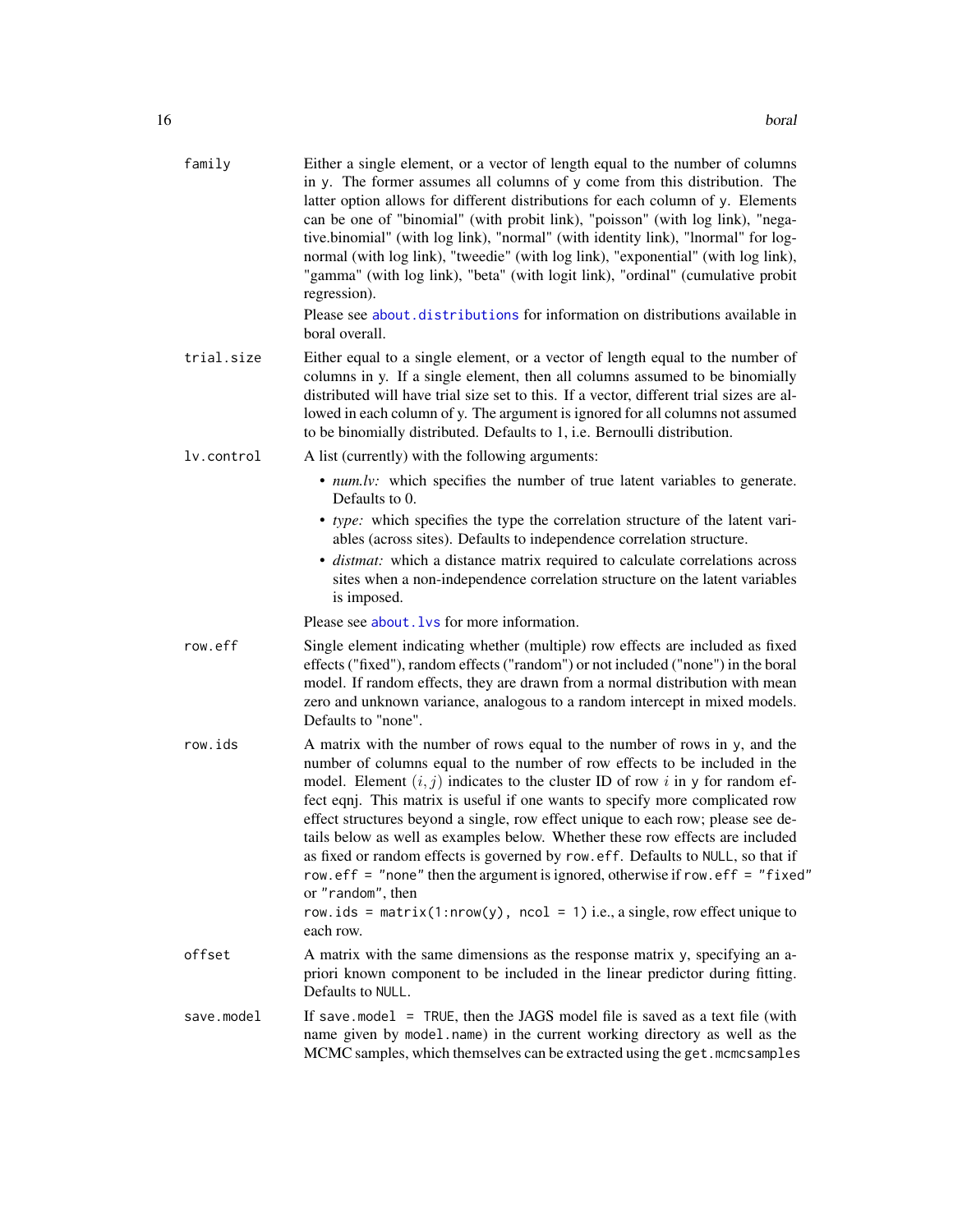|               | function. Various functions available in the coda package can be applied to the<br>MCMC samples for diagnosing convergence. Note MCMC samples can take up<br>a lot of memory. Defaults to FALSE.                                                                                                                                                                                                                                                                                                                                                                                                                                                                                                                                                                                                                                                                                                                                                                                                                                                                                                                                                                                                                                                                                                                                                                                                                                                                                                                                                                                                                                                                                                                                                                |
|---------------|-----------------------------------------------------------------------------------------------------------------------------------------------------------------------------------------------------------------------------------------------------------------------------------------------------------------------------------------------------------------------------------------------------------------------------------------------------------------------------------------------------------------------------------------------------------------------------------------------------------------------------------------------------------------------------------------------------------------------------------------------------------------------------------------------------------------------------------------------------------------------------------------------------------------------------------------------------------------------------------------------------------------------------------------------------------------------------------------------------------------------------------------------------------------------------------------------------------------------------------------------------------------------------------------------------------------------------------------------------------------------------------------------------------------------------------------------------------------------------------------------------------------------------------------------------------------------------------------------------------------------------------------------------------------------------------------------------------------------------------------------------------------|
| calc.ics      | If $calc.ics = TRUE$ , then various information criteria values are also returned,<br>which could be used to perform model selection (see get. measures). Defaults<br>to FALSE. WARNING: As of version 1.5, functions to calculate information cri-<br>teria will no longer be updateduse at your own peril!!!                                                                                                                                                                                                                                                                                                                                                                                                                                                                                                                                                                                                                                                                                                                                                                                                                                                                                                                                                                                                                                                                                                                                                                                                                                                                                                                                                                                                                                                  |
| mcmc.control  | A list of parameters for controlling the MCMC sampling. Values not set will<br>assume default values. These include:                                                                                                                                                                                                                                                                                                                                                                                                                                                                                                                                                                                                                                                                                                                                                                                                                                                                                                                                                                                                                                                                                                                                                                                                                                                                                                                                                                                                                                                                                                                                                                                                                                            |
|               | • <i>n.burnin</i> : Length of burnin i.e., the number of iterations to discard at the<br>beginning of the MCMC sampler. Defaults to 10000.<br>• <i>n.iteration:</i> Number of iterations including burnin. Defaults to 40000.<br>• <i>n.thin:</i> Thinning rate. Must be a positive integer. Defaults to 30.<br>• seed: Seed for JAGS sampler. A set. seed(seed) command is run imme-<br>diately before starting the MCMC sampler. Defaults to the value 123.                                                                                                                                                                                                                                                                                                                                                                                                                                                                                                                                                                                                                                                                                                                                                                                                                                                                                                                                                                                                                                                                                                                                                                                                                                                                                                   |
| prior.control | A list of parameters for controlling the prior distributions. Values not set will<br>assume default values. These include:                                                                                                                                                                                                                                                                                                                                                                                                                                                                                                                                                                                                                                                                                                                                                                                                                                                                                                                                                                                                                                                                                                                                                                                                                                                                                                                                                                                                                                                                                                                                                                                                                                      |
|               | • type: Vector of four strings indicating the type of prior distributions to use.<br>In order, these are: 1) priors for all column-specific intercepts, row effects,<br>and cutoff points for ordinal data; 2) priors for the latent variable coeffi-<br>cients. This is ignored if num. $1v = 0$ ; 3) priors for all column-specific<br>coefficients relating to $X$ (ignored if $X = NULL$ ). When traits are included in<br>the model, this is also the prior for the trait regression coefficients (please<br>see about. traits for more information); 4) priors for any dispersion pa-<br>rameters and variance (standard deviation, to be precise) parameters in the<br>model.<br>For elements 1-3, the prior distributions currently available include: I) "nor-<br>mal", which is a normal prior with the variance controlled by elements 1-3<br>in hypparams; II) "cauchy", which is a Cauchy prior with variance con-<br>trolled by elements 1-3 in hypparams. Gelman, et al. (2008) considers<br>using Cauchy priors with variance $2.52$ as weakly informative priors for<br>coefficients in logistic and potentially other generalized linear models; III)<br>"uniform", which is a symmetric uniform prior with minimum and maxi-<br>mum values controlled by element 1-3 in hypparams.<br>For element 4, the prior distributions currently available include: I) "uni-<br>form", which is uniform prior with minimum zero and maximum controlled<br>by element 4 in hypparmas; II) "halfnormal", which is half-normal prior<br>with variance controlled by hypparams; III) "halfcauchy", which is a half-<br>Cauchy prior with variance controlled by element 4 in hypparams.<br>Defaults to the vector c("normal","normal","normal","uniform"). |
|               | • hypparams: Vector of four hyperparameters used in the set up of prior<br>distributions. In order, these are: 1) affects the prior distribution for all<br>column-specific intercepts, row effects, and cutoff points for ordinal data;<br>2) affects the prior distribution for all latent variable coefficients. This is<br>ignored if num. $1v = 0$ ; 3) affects the prior distribution for column-specific<br>coefficients relating to $X$ (ignored if $X = NULL$ ). When traits are included                                                                                                                                                                                                                                                                                                                                                                                                                                                                                                                                                                                                                                                                                                                                                                                                                                                                                                                                                                                                                                                                                                                                                                                                                                                              |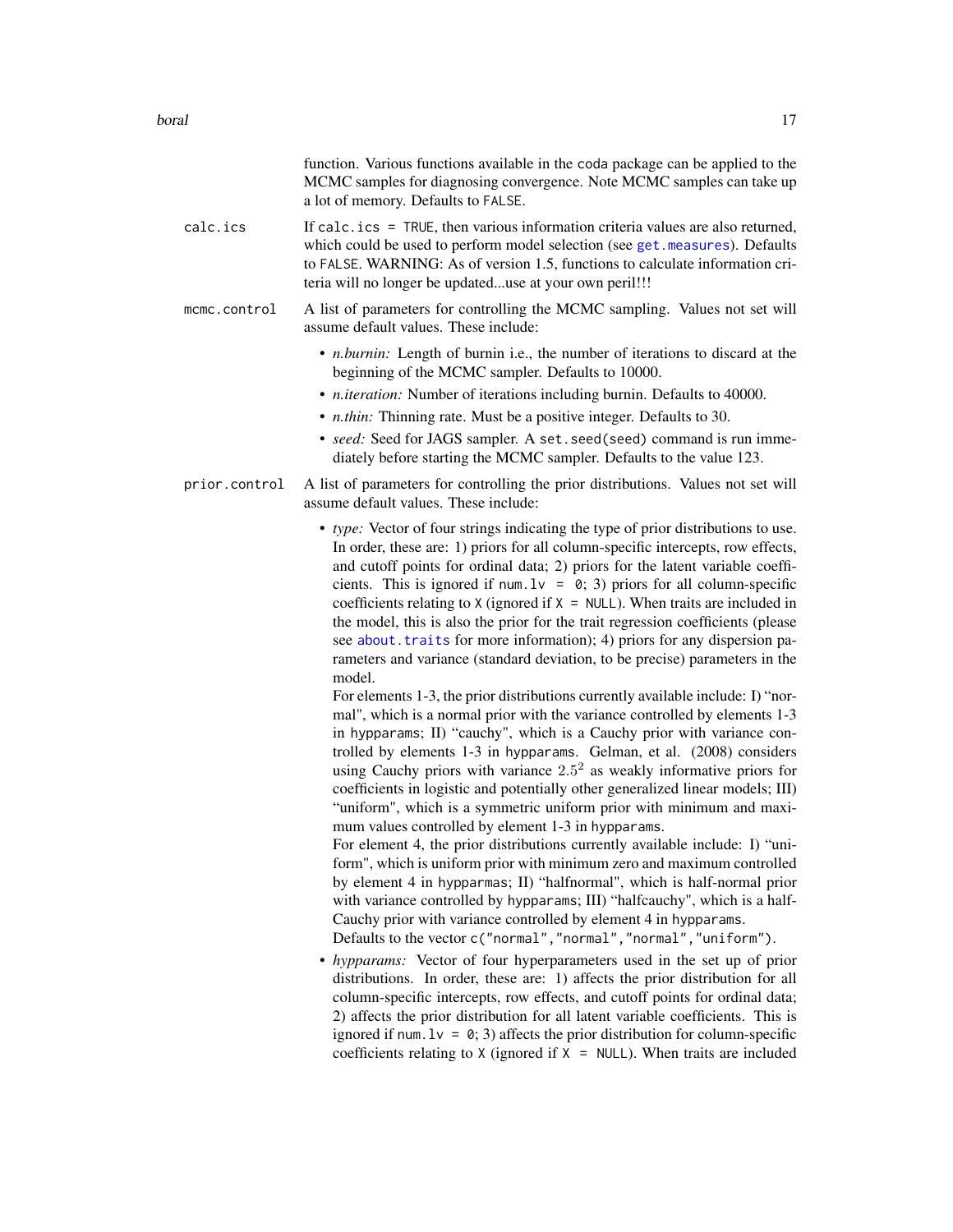in the model, it also affects the prior distribution for the trait regression coefficients; 4) affects the prior distribution for any dispersion parameters, as well as the prior distributions for the standard deviation of the random effects normal distribution if row.eff = "random", the standard deviation of the column-specific random intercepts for these columns if more than two of the columns are ordinal, and the standard deviation of the random effects normal distribution for trait regression coefficients when traits are included in the model.

Defaults to the vector c(10, 10, 10, 30). The use of normal distributions with mean zero and variance 10 as priors is seen as one type of (very) weakly informative prior, according to [Prior choice recommendations.](https://github.com/stan-dev/stan/wiki/Prior-Choice-Recommendations)

- *ssvs.index:* Indices to be used for stochastic search variable selection (SSVS, George and McCulloch, 1993). Either a single element or a vector with length equal to the number of columns in X. Each element can take values of -1 (no SSVS is performed on this covariate), 0 (SSVS is performed on individual coefficients for this covariate), or any integer greater than 0 (SSVS is performed on collectively all coefficients on this covariate/s.) Please see about. ssvs for more information regarding the implementation of SSVS. Defaults to -1, in which case SSVS is not performed on X variables.
- *ssvs.g:* Multiplicative, shrinkage factor for SSVS, which controls the strength of the "spike" in the SSVS mixture prior. In summary, if the coefficient is included in the model, the "slab" prior is a normal distribution with mean zero and variance given by element 3 in hypparams, while if the coefficient is not included in the model, the "spike" prior is normal distribution with mean zero and variance given by element 3 in hypparams multiplied by ssvs.g. Please see about. ssvs for more information regarding the implementation of SSVS. Defaults to 1e-6.
- *ssvs.traitsindex:* Used in conjunction with traits and which.traits, this is a list of indices to be used for performing SSVS on the trait coefficients. Should be a list with the same length as which.traits, and with each element a vector of indices with the same length as the corresponding element in which.traits. Each index either can take values of -1 (no SSVS on this trait coefficient) or 0 (no SSVS on this trait coefficient). Please see about. ssvs for more information regarding the implementation of SSVS. Defaults to -1, in which case SSVS is not performed on any of the trait coefficients, if they are included in the model.
- do.fit If do.fit = FALSE, then only the JAGS model file is written to the current working directly (as text file with name based on model.name). No MCMC sampling is performed, and *nothing else* is returned. Defaults to TRUE.
- model.name Name of the text file that the JAGS model is written to. Defaults to NULL, in which case the default of "jagsboralmodel.txt" is used.
- num.lv Old argument superceded by lv.control. Defaults to NULL and ignored.
- ... Not used.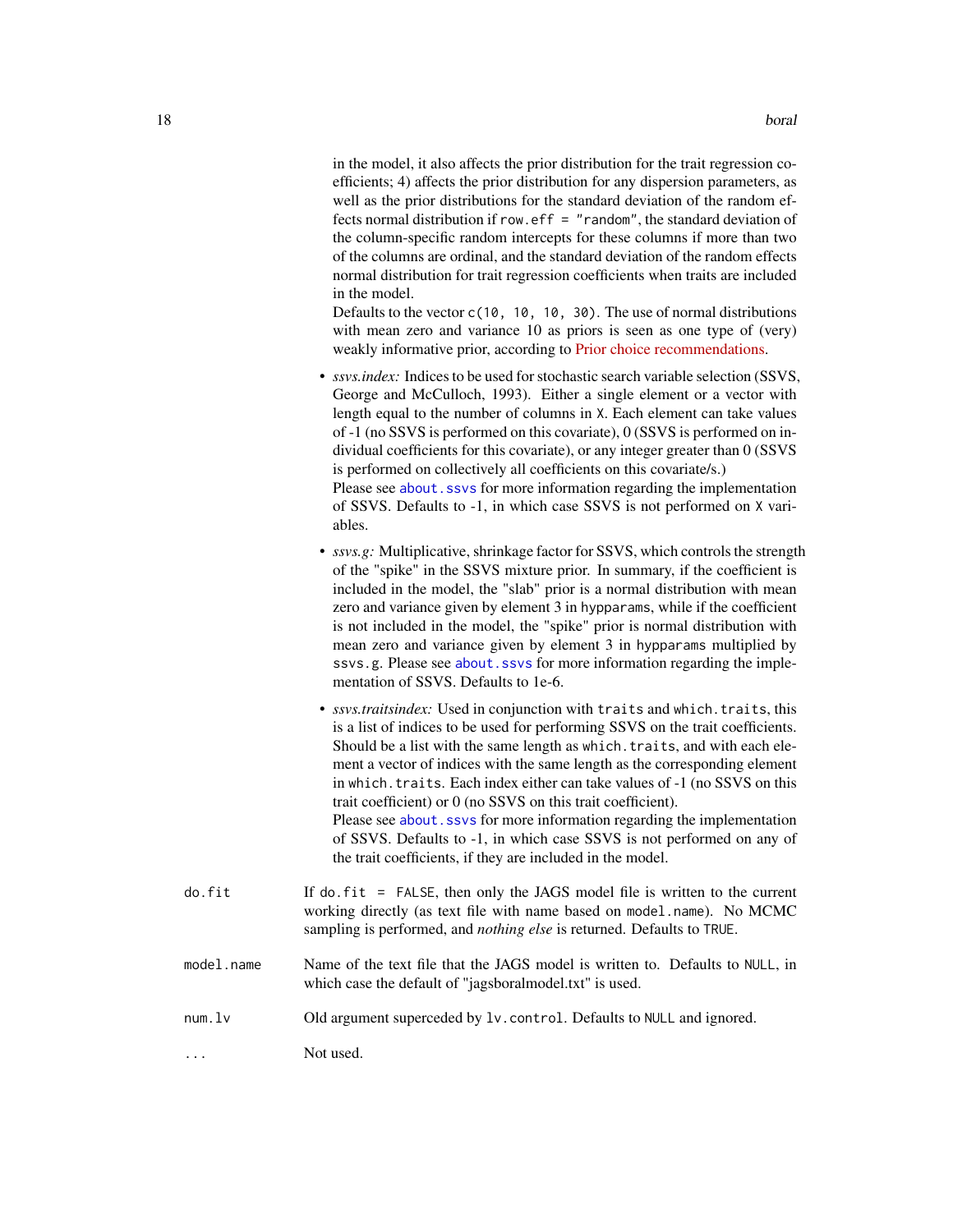#### boral and the contract of the contract of the contract of the contract of the contract of the contract of the contract of the contract of the contract of the contract of the contract of the contract of the contract of the

#### Details

The boral package is designed to fit three types models which may be useful in ecology (and probably outside of ecology as well =D).

Independent response models: boral allows explanatory variables to be entered into the model via X. This model matrix can contain anything the user wants, provided factors have been parameterized as dummy variables. It should NOT include an intercept column.

Without latent variables, i.e.  $1v$ .control\$num.lv = 0, boral fits separate GLMs to each column of the  $n \times p$  matrix y, where the columns are assumed to be independent.

$$
g(\mu_{ij}) = \alpha_i + \beta_{0j} + \boldsymbol{x} \top_i \boldsymbol{\beta}_j; \quad i = 1, \ldots, n; j = 1, \ldots, p,
$$

where the mean response for element (i,j), denoted as  $mu_{ij}$ , is regressed against the covariates  $x_i$ via a link function  $g(\cdot)$ . The quantities  $beta_{0j}$  and  $beta_j$  denote the column-specific intercepts and coefficients respectively, while alpha\_i is an optional row effect that may be treated as a fixed or random effect. The latter assumes the row effects are drawn from a normal distribution with unknown variance  $\phi^2$ . One reason we might want to include row effects is to account differences in sampling intensity between sites: these can lead to differences in site total abundance, and so by including fixed effects they play the same role as an offset to account for these differences.

boral can also handle multiple, hierarchical row effects, which may be useful to account for sampling design. This is controlled using the row, ids argument. For example, if the first five rows of y correspond to replications from site 1, the next five rows correspond to replications from site 2, and so on, then one can set row.ids =  $matrix(c(1,1,1,1,1,2,2,2,2,2,...),$  rcol = 1) to take this in account. While this way of coding row effects via the row.ids argument takes some getting used to, it has been done this way partly to force the user to think more carefully about exactly the structure of the data i.e., with great power comes great responsibility...

If offset is supplied, then it will be included in the linear predictor below (and all linear predictors below where appropriate).

Without row effects, the above independent response model is basically a Bayesian analog of the manyglm function in the mvabund package (Wang et al., 2013). Note that X.ind argument can be optionally used to manually force certain covariates to be included in (1) or excluded from (0) from the mean structure of specific responses.

**Pure latent variable models:** If no explanatory variables are included and  $1v$ , control \$num.  $1v >$ 0, boral fits a pure latent variable model to perform model-based unconstrained ordination (Hui et al., 2014),

$$
g(\mu_{ij}) = \alpha_i + \beta_{0j} + \boldsymbol{z} \top_i \boldsymbol{\theta}_j,
$$

where instead of measured covariates, we now have a vector of latent variables  $z_i$  with  $\theta_j$  being the column-specific coefficients relating to these latent variables. The column-specific intercept, beta\_0j, accounts for differences between species prevalence, while the row effect,  $alpha_i$ , is included to account for differences in site total abundance (typically assuming a fixed effect, row.eff = "fixed", although see Jamil and ter Braak, 2013, for a motivation for using random site effects), so that the ordination is then in terms of species composition. If  $\alpha_i$  is omitted from the model i.e., row.eff = FALSE, then the ordination will be in terms of relative species abundance. As mentioned previously, one reason for including fixed row effects is to account of any potential differences in sampling intensity between sites.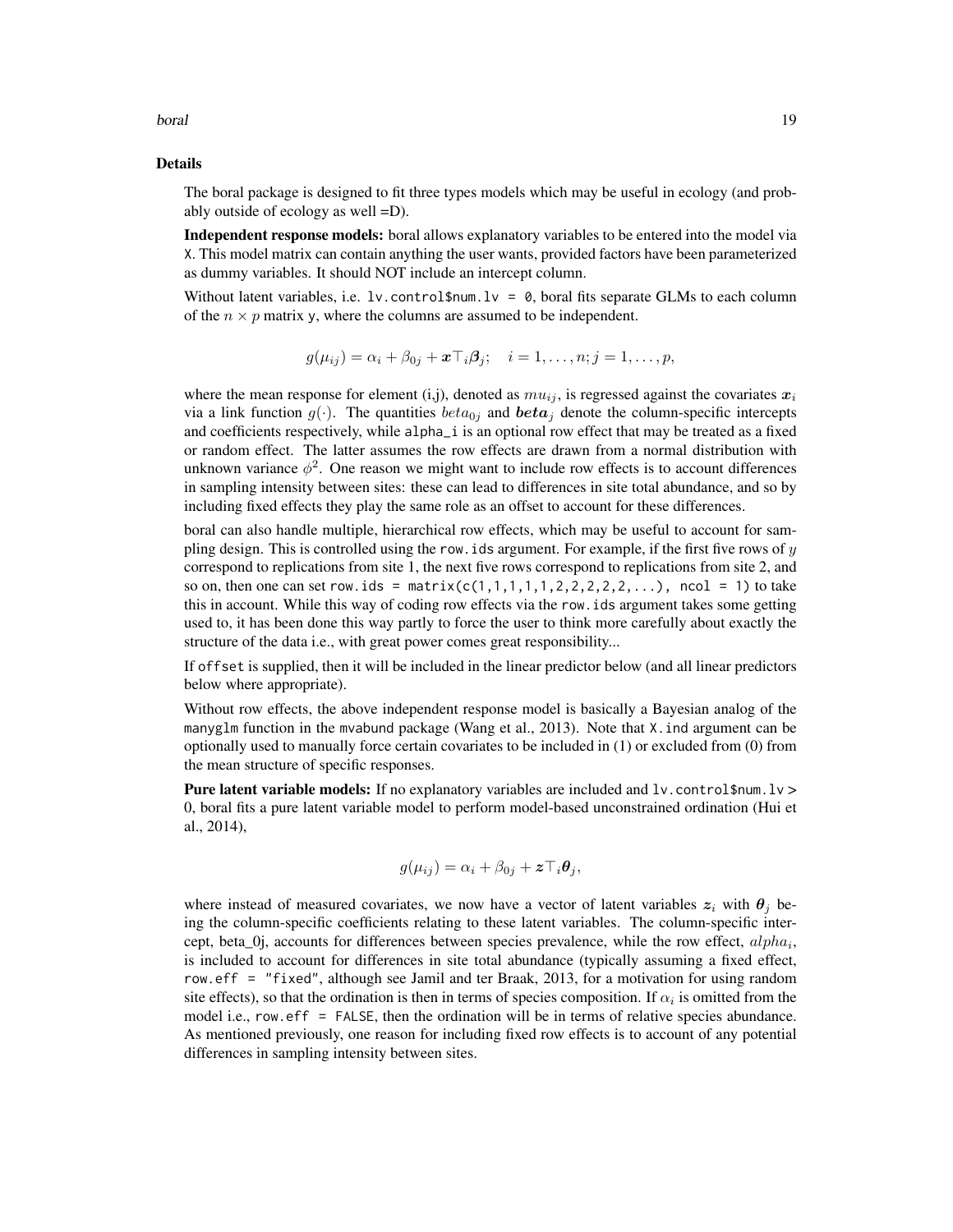Unconstrained ordination is used for visualizing multivariate data in a low-dimensional space, without reference to covariates (Chapter 9, Legendre and Legendre, 2012). Typically, lv.control\$num.lv  $= 1$  to 3 latent variables is used, allowing the latent variables to plotted (using lysplot, for instance). The resulting plot can be interpreted in the same manner as plots from Nonmetric Multi-dimensional Scaling (NMDS, Kruskal, 1964) and Correspondence Analysis (CA, Hill, 1974), for example. A biplot can also be constructed by setting biplot = TRUE when using [lvsplot](#page-70-1), so that both the latent variables and their corresponding coefficients are plotted. For instance, with multivariate abundance data, biplots are used to visualize the relationships between sites in terms of species abundance or composition, as well as the indicator species for the sites.

boral offers a small number of options for allowing the latent variables to be correlated across rows of the responses. This may be useful when one has *a-priori* information about correlation between sites e.g., spatial correlation, which cannot be systematically accounted for by the inclusion of random effects. Please see the help file about. Lys for more information on this. By default, boral assumes the latent variables are independent standard normally distributed across rows. Note the use of a non-independence correlation structure massively increases computation time!

Correlated response models: When one or more latent variables are included in conjunction with covariates i.e., X is given and  $l\nu$ . control\$num.  $l\nu > 1$ , boral fits separate GLMs to each column of y while allowing for residual correlation between columns via the latent variables. This is quite useful for multivariate abundance data in ecology, where a separate GLM is fitted to species (modeling its response against environmental covariates), while accounting for the fact species at a site are likely to be correlated for reason other than similarities in environmental responses, e.g. biotic interaction, phylogeny, and so on. Correlated response model take the following form,

$$
g(\mu_{ij}) = \alpha_i + \beta_{0j} + \boldsymbol{x}_i^{\top} \boldsymbol{\beta}_j, + \boldsymbol{z}_i^{\top} \boldsymbol{\theta}_j.
$$

This model is thus a mash of the first two types of models. The linear predictor  $z_i^{\top} \theta_j$  induces a residual covariance between the columns of y (which is of rank lv.control\$num.lv). For multivariate abundance data, this leads to a parsimonious method of accounting for correlation between species not due to the shared environmental responses. After fitting the model, the residual correlation matrix then can be obtained via the [get.residual.cor](#page-68-1) function. Note lv.control\$num.lv > 1 is necessarily in order to flexibly model the residual correlations; see Pollock et al. (2014) for residual correlation matrices in the context of Joint Species Distribution Models, and Warton et al. (2015) for an overview of latent variable models in multivariate ecology.

**Distributions:** A variety of families are available in boral, designed to handle multivariate abundance data of varying response types. Please see [about.distributions](#page-2-1) for more information on this.

Including species traits: When covariates X are included i.e. both the independent and correlated response models, one has the option of also including traits to help explain differences in species environmental responses to these covariates. Please see [about.traits](#page-10-1) for more information on this.

Estimation: For boral models, estimation is performed using Bayesian Markov Chain Monte Carlo (MCMC) methods via JAGS (Plummer, 2003). Please note that only *one* MCMC chain in run: this point is discussed later in this help file. Regarding prior distributions, the default settings, based on the prior.control argument, are as follows:

• Normal priors with mean zero and variance given by element 1 in hypparams are assigned to all intercepts, cutoffs for ordinal responses, and row effects.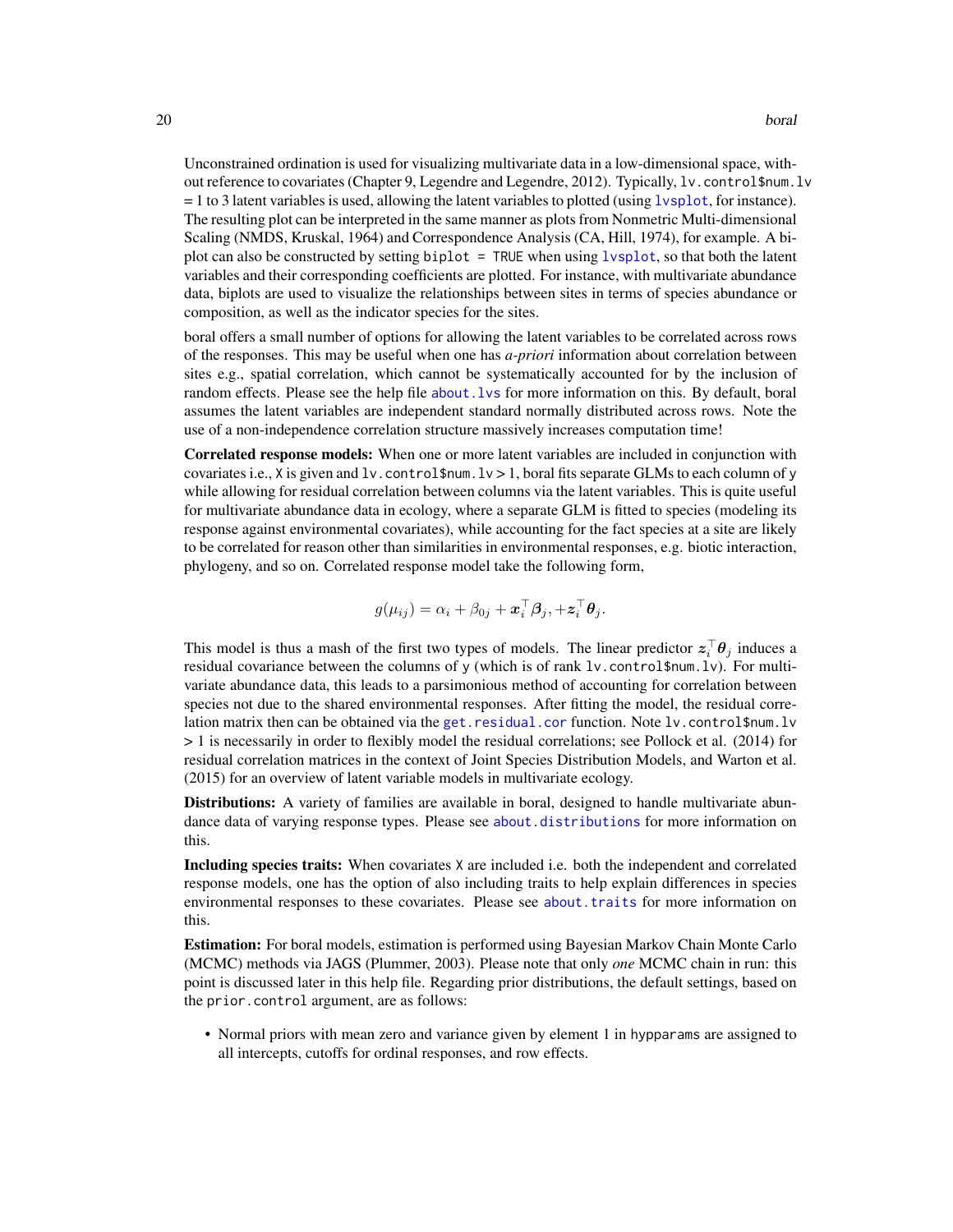- Normal priors with mean zero and variance given by element 2 in hypparams are assigned coefficients relating to latent variables,  $\theta_i$ .
- Normal priors with mean zero and variance given by element 3 hypparams are assigned to all coefficients relating to covariates in  $\beta_i$ . If traits are included, the same normal priors are assigned to the  $\kappa$ 's, and the standard deviation  $\sigma_k$  are assigned uniform priors with maximum equal to element 4 in hypparams.
- For the negative binomial, normal, lognormal, and tweedie distributions, uniform priors with maximum equal to element 4 in hypparams are used on the dispersion parameters. Please note that for the normal and lognormal distributions, these uniform priors are assigned to the standard deviations  $\phi$  (see Gelman, 2006). If there are any variance (standard deviation, to be precise) parameters in the model, then these are also assigned uniform priors with maximum equal to element 4 in hypparams e.g., standard deviation of the normal random effect if the row effects are assumed to random, the standard deviation of the normal random column-specific intercepts if more than two columns are ordinal responses etc...

Using information criteria at your own risk: Using information criterion from calc.ics = TRUE for model selection should be done with extreme caution, for two reasons: 1) The implementation of some of these criteria is heuristic and experimental, 2) Deciding what model to fit should also be driven by the science. For example, it may be the case that a criterion suggests a model with 3 or 4 latent variables is more appropriate. However, if we are interested in visualizing the data for ordination purposes, then models with 1 or 2 latent variables are more appropriate. As another example, whether or not we include row effects when ordinating multivariate abundance data depends on if we are interested in differences between sites in terms of relative species abundance (row.eff = "none") or species composition (row.eff = "fixed"). We also make the important point that if traits are included in the model, then the regression coefficients  $\beta_{0i}$ ,  $\beta_i$  are now random effects. However, currently the calculation of all information criteria do not take this into account!

SSVS: Stochastic search variable selection (SSVS, George and McCulloch, 1993) is also implemented for the column-specific coefficients  $\beta_i$ . Please see [about.ssvs](#page-7-1) for more information on this approach.

#### Value

An object of class "boral" is returned, being a list containing (but not limited to) the following components where applicable:

call The matched call.

lv.coefs.mean/median/sd/iqr

Matrices containing the mean/median/standard deviation/interquartile range of the posterior distributions of the latent variable coefficients. This also includes the column-specific intercepts, and dispersion parameters if appropriate.

```
lv.mean/median/sd/iqr
```
A matrix containing the mean/median/standard deviation/interquartile range of the posterior distributions of the latent variables.

lv.covparams.mean/median/sd/iqr

A matrix containing the mean/median/standard deviation/interquartile range of the posterior distributions for the parameters characterizing the correlation structure of the latent variables when they are assumed to be non-independent across rows.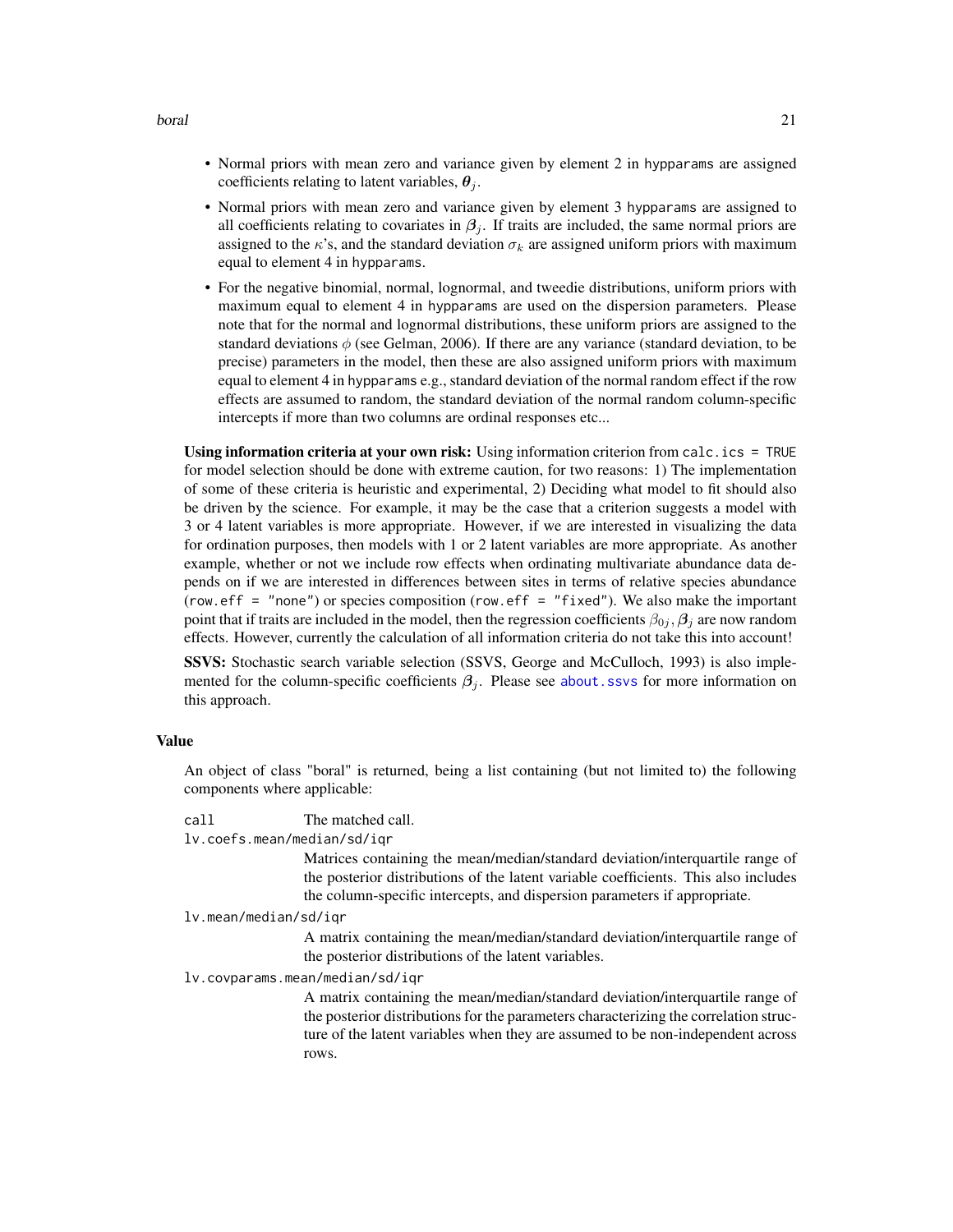#### X.coefs.mean/median/sd/iqr

Matrices containing the mean/median/standard deviation/interquartile range of the posterior distributions of the column-specific coefficients relating to X.

#### traits.coefs.mean/median/sd/iqr

Matrices containing the mean/median/standard deviation/interquartile range of the posterior distributions of the coefficients and standard deviation relating to the species traits; please see [about.traits](#page-10-1).

#### cutoffs.mean/median/sd/iqr

Vectors containing the mean/median/standard deviation/interquartile range of the posterior distributions of the common cutoffs for ordinal responses (please see the not-so-brief tangent on distributions above).

# ordinal.sigma.mean/median/sd/iqr

Scalars containing the mean/median/standard deviation/interquartile range of the posterior distributions of the standard deviation for the random intercept normal distribution corresponding to the ordinal response columns.

#### powerparam.mean/median/sd/iqr

Scalars for the mean/median/standard deviation/interquartile range of the posterior distributions of the common power parameter for tweedie responses (please see the not-so-brief tangent on distributions above).

#### row.coefs.mean/median/sd/iq

A list with each element containing the vectors of mean/median/standard deviation/interquartile range of the posterior distributions of the row effects. The length of the list is equal to the number of row effects included i.e., ncol(row.ids).

# row.sigma.mean/median/sd/iqr

A list with each element containing the mean/median/standard deviation/interquartile range of the posterior distributions of the standard deviation for the row random effects normal distribution. The length of the list is equal to the number of row effects included i.e., ncol(row.ids).

#### ssvs.indcoefs.mean/ssvs.indcoefs.sd

Matrices containing posterior probabilities and associated standard deviation for individual SSVS of coefficients in X.

# ssvs.gpcoefs.mean/ssvs.gpcoefs.sd

Matrices containing posterior probabilities and associated standard deviation for group SSVS of coefficients in X.

#### ssvs.traitscoefs.mean/ssvs.traitscoefs.sd

Matrices containing posterior probabilities and associated standard deviation for individual SSVS of coefficients relating to species traits.

- hpdintervals A list containing components which correspond to the lower and upper bounds of highest posterior density (HPD) intervals for all the parameters indicated above. Please see [get.hpdintervals](#page-56-1) for more details.
- ics If calc.ics = TRUE, then a list of different information criteria values for the model calculated using [get.measures](#page-60-1) is run. Please see [get.measures](#page-60-1) for details regarding the criteria. Also, please note the ics returned are based on [get.measures](#page-60-1) with more.measures = FALSE.
- jags.model If save.model = TRUE, the raw jags model fitted is returned. This can be quite large!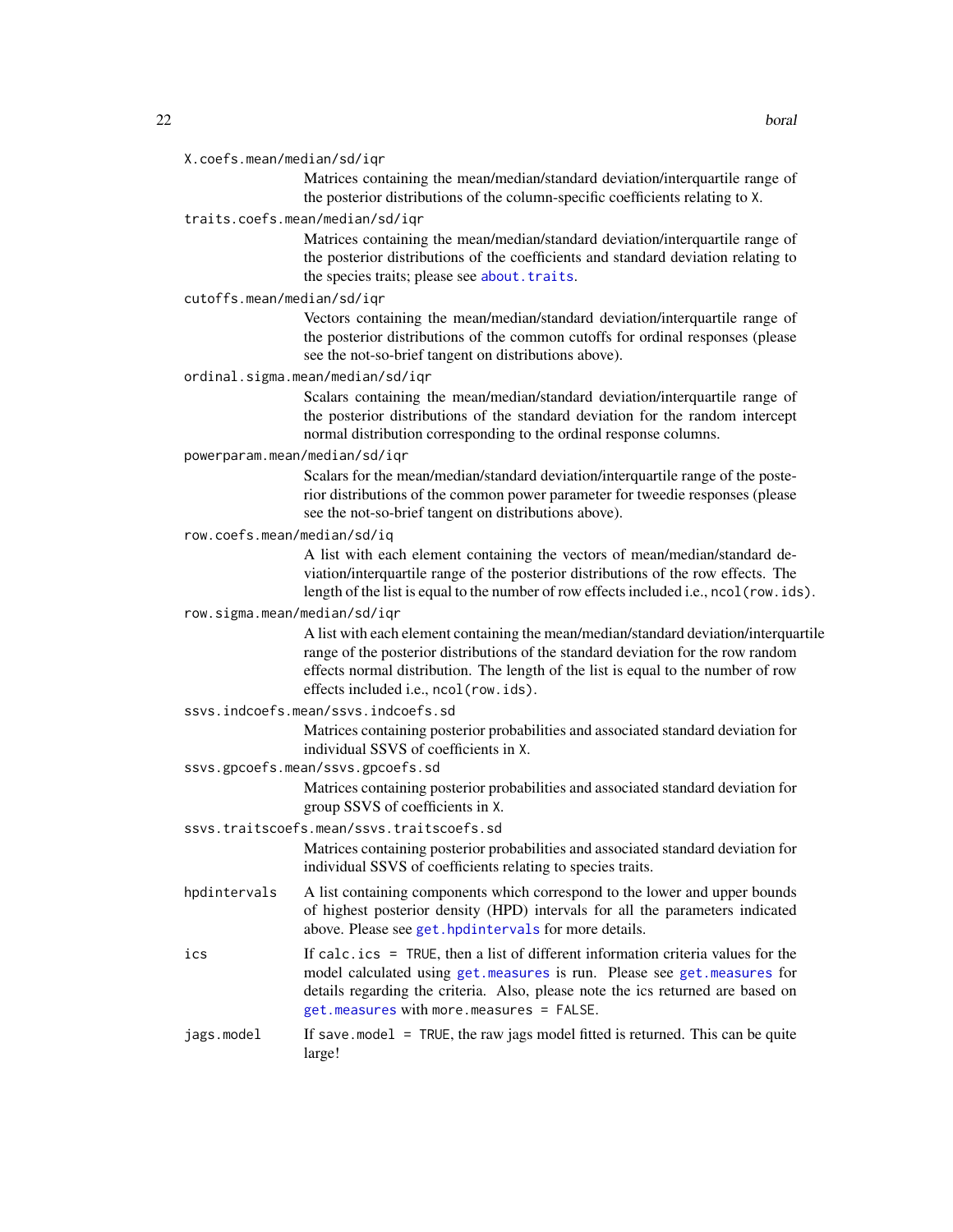boral 23

- geweke.diag A list with two elements. The first element is itself a list containing the Geweke convergence diagnostic (Z-scores) for all appropriate parameters in the model. The second element contains the proportion of Z-scores that whose corresponding p-value is less than 0.05. No adjustment is made for multiple comparison on the p-values. Please see the section *Why is only one MCMC chain run?* for more information on this diagnostic.
- n, p, family, trial.size, num.lv, ...

Various attributes of the model fitted, including the dimension of y, the response and model matrix used, distributional assumptions and trial sizes, number of latent variables, the number of covariates and traits, hyperparameters used in the Bayesian estimation, indices for SSVS, the number of levels for ordinal responses, and n.burnin, n.iteration and n.thin.

#### Why is only one MCMC chain run?

Much like the MCMCfactanal function in the MCMCpack package (Martin et al., 2011) for conducting factor analysis, which is a special case of the pure latent variable model with Gaussian responses, boral deliberately runs only one MCMC chain. This runs contrary to the recommendation of most Bayesian analyses, where the advice is to run multiple MCMC chains and check convergence using (most commonly) the Gelman-Rubin statistic (Gelman et al., 2013). The main reason for this is that, in the context of MCMC sampling, the latent variable model is invariant to a switch of the sign, i.e.  $\mathbf{z}_i^{\top} \boldsymbol{\theta}_j = (-\mathbf{z}_i^{\top}(-\boldsymbol{\theta}_j))$ , and so is actually unidentifiable.

As a result of sign-switching, different MCMC chains can produce latent variables and corresponding coefficients values that, while having similar magnitudes, will be different in sign. Consequently, combining MCMC chains and checking Rhats, computing posterior means and medians etc...becomes complicated (in principle, one way to resolve this problem would be to post-process the MCMC chains and deal with sign switching, but this is really hard!). Therefore, to alleviate this issue together, boral chooses to only run one MCMC chain.

What does this mean for the user?

• boral automatically calculates the Geweke convergence diagnostic (Geweke, 1992), which is a diagnostic applicable with only one MCMC chain; please see the help file geweke.diag in the coda package for more information. The output is a list containing Z-scores for the appropriate parameters in the model, and each score can be interpreted in the same manner as the test statistic from conducting a Z-test i.e., if the score exeeds roughly 1.96 then the p-value is less than 0.05, and there is evidence the MCMC chain (for this particular parameter) has not converged.

The output from boral also provides the proportion of Z-scores whose corresponding p-values are less than 0.05. Of course, because there are a large number of parameters in the model, then there are large number of Z-scores, and boral does not make any multiple comparison adjustment for this when calculating the number of "significant" Z-scores. If you do indeed want to use this diagnostic to formally check for convergence, then we recommend you conduct some adjustment e.g., using Holm's method, by doing something such as

gew.pvals <- 2\*pnorm(abs(unlist(fit\$geweke.diag[[1]])), lower.tail = FALSE) and then  $p.addjust(gew.pvals, method = "holm").$ 

• For checking convergence, we recommend you look at trace plots of the MCMC chains. Using the coda package, which is automatically loaded when the boral package is loaded, try something like plot(get.mcmcsamples(fit)).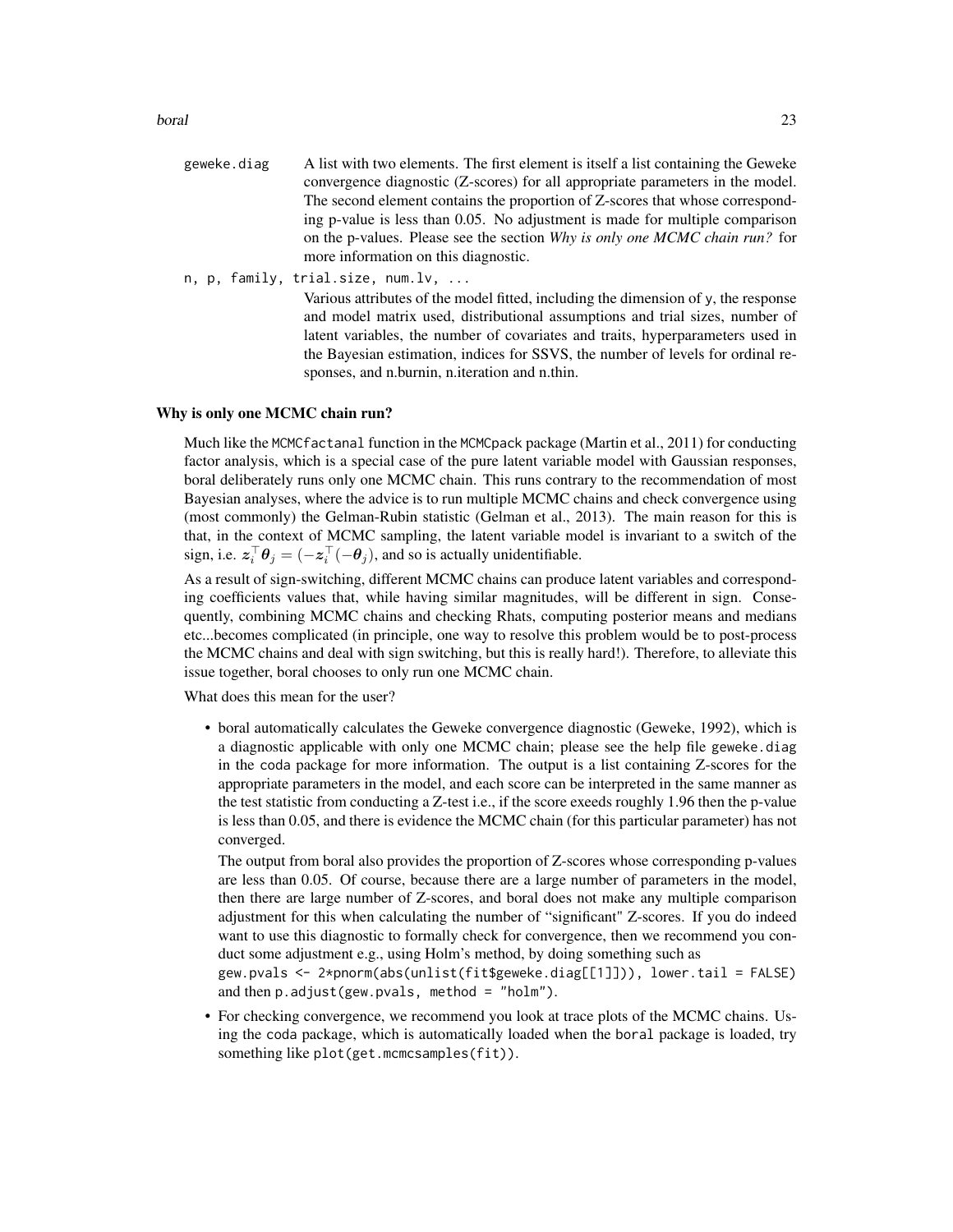• If you have a lot of data, e.g. lots of sites compared to species, sign-switching tends to be less of problem and pops up less often.

#### Warnings

- *No* intercept column is required in X. Column-specific intercepts are estimated automatically and given by the first column of lv.coefs. Similarly, *no* intercept column is required in traits, as it is included automatically.
- As of version 1.6, functions to calculate information criteria along with [calc.marglogLik](#page-34-1) will no longer be updated...use calc.ics = TRUE at your own peril!!!
- MCMC with a non-independence correlation structure for the latent variables takes an especially long time to run!
- Likewise, MCMC with lots of ordinal columns take an especially long time to run! Moreover, estimates for the cutoffs in cumulative probit regression may be poor for levels with little data. Major apologies for this advance =(
- Summaries of the coefficients such as posterior medians and HPD intervals may also be problematic when SSVS is being used, since the posterior distribution will be multi-modal.
- If save.model = TRUE, the raw jags model is also returned. This can be quite very memoryconsuming, since it indirectly saves all the MCMC samples.

#### Author(s)

Francis K.C. Hui <fhui28@gmail.com>, with contributions from Wade Blanchard <wade.blanchard@anu.edu.au> Maintainer: Francis Hui <fhui28@gmail.com>

#### References

- Gelman A. (2006) Prior distributions for variance parameters in hierarchical models. Bayesian Analysis 1, 515-533.
- Gelman, et al. (2008). A weakly informative default prior distribution for logistic and other regression models. The Annals of Applied Statistics, 2, 1360-1383.
- Gelman et al. (2013) Bayesian Data Analysis. CRC Press.
- George, E. I. and McCulloch, R. E. (1993). Variable selection via Gibbs sampling. Journal of the American Statistical Association, 85, 398-409.
- Geweke, J. (1992) Evaluating the accuracy of sampling-based approaches to calculating posterior moments. In Bayesian Statistics 4 (editors JM Bernado, JO Berger, AP Dawid and AFM Smith). Clarendon Press.
- Hui et al. (2014). Model-based approaches to unconstrained ordination. Methods in Ecology and Evolution, 6, 399-411.
- Hill, M. O. (1974). Correspondence analysis: a neglected multivariate method. Applied statistics, 23, 340-354.
- Jamil, T., and ter Braak, C.J.F. (2013). Generalized linear mixed models can detect unimodal species-environment relationships. PeerJ 1: e95.
- Kruskal, J. B. (1964). Nonmetric multidimensional scaling: a numerical method. Psychometrika, 29, 115-129.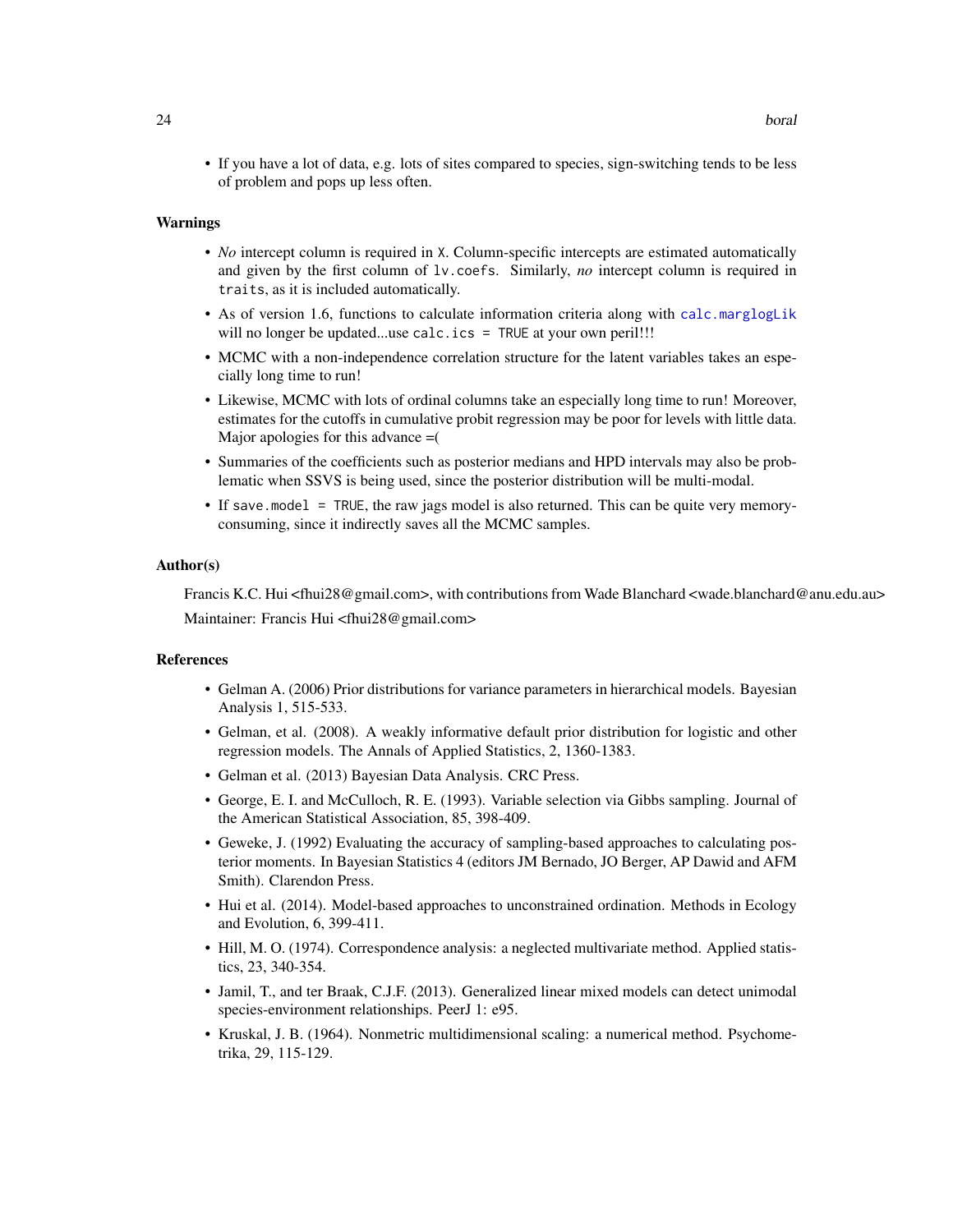- Legendre, P. and Legendre, L. (2012). Numerical ecology, Volume 20. Elsevier.
- Martin et al. (2011). MCMCpack: Markov Chain Monte Carlo in R. Journal of Statistical Software, 42, 1-21. URL: http://www.jstatsoft.org/v42/i09/.
- McLachlan, G., and Peel, D. (2004). Finite Mixture Models. Wiley.
- Plummer, M. (2003). JAGS: A program for analysis of Bayesian graphical models using Gibbs sampling. In Proceedings of the 3rd International Workshop on Distributed Statistical Computing. March (pp. 20-22).
- Pollock, L. J. et al. (2014). Understanding co-occurrence by modelling species simultaneously with a Joint Species Distribution Model (JSDM). Methods in Ecology and Evolution, 5, 397- 406.
- Skrondal, A., and Rabe-Hesketh, S. (2004). Generalized latent variable modeling: Multilevel, longitudinal, and structural equation models. CRC Press.
- Warton et al. (2015). So Many Variables: Joint Modeling in Community Ecology. Trends in Ecology and Evolution, 30, 766-779.
- Warton et al. (2012). Distance-based multivariate analyses confound location and dispersion effects. Methods in Ecology and Evolution, 3, 89-101.
- Wang et al. (2013). mvabund: statistical methods for analysing multivariate abundance data. R package version 3.8.4.

### See Also

[lvsplot](#page-70-1) for a scatter plot of the latent variables (and their coefficients if applicable), [coefsplot](#page-41-1) for horizontal line or "caterpillar plot" of the regression coefficients corresponding to X (if applicable), [summary.boral](#page-90-1) for a summary of the fitted boral model, [get.enviro.cor](#page-54-1) and [get.residual.cor](#page-68-1) for calculating the correlation matrix between the explanatory variables in X and the residual correlation matrix respectively, [calc.varpart](#page-38-1) to calculate variance partitioning of the explanatory variables in X, and [predict.boral](#page-85-1) for calculating predictions from a boral model.

# **Examples**

```
library(mvabund) ## Load a dataset from the mvabund package
data(spider)
y <- spider$abun
X <- scale(spider$x)
n \leq -nrow(y)p \leftarrow \text{ncol}(y)## NOTE: The values below MUST NOT be used in a real application;
## they are only used here to make the examples run quick!!!
example_mcmc_control <- list(n.burnin = 10, n.iteration = 100,
     n.thin = 1)
## Example 1 - model with two latent variables, site effects,
## and no environmental covariates
spiderfit_nb <- boral(y, family = "negative.binomial",
   lv. control = list(num.lv = 2), row.eff = "fixed",
    mcmc.control = example_mcmc_control)
```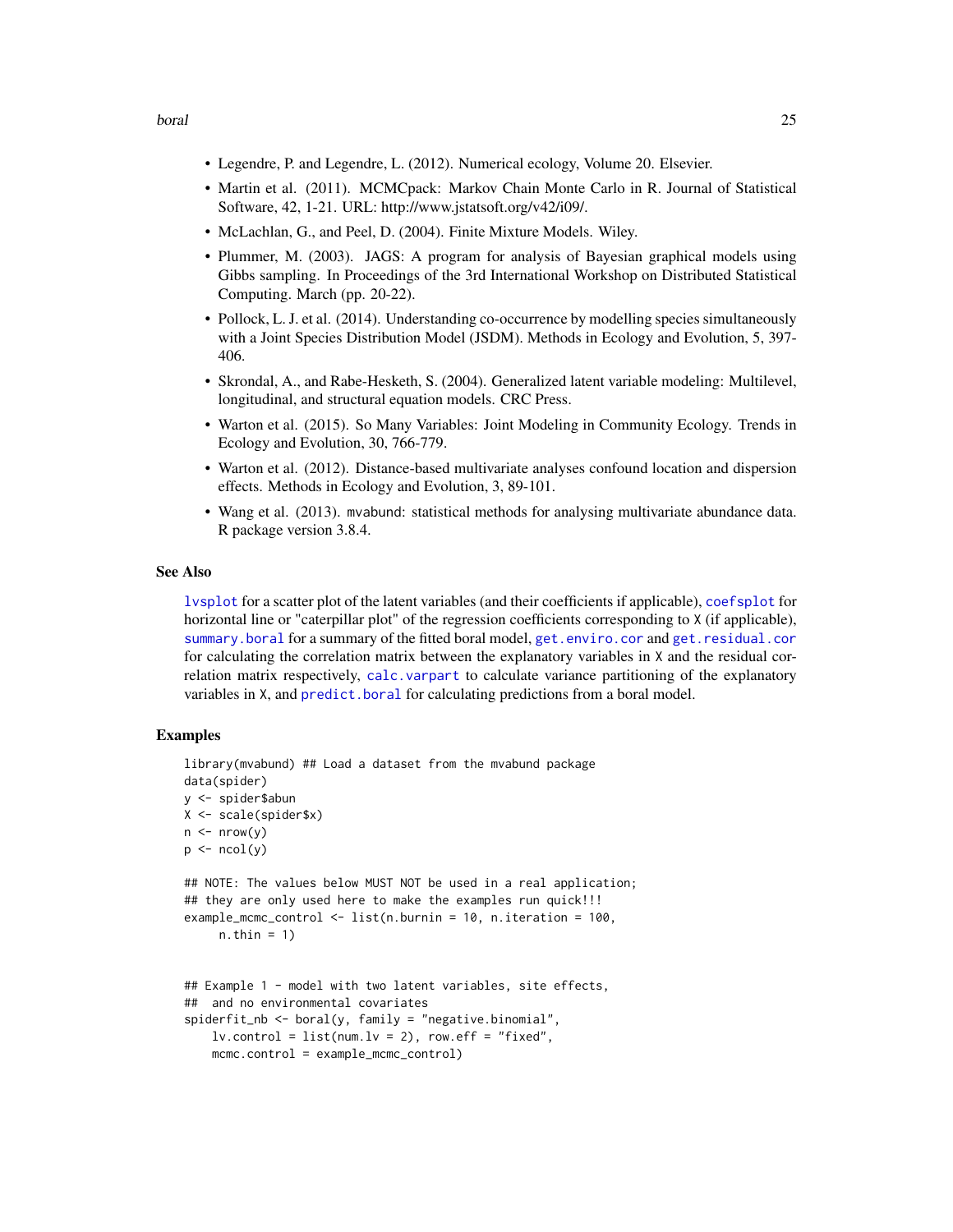```
summary(spiderfit_nb)
```

```
par(mfrow = c(2,2))plot(spiderfit_nb) ## Plots used in residual analysis,
## Used to check if assumptions such an mean-variance relationship
## are adequately satisfied.
lvsplot(spiderfit_nb) ## Biplot of the latent variables,
## which can be interpreted in the same manner as an ordination plot.
## Not run:
## Example 2a - model with no latent variables, no site effects,
## and environmental covariates
spiderfit_nb <- boral(y, X = X, family = "negative.binomial",
   mcmc.control = example_mcmc_control)
summary(spiderfit_nb)
## The results can be compared with the default example from
## the manyglm() function in mvabund.
## Caterpillar plots for the coefficients
par(mfrow=c(2,3), mar = c(5,6,1,1))sapply(colnames(spiderfit_nb$X), coefsplot, x = spiderfit_nb)
## Example 2b - suppose now, for some reason, the 28 rows were
## sampled such into four replications of seven sites
## Let us account for this as a fixed effect
spiderfit_nb \leftarrow boral(y, X = X, family = "negative.binomial",row.eff = "fixed", row.ids = matrix(rep(1:7,each=4),ncol=1),
   mcmc.control = example_mcmc_control)
```

```
spiderfit_nb$row.coefs
```

```
## Example 2c - suppose now, for some reason, the 28 rows reflected
## a nested design with seven regions, each with four sub-regions
## We can account for this nesting as a random effect
spiderfit_nb <- boral(y, X = X, family = "negative.binomial",
   row.eff = "random",
   row.ids = cbind(1:n, rep(1:7, each=4)),mcmc.control = example_mcmc_control)
```

```
spiderfit_nb$row.coefs
```

```
## Example 2d - model with environmental covariates and
## two structured latent variables using fake distance matrix
fakedistmat <- as.matrix(dist(1:n))
spiderfit_lvstruc <- boral(y, X = X, family = "negative.binomial",
    lv.contrib = list(num.lv = 2, type = "exponential", distant = fakedistmat))
```

```
summary(spiderfit_lvstruc)
```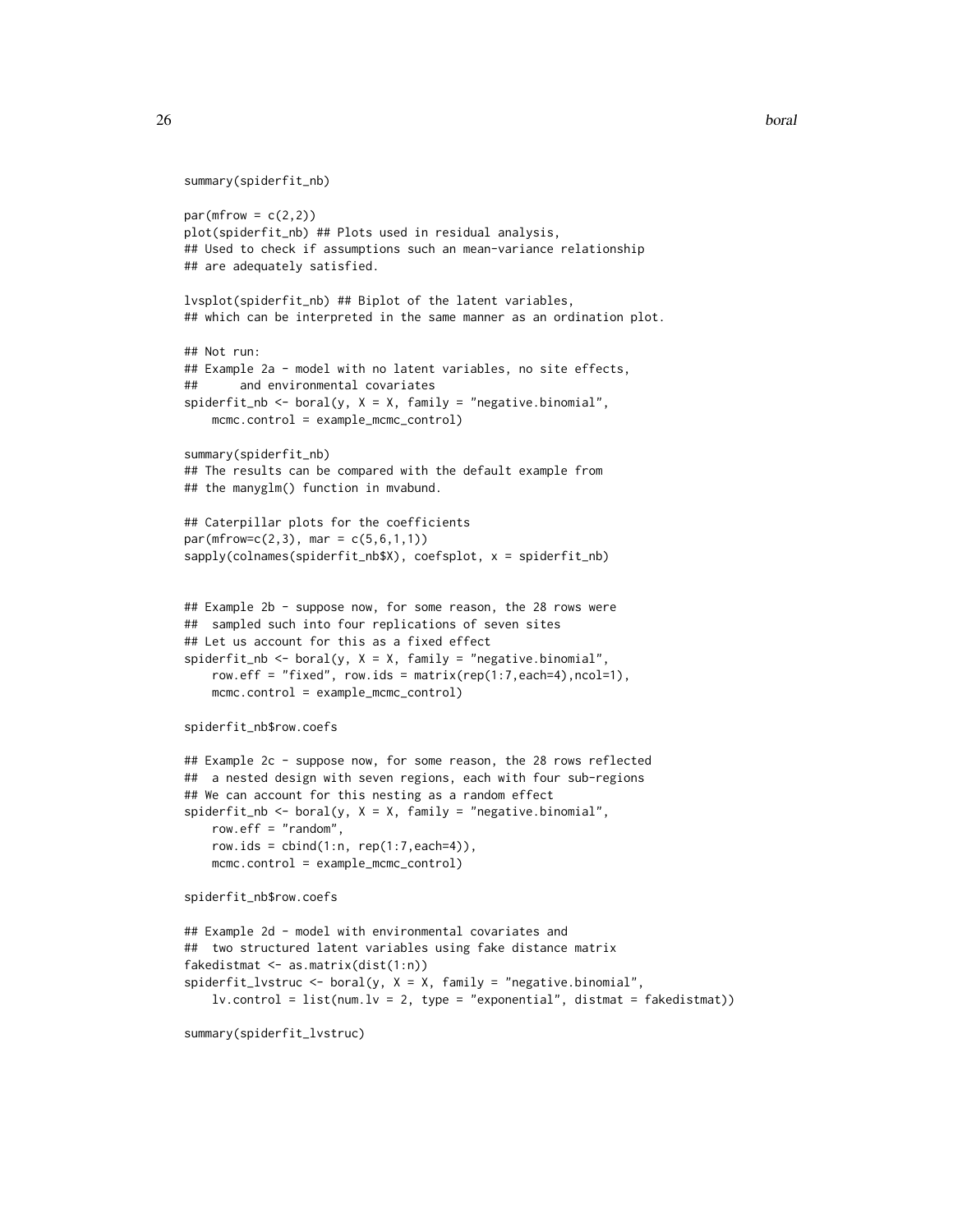```
## Example 3a - Extend example 2 to demonstrate grouped covariate selection
## on the last three covariates.
example_prior_control <- list(type = c("normal","normal","normal","uniform"),
     ssvs.index = c(-1, -1, -1, 1, 2, 3)spiderfit_nb2 <- boral(y, X = X, family = "negative.binomial",
    mcmc.control = example_mcmc_control,
    prior.control = example_prior_control)
summary(spiderfit_nb2)
## Example 3b - Extend example 2 to demonstrate individual covariate selection
## on the last three covariates.
example_prior_control <- list(type = c("normal","normal","normal","uniform"),
    ssvs.index = c(-1,-1,-1,0,0,0))
spiderfit_nb3 \leq boral(y, X = X, family = "negative.binomial",mcmc.control = example_mcmc_control,
    prior.control = example_prior_control)
summary(spiderfit_nb3)
## Example 4 - model fitted to presence-absence data, no site effects, and
## two latent variables
data(tikus)
y <- tikus$abun
y[y > 0] <- 1
y <- y[1:20,] ## Consider only years 1981 and 1983
y \leftarrow y[,apply(y > 0,2,sum) > 2] ## Consider only spp with more than 2 presences
tikus.fit <- boral(y, family = "binomial",
    lv.contrib = list(num.lv = 2),
    mcmc.control = example_mcmc_control)
lvsplot(tikus.fit, biplot = FALSE)
## A strong location between the two sampling years
## Example 5a - model fitted to count data, no site effects, and
## two latent variables, plus traits included to explain environmental responses
data(antTraits)
y <- antTraits$abun
X <- as.matrix(scale(antTraits$env))
## Include only traits 1, 2, and 5
traits <- as.matrix(antTraits$traits[,c(1,2,5)])
example_which_traits <- vector("list",ncol(X)+1)
for(i in 1:length(example_which_traits))
    example_which_traits[[i]] <- 1:ncol(traits)
## Just for fun, the regression coefficients for the second column of X,
## corresponding to the third element in the list example_which_traits,
## will be estimated separately and not regressed against traits.
example_which_traits[[3]] <- 0
fit_traits \leq boral(y, X = X, traits = traits,
```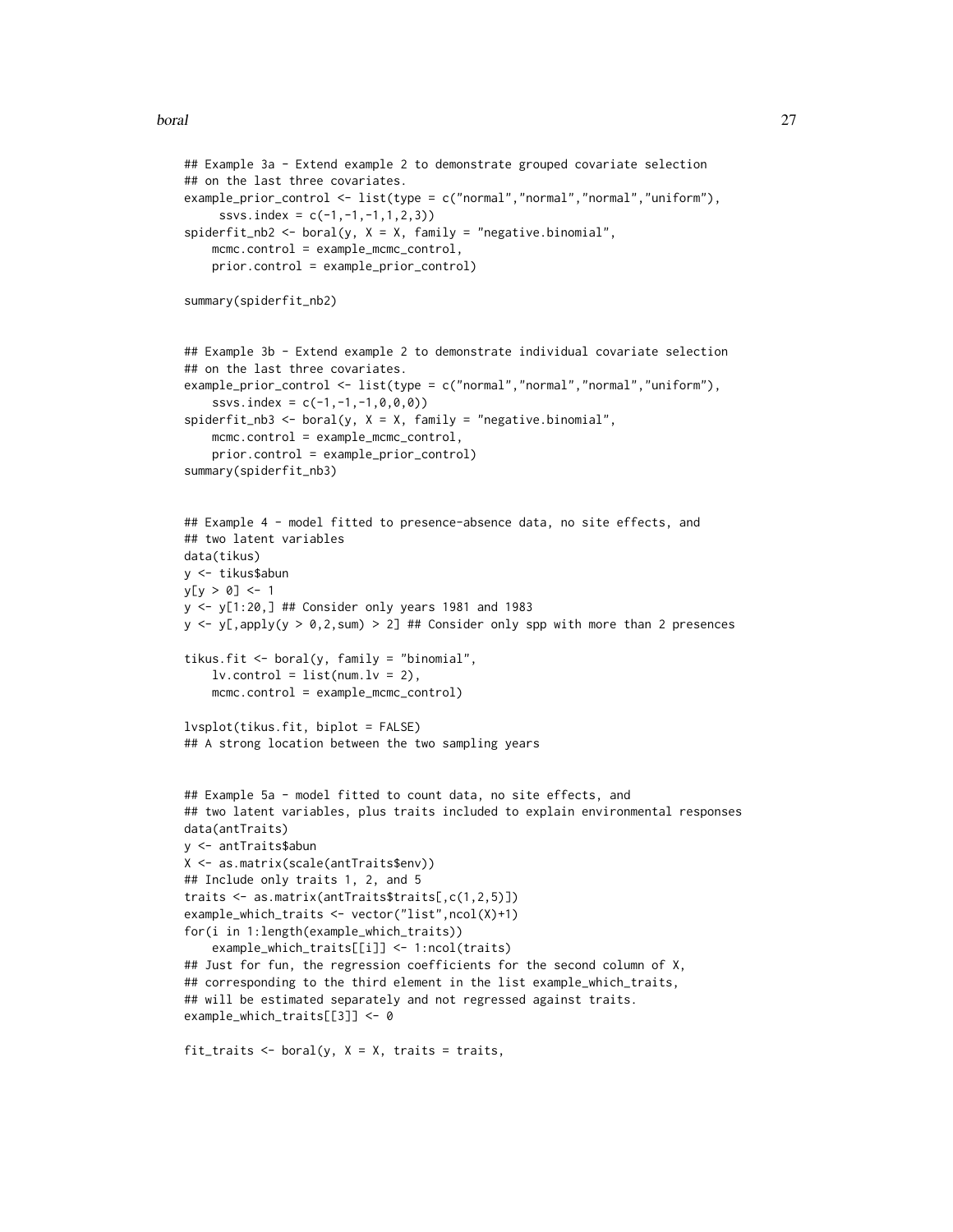```
lv.contrib = list(num.lv = 2),
    which.traits = example_which_traits, family = "negative.binomial",
    mcmc.control = example_mcmc_control, save.model = TRUE)
summary(fit_traits)
## Example 5b - perform selection on trait coefficients
ssvs_traitsindex <- vector("list",ncol(X)+1)
for(i in 1:length(ssvs_traitsindex))
     ssvs_traitsindex[[i]] <- rep(0,ncol(traits))
ssvs_traitsindex[[3]] <- -1
fit_traits \le boral(y, X = X, traits = traits, which.traits = example_which_traits,
    family = "negative.binomial",
    lv.control = list(num.lv = 2), mcmc.control = example_mcmc_control,
    save.model = TRUE, prior.control = list(ssvs.traitsindex = ssvs_traitsindex))
summary(fit_traits)
## Example 6 - simulate Bernoulli data, based on a model with two latent variables,
## no site variables, with two traits and one environmental covariates
## This example is a proof of concept that traits can used to
## explain environmental responses
library(mvtnorm)
n < -100; s < -50X <- as.matrix(scale(1:n))
colnames(X) <- c("elevation")
traits <- cbind(rbinom(s,1,0.5), rnorm(s))
## one categorical and one continuous variable
colnames(traits) <- c("thorns-dummy","SLA")
simfit \leq list(true.lv = rmvnorm(n, mean = rep(0,2)),
    lv.\csc s = \text{cbind}(rnorm(s), rmvnorm(s, mean = rep(0,2))),traits.coefs = matrix(c(0.1, 1, -0.5, 1, 0.5, 0, -1, 1), 2, byrow = TRUE)rownames(simfit$traits.coefs) <- c("beta0","elevation")
colnames(simfit$traits.coefs) <- c("kappa0","thorns-dummy","SLA","sigma")
simy = createuife(true.lv = simfit$true.lv, lv.coefs = simfit$lv.coefs, X = X,
    traits = traits, traits.coefs = simfit$traits.coefs, family = "binomial")
example_which_traits <- vector("list",ncol(X)+1)
for(i in 1:length(example_which_traits))
    example_which_traits[[i]] <- 1:ncol(traits)
fit_traits \le boral(y = simy, X = X, traits = traits,
    which.traits = example_which_traits, family = "binomial",
    lv.contrib = list(num.lv = 2), save.model = TRUE,
    mcmc.control = example_mcmc_control)
```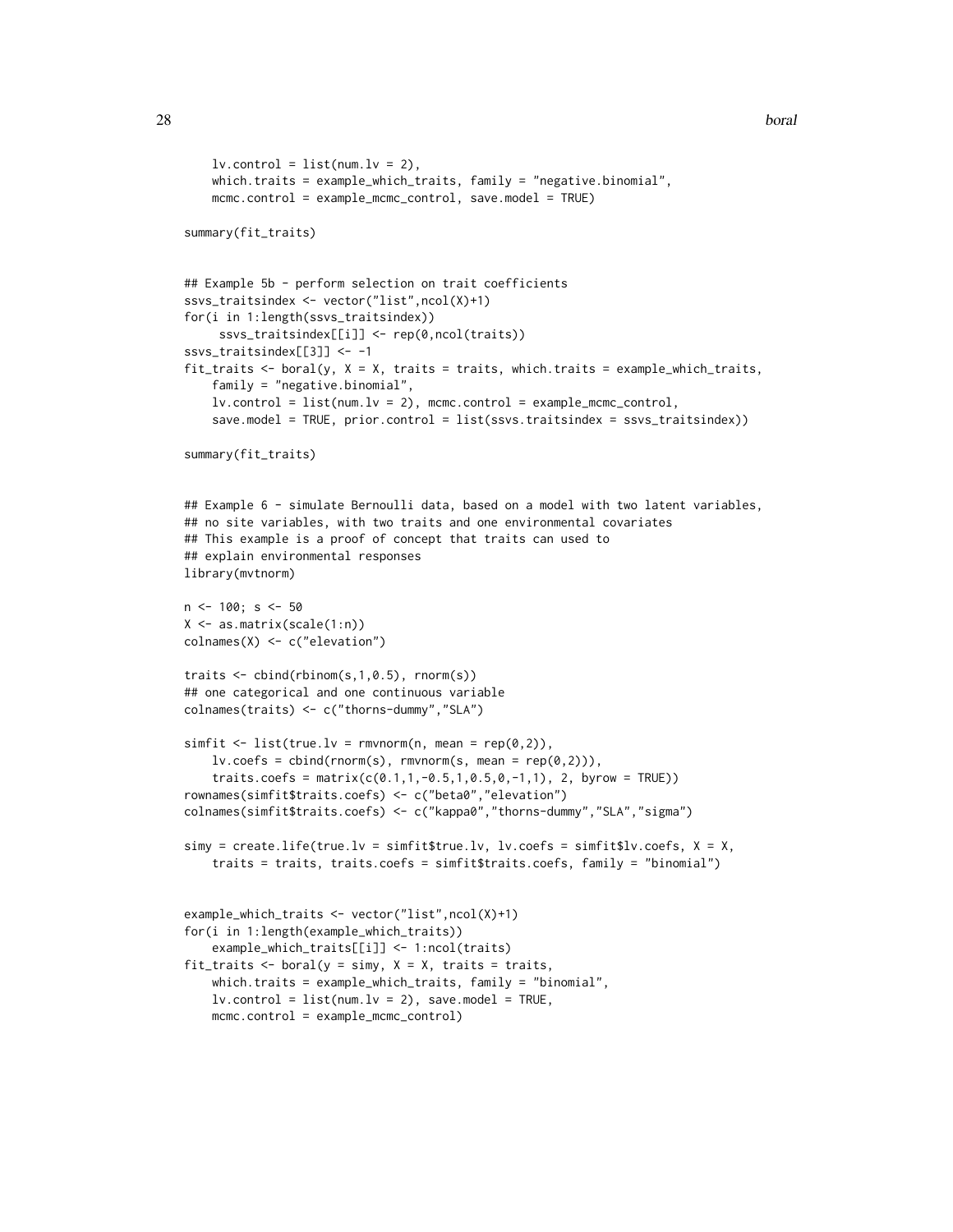<span id="page-28-0"></span>## End(Not run)

<span id="page-28-1"></span>calc.condlogLik *Conditional log-likelihood for a boral model*

# Description

Calculates the conditional log-likelihood for a set of parameter estimates from an boral model, where everything is treated as "fixed effects" including latent variables, row effects, and so on.

# Usage

calc.condlogLik(y, X = NULL, family, trial.size = 1, lv.coefs, X.coefs = NULL, row.coefs = NULL, row.ids = NULL,  $offset = NULL$ ,  $lv = NULL$ , cutoffs = NULL, powerparam = NULL)

# Arguments

| У          | The response matrix the boral model was fitted to.                                                                                                                                                                                                                                                                                                                                                                                                                                                                                                                                                            |
|------------|---------------------------------------------------------------------------------------------------------------------------------------------------------------------------------------------------------------------------------------------------------------------------------------------------------------------------------------------------------------------------------------------------------------------------------------------------------------------------------------------------------------------------------------------------------------------------------------------------------------|
| χ          | The model matrix used in the boral model. Defaults to NULL, in which case it is<br>assumed no model matrix was used.                                                                                                                                                                                                                                                                                                                                                                                                                                                                                          |
| family     | Either a single element, or a vector of length equal to the number of columns<br>in y. The former assumes all columns of y come from this distribution. The<br>latter option allows for different distributions for each column of y. Elements<br>can be one of "binomial" (with probit link), "poisson" (with log link), "nega-<br>tive.binomial" (with log link), "normal" (with identity link), "lnormal" for log-<br>normal (with log link), "tweedie" (with log link), "exponential" (with log link),<br>"gamma" (with log link), "beta" (with logit link), "ordinal" (cumulative probit<br>regression). |
|            | Please see about distributions for information on distributions available in<br>boral overall.                                                                                                                                                                                                                                                                                                                                                                                                                                                                                                                |
| trial.size | Either equal to a single element, or a vector of length equal to the number of<br>columns in y. If a single element, then all columns assumed to be binomially<br>distributed will have trial size set to this. If a vector, different trial sizes are al-<br>lowed in each column of y. The argument is ignored for all columns not assumed<br>to be binomially distributed. Defaults to 1, i.e. Bernoulli distribution.                                                                                                                                                                                     |
| lv.coefs   | The column-specific intercept, coefficient estimates relating to the latent vari-<br>ables, and dispersion parameters from the boral model.                                                                                                                                                                                                                                                                                                                                                                                                                                                                   |
| X.coefs    | The coefficients estimates relating to X from the boral model. Defaults to NULL,<br>in which it is assumed there are no covariates in the model.                                                                                                                                                                                                                                                                                                                                                                                                                                                              |
| row.coefs  | Row effect estimates for the boral model. The conditional likelihood is defined<br>conditional on these estimates i.e., they are also treated as "fixed effects". De-<br>faults to NULL, in which case it is assumed there are no row effects in the model.                                                                                                                                                                                                                                                                                                                                                   |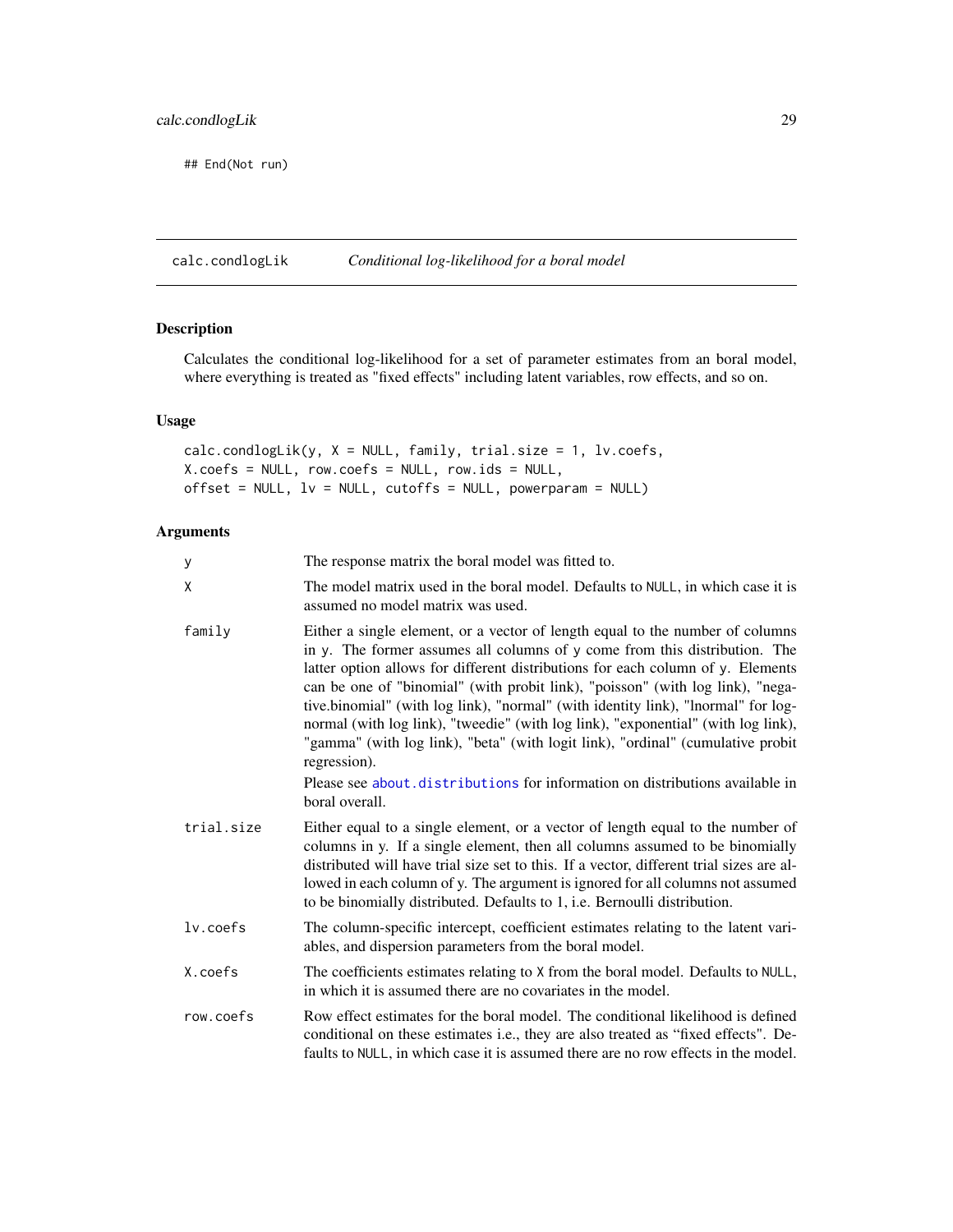| row.ids    | A matrix with the number of rows equal to the number of rows in y, and the<br>number of columns equal to the number of row effects to be included in the<br>model. Element $(i, j)$ indicates to the cluster ID of row i in y for random effect<br>eqni; please see the boral function for details. Defaults to NULL, so that if<br>row.coefs = NULL then the argument is ignored, otherwise if row.coefs is<br>supplied then row.ids = $matrix(1: nrow(y), ncol = 1)$ i.e., a single, row<br>effect unique to each row. An internal check is done to see row.coefs and<br>row, ids are consistent in terms of arguments supplied. |
|------------|------------------------------------------------------------------------------------------------------------------------------------------------------------------------------------------------------------------------------------------------------------------------------------------------------------------------------------------------------------------------------------------------------------------------------------------------------------------------------------------------------------------------------------------------------------------------------------------------------------------------------------|
| offset     | A matrix with the same dimensions as the response matrix y, specifying an a-<br>priori known component to be included in the linear predictor during fitting.<br>Defaults to NULL.                                                                                                                                                                                                                                                                                                                                                                                                                                                 |
| lv         | Latent variables "estimates" from the boral model, which the conditional like-<br>lihood is based on. Defaults to NULL, in which case it is assumed no latent<br>variables were included in the model.                                                                                                                                                                                                                                                                                                                                                                                                                             |
| cutoffs    | Common cutoff estimates from the boral model when any of the columns of y<br>are ordinal responses. Defaults to NULL.                                                                                                                                                                                                                                                                                                                                                                                                                                                                                                              |
| powerparam | Common power parameter from the boral model when any of the columns of y<br>are tweedie responses. Defaults to NULL.                                                                                                                                                                                                                                                                                                                                                                                                                                                                                                               |

## Details

For an  $nxp$  response matrix y, suppose we fit an boral model with one or more latent variables. If we denote the latent variables by  $z_i$ ;  $i = 1, ..., n$ , then the conditional log-likelihood is given by,

$$
\log(f) = \sum_{i=1}^n \sum_{j=1}^p \log\{f(y_{ij}|\mathbf{z}_i,\boldsymbol{\theta}_j,\beta_{0j},\ldots)\},\,
$$

where  $f(y_{ij}|\cdot)$  is the assumed distribution for column j,  $z_i$  are the latent variables and  $\theta_j$  are the coefficients relating to them,  $\beta_{0j}$  are column-specific intercepts, and ... denotes anything else included in the model, such as row effects, regression coefficients related X and traits, etc...

The key difference between this and the marginal likelihood (see [calc.marglogLik](#page-34-1)) is that the conditional likelihood treats everything as "fixed effects" i.e., conditions on them. These include the latent variables  $z_i$  and other parameters that were included in the model as random effects e.g., row effects if row.eff = "random", regression coefficients related to X if traits were included in the model, and so on.

The conditional DIC, WAIC, EAIC, and EBIC returned from get. measures are based on the conditional likelihood calculated from this function. Additionally, [get.measures](#page-60-1) returns the conditional likelihood evaluated at all MCMC samples of a fitted boral model.

#### Value

A list with the following components:

| logLik      | Value of the conditional log-likelihood.                             |
|-------------|----------------------------------------------------------------------|
| logLik.comp | A matrix of the log-likelihood values for each element in $\gamma$ , |
|             | such that sum( $logLik.comp$ ) = $logLik$ .                          |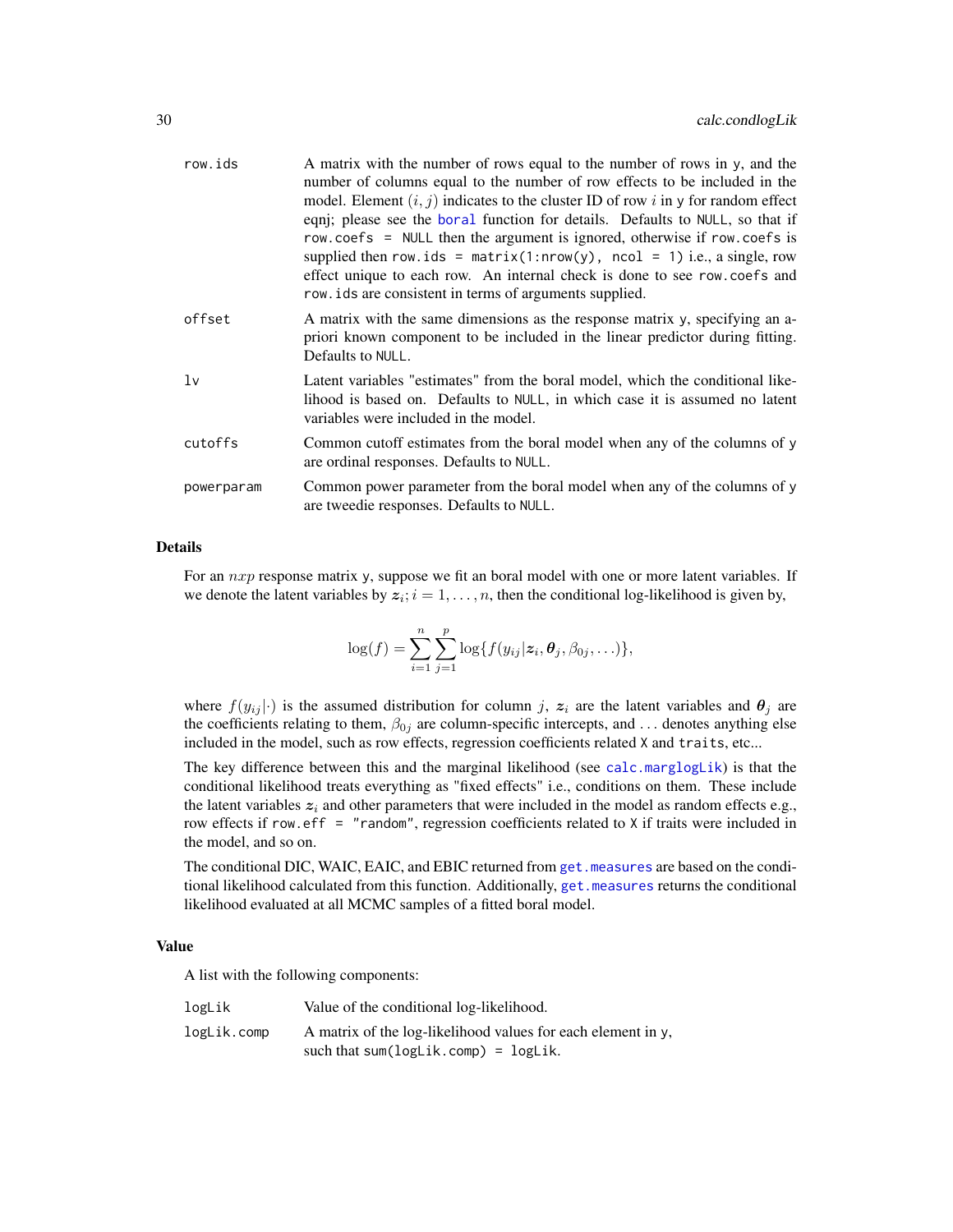#### Author(s)

Francis K.C. Hui <fhui28@gmail.com>, with contributions from Wade Blanchard <wade.blanchard@anu.edu.au> Maintainer: Francis Hui <fhui28@gmail.com>

#### See Also

[calc.logLik.lv0](#page-31-1) to calculate the conditional/marginal log-likelihood for an boral model with no latent variables; [calc.marglogLik](#page-34-1) for calculation of the marginal log-likelihood;

#### Examples

```
## Not run:
## NOTE: The values below MUST NOT be used in a real application;
## they are only used here to make the examples run quick!!!
example_mcmc_control <- list(n.burnin = 10, n.iteration = 100,
     n.thin = 1)
library(mvabund) ## Load a dataset from the mvabund package
data(spider)
y <- spider$abun
n \leq -nrow(y)p \leftarrow \text{ncol}(y)## Example 1 - model with 2 latent variables, site effects,
## and no environmental covariates
spiderfit\_nb \leq box benally = "negative.binomial",lv. control = list(num.lv = 2), row.eff = "fixed",
    save.model = TRUE, mcmc.control = example_mcmc_control)
## Extract all MCMC samples
fit_mcmc <- get.mcmcsamples(spiderfit_nb)
mcmc_names <- colnames(fit_mcmc)
## Find the posterior medians
coef_mat <- matrix(apply(fit_mcmc[,grep("lv.coefs",mcmc_names)],
    2,median),nrow=p)
site_coef <- list(ID1 = apply(fit_mcmc[,grep("row.coefs.ID1", mcmc_names)],
    2,median))
lvs_mat <- matrix(apply(fit_mcmc[,grep("lvs",mcmc_names)],2,median),nrow=n)
## Calculate the conditional log-likelihood at the posterior median
calc.condlogLik(y, family = "negative.binomial",
    lv.coefs = coef_mat, row.coefs = site_coef, lv = lvs_mat)
## Example 2 - model with no latent variables and environmental covariates
X <- scale(spider$x)
spiderfit_nb2 <- boral(y, X = X, family = "negative.binomial",
    save.model = TRUE, mcmc.control = example_mcmc_control)
## Extract all MCMC samples
```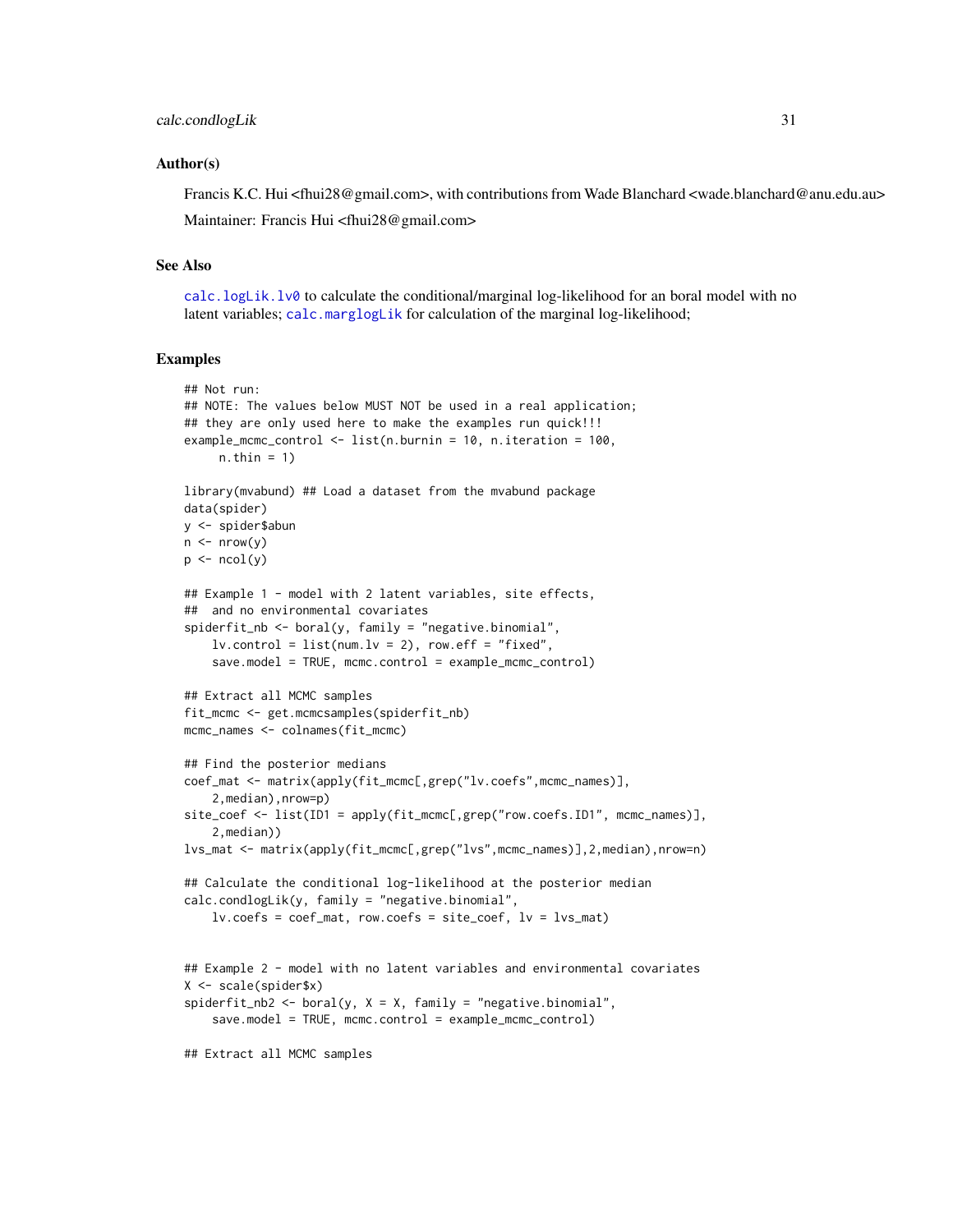```
fit_mcmc <- get.mcmcsamples(spiderfit_nb2)
mcmc_names <- colnames(fit_mcmc)
## Find the posterior medians
coef_mat <- matrix(apply(fit_mcmc[,grep("lv.coefs",mcmc_names)],
    2,median),nrow=p)
X_coef_mat <- matrix(apply(fit_mcmc[,grep("X.coefs",mcmc_names)],
    2,median),nrow=p)
## Calculate the log-likelihood at the posterior median
calc.condlogLik(y, X = X, family = "negative.binomial",
    lv.coefs = coef_mat, X.coefs = X_coef_mat)
## End(Not run)
```
<span id="page-31-1"></span>calc.logLik.lv0 *Log-likelihood for a boral model with no latent variables*

# Description

Calculates the log-likelihood for a set of parameter estimates from an boral model with no latent variables. If the row effects are assumed to be random, they are integrated over using Monte Carlo integration.

#### Usage

calc.logLik.lv0(y, X = NULL, family, trial.size = 1, lv.coefs, X.coefs = NULL, row.eff = "none", row.params = NULL, row.ids = NULL, offset = NULL, cutoffs = NULL, powerparam = NULL)

#### Arguments

| У      | The response matrix the boral model was fitted to.                                                                                                                                                                                                                                                                                                                                                                                                                                                                                                                                                                                                                                                              |
|--------|-----------------------------------------------------------------------------------------------------------------------------------------------------------------------------------------------------------------------------------------------------------------------------------------------------------------------------------------------------------------------------------------------------------------------------------------------------------------------------------------------------------------------------------------------------------------------------------------------------------------------------------------------------------------------------------------------------------------|
| X      | The model matrix used in the boral model. Defaults to NULL, in which case it is<br>assumed no model matrix was used.                                                                                                                                                                                                                                                                                                                                                                                                                                                                                                                                                                                            |
| family | Either a single element, or a vector of length equal to the number of columns<br>in y. The former assumes all columns of y come from this distribution. The<br>latter option allows for different distributions for each column of y. Elements<br>can be one of "binomial" (with probit link), "poisson" (with log link), "nega-<br>tive.binomial" (with log link), "normal" (with identity link), "lnormal" for log-<br>normal (with log link), "tweedie" (with log link), "exponential" (with log link),<br>"gamma" (with log link), "beta" (with logit link), "ordinal" (cumulative probit<br>regression).<br>Please see about distributions for information on distributions available in<br>boral overall. |

<span id="page-31-0"></span>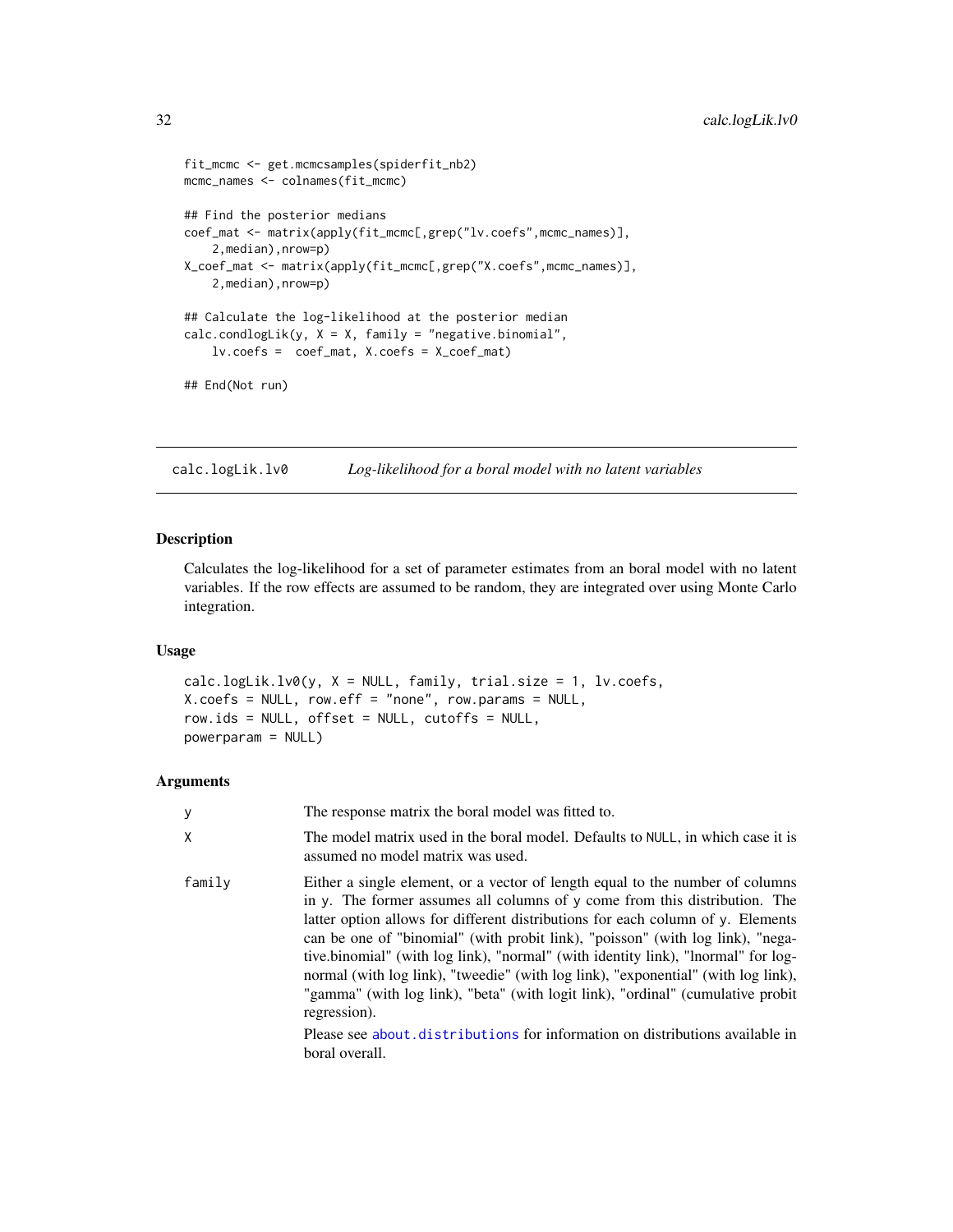| trial.size  | Either equal to a single element, or a vector of length equal to the number of<br>columns in y. If a single element, then all columns assumed to be binomially<br>distributed will have trial size set to this. If a vector, different trial sizes are al-<br>lowed in each column of y. The argument is ignored for all columns not assumed<br>to be binomially distributed. Defaults to 1, i.e. Bernoulli distribution.                                                                                                                                                                                                 |
|-------------|---------------------------------------------------------------------------------------------------------------------------------------------------------------------------------------------------------------------------------------------------------------------------------------------------------------------------------------------------------------------------------------------------------------------------------------------------------------------------------------------------------------------------------------------------------------------------------------------------------------------------|
| $lv.$ coefs | The column-specific intercept, coefficient estimates relating to the latent vari-<br>ables, and dispersion parameters from the boral model.                                                                                                                                                                                                                                                                                                                                                                                                                                                                               |
| X.coefs     | The coefficients estimates relating to X from the boral model. Defaults to NULL,<br>in which it is assumed there are no covariates in the model.                                                                                                                                                                                                                                                                                                                                                                                                                                                                          |
| row.eff     | Single element indicating whether row effects are included as fixed effects ("fixed"),<br>random effects ("random") or not included ("none") in the boral model. If ran-<br>dom effects, they are drawn from a normal distribution with mean zero and<br>standard deviation given by row.params. Defaults to "none".                                                                                                                                                                                                                                                                                                      |
| row.params  | Parameters corresponding to the row effect from the boral model. If<br>row.eff = "fixed", then these are the fixed effects and should have length<br>equal to the number of columns in y. If row. eff $=$ "random", then this is the<br>standard deviation for the random effects normal distribution. If row.eff = "none",<br>then this argument is ignored.                                                                                                                                                                                                                                                             |
| row.ids     | A matrix with the number of rows equal to the number of rows in y, and the num-<br>ber of columns equal to the number of row effects to be included in the model.<br>Element $(i, j)$ indicates to the cluster ID of row i in y for random effect eqni;<br>please see boral for details. Defaults to NULL, so that if row.params = NULL<br>then the argument is ignored, otherwise if row params is supplied then<br>row.ids = $matrix(1: nrow(y), ncol = 1)$ i.e., a single, row effect unique<br>to each row. An internal check is done to see row.params and row.ids are<br>consistent in terms of arguments supplied. |
| offset      | A matrix with the same dimensions as the response matrix y, specifying an a-<br>priori known component to be included in the linear predictor during fitting.<br>Defaults to NULL.                                                                                                                                                                                                                                                                                                                                                                                                                                        |
| cutoffs     | Common cutoff estimates from the boral model when any of the columns of y<br>are ordinal responses. Defaults to NULL.                                                                                                                                                                                                                                                                                                                                                                                                                                                                                                     |
| powerparam  | Common power parameter from the boral model when any of the columns of y<br>are tweedie responses. Defaults to NULL.                                                                                                                                                                                                                                                                                                                                                                                                                                                                                                      |

# Details

For an nxp response matrix y, the log-likelihood for a model with no latent variables included is given by,

$$
\log(f) = \sum_{i=1}^{n} \sum_{j=1}^{p} \log\{f(y_{ij}|\beta_{0j}, \alpha_i, \ldots)\},\,
$$

where  $f(y_{ij}|\cdot)$  is the assumed distribution for column j,  $\beta_{0j}$  is the column-specific intercepts,  $\alpha_i$ is the row effect, and . . . generically denotes anything else included in the model, e.g. row effects, dispersion parameters etc...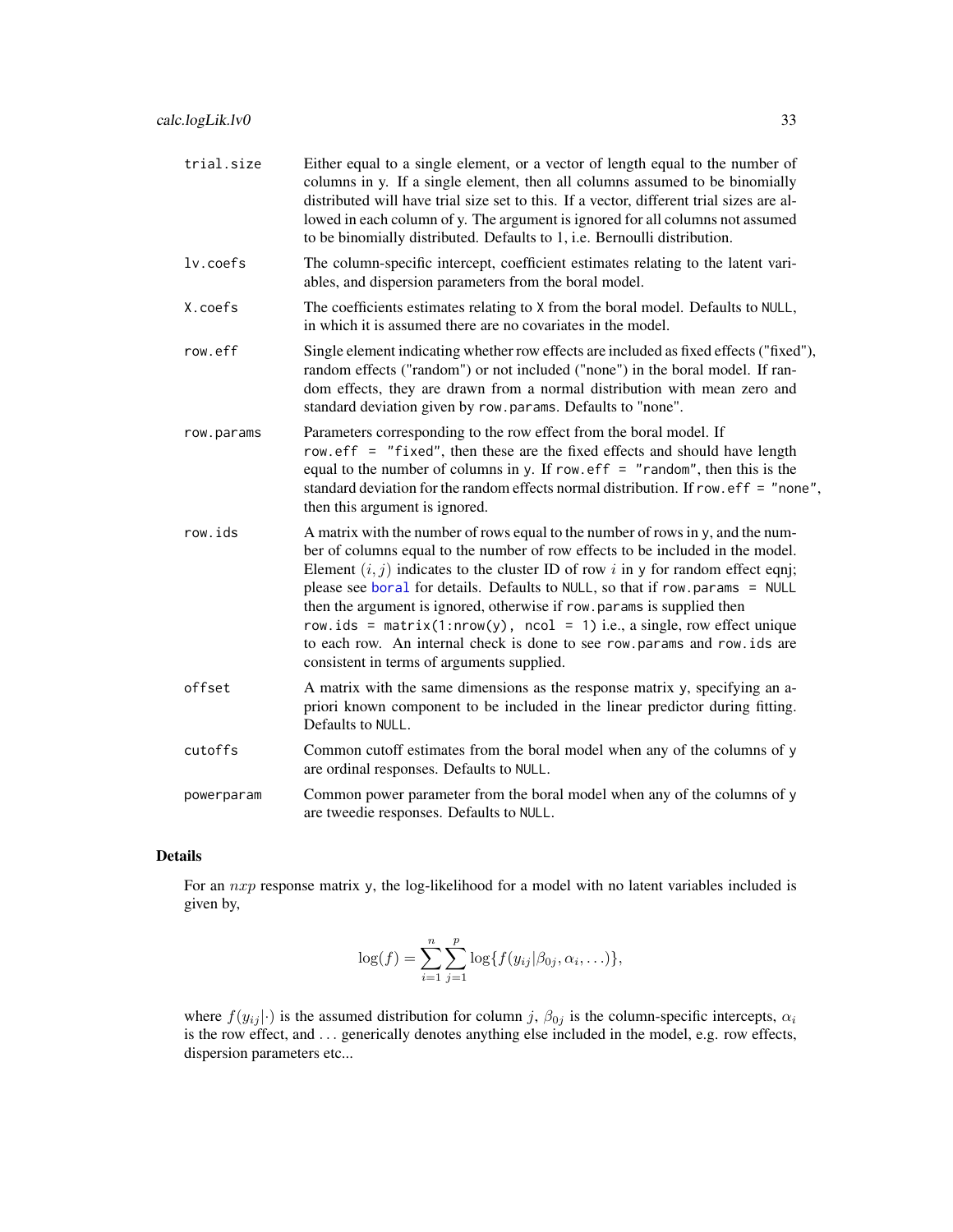Please note the function is written conditional on all regression coefficients. Therefore, if traits are included in the model, in which case the regression coefficients  $\beta_{0i}$ ,  $\beta_i$  become random effects instead (please see [about.traits](#page-10-1)), then the calculation of the log-likelihood does NOT take this into account, i.e. does not marginalize over them!

Likewise if more than two columns are ordinal responses, then the regression coefficients  $\beta_{0j}$  corresponding to these columns become random effects, and the calculation of the log-likelihood also does NOT take this into account, i.e. does not marginalize over them!

When a single  $\alpha_i$  random row effect is inclued, then the log-likelihood is calculated by integrating over this,

$$
\log(f) = \sum_{i=1}^n \log\left(\int \prod_{j=1}^p \{f(y_{ij}|\beta_{0j}, \alpha_i, \ldots)\} f(\alpha_i) d\alpha_i\right),
$$

where  $f(\alpha_i)$  is the random effects distribution with mean zero and standard deviation given by the row.params. The integration is performed using standard Monte Carlo integration. This naturally extends to multiple random row effects structures.

#### Value

A list with the following components:

| logLik      | Value of the log-likelihood                              |
|-------------|----------------------------------------------------------|
| logLik.comp | A vector of the log-likelihood values for each row of y. |
|             | such that sum( $\text{logLik.com}$ ) = $\text{logLik}$ . |

#### Author(s)

Francis K.C. Hui <fhui28@gmail.com>, with contributions from Wade Blanchard <wade.blanchard@anu.edu.au> Maintainer: Francis Hui <fhui28@gmail.com>

#### See Also

[calc.marglogLik](#page-34-1) for calculation of the log-likelihood marginalizing over one or more latent variables, and [calc.condlogLik](#page-28-1) for calculation of the conditional log-likelihood for models where everything is treated as "fixed effects", including latent variables, row effects, and so on.

#### Examples

```
## Not run:
## NOTE: The values below MUST NOT be used in a real application;
## they are only used here to make the examples run quick!!!
example_mcmc_control <- list(n.burnin = 10, n.iteration = 100,
     n.thin = 1)
library(mvabund) ## Load a dataset from the mvabund package
data(spider)
y <- spider$abun
n \leq -nrow(y)p \leftarrow \text{ncol}(y)
```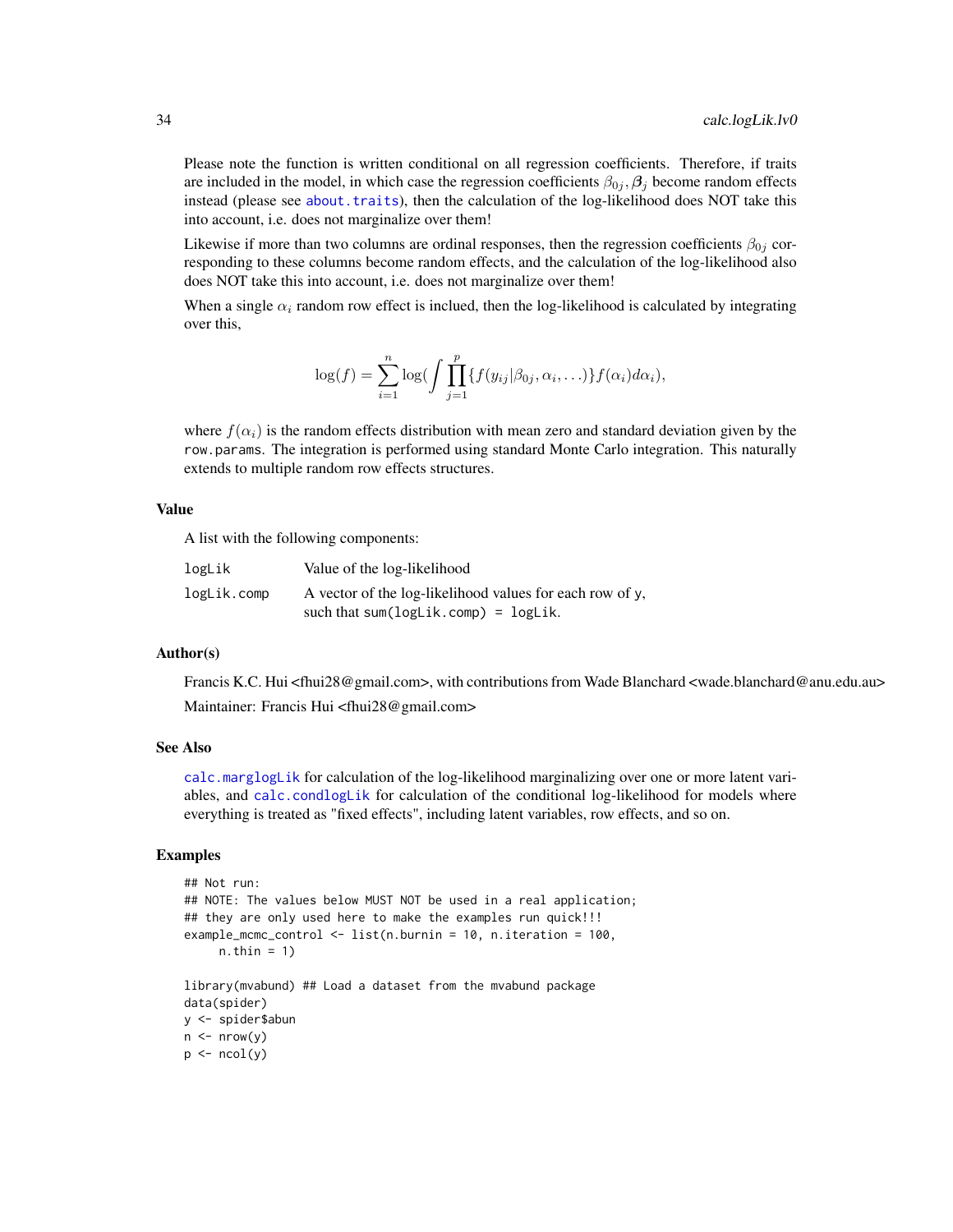```
## Example 1 - NULL model with site effects only
spiderfit_nb <- boral(y, family = "negative.binomial", row.eff = "fixed",
   save.model = TRUE, mcmc.control = example_mcmc_control)
## Extract all MCMC samples
fit_mcmc <- get.mcmcsamples(spiderfit_nb)
mcmc_names <- colnames(fit_mcmc)
## Find the posterior medians
coef_mat <- matrix(apply(fit_mcmc[,grep("lv.coefs",mcmc_names)],
    2,median),nrow=p)
site_coef <- list(ID1 = apply(fit_mcmc[,grep("row.coefs.ID1", mcmc_names)],
    2,median))
## Calculate the log-likelihood at the posterior median
calc.logLik.lv0(y, family = "negative.binomial",
    lv.coefs = coef_mat, row.eff = "fixed", row.params = site_coef)
## Example 2 - Model with environmental covariates and random row effects
X <- scale(spider$x)
spiderfit_nb2 <- boral(y, X = X, family = "negative.binomial", row.eff = "random",
    save.model = TRUE, mcmc.control = example_mcmc_control)
## Extract all MCMC samples
fit_mcmc <- get.mcmcsamples(spiderfit_nb2)
mcmc_names <- colnames(fit_mcmc)
## Find the posterior medians
coef_mat <- matrix(apply(fit_mcmc[,grep("lv.coefs",mcmc_names)],
    2,median),nrow=p)
X_coef_mat <- matrix(apply(fit_mcmc[,grep("X.coefs",mcmc_names)],
    2,median),nrow=p)
site.sigma <- list(ID1 =
    median(fit_mcmc[,grep("row.sigma.ID1", mcmc_names)]))
## Calculate the log-likelihood at the posterior median
calc.logLik.lv0(y, X = spider$x, family = "negative.binomial",
    row.eff = "random",lv.coefs = coef_mat, X.coefs = X_coef_mat,
   row.params = site.sigma)
## End(Not run)
```
#### <span id="page-34-1"></span>calc.marglogLik *Marginal log-likelihood for an boral model*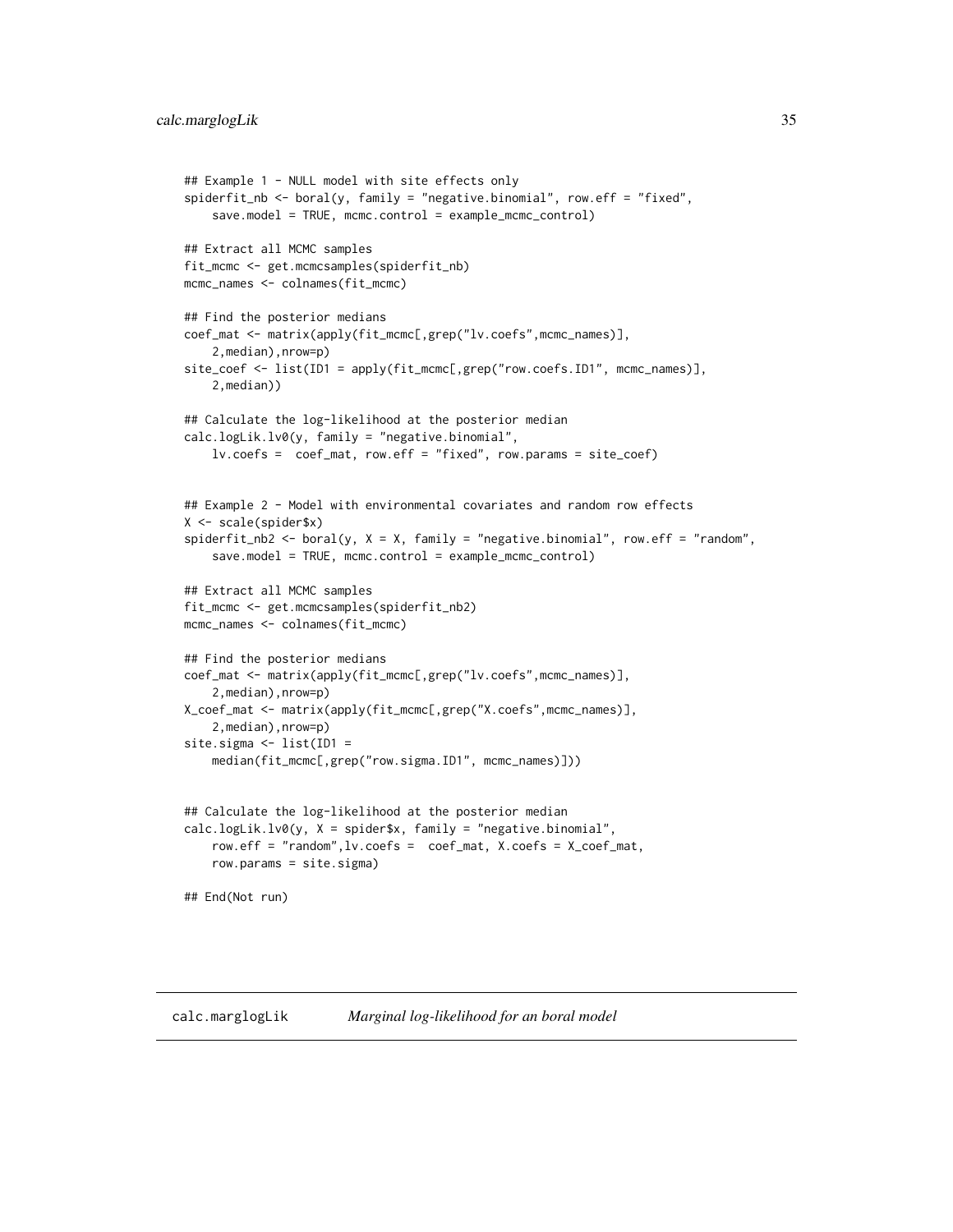# Description

Calculates the marginal log-likelihood for a set of parameter estimates from an boral model, whereby the latent variables and random effects (if applicable) are integrated out. The integration is performed using Monte Carlo integration. WARNING: As of version 1.6, this function will no longer be updated...use at your own peril!!!

# Usage

```
calc.marglogLik(y, X = NULL, family, trial.size = 1, lv.coefs,
     X.coefs = NULL, row.eff = "none", row.params = NULL,
     row.ids = NULL,offset = NULL, num.lv, lv.mc = NULL,cutoffs = NULL, powerparam = NULL)
```
#### Arguments

| y           | The response matrix that the boral model was fitted to.                                                                                                                                                                                                                                                                                                                                                                                                                                                                                                                                                                                                                                                         |
|-------------|-----------------------------------------------------------------------------------------------------------------------------------------------------------------------------------------------------------------------------------------------------------------------------------------------------------------------------------------------------------------------------------------------------------------------------------------------------------------------------------------------------------------------------------------------------------------------------------------------------------------------------------------------------------------------------------------------------------------|
| X           | The model matrix used in the boral model. Defaults to NULL, in which case it is<br>assumed no model matrix was used.                                                                                                                                                                                                                                                                                                                                                                                                                                                                                                                                                                                            |
| family      | Either a single element, or a vector of length equal to the number of columns<br>in y. The former assumes all columns of y come from this distribution. The<br>latter option allows for different distributions for each column of y. Elements<br>can be one of "binomial" (with probit link), "poisson" (with log link), "nega-<br>tive.binomial" (with log link), "normal" (with identity link), "lnormal" for log-<br>normal (with log link), "tweedie" (with log link), "exponential" (with log link),<br>"gamma" (with log link), "beta" (with logit link), "ordinal" (cumulative probit<br>regression).<br>Please see about distributions for information on distributions available in<br>boral overall. |
| trial.size  | Either equal to a single element, or a vector of length equal to the number of<br>columns in y. If a single element, then all columns assumed to be binomially<br>distributed will have trial size set to this. If a vector, different trial sizes are al-<br>lowed in each column of y. The argument is ignored for all columns not assumed<br>to be binomially distributed. Defaults to 1, i.e. Bernoulli distribution.                                                                                                                                                                                                                                                                                       |
| $lv.$ coefs | The column-specific intercept, coefficient estimates relating to the latent vari-<br>ables, and dispersion parameters from the boral model.                                                                                                                                                                                                                                                                                                                                                                                                                                                                                                                                                                     |
| X.coefs     | The coefficients estimates relating to X from the boral model. Defaults to NULL,<br>in which it is assumed there are no covariates in the model.                                                                                                                                                                                                                                                                                                                                                                                                                                                                                                                                                                |
| row.eff     | Single element indicating whether row effects are included as fixed effects ("fixed"),<br>random effects ("random") or not included ("none") in the boral model. If ran-<br>dom effects, they are drawn from a normal distribution with mean zero and<br>standard deviation given by row.params. Defaults to "none".                                                                                                                                                                                                                                                                                                                                                                                            |
| row.params  | Parameters corresponding to the row effect from the boral model. If<br>row.eff = "fixed", then these are the fixed effects and should have length<br>equal to the number of columns in y. If row. eff $=$ "random", then this is stan-<br>dard deviation for the random effects normal distribution. If row.eff = "none",<br>then this argument is ignored.                                                                                                                                                                                                                                                                                                                                                     |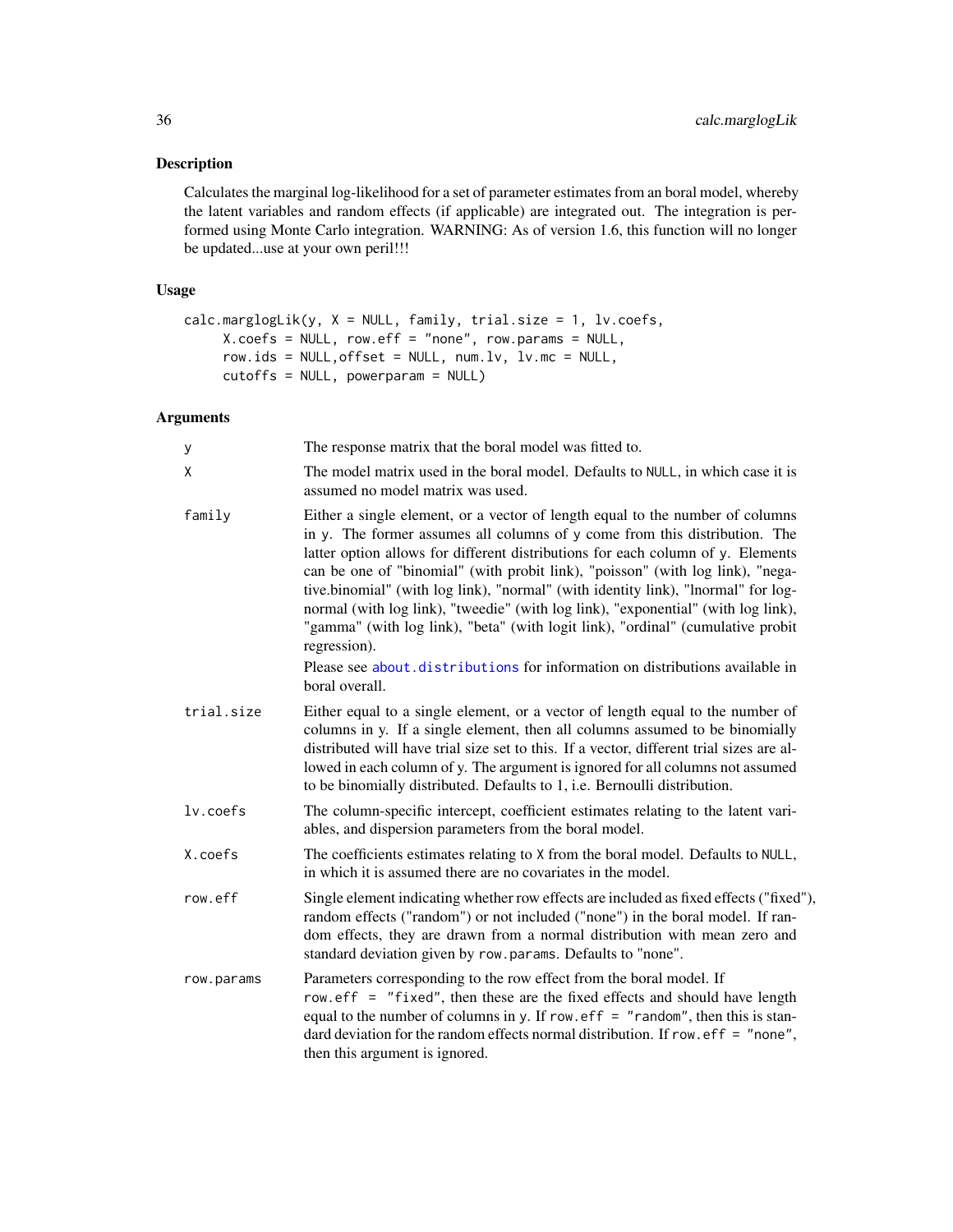| row.ids    | A matrix with the number of rows equal to the number of rows in y, and the num-<br>ber of columns equal to the number of row effects to be included in the model.<br>Element $(i, j)$ indicates to the cluster ID of row i in y for random effect eqni;<br>please see boral for details. Defaults to NULL, so that if row.params = NULL<br>then the argument is ignored, otherwise if row params is supplied then<br>row.ids = $matrix(1: nrow(y), ncol = 1)$ i.e., a single, row effect unique<br>to each row. An internal check is done to see row params and row ids are<br>consistent in terms of arguments supplied. |
|------------|---------------------------------------------------------------------------------------------------------------------------------------------------------------------------------------------------------------------------------------------------------------------------------------------------------------------------------------------------------------------------------------------------------------------------------------------------------------------------------------------------------------------------------------------------------------------------------------------------------------------------|
| offset     | A matrix with the same dimensions as the response matrix y, specifying an a-<br>priori known component to be included in the linear predictor during fitting.<br>Defaults to NULL.                                                                                                                                                                                                                                                                                                                                                                                                                                        |
| num.       | The number of latent variables used in the boral model. For boral models with<br>no latent variables, please use calc. logLik. lv0 to calculate the log-likelihood.                                                                                                                                                                                                                                                                                                                                                                                                                                                       |
| $lv$ .mc   | A matrix used for performing the Monte Carlo integration. Defaults to NULL, in<br>which case a matrix is generated within the function.                                                                                                                                                                                                                                                                                                                                                                                                                                                                                   |
| cutoffs    | Common cutoff estimates from the boral model when any of the columns of y<br>are ordinal responses. Defaults to NULL.                                                                                                                                                                                                                                                                                                                                                                                                                                                                                                     |
| powerparam | Common power parameter from the boral model when any of the columns of y<br>are tweedie responses. Defaults to NULL.                                                                                                                                                                                                                                                                                                                                                                                                                                                                                                      |

## Details

For an  $nxp$  response matrix y, suppose we fit an boral model with one or more latent variables. If we denote the latent variables by  $z_i$ ;  $i = 1, ..., n$ , then the marginal log-likelihood is given by

$$
\log(f) = \sum_{i=1}^n \log \bigl( \int \prod_{j=1}^p \{ f(y_{ij} | \mathbf{z}_i, \beta_{0j}, \boldsymbol{\theta}_j, \ldots) \} f(\mathbf{z}_i) d\mathbf{z}_i \bigr),
$$

where  $f(y_{ij}|\cdot)$  is the assumed distribution for column j,  $\beta_{0j}$  are the column-specific intercepts,  $\theta_j$  are the column-specific latent variable coefficients, and ... generically denotes anything else included in the model, e.g. row effects, dispersion parameters etc... The quantity  $f(z_i)$  denotes the distribution of the latent variable, which is assumed to be standard multivariate Gaussian. Standard Monte Carlo integration is used for calculating the marginal likelihood. If  $1v$  mc = NULL, the function automatically generates a matrix as

lv.mc  $\leq$  rmvnorm(1000, rep(0,num.lv)). If there is a need to apply this function numerous times, we recommend a matrix be inserted into lv.mc to speed up computation.

The key difference between this and the conditional likelihood (see calc.condlogLik) is that the marginal likelihood treats the latent variables as "random effects" and integrates over them, whereas the conditional likelihood treats the latent variables as "fixed effects".

Please note the function is written conditional on all regression coefficients. Therefore, if traits are included in the model, in which case the regression coefficients  $\beta_{0i}$ ,  $\beta_i$  become random effects instead (please see [about.traits](#page-10-0)), then the calculation of the log-likelihood does NOT take this into account, i.e. does not marginalize over them! Likewise if more than two columns are ordinal responses, then the regression coefficients  $\beta_{0j}$  corresponding to these columns become random effects, and the calculation of the log-likelihood also does NOT take this into account, i.e. does not marginalize over them!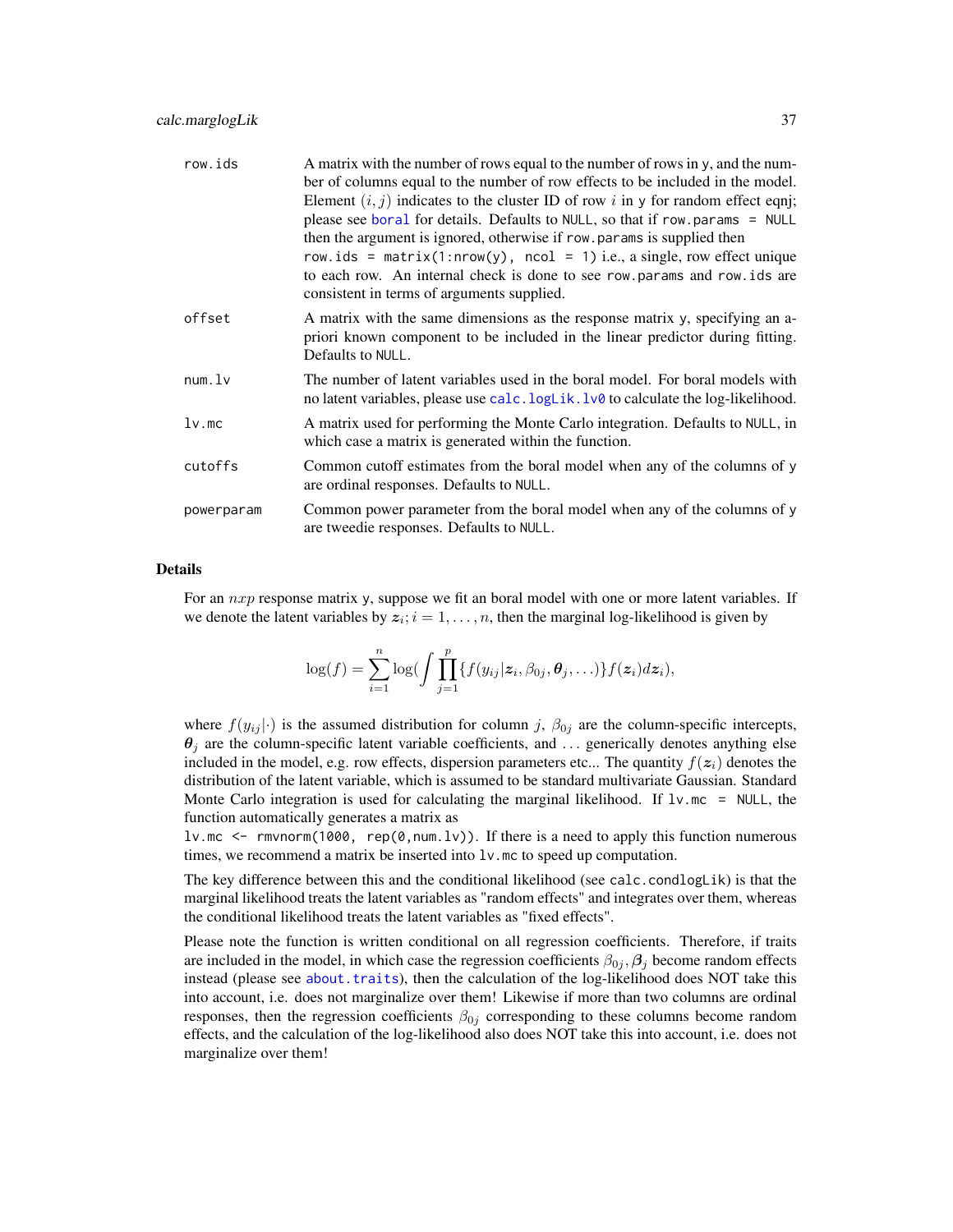When a single  $\alpha_i$  random row effect is inclued, then the log-likelihood is calculated by integrating over this,

$$
\log(f) = \sum_{i=1}^n \log \bigl( \int \prod_{j=1}^p \{ f(y_{ij} | \mathbf{z}_i, \beta_{0j}, \alpha_i, \ldots) \} f(\mathbf{z}_i) f(\alpha_i) d\alpha_i \bigr),
$$

where  $f(\alpha_i)$  is the random effects distribution with mean zero and standard deviation given by the row.params. The integration is again performed using standard Monte Carlo integration. This naturally extends to multiple random row effects structures.

## Value

A list with the following components:

| logLik      | Value of the marginal log-likelihood.                    |
|-------------|----------------------------------------------------------|
| logLik.comp | A vector of the log-likelihood values for each row of y. |
|             | such that sum( $logLik.comp$ ) = $logLik$ .              |

#### Author(s)

Francis K.C. Hui <fhui28@gmail.com>, with contributions from Wade Blanchard <wade.blanchard@anu.edu.au> Maintainer: Francis Hui <fhui28@gmail.com>

## See Also

[calc.condlogLik](#page-28-0) for calculation of the conditional log-likelihood; [calc.logLik.lv0](#page-31-0) to calculate the conditional/marginal log-likelihood for an boral model with no latent variables.

## Examples

```
## Not run:
## NOTE: The values below MUST NOT be used in a real application;
## they are only used here to make the examples run quick!!!
example_mcmc_control <- list(n.burnin = 10, n.iteration = 100,
     n.thin = 1)
library(mvabund) ## Load a dataset from the mvabund package
data(spider)
y <- spider$abun
n \leq -nrow(y)p \leftarrow \text{ncol}(y)## Example 1 - model with two latent variables, site effects,
## and no environmental covariates
spiderfit_nb <- boral(y, family = "negative.binomial",
    lv.contrib = list(num.lv = 2), row.eff = "fixed", save.model = TRUE,
    mcmc.control = example_mcmc_control)
## Extract all MCMC samples
fit_mcmc <- get.mcmcsamples(spiderfit_nb)
```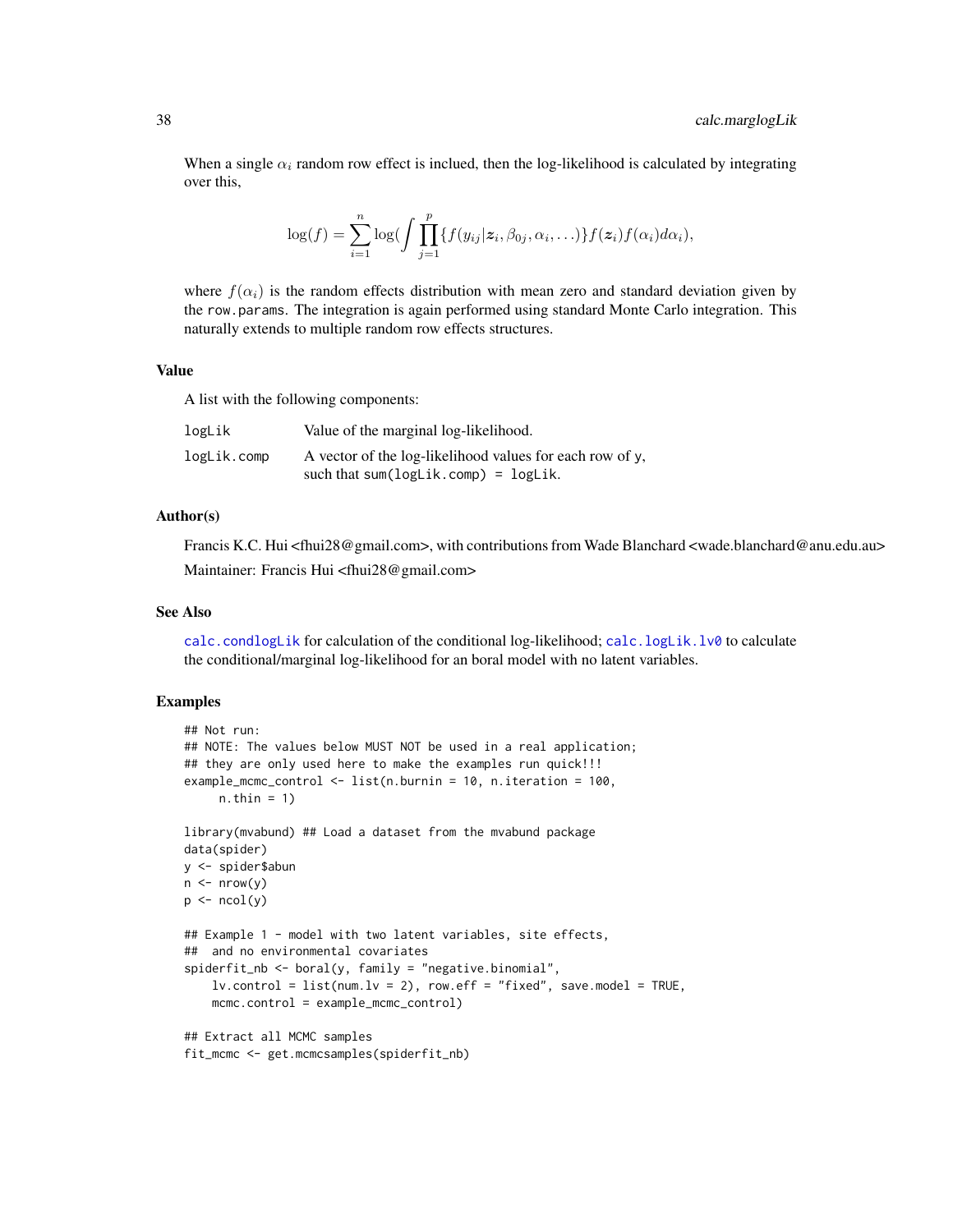# calc.varpart 39

```
mcmc_names <- colnames(fit_mcmc)
## Find the posterior medians
coef_mat <- matrix(apply(fit_mcmc[,grep("lv.coefs",mcmc_names)],
    2,median),nrow=p)
site_coef <- list(ID1 = apply(fit_mcmc[,grep("row.coefs.ID1", mcmc_names)],
    2,median))
## Calculate the marginal log-likelihood at the posterior median
calc.marglogLik(y, family = "negative.binomial",
    lv.coefs = coef_mat, row.eff = "fixed", row.params = site_coef,
   num.lv = 2)## Example 2 - model with one latent variable, no site effects,
## and environmental covariates
spiderfit_{nb2} < - boral(y, X = spider$x, family = "negative.binomial",
     lv. control = list(num.lv = 2), save.model = TRUE,
     mcmc.control = example_mcmc_control)
## Extract all MCMC samples
fit_mcmc <- get.mcmcsamples(spiderfit_nb2)
mcmc_names <- colnames(fit_mcmc)
## Find the posterior medians
coef_mat <- matrix(apply(fit_mcmc[,grep("lv.coefs",mcmc_names)],
    2,median),nrow=p)
X_coef_mat <- matrix(apply(fit_mcmc[,grep("X.coefs",mcmc_names)],
    2,median),nrow=p)
## Calculate the log-likelihood at the posterior median
calc.marglogLik(y, X = spider$x, family = "negative.binomial",
    lv.\csc s = \csc s_mat, X.coefs = X\ncoc f_mat, num.lv = 2)
## End(Not run)
```
calc.varpart *Variance partitioning for a boral model*

### Description

For each response (species), partition the variance of the linear predictor into components associated with (groups of) the covariates, the latent variables, any row effects. If traits are also included in the model, then it also calculates an R-squared value for the proportion of the variance in the environmental response (due to the covariates) which can be explained by traits.

## Usage

```
calc.varpart(object, groupX = NULL)
```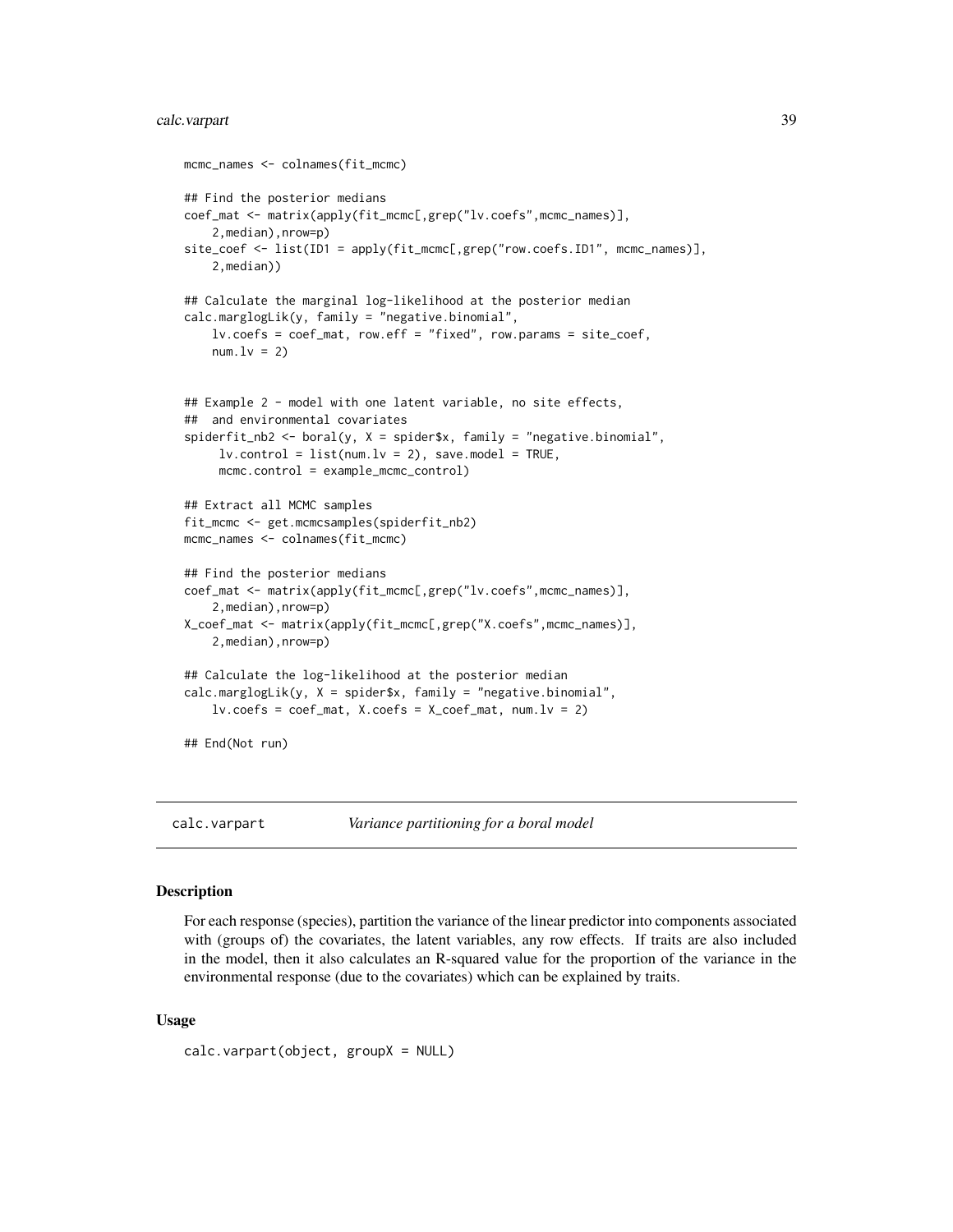#### Arguments

| object | An object of class "boral".                                                                                                                                          |
|--------|----------------------------------------------------------------------------------------------------------------------------------------------------------------------|
| groupX | A vector of group indicator variables, which allows the variance partitioning to<br>be done for groups of covariates (including the intercept) i.e., how much of the |
|        | total variation does a certain subset of the covariates explain. Defaults to NULL,                                                                                   |
|        | in whih case all the covariates are treated as single group.                                                                                                         |

## Details

As an alternative to looking at differences in trace of the residual covariance matrix (Hui et al., 2014; Warton et al., 2015), an alternative way to quantify the amount of variance explained by covariates, traits, row effects, is to perform a variance decomposition of the linear predictor of a boral model. In particular, for a general boral model the linear predictor for response  $j = 1, \ldots, p$ at row  $i = 1, \ldots, n$  is given by

$$
\eta_{ij} = \alpha_i + \beta_{0j} + \boldsymbol{x}_i^{\top} \boldsymbol{\beta}_j, +\boldsymbol{z}_i^{\top} \boldsymbol{\theta}_j,
$$

where  $\beta_{0j} + \mathbf{x}_i^{\top} \beta_j$  is the component of the linear predictor due to the covariates X plus an intercept,  $z_i^{\top} \theta_j$  is the component due to the latent variables, and  $\alpha_i$  is the component due to one or more fixed or random row effects. The regression coefficients  $\beta_i$  may be further as random effects and regressed against traits; please see about. traits for further information on this.

For the response, a variation partitioning of the linear is performed by calculating the variance due to component in  $\eta_{ij}$  and then rescaling them to ensure that they sum to one. The general details of this type of variation partitioning is given in Ovaskainen et al., (2017); see also Nakagawa and Schielzeth (2013) for R-squared and proportion of variance explained in the case of generalized linear mixed model. In brief, for response  $j = 1, \ldots, p: 1$  the variance due to the X covariates and intercept is given by the variance of  $\beta_{0j} + \mathbf{x}_i^{\top} \beta_j$  calculated across the n rows; 2) the variance due the latent variables is given by the diagonal elements of  $\theta_j^{\top} \theta_j$ ; 3) the variance due to (all) the random effects is given by variance of  $\alpha_i$  calculated across the n rows for fixed row effects (row.eff = "fixed"), and given by the (sum of the) variance  $\sigma_{\alpha}^2$  for random row effects (row.eff = "random"). After scaling, we can then obtain the proportion of variance for each response which is explained by the variance components. These proportions are calculated for each MCMC sample and then acrossed them to calculate a posterior mean variance partitioning.

If groupX is supplied, the variance due to the X covariates is done based on subsets of X variables (including the intercept) as identified by codegroupX, and then rescaled correspondingly. This is useful if one was to, for example, quantify the proportion of variation in each species which is explained by each X covariate.

If the fitted boral model also contains traits, which are included to help explain/mediate differences in species environmental responses, then the function calculates  $R<sup>2</sup>$  value for the proportion of variance in the X variables which is explained by the traits. In brief, this is calculated based the correlation between  $\beta_{0j} + \boldsymbol{x}_i^{\top} \beta_j$  and  $\tau_{0j} + \boldsymbol{x}_i^{\top} \tau_j$ , where  $\tau_{0j}$  and  $\tau_j$  are the "predicted" values of the species coefficients based on values i.e.,  $\tau_{0j} = \kappa_{01} + traits_j^{\top} \kappa_1$  and  $\tau_{jk} = \kappa_{0k} + traits_j^{\top} \kappa_k$ for element k in  $\tau_j$ .

## Value

A list containing the following components if applicable: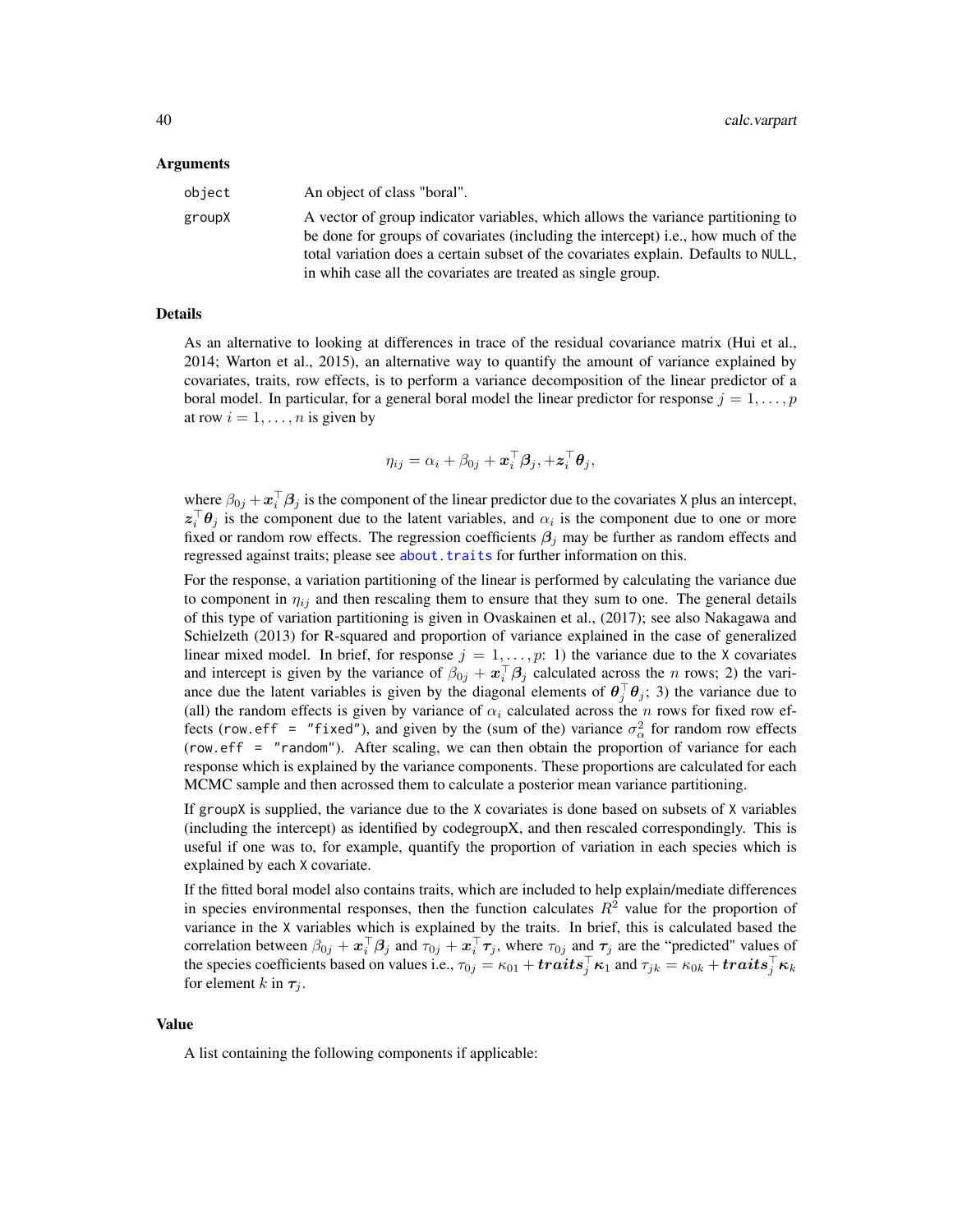### calc.varpart 41

| varpart.X              | Vector containing the proportion of variance (in the linear predictor) for each<br>response which is explained by X.                           |
|------------------------|------------------------------------------------------------------------------------------------------------------------------------------------|
| varpart.lv             | Vector containing the proportion of variance (in the linear predictor) for each<br>response which is explained by the latent variables.        |
| varpart.row            | Vector containing the proportion of variance (in the linear predictor) for each<br>response which is explained by the row effects.             |
| R <sub>2</sub> .traits | Vector containing the proportion of variance due to the covariates for each re-<br>sponse, which can be explained by traits for each response. |

## Warnings

There is considerable controversy over exactly what quantities such as R-squared and proportion of variance explained are in the case mixed models and latent variable models, and how they can interpreted e.g., what is considered a high value for the proportion of variance by X variables, is it consistent with whether the coefficients are significantly different from zero or not; see for instance [R2 controversy.](https://stats.stackexchange.com/questions/111150/calculating-r2-in-mixed-models-using-nakagawa-schielzeths-2013-r2glmm-me)

When reporting these values, researchers should be at least aware of this and that there are multiple ways of manufacturing such quantities with no single best approach e.g., using relative changes in trace of the residual covariance matrix, relative changes in marginal and conditional log-likelihoods are other possible approaches.

### Author(s)

Francis K.C. Hui <fhui28@gmail.com>, with contributions from Wade Blanchard <wade.blanchard@anu.edu.au> Maintainer: Francis Hui <fhui28@gmail.com>

#### References

- Nakagawa, S., and Schielzeth, H. (2013). A general and simple method for obtaining R2 from generalized linear mixed-effects models. Methods in Ecology and Evolution 4, 133-142.
- Ovaskainen, et al. (2017). How to make more out of community data? A conceptual framework and its implementation as models and software. Ecology Letters 20, 561-576.
- Hui et al. (2014). Model-based approaches to unconstrained ordination. Methods in Ecology and Evolution, 6, 399-411.
- Warton et al. (2015). So Many Variables: Joint Modeling in Community Ecology. Trends in Ecology and Evolution, 30, 766-779.

#### Examples

```
## Not run:
library(mvabund) ## Load a dataset from the mvabund package
data(spider)
y <- spider$abun
X <- scale(spider$x)
n \leq -nrow(y)p \leftarrow \text{ncol}(y)
```
## NOTE: The values below MUST NOT be used in a real application;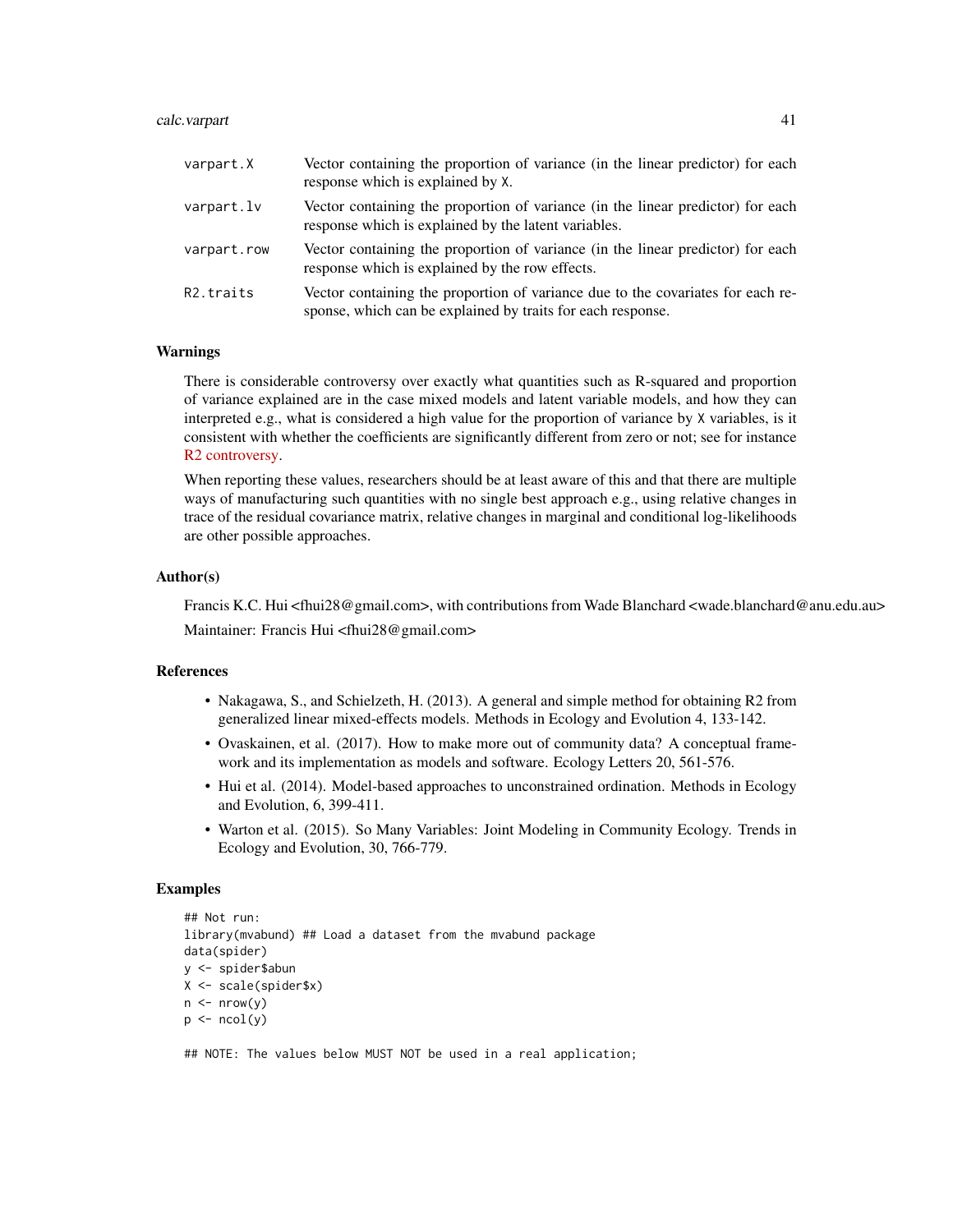```
## they are only used here to make the examples run quick!!!
example_mcmc_control <- list(n.burnin = 10, n.iteration = 100,
     n.thin = 1)
## Example 1 - model with X variables, two latent variables, and no row effects
spiderfit_nb <- boral(y, X = X, family = "negative.binomial",
     lv.contrib = list(num.lv = 2),
     save.model = TRUE, mcmc.control = example_mcmc_control)
## Partition variance for each species into that explained by covariates
## and by the latent variables
dovar <- calc.varpart(spiderfit_nb)
## Consider the intercept and first two covariates in X as one group,
## and remaining four covariates in X as another group,
## then partition variance for each species based on these groups.
dovar <- calc.varpart(spiderfit_nb, groupX = c(1,1,1,2,2,2,2))
## Example 2 - model fitted to count data, no site effects, and
## two latent variables, plus traits included to explain environmental responses
data(antTraits)
y <- antTraits$abun
X <- as.matrix(scale(antTraits$env))
## Include only traits 1, 2, and 5
traits <- as.matrix(antTraits$traits[,c(1,2,5)])
example_which_traits <- vector("list",ncol(X)+1)
for(i in 1:length(example_which_traits))
     example_which_traits[[i]] <- 1:ncol(traits)
## Just for fun, the regression coefficients for the second column of X,
## corresponding to the third element in the list example_which_traits,
## will be estimated separately and not regressed against traits.
example_which_traits[[3]] <- 0
fit_traits \le boral(y, X = X, traits = traits, which.traits = example_which_traits,
    family = "negative.binomial", mcmc.control = example_mcmc_control,
    save_model = TRUE## Partition variance for each species due to covariates in X
## and latent variables. Also calculate proportion of variance
## due to the covariates which can be explained by traits
dovar <- calc.varpart(fit_traits)
## End(Not run)
```
coefsplot *Caterpillar plots of the regression coefficients from a boral model*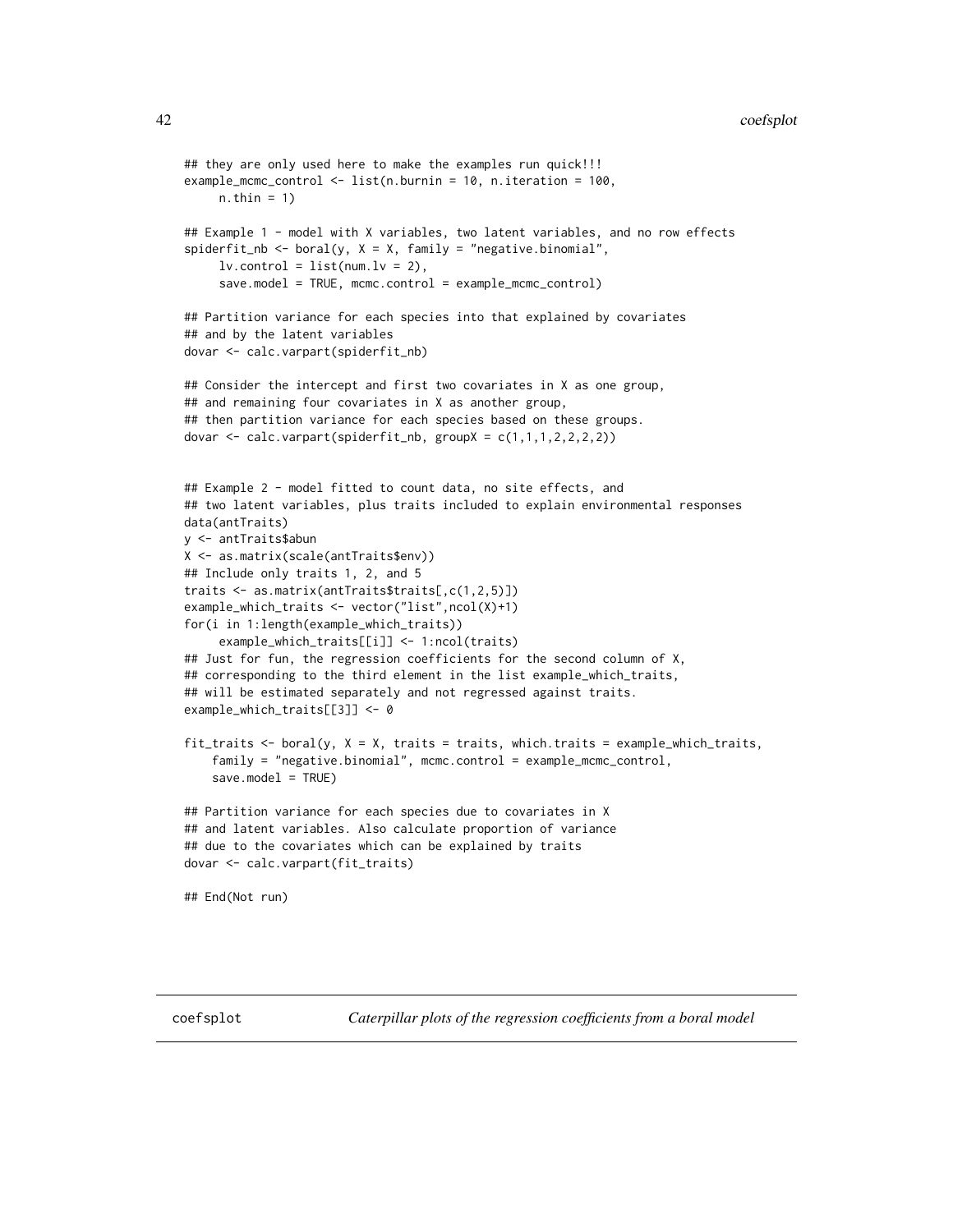### coefsplot that the coefsplot that the coefsplot that the coefsplot that the coefsplot that the coefsplot that  $43$

## Description

Constructs horizontal line plot (point estimate and HPD intervals), otherwise known as "caterpillar plots", for the column-specific regression coefficients corresponding to a covariate in X fitted in the boral model.

#### Usage

```
coeffsplot(covname, x, labely = NULL, est = "median", ...)
```
# Arguments

| covname | The name of one of the covariates fitted in the boral model. That is, it must be a<br>character vector corresponding to one of the elements in colnames $(x)$ \$X. coefs. median.                                                                                                                                                                                                                                                                                                                    |
|---------|------------------------------------------------------------------------------------------------------------------------------------------------------------------------------------------------------------------------------------------------------------------------------------------------------------------------------------------------------------------------------------------------------------------------------------------------------------------------------------------------------|
| x       | An object for class "boral".                                                                                                                                                                                                                                                                                                                                                                                                                                                                         |
| labely  | Controls the labels on the y-axis for the line plot. If it is not NULL, then it must<br>be a vector either of length 1 or the same length as the number of columns in the<br>y in the fitted boral object. In the former, it is treated as the y-axis label. In the<br>latter, it is used in place of the column names of y to label each line. Defaults to<br>NULL, in which the each line in the plot is labeled according to the columns of $y$ ,<br>or equivalently rownames(x\$X.coefs.median). |
| est     | A choice of either the posterior median (est $=$ "median") or posterior mean<br>$(est = "mean"), which are then used as the point estimates in the lines. Default$<br>is posterior median.                                                                                                                                                                                                                                                                                                           |
| .       | Additional graphical options to be included in. These include values for<br>cex, cex.lab, cex.axis, cex.main, lwd, and so on.                                                                                                                                                                                                                                                                                                                                                                        |

## Details

For each species (column of y), the horizontal line or "caterpillar" is constructed by first marking the point estimate (posterior mean or median) with an "x" symbol. Then the line is construed based on the lower and upper limits of the highest posterior density (HPD) intervals as found in x\$hpdintervals. By default these intervals of 95% HPD intervals. To complete the plot, a vertical dotted line is drawn to denote the zero value. All HPD intervals that include zero are colored gray, while HPD intervals that exclude zero are colored black.

The graph is probably better explained by, well, plotting it using the toy example below =P

Thanks to Robert O'Hara for suggesting and providing the original code for this function.

#### Value

If SSVS was applied individually to each coefficient of X when fitting the boral model, then the posterior probabilities of including the specified covariate are printed out i.e., those from x\$ssvs.indcoefs.mean.

## Author(s)

Francis K.C. Hui <fhui28@gmail.com>, with contributions from Wade Blanchard <wade.blanchard@anu.edu.au> Maintainer: Francis Hui <fhui28@gmail.com>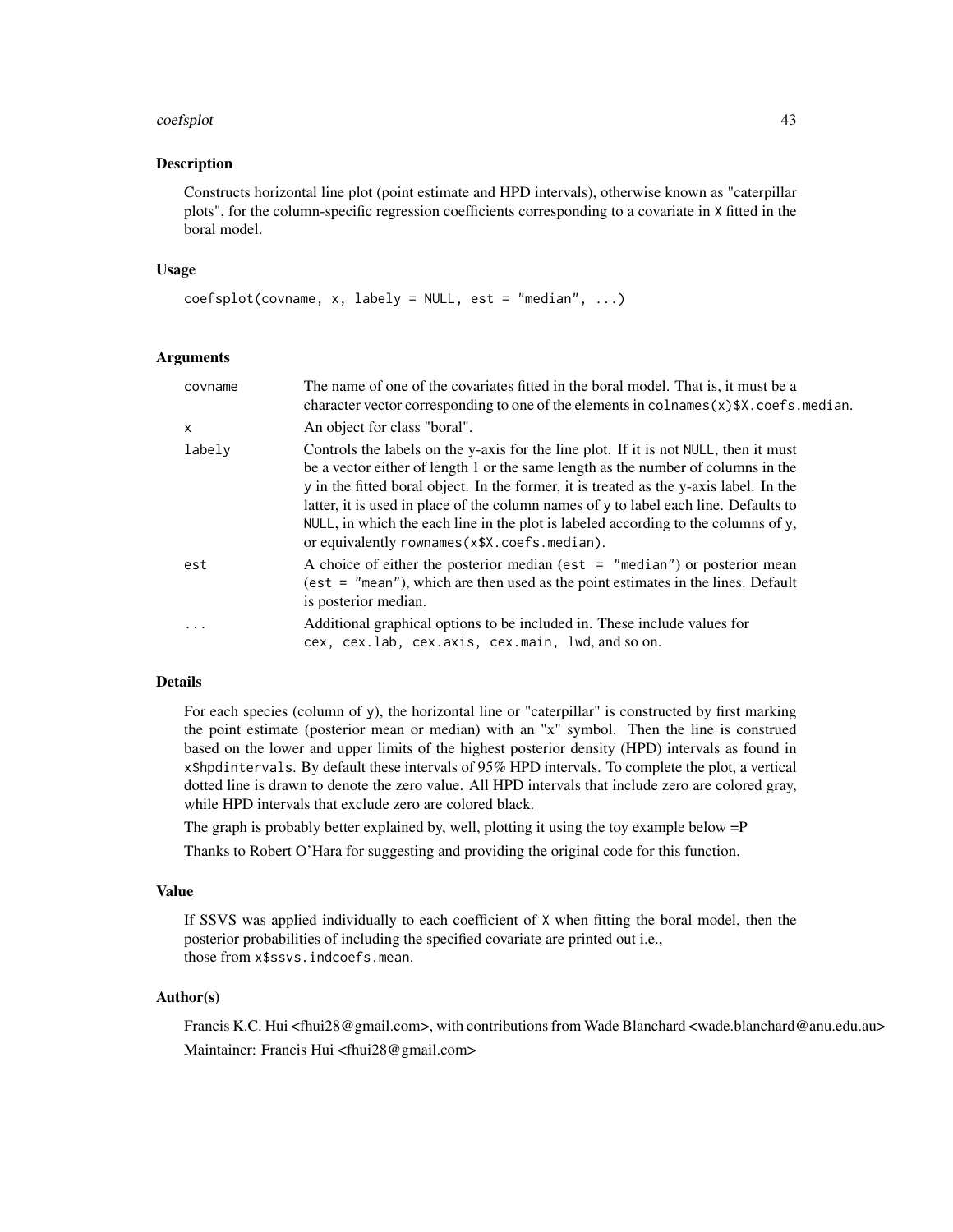## See Also

caterplot from the mcmcplots package for other, sexier caterpillar plots.

## Examples

```
## Not run:
## NOTE: The values below MUST NOT be used in a real application;
## they are only used here to make the examples run quick!!!
example_mcmc_control <- list(n.burnin = 10, n.iteration = 100,
     n.thin = 1)
library(mvabund) ## Load a dataset from the mvabund package
data(spider)
y <- spider$abun
n \leq -nrow(y)p \leftarrow \text{ncol}(y)X <- scale(spider$x)
spiderfit_nb <- boral(y, X = X, family = "negative.binomial",
    lv.contrib = list(num.lv = 2), mcmc.control = example_mcmc_control)
## Do separate line plots for all the coefficients of X
par(mfrow=c(2,3), mar = c(5,6,1,1))sapply(colnames(spiderfit_nb$X), coefsplot,
    spiderfit_nb)
## End(Not run)
```
create.life *Simulate a Multivariate Response Matrix*

## Description

Simulate a multivariate response matrix, given parameters such as but not necessarily all of: family, number of latent variables and related coefficients, an matrix of explanatory variables and related coefficients, row effects, cutoffs for cumulative probit regression of ordinal responses.

#### Usage

```
create.life(true.lv = NULL, lv.coefs,
    lv. control = list(num.lv = 0, type = "independent",
    lv.covparams = NULL, distmat = NULL),
     X = NULL, X.coefs = NULL,
     traits = NULL, traits.coefs = NULL, family, row.eff = "none",
     row.params = NULL, row.ids = NULL, offset = NULL,
     trial.size = 1, cutoffs = NULL, powerparam = NULL,
```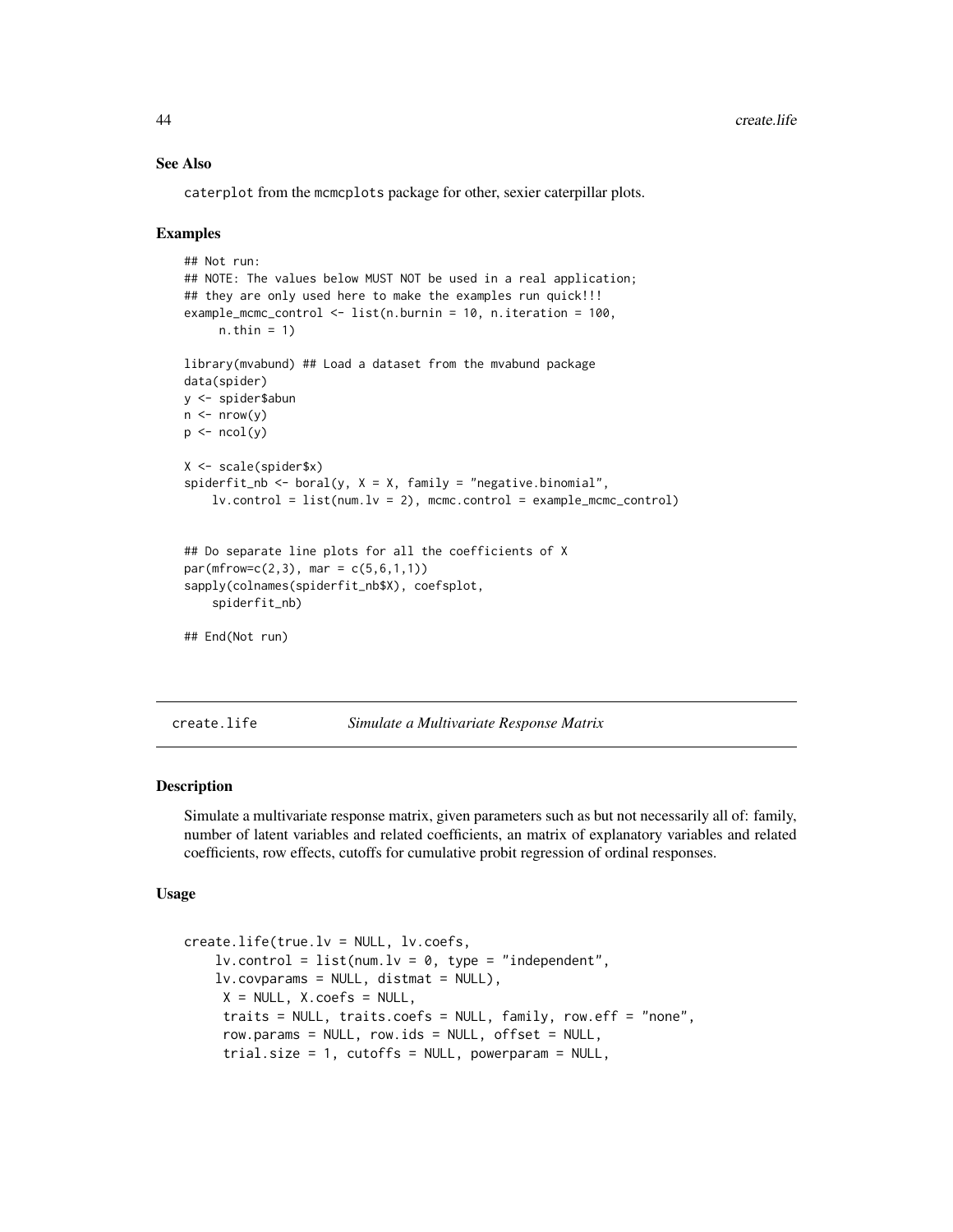```
manual.dim = NULL, save.params = FALSE)
## S3 method for class 'boral'
simulate(object, nsim = 1, seed = NULL, new.lvs = FALSE, distmat = NULL,
    est = "median", ...)
```
# Arguments

| object     | An object of class "boral".                                                                                                                                                                                                                                                                                                                    |
|------------|------------------------------------------------------------------------------------------------------------------------------------------------------------------------------------------------------------------------------------------------------------------------------------------------------------------------------------------------|
| nsim       | Number of multivariate response matrices to simulate. Defaults to 1.                                                                                                                                                                                                                                                                           |
| seed       | Seed for dataset simulation. Defaults to NULL, in which case no seed is set.                                                                                                                                                                                                                                                                   |
| new.lvs    | If FALSE, then true latent variables are obtained from the object. If TRUE, then<br>new true latent variables are generated.                                                                                                                                                                                                                   |
| distmat    | A distance matrix required to calculate correlations across sites when a non-<br>independent correlation structure on the latent variables is imposed, when new. lvs = TRUE<br>and object\$lv.type $!=$ "independent".                                                                                                                         |
| est        | A choice of either the posterior median (est $==$ "median") or posterior mean<br>(est $==$ "mean"), which are then treated as estimates and the fitted values are<br>calculated from. Default is posterior median.                                                                                                                             |
| true.lv    | A matrix of true latent variables. With multivariate abundance data in ecology<br>for instance, each row corresponds to the true site ordination coordinates. If<br>supplied, then simulation is based of these true latent variables. If NULL, then<br>the function looks to the argument lv. control to see what to do. Defaults to<br>NULL. |
| lv.coefs   | A matrix containing column-specific intercepts, latent variable coefficients re-<br>lating to true. 1v, and dispersion parameters.                                                                                                                                                                                                             |
| lv.control | This argument is utilized if $true \, .1v = NULL$ , in which case the function uses<br>this argument to determine how to simulate new, true latent variables. A list<br>(currently) with the following arguments:                                                                                                                              |
|            | • <i>num.lv:</i> which specifies the number of true latent variables to generate.<br>Defaults to 0.                                                                                                                                                                                                                                            |
|            | • type: which specifies the type the correlation structure of the latent vari-<br>ables (across sites). Defaults to independence correlation structure.                                                                                                                                                                                        |
|            | • <i>lv.covparams:</i> which is a vector containing one or two elements required<br>if parameterizing a non-independence spatial correlation structure of the<br>latent variables.                                                                                                                                                             |
|            | • distmat: which a distance matrix required to calculate correlations across<br>sites when a non-independence correlation structure on the latent variables<br>is imposed.                                                                                                                                                                     |
|            | Please see about. Lys for more information.                                                                                                                                                                                                                                                                                                    |
| X          | An model matrix of covariates, which can be included as part of the data gen-<br>eration. Defaults to NULL, in which case no model matrix is used. No intercept<br>column should be included in X.                                                                                                                                             |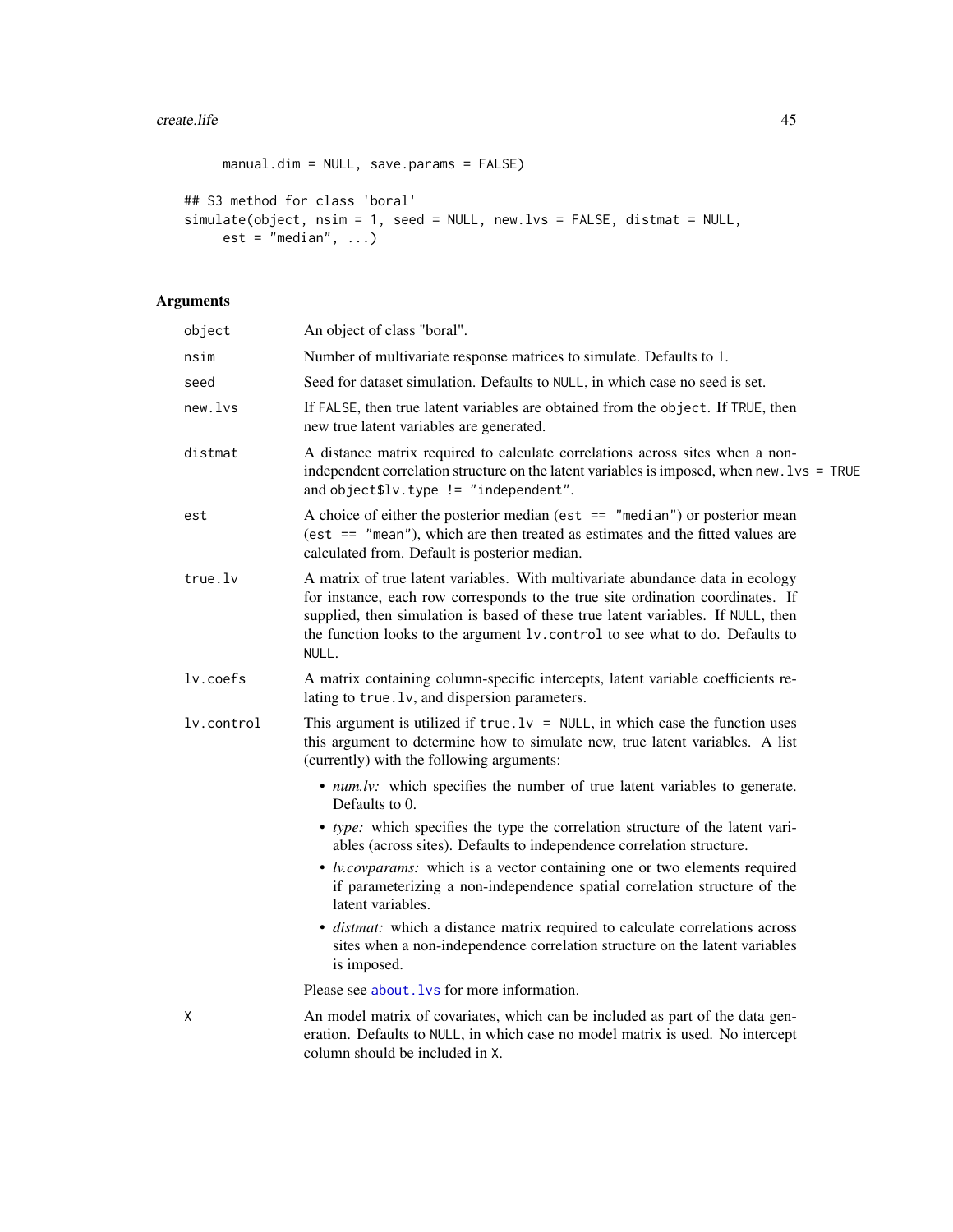| X.coefs      | The coefficients relating to X. Defaults to NULL. This argument needs to be sup-<br>plied if X is supplied and no traits are supplied.                                                                                                                                                                                                                                                                                                                                                                                                                                                                        |
|--------------|---------------------------------------------------------------------------------------------------------------------------------------------------------------------------------------------------------------------------------------------------------------------------------------------------------------------------------------------------------------------------------------------------------------------------------------------------------------------------------------------------------------------------------------------------------------------------------------------------------------|
| traits       | A model matrix of species covariates, which can be included as part of the data<br>generation. Defaults to NULL, in which case no matrix is used. No intercept<br>column should be included in traits, as it is included automatically.                                                                                                                                                                                                                                                                                                                                                                       |
| traits.coefs | A matrix of coefficients that are used to generate "new" column-specific inter-<br>cepts and X. coefs. The number of rows should equal to $(ncol(X)+1)$ and the<br>number of columns should equal to (ncol(traits)+2).                                                                                                                                                                                                                                                                                                                                                                                        |
|              | How this argument works is as follows: when both traits and traits.coefs<br>are supplied, then new column-specific intercepts (i.e. the first column of lv. coefs<br>is overwritten) are generated by simulating from a normal distribution with mean<br>equal to                                                                                                                                                                                                                                                                                                                                             |
|              | crossprod(c(1, traits), traits.coefs[1,1:(ncol(traits.coefs)-1)])<br>and standard deviation                                                                                                                                                                                                                                                                                                                                                                                                                                                                                                                   |
|              | traits.coefs[1,ncol(traits.coefs)]. In other words, the last column of<br>trait.coefs provides the standard deviation of the normal distribution, with<br>the other columns being the regression coefficients in the mean of the normal<br>distribution. Analogously, new X. coefs are generated in the same manner us-<br>ing the remaining rows of trait.coefs. Please see about.traits for more<br>information.                                                                                                                                                                                            |
|              | It is important that highlight then with in this data generation mechanism, the<br>new column-specific intercepts and X. coefs are now random effects, being<br>drawn from a normal distribution.                                                                                                                                                                                                                                                                                                                                                                                                             |
|              | Defaults to NULL, in conjuction with traits = NULL.                                                                                                                                                                                                                                                                                                                                                                                                                                                                                                                                                           |
| family       | Either a single element, or a vector of length equal to the number of columns<br>in y. The former assumes all columns of y come from this distribution. The<br>latter option allows for different distributions for each column of y. Elements<br>can be one of "binomial" (with probit link), "poisson" (with log link), "nega-<br>tive.binomial" (with log link), "normal" (with identity link), "lnormal" for log-<br>normal (with log link), "tweedie" (with log link), "exponential" (with log link),<br>"gamma" (with log link), "beta" (with logit link), "ordinal" (cumulative probit<br>regression). |
|              | Please see about.distributions for information on distributions available in<br>boral overall.                                                                                                                                                                                                                                                                                                                                                                                                                                                                                                                |
| row.eff      | Single element indicating whether row effects are included as fixed effects ("fixed"),<br>random effects ("random") or not included ("none") in the boral model. If ran-<br>dom effects, they are drawn from a normal distribution with mean zero and<br>standard deviation given by row.params. Defaults to "none".                                                                                                                                                                                                                                                                                          |
| row.params   | Parameters corresponding to the row effect from the boral model. If<br>row.eff = "fixed", then these are the fixed effects and should have length<br>equal to the number of columns in y. If row. $eff = "random", then this is the$<br>standard deviation for the random effects normal distribution.<br>If row. $\text{eff} =$ "none", then this argument is ignored.                                                                                                                                                                                                                                       |
| row.ids      | A matrix with the number of rows equal to the number of rows in y, and the num-<br>ber of columns equal to the number of row effects to be included in the model.<br>Element $(i, j)$ indicates to the cluster ID of row i in y for random effect eqnj;                                                                                                                                                                                                                                                                                                                                                       |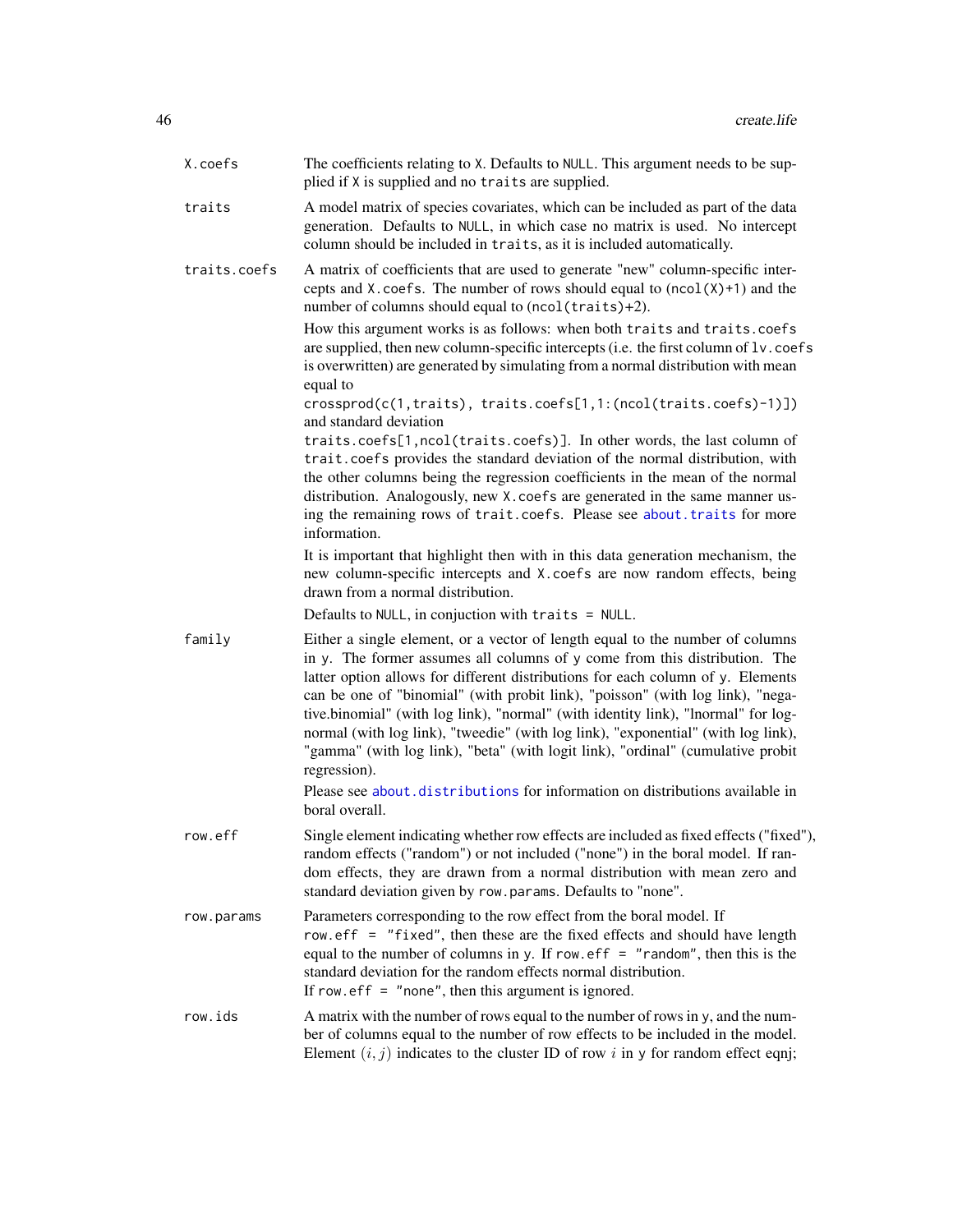|             | please see boral for details. Defaults to NULL, so that if row.params = NULL<br>then the argument is ignored, otherwise if row.params is supplied then<br>row.ids = $matrix(1: nrow(y), ncol = 1)$ i.e., a single, row effect unique<br>to each row. An internal check is done to see row.params and row.ids are<br>consistent in terms of arguments supplied.                                                            |
|-------------|---------------------------------------------------------------------------------------------------------------------------------------------------------------------------------------------------------------------------------------------------------------------------------------------------------------------------------------------------------------------------------------------------------------------------|
| offset      | A matrix with the same dimensions as the response matrix y, specifying an a-<br>priori known component to be included in the linear predictor during fitting.<br>Defaults to NULL.                                                                                                                                                                                                                                        |
| trial.size  | Either equal to a single element, or a vector of length equal to the number of<br>columns in y. If a single element, then all columns assumed to be binomially<br>distributed will have trial size set to this. If a vector, different trial sizes are al-<br>lowed in each column of y. The argument is ignored for all columns not assumed<br>to be binomially distributed. Defaults to 1, i.e. Bernoulli distribution. |
| cutoffs     | A vector of common common cutoffs for proportional odds regression when any<br>of family is ordinal. They should be increasing order. Defaults to NULL.                                                                                                                                                                                                                                                                   |
| powerparam  | A common power parameter for tweedie regression when any of family is<br>tweedie. Defaults to NULL.                                                                                                                                                                                                                                                                                                                       |
| manual.dim  | A vector of length 2, containing the number of rows $(n)$ and columns $(p)$ for the<br>multivariate response matrix. This is a "backup" argument only required when<br>create. life can not determine how many rows or columns the multivariate<br>response matrix should be.                                                                                                                                             |
| save.params | If save params $=$ TRUE, then all parameters provided as input and/or generated<br>(e.g. when traits and traits.coefs are supplied then X.coefs is generated<br>internally; please see traits.coefs argument above) are returned, in addition<br>to the simulated multivariate response matrix. Defaults to FALSE.                                                                                                        |
| $\cdots$    | Not used.                                                                                                                                                                                                                                                                                                                                                                                                                 |

### Details

create.life gives the user full capacity to control the true parameters of the model from which the multivariate responses matrices are generated from. If true.lv is supplied, then the data generation mechanism is based on this. If true.  $1v = NULL$ , then the function looks to  $1v$ , control to determine whether and how the true latent variables are to be simulated.

simulate makes use of the generic function of the same name in R: it takes a fitted boral model, treats either the posterior medians and mean estimates from the model as the true parameters, and generates response matrices based off that.

## Value

If create.life is used, then: 1) if save.params = FALSE, a n by p multivariate response matrix is returned only, 2) if save.params = TRUE, then a list containing the element resp which is a  $n$ times p multivariate response matrix, as well as other elements for the parameters used in the true model, e.g. true.lv, lv.coefs = lv.coefs, traits.coef, is returned.

If simulate is used, then a three dimensional array of dimension  $n$  by  $p$  by nsim is returned. The same latent variables can be used each time (new.  $lvs = FALEE$ ), or new true latent variables can be generated each time (new.lvs = TRUE).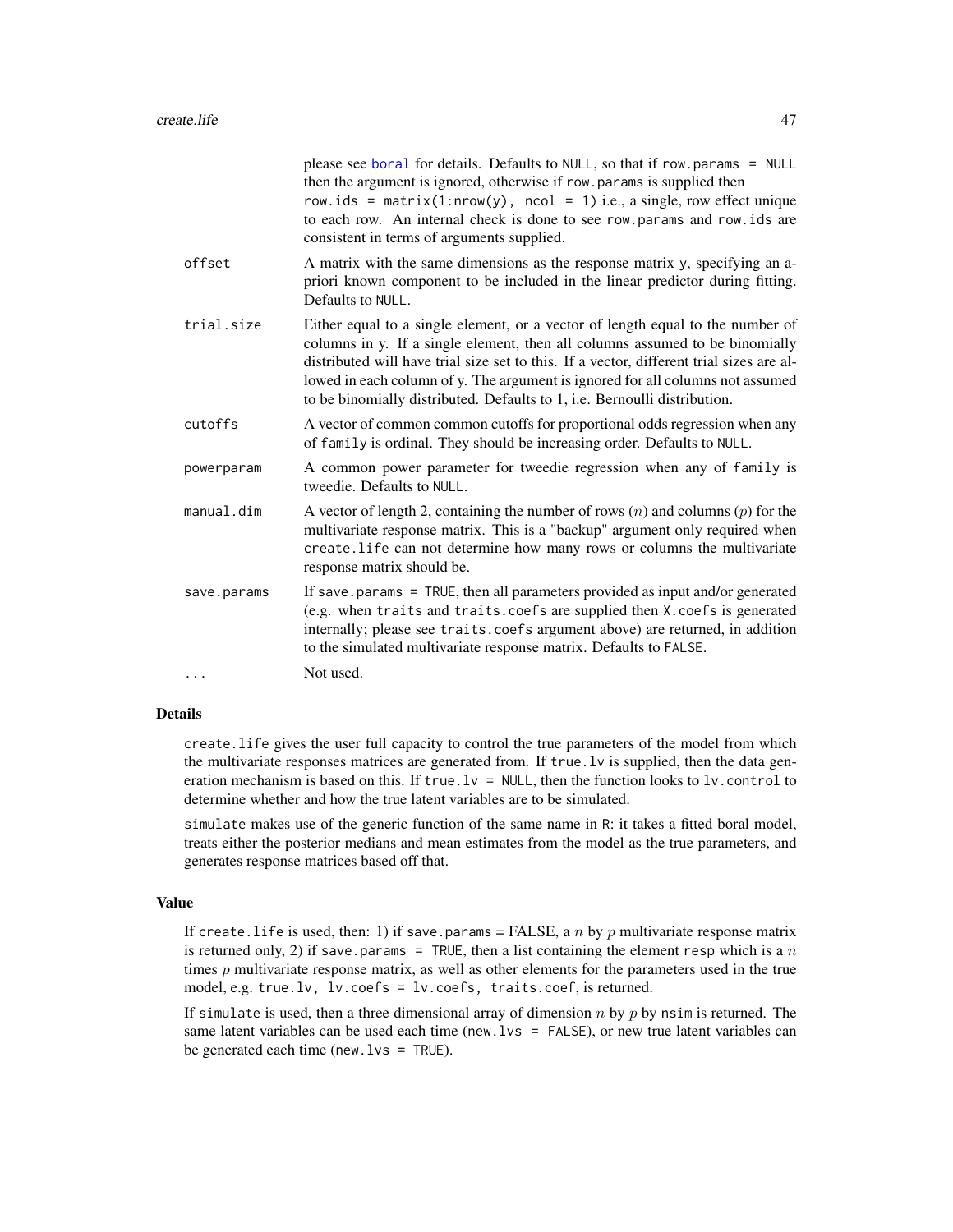### Author(s)

Francis K.C. Hui <fhui28@gmail.com>, with contributions from Wade Blanchard <wade.blanchard@anu.edu.au> Maintainer: Francis Hui <fhui28@gmail.com>

#### See Also

[boral](#page-13-0) for the default function for fitting a boral model.

## Examples

```
## NOTE: The values below MUST NOT be used in a real application;
## they are only used here to make the examples run quick!!!
example_mcmc_control <- list(n.burnin = 10, n.iteration = 100,
     n.thin = 1)
## Example 1a - Simulate a response matrix of normally distributed data
library(mvtnorm)
## 30 rows (sites) with two latent variables
true.lv <- rbind(rmvnorm(n=15,mean=c(1,2)),rmvnorm(n=15,mean=c(-3,-1)))
## 30 columns (species)
lv.coefs <- cbind(matrix(runif(30*3),30,3),1)
X <- matrix(rnorm(30*4),30,4)
## 4 explanatory variables
X.\text{coeffs} \leq \text{matrix}(rnorm(30*4),30,4)simy \leq create. life(true. lv = true. lv, lv. coeffs = lw. coeffs.
    X = X, X.coefs = X.coefs, family = "normal")
## Not run:
fit.boral <- boral(simy, X = X, family = "normal", lv.control = list(num.lv = 2),
    mcmc.control = example_mcmc_control)
summary(fit.boral)
## End(Not run)
## Example 1b - Include a nested random row effect
## 30 subregions nested within six regions
example_row_ids <- cbind(1:30, rep(1:6,each=5))
## Subregion has a small std deviation; region has a larger one
true.row.sigma <- list(ID1 = 0.5, ID2 = 2)
simy \leq create.life(true.lv = true.lv, lv.coefs = lv.coefs,
    X = X, X.coefs = X.coefs, row.eff = "random",
    row.params = true.row.sigma, row.ids = example_row_ids, family = "normal",
    save.params = TRUE)
```
## Example 1c - Same as example 1b except new, true latent variables are generated simy <- create.life(true.lv = NULL, lv.coefs = lv.coefs,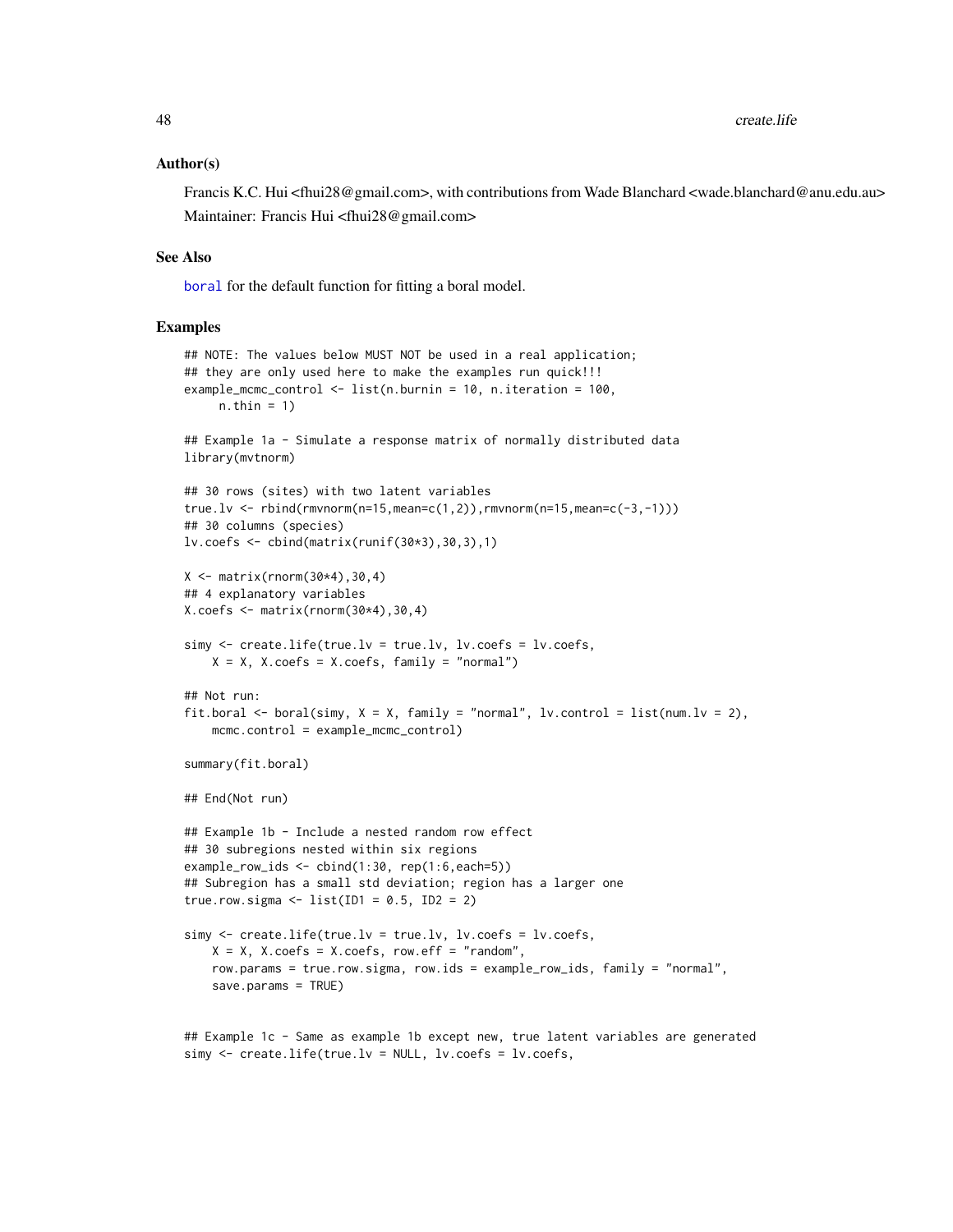```
X = X, X.coefs = X.coefs, row.eff = "random",
    row.params = true.row.sigma, row.ids = example_row_ids, family = "normal",
   save.params = TRUE)
## Example 1d - Same as example 1a except new, true latent variables are generated
## with a non-independent correlation structure using a fake distance matrix
makedistmat <- as.matrix(dist(1:30))
simy <- create.life(true.lv = NULL, lv.coefs = lv.coefs,
   lv.control = list(num.lv = 2, type = "exponential", lv.covparams = 5, distmat = makedistmat),
   X = X, X.coefs = X.coefs, row.eff = "random",
   row.params = true.row.sigma, row.ids = example_row_ids, family = "normal",
    save.params = TRUE)
## Example 2 - Simulate a response matrix of ordinal data
## 30 rows (sites) with two latent variables
true.lv <- rbind(rmvnorm(15, mean=c(-2, -2)), rmvnorm(15, mean=c(2,2)))
## 10 columns (species)
true.lv.coefs \leq rmvnorm(10, mean = rep(0,3));
## Cutoffs for proportional odds regression (must be in increasing order)
true.ordinal.cutoffs <- seq(-2,10,length=10-1)
simy <- create.life(true.lv = true.lv, lv.coefs = true.lv.coefs,
     family = "ordinal", cutoffs = true.ordinal.cutoffs, save.params = TRUE)
## Not run:
fit.boral <- boral(y = simy$resp, family = "ordinal", lv.control = list(num.lv = 2),
     mcmc.control = example_mcmc_control)
## End(Not run)
## Not run:
## Example 3 - Simulate a response matrix of count data based off
## a fitted boral model involving traits (ants data from mvabund)
library(mvabund)
data(antTraits)
y <- antTraits$abun
X <- as.matrix(antTraits$env)
## Include only traits 1, 2, and 5, plus an intercept
traits <- as.matrix(antTraits$traits[,c(1,2,5)])
## Please see help file for boral regarding the use of which.traits
example_which_traits <- vector("list",ncol(X)+1)
for(i in 1:length(example_which_traits))
     example_which_traits[[i]] <- 1:ncol(traits)
fit_traits \le boral(y, X = X, traits = traits, which.traits = example_which_traits,
    family = "negative.binomial", lv<u>control</u> = list(num.lv = 2),mcmc.control = example_mcmc_control)
## The hard way
simy <- create.life(true.lv = fit_traits$lv.mean,
```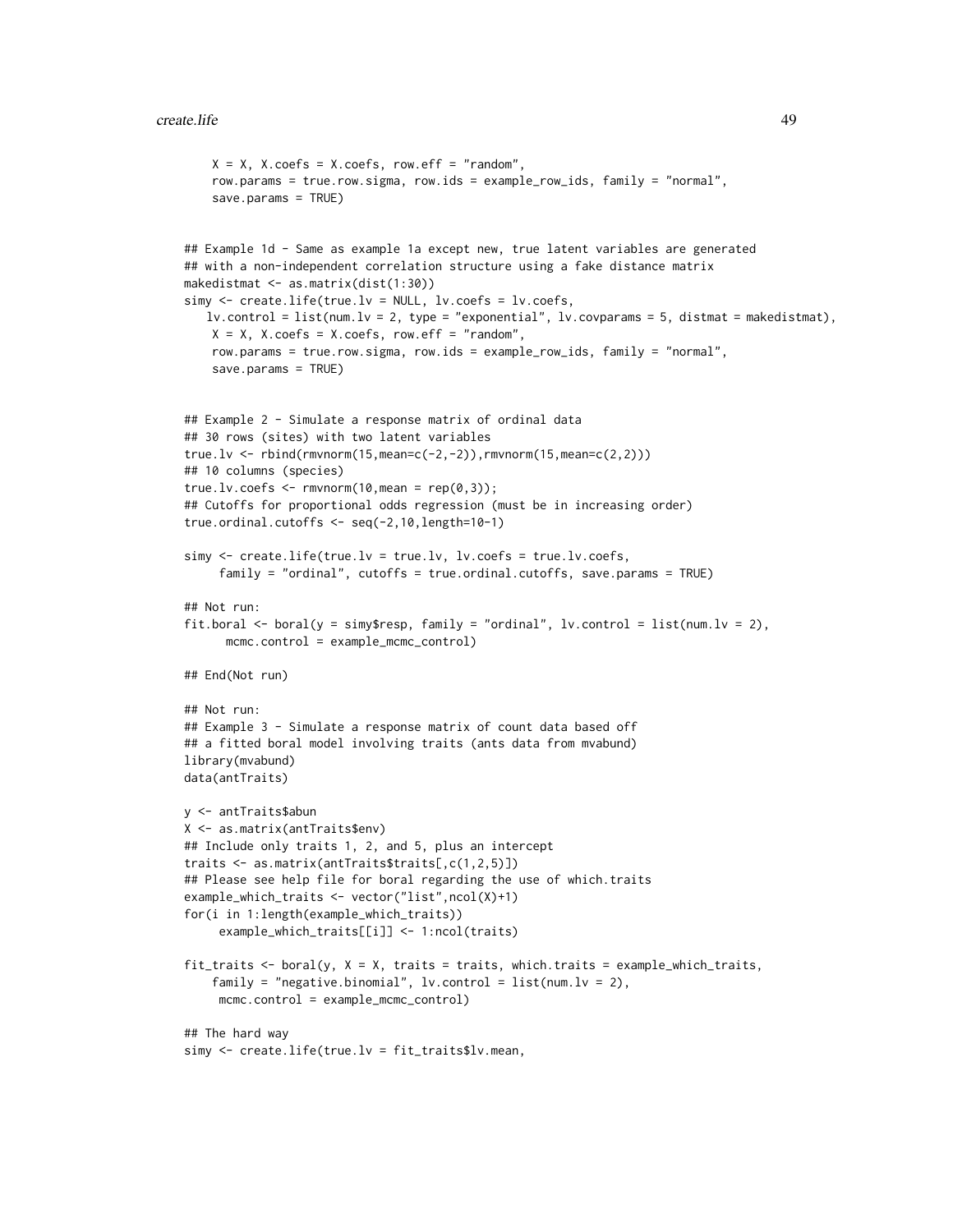```
lv.coefs = fit_traits$lv.coefs.median, X = X,
     X.coefs = fit_traits$X.coefs.median, traits = traits,
     traits.coefs = fit_traits$traits.coefs.median, family = "negative.binomial")
## The easy way, using the same latent variables as the fitted boral model
simy <- simulate(object = fit_traits)
## The easy way, generating new latent variables
simy <- simulate(object = fit_traits, new.lvs = TRUE)
## End(Not run)
## Example 4 - simulate Bernoulli data, based on a model with two latent variables,
## no site variables, with two traits and one environmental covariates
## This example is a proof of concept that traits can used
## to explain environmental responses
library(mvtnorm)
n < -100; s < -50X <- as.matrix(scale(1:n))
colnames(X) <- c("elevation")
traits <- cbind(rbinom(s,1,0.5), rnorm(s))
## one categorical and one continuous variable
colnames(traits) <- c("thorns-dummy","SLA")
simplify \leftarrow list(lv.coefs = chind(rnorm(s), rmvnorm(s, mean = rep(0,2))),
     lv.contrib = list(num.lv = 2, type = "independent"),traits.coefs = matrix(c(0.1, 1, -0.5, 1, 0.5, 0, -1, 1), 2, byrow = TRUE)rownames(simfit$traits.coefs) <- c("beta0","elevation")
colnames(simfit$traits.coefs) <- c("kappa0","thorns-dummy","SLA","sigma")
simy <- create.life(lv.control = simfit$lv.control, lv.coefs = simfit$lv.coefs,
    X = X, traits = traits, traits.coefs = simfit$traits.coefs,
    family = "binomial")
## Not run:
## NOTE: The values below MUST NOT be used in a real application;
## they are only used here to make the examples run quick!!!
example_mcmc_control <- list(n.burnin = 10, n.iteration = 100,
    n.thin = 1)
example_which_traits <- vector("list",ncol(X)+1);
for(i in 1:length(example_which_traits))
    example_which_traits[[i]] <- 1:ncol(traits)
fit_traits \leq boral(y = simy, X = X, traits = traits,
    which.traits = example_which_traits, family = "binomial",
    lv.contrib = list(num.lv = 2), save.model = TRUE,
    mcmc.control = example_mcmc_control)
## End(Not run)
```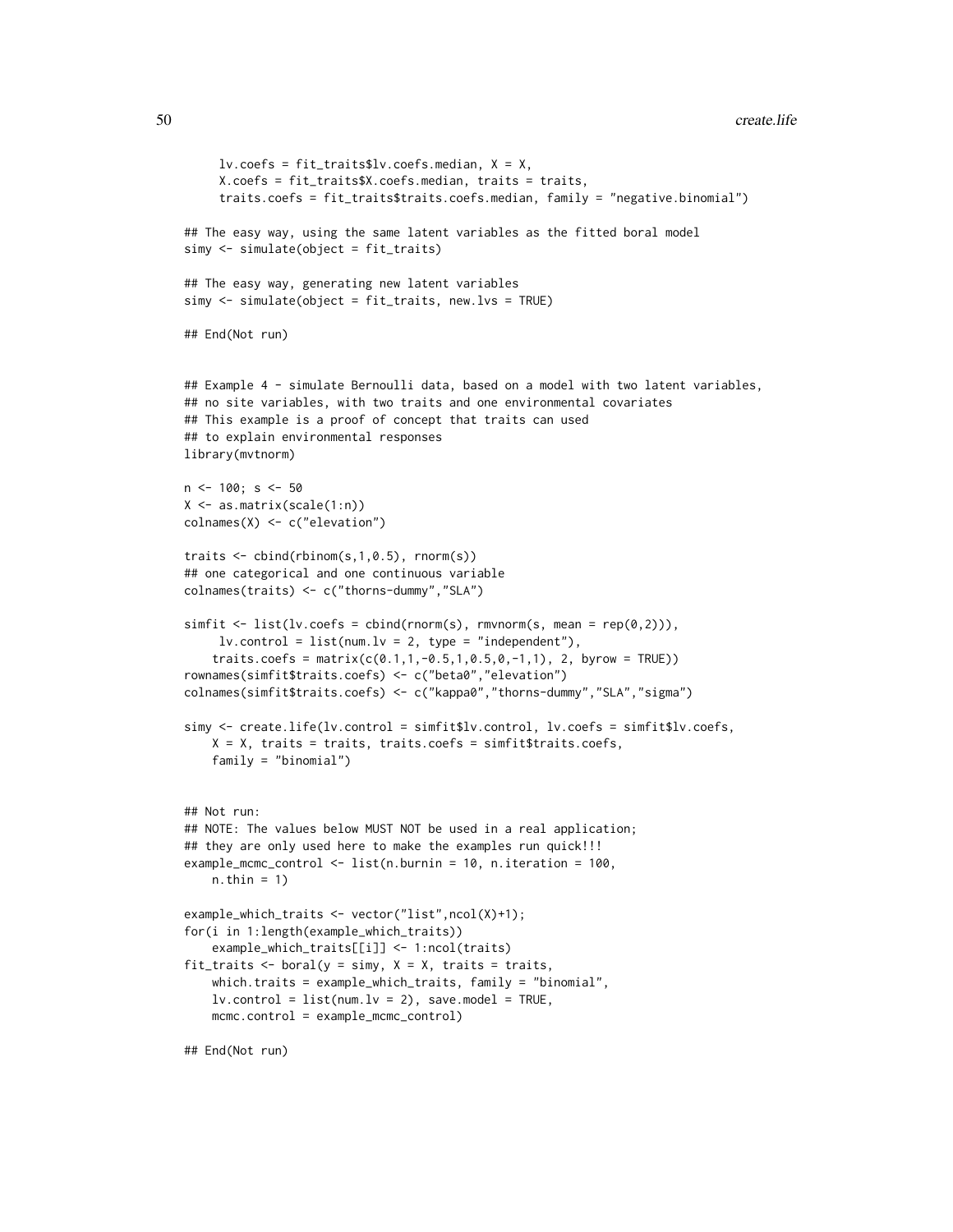## <span id="page-50-0"></span>ds.residuals *Dunn-Smyth Residuals for a boral model*

## Description

Calculates the Dunn-Smyth residuals for a fitted boral model and, if some of the responses are ordinal, a confusion matrix between predicted and true levels.

## Usage

ds.residuals(object, est = "median")

## Arguments

| object | An object for class "boral".                                                    |
|--------|---------------------------------------------------------------------------------|
| est    | A choice of either the posterior median (est $ == "median")$ or posterior mean  |
|        | (est $==$ "mean"), which are then treated as parameter estimates and the resid- |
|        | uals are calculated from. Default is posterior median.                          |

## Details

Details regarding Dunn-Smyth residuals, based on the randomized quantile residuals of Dunn and Smyth (1996), can be found in plot.manyglm function in the mvabund package (Wang et al., 2012) where they are implemented in all their glory. Due their inherent stochasticity, Dunn-Smyth residuals will be slightly different each time this function is run. As with other types of residuals, Dunn-Smyth residuals can be used in the context of residual analysis.

For ordinal responses, a single confusion matrix between the predicted levels (as based on the class with the highest probability) and true levels is aso returned. The table pools the results over all columns assumed to be ordinal.

The Dunn-Smyth residuals are calculated based on a point estimate of the parameters, as determined by the argument est. A fully Bayesian approach would calculate the residuals by averaging over the posterior distribution of the parameters i.e., ergodically average over the MCMC samples. In general however, the results (as in the trends seen in residual analysis) from either approach should be very similar.

## Value

A list containing agree.ordinal which is a single confusion matrix for ordinal columns, and residuals which contains Dunn-Smyth residuals.

## Author(s)

Francis K.C. Hui <fhui28@gmail.com>, with contributions from Wade Blanchard <wade.blanchard@anu.edu.au> Maintainer: Francis Hui <fhui28@gmail.com>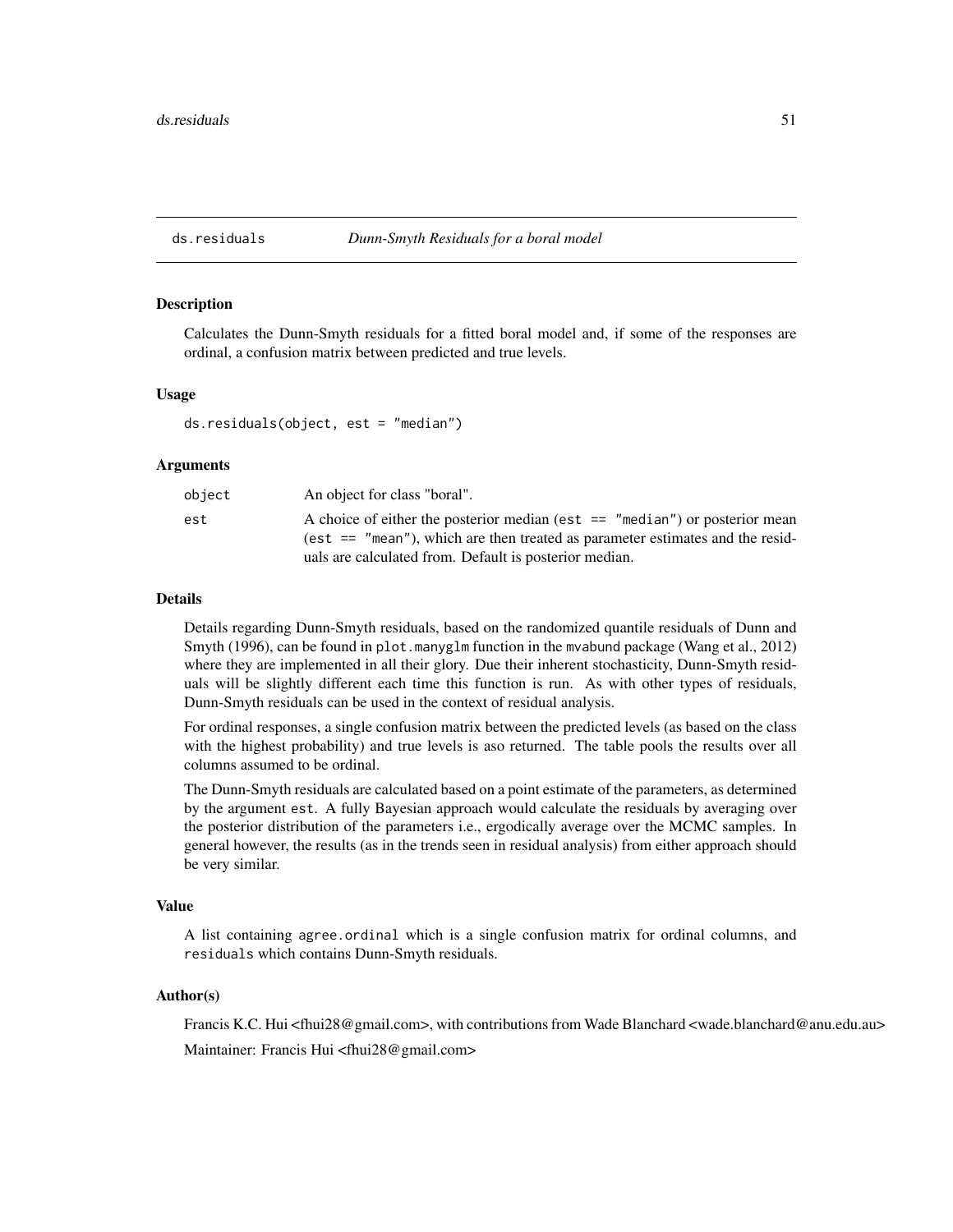## References

- Dunn, P. K., and Smyth, G. K. (1996). Randomized quantile residuals. Journal of Computational and Graphical Statistics, 5, 236-244.
- Wang, Y. et al. (2012). mvabund-an R package for model-based analysis of multivariate abundance data. Methods in Ecology and Evolution, 3, 471-474.

## See Also

[plot.boral](#page-83-0) for constructing residual analysis plots directly; [fitted.boral](#page-51-0) which calculated fitted values from a boral model.

## Examples

```
## Not run:
## NOTE: The values below MUST NOT be used in a real application;
## they are only used here to make the examples run quick!!!
example_mcmc_control <- list(n.burnin = 10, n.iteration = 100,
    n.thin = 1)
library(mvabund) ## Load a dataset from the mvabund package
data(spider)
y <- spider$abun
spiderfit_nb < - boral(y, family = "negative.binomial", lv.control = list(num.lv = 2),
     row.eff = "fixed", mcmc.control = example_mcmc_control)
ds.residuals(spiderfit_nb)
## End(Not run)
```
<span id="page-51-0"></span>fitted.boral *Extract Model Fitted Values for an boral object*

## Description

Calculated the predicted mean responses based on the fitted boral model, by using the posterior medians or means of the parameters.

#### Usage

```
## S3 method for class 'boral'
fitted(object, est = "median", ...)
```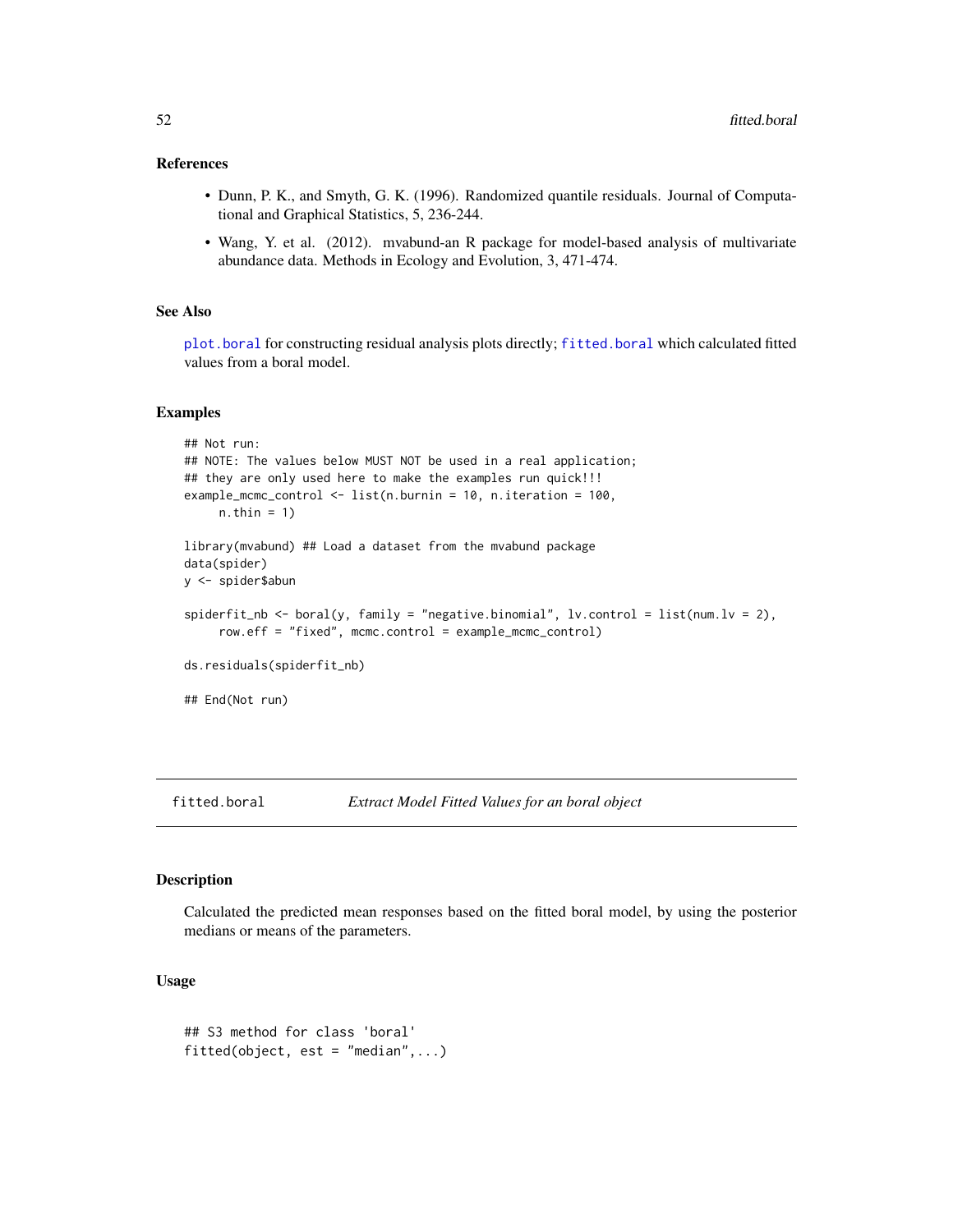### fitted.boral 53

## Arguments

| object  | An object of class "boral".                                                                                                                                                                                         |
|---------|---------------------------------------------------------------------------------------------------------------------------------------------------------------------------------------------------------------------|
| est     | A choice of either the posterior median (est $ == "median")$ or posterior mean<br>(est $==$ "mean"), which are then treated as estimates and the fitted values are<br>calculated from. Default is posterior median. |
| $\cdot$ | Not used.                                                                                                                                                                                                           |

## Details

This fitted values here are calculated based on a point estimate of the parameters, as determined by the argument est. A fully Bayesian approach would calculate the fitted values by averaging over the posterior distribution of the parameters i.e., ergodically average over the MCMC samples. For simplicity and speed though (to avoid generation of a large number of predicted values), this is not implemented.

## Value

A list containing ordinal. probs which is an array with dimensions (no. of rows of y)  $x$  (no. of rows of y) x (no. of levels) containing the predicted probabilities for ordinal columns, and out which is a matrix of the same dimension as the original response matrix y containing the fitted values. For ordinal columns, the "fitted values" are defined as the level/class that had the highest fitted probability.

## Author(s)

Francis K.C. Hui <fhui28@gmail.com>, with contributions from Wade Blanchard <wade.blanchard@anu.edu.au> Maintainer: Francis Hui <fhui28@gmail.com>

## See Also

[plot.boral](#page-83-0) which uses the fitted values calculated from this function to construct plots for residual analysis; [ds.residuals](#page-50-0) for calculating the Dunn-Smyth residuals for a fitted boral model.

## Examples

```
## Not run:
## NOTE: The values below MUST NOT be used in a real application;
## they are only used here to make the examples run quick!!!
example_mcmc_control <- list(n.burnin = 10, n.iteration = 100,
     n.thin = 1)
library(mvabund) ## Load a dataset from the mvabund package
data(spider)
y <- spider$abun
spiderfit_nb <- boral(y, family = "negative.binomial", lv.control = list(num.lv = 2),
     row.eff = "fixed", mcmc.control = example_mcmc_control)
fitted(spiderfit_nb)
```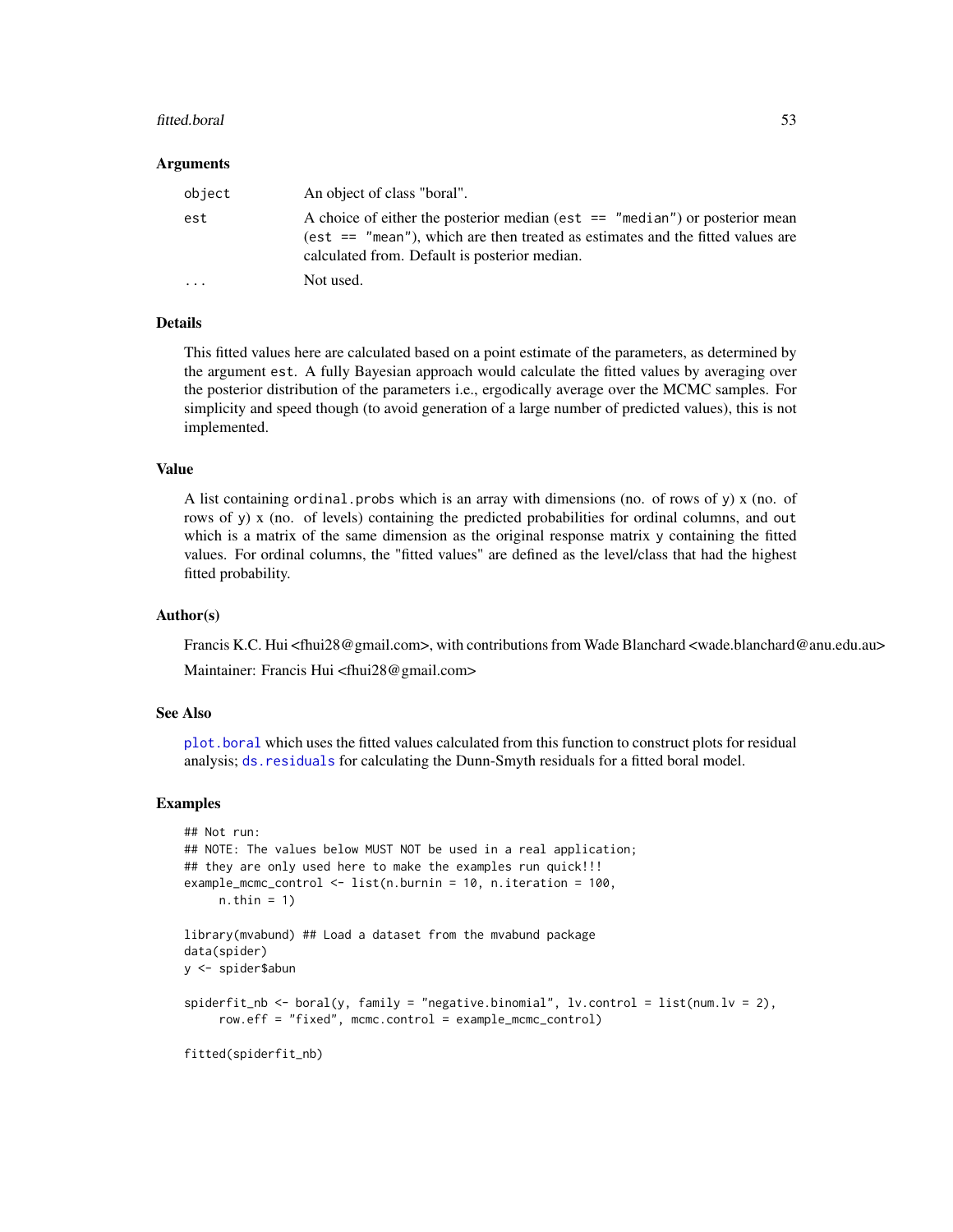## End(Not run)

## <span id="page-53-0"></span>get.dic *Extract Deviance Information Criterion for boral model*

## Description

Calculates the Deviance Information Criterion (DIC) for a boral model fitted using JAGS.

## Usage

get.dic(jagsfit)

## Arguments

| jagsfit | The jags. model component of the output, from a model fitted using boral with |
|---------|-------------------------------------------------------------------------------|
|         | $save_model = TRUE.$                                                          |

## Details

Details regarding the Deviance Information Criterion may be found in (Spiegelhalter et al., 2002; Ntzoufras, 2011; Gelman et al., 2013). The DIC here is based on the conditional log-likelihood i.e., the latent variables (and row effects if applicable) are treated as "fixed effects". A DIC based on the marginal likelihood is obtainable from [get.more.measures](#page-64-0), although this requires a much longer time to compute. For models with overdispered count data, conditional DIC may not perform as well as marginal DIC (Millar, 2009)

## Value

DIC value for the jags model.

#### **Note**

This function and consequently the DIC value is automatically returned when a boral model is fitted using [boral](#page-13-0) with calc.ics = TRUE.

#### Author(s)

Francis K.C. Hui <fhui28@gmail.com>, with contributions from Wade Blanchard <wade.blanchard@anu.edu.au>

Maintainer: Francis Hui <fhui28@gmail.com>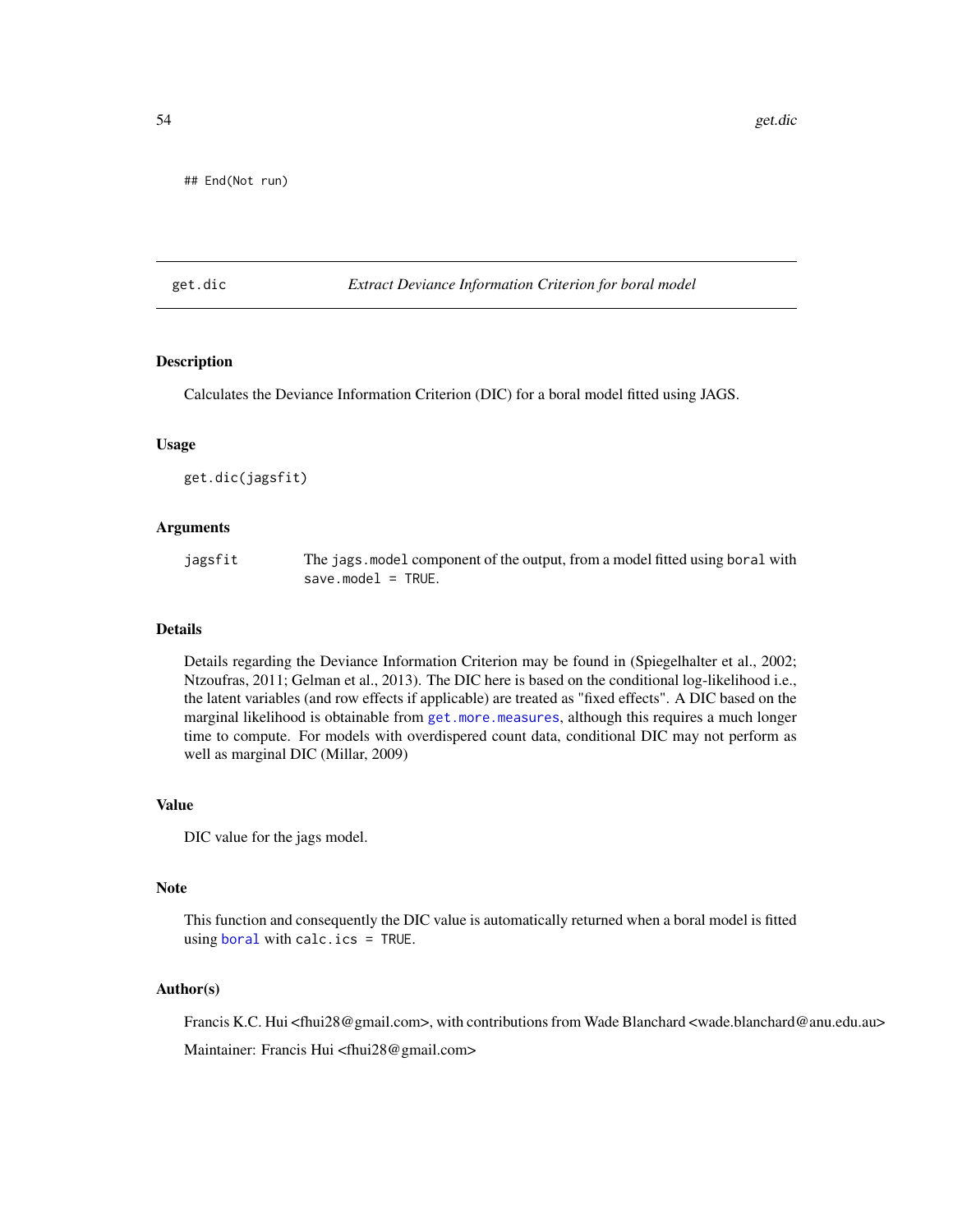# get.enviro.cor 55

#### References

- Gelman et al. (2013). Bayesian data analysis. CRC press.
- Millar, R. B. (2009). Comparison of hierarchical Bayesian models for overdispersed count data using DIC and Bayes' factors. Biometrics, 65, 962-969.
- Ntzoufras, I. (2011). Bayesian modeling using WinBUGS (Vol. 698). John Wiley & Sons.
- Spiegelhalter, et al. (2002). Bayesian measures of model complexity and fit. Journal of the Royal Statistical Society: Series B (Statistical Methodology), 64, 583-639.

# Examples

```
## Not run:
## NOTE: The values below MUST NOT be used in a real application;
## they are only used here to make the examples run quick!!!
example_mcmc_control <- list(n.burnin = 10, n.iteration = 100,
     n.thin = 1)
library(mvabund) ## Load a dataset from the mvabund package
data(spider)
y <- spider$abun
n \leq -nrow(y)p \leftarrow \text{ncol}(y)spiderfit_nb <- boral(y, family = "negative.binomial", lv.control = list(num.lv = 2),
     save.model = TRUE, calc.ics = TRUE, mcmc.control = example_mcmc_control)
spiderfit_nb$ics ## DIC returned as one of several information criteria.
## End(Not run)
```
<span id="page-54-0"></span>get.enviro.cor *Extract covariances and correlations due to shared environmental responses from boral models*

## Description

Calculates the correlation between columns of the response matrix, due to similarities in the response to explanatory variables (i.e., shared environmental response)

#### Usage

```
get.enviro.cor(object, est = "median", prob = 0.95)
```
## Arguments

| object | An object for class "boral".                                                  |
|--------|-------------------------------------------------------------------------------|
| est    | A choice of either the posterior median (est $=$ "median") or posterior mean  |
|        | (est = "mean"), which are then treated as estimates and the fitted values are |
|        | calculated from. Default is posterior median.                                 |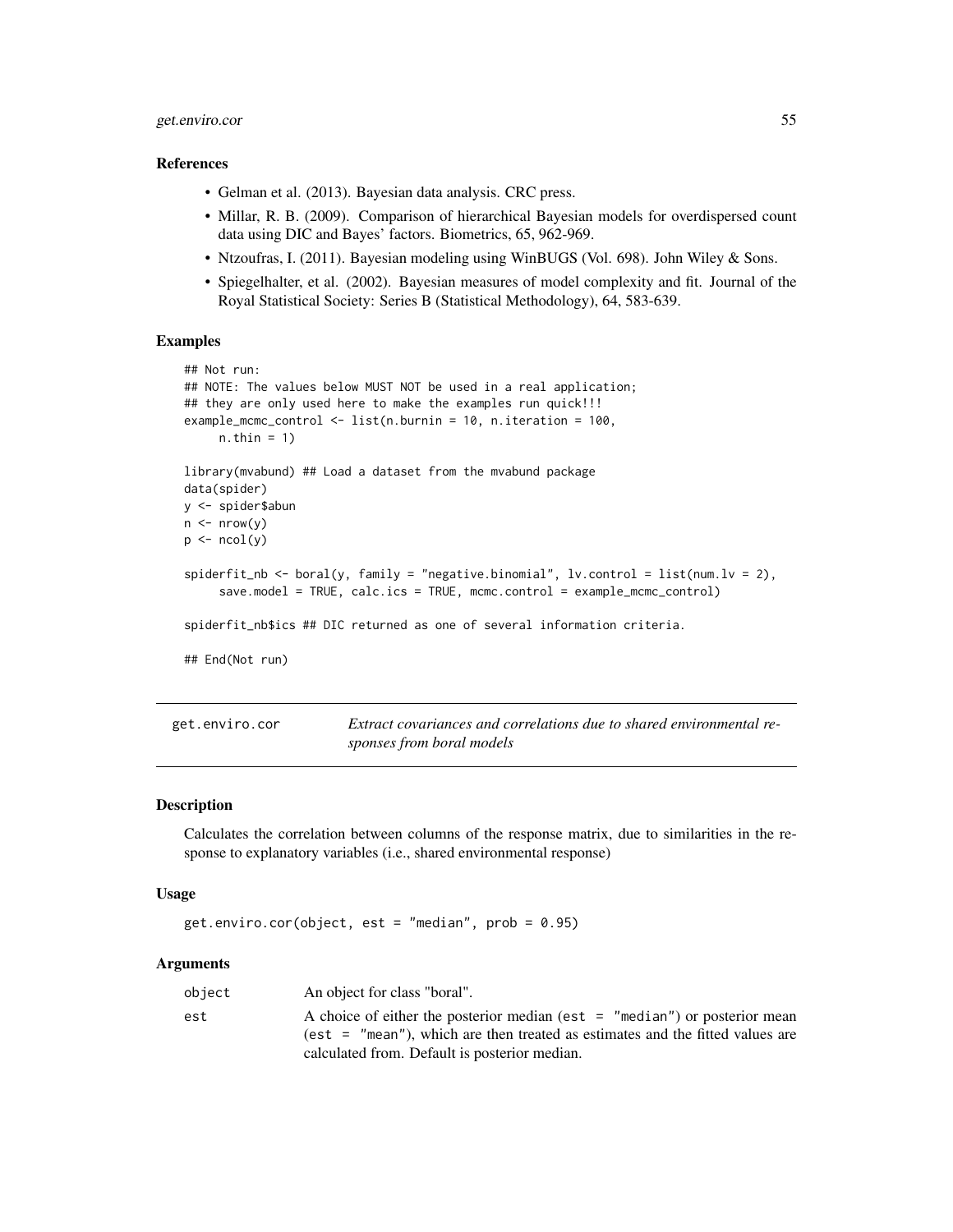$\alpha$  A numeric scalar in the interval  $(0,1)$  giving the target probability coverage of the intervals, by which to determine whether the correlations are "significant". Defaults to 0.95.

## Details

In both independent response and correlated response models, where the each of the columns of the response matrix y are fitted to a set of explanatory variables given by X, the covariance and thus between two columns  $j$  and  $j'$  due to similarities in their response to the model matrix is calculated based on the linear predictors  $x_i^\top\beta_j$  and  $x_i^\top\beta_{j'}$  ), where  $\beta_j$  are column-specific coefficients relating to the explanatory variables.

For multivariate abundance data, the correlation calculated by this function can be interpreted as the correlation attributable to similarities in the environmental response between species. Such correlation matrices are discussed and found in Ovaskainen et al., (2010), Pollock et al., 2014.

## Value

A list with the following components:

| cor     | A $p \times p$ correlation matrix based on model matrix and the posterior or mean<br>estimators of the associated regression coefficients.                                                              |
|---------|---------------------------------------------------------------------------------------------------------------------------------------------------------------------------------------------------------|
| sig.cor | A $p \times p$ correlation matrix containing only the "significant" correlations whose<br>95% highest posterior interval does not contain zero. All non-significant corre-<br>lations are zero to zero. |
| COV     | A $p \times p$ covariance matrix based on model matrix and the posterior or mean<br>estimators of the associated regression coefficients.                                                               |

# Author(s)

Francis K.C. Hui <fhui28@gmail.com>, with contributions from Wade Blanchard <wade.blanchard@anu.edu.au>

Maintainer: Francis Hui <fhui28@gmail.com>

### References

- Ovaskainen et al. (2010). Modeling species co-occurrence by multivariate logistic regression generates new hypotheses on fungal interactions. Ecology, 91, 2514-2521.
- Pollock et al. (2014). Understanding co-occurrence by modelling species simultaneously with a Joint Species Distribution Model (JSDM). Methods in Ecology and Evolution, 5, 397-406.

#### See Also

[get.residual.cor](#page-68-0), which calculates the residual correlation matrix for boral models involving latent variables.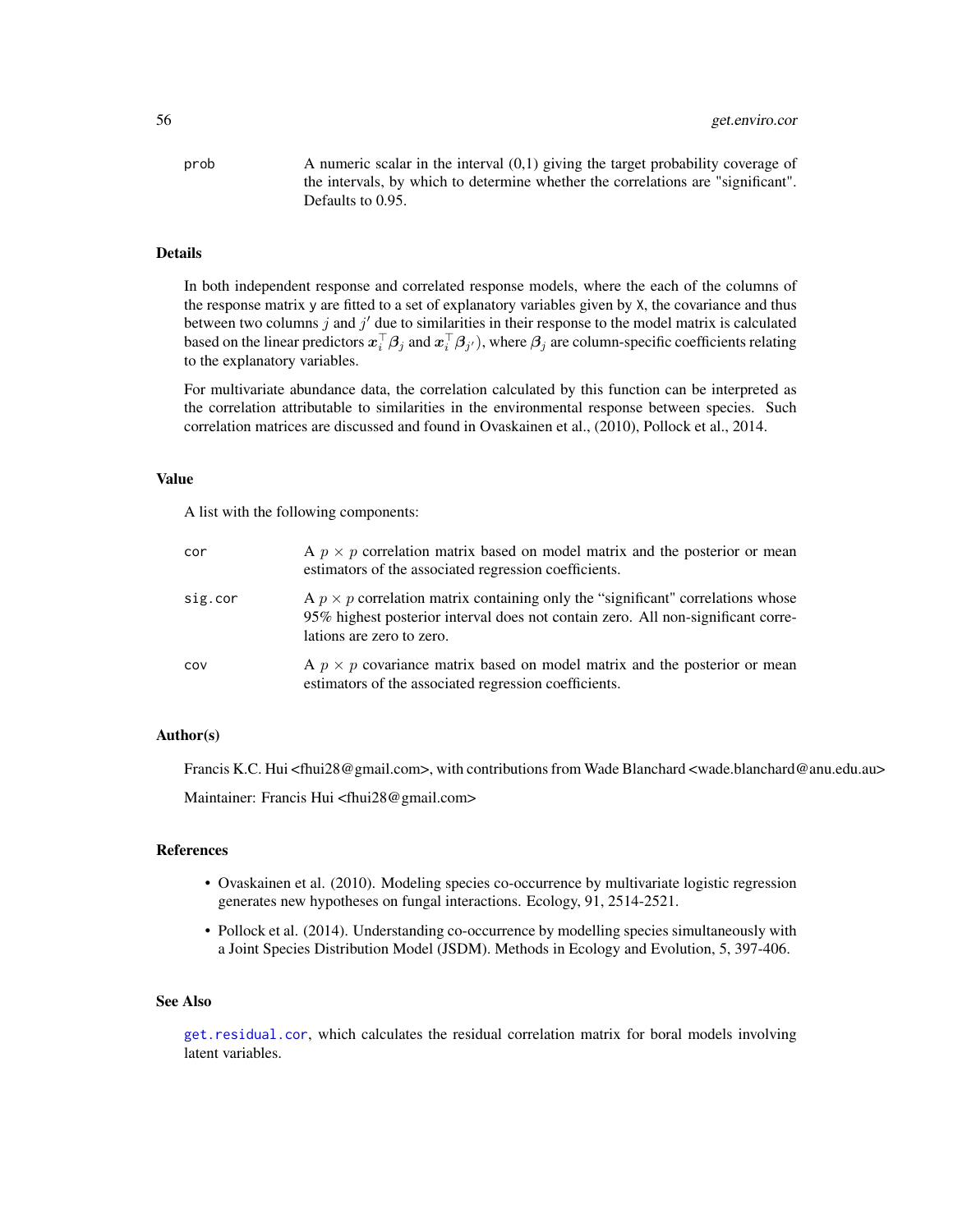# get.hpdintervals 57

## Examples

```
## Not run:
## NOTE: The values below MUST NOT be used in a real application;
## they are only used here to make the examples run quick!!!
example_mcmc_control <- list(n.burnin = 10, n.iteration = 100,
     n.thin = 1)
library(mvabund) ## Load a dataset from the mvabund package
library(corrplot) ## For plotting correlations
data(spider)
y <- spider$abun
X <- scale(spider$x)
n \leq -nrow(y)p \leftarrow \text{ncol}(y)spiderfit_nb <- boral(y, X = X, family = "negative.binomial",
     save.model = TRUE, mcmc.control = example_mcmc_control)
enviro.cors <- get.enviro.cor(spiderfit_nb)
corrplot(enviro.cors$sig.cor, title = "Shared response correlations",
type = "lower", diag = FALSE, mar = c(3, 0.5, 2, 1), tl.srt = 45)
## End(Not run)
```
get.hpdintervals *Highest posterior density intervals for an boral model*

# Description

Calculates the lower and upper bounds of the highest posterior density intervals for parameters and latent variables in a fitted boral model.

## Usage

```
get.hpdintervals(y, X = NULL, traits = NULL, row.ids = NULL,
fit.mcmc, lv.control, prob = 0.95, num.lv = NULL
```
### Arguments

| y.     | The response matrix that the boral model was fitted to.                                                                         |
|--------|---------------------------------------------------------------------------------------------------------------------------------|
| X      | The model matrix used in the boral model. Defaults to NULL, in which case it is<br>assumed no model matrix was used.            |
| traits | The matrix of species traits used in the boral model. Defaults to NULL, in which<br>case it is assumed no traits were included. |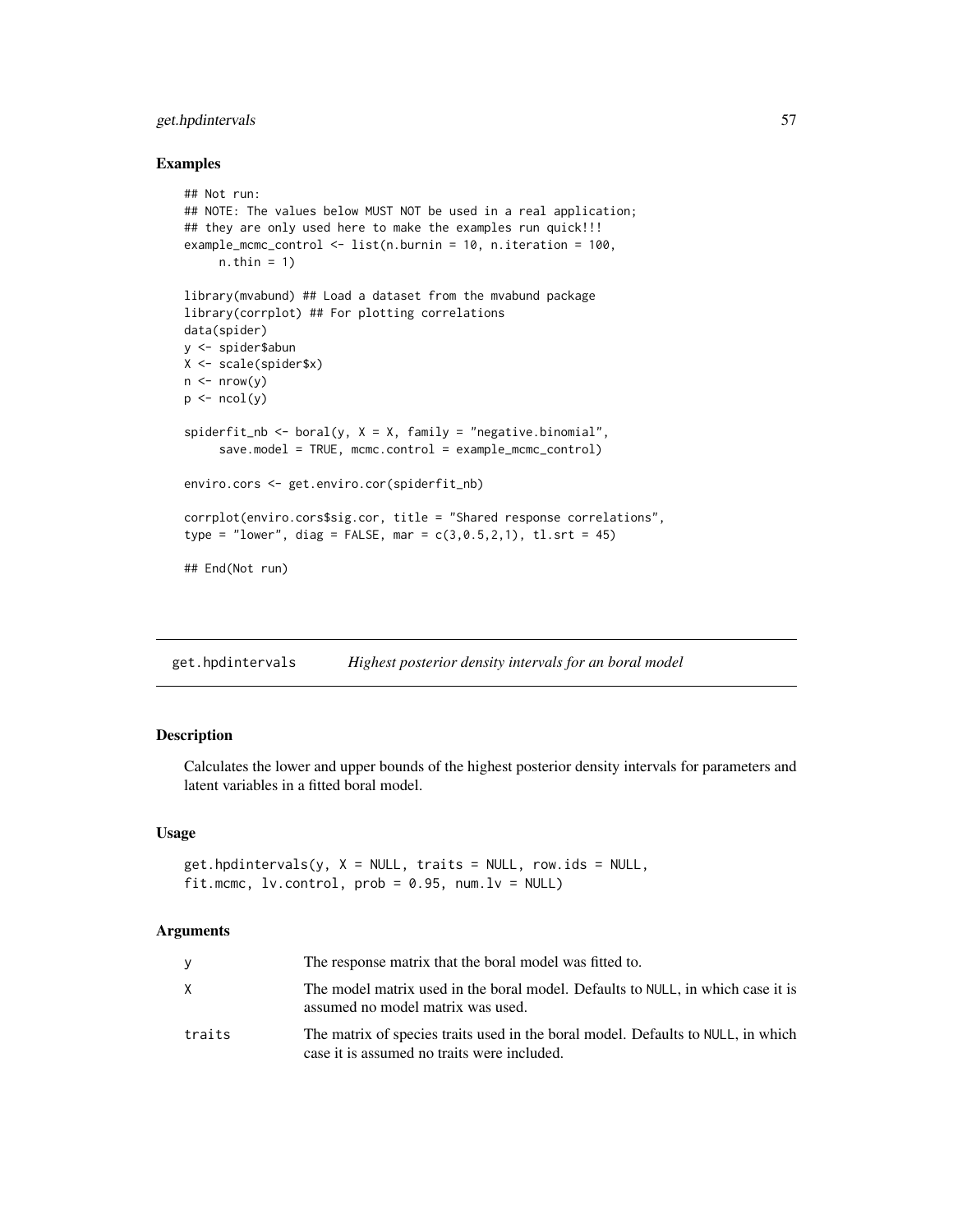| row.ids    | A matrix with the number of rows equal to the number of rows in y, and the<br>number of columns equal to the number of row effects to be included in the<br>model. Element $(i, j)$ indicates to the cluster ID of row i in y for random effect<br>eqnj; please see boral for details. Defaults to NULL, in which case iti assumed<br>no random effects were included in the model. |
|------------|-------------------------------------------------------------------------------------------------------------------------------------------------------------------------------------------------------------------------------------------------------------------------------------------------------------------------------------------------------------------------------------|
| fit.mcmc   | All MCMC samples for the fitted boral model. These can be extracted by fit-<br>ting an boral model using boral with save model $=$ TRUE, and then applying<br>get.mcmcsamples(fit).                                                                                                                                                                                                 |
| lv.control | A list (currently) with the following arguments:                                                                                                                                                                                                                                                                                                                                    |
|            | • <i>num.lv:</i> which specifies the number of true latent variables to generate.<br>Defaults to 0.                                                                                                                                                                                                                                                                                 |
|            | • type: which specifies the type the correlation structure of the latent vari-<br>ables (across sites). Defaults to independence correlation structure.                                                                                                                                                                                                                             |
|            | • <i>distmat:</i> which a distance matrix required to calculate correlations across<br>sites when a non-independence correlation structure on the latent variables<br>is imposed.                                                                                                                                                                                                   |
|            | Please see about . Ivs for more information.                                                                                                                                                                                                                                                                                                                                        |
| prob       | A numeric scalar in the interval $(0,1)$ giving the target probability coverage of<br>the intervals. Defaults to 0.95.                                                                                                                                                                                                                                                              |
| num.       | Old argument superceded by 1v. control. Defaults to NULL and ignored.                                                                                                                                                                                                                                                                                                               |
|            |                                                                                                                                                                                                                                                                                                                                                                                     |

# Details

The function uses the HPDinterval function from the coda package to obtain the HPD intervals. See HPDinterval for details regarding the definition of the HPD interval.

# Value

A list containing the following components where applicable:

| lv.coefs     | A three dimensional array giving the lower 1v. coefs[,,"lower"] and upper<br>lv.coefs[,,"upper"] bounds of the HPD intervals for the column-specific<br>intercepts, latent variable coefficients, and dispersion parameters if appropriate.                                                              |
|--------------|----------------------------------------------------------------------------------------------------------------------------------------------------------------------------------------------------------------------------------------------------------------------------------------------------------|
| 1v           | A three dimensional array giving the 1v. coefs[,,"lower"] and upper $l$ v. coefs[,,"upper"]<br>bounds of the HPD intervals for the latent variables.                                                                                                                                                     |
| lv.covparams | A matrix giving the lower and upper bounds of the HPD intervals for the param-<br>eters characterizing the correlation structure of the latent variables when they<br>are assumed to be non-independent across rows.                                                                                     |
| row.coefs    | A list with each element being a matrix giving the lower and upper bounds of<br>the HPD intervals for row effects. The number of elements in the list should<br>equal the number of row effects included in the model i.e., ncol(row.ids).                                                               |
| row.sigma    | A list with each element being a vector giving the lower and upper bounds of<br>the HPD interval for the standard deviation of the normal distribution for the<br>row effects. The number of elements in the list should equal the number of row<br>effects included in the model i.e., ncol (row. ids). |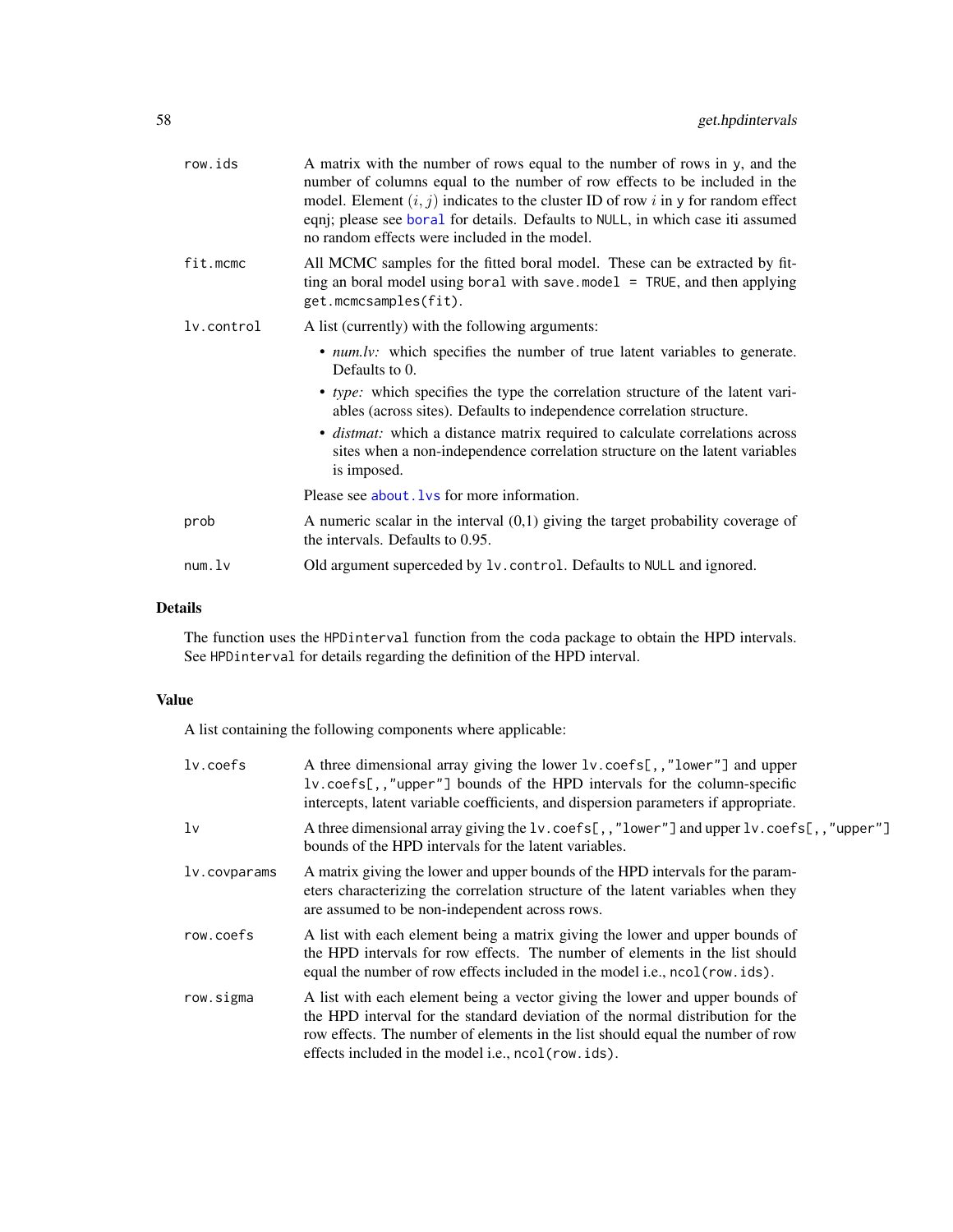# get.hpdintervals 59

| X.coefs      | A three dimensional array giving the lower 1v. coefs[,,"lower"] and upper<br>lv.coefs[,,"upper"] bounds of the HPD intervals for coefficients relating to<br>Χ.                                                 |
|--------------|-----------------------------------------------------------------------------------------------------------------------------------------------------------------------------------------------------------------|
| traits.coefs | A three dimensional array giving the lower 1v. coefs[,,"lower"] and upper<br>lv.coefs[,,"upper"] bounds of the HPD intervals for coefficients and stan-<br>dard deviation relating to the traits matrix traits. |
| cutoffs      | A matrix giving the lower and upper bounds of the HPD intervals for common<br>cutoffs in proportional odds regression.                                                                                          |
| powerparam   | A vector giving the lower and upper bounds of the HPD interval for common<br>power parameter in tweedie regression.                                                                                             |

## Warnings

- HPD intervals tend to be quite wide, and inference is somewhat tricky with them. This is made more difficult by the multiple comparison problem due to the construction one interval for each parameter!
- Be very careful with interpretation of coefficients and HPD intervals if different columns of y have different distributions!
- HPD intervals for the cutoffs in proportional odds regression may be poorly estimated for levels with few data.

#### Note

[boral](#page-13-0) fits the boral model and returns the HPD intervals by default.

# Author(s)

Francis K.C. Hui <fhui28@gmail.com>, with contributions from Wade Blanchard <wade.blanchard@anu.edu.au> Maintainer: Francis Hui <fhui28@gmail.com>

# Examples

```
## Not run:
## NOTE: The values below MUST NOT be used in a real application;
## they are only used here to make the examples run quick!!!
example_mcmc_control <- list(n.burnin = 10, n.iteration = 100,
   n.thin = 1)
library(mvabund) ## Load a dataset from the mvabund package
data(spider)
y <- spider$abun
n \leq -nrow(y)p \leftarrow \text{ncol}(y)## Example 1 - model with two latent variables, site effects,
## and no environmental covariates
spiderfit_nb <- boral(y, family = "negative.binomial", lv.control = list(num.lv = 2),
   row.eff = "fixed", save.model = TRUE, mcmc.control = example_mcmc_control)
```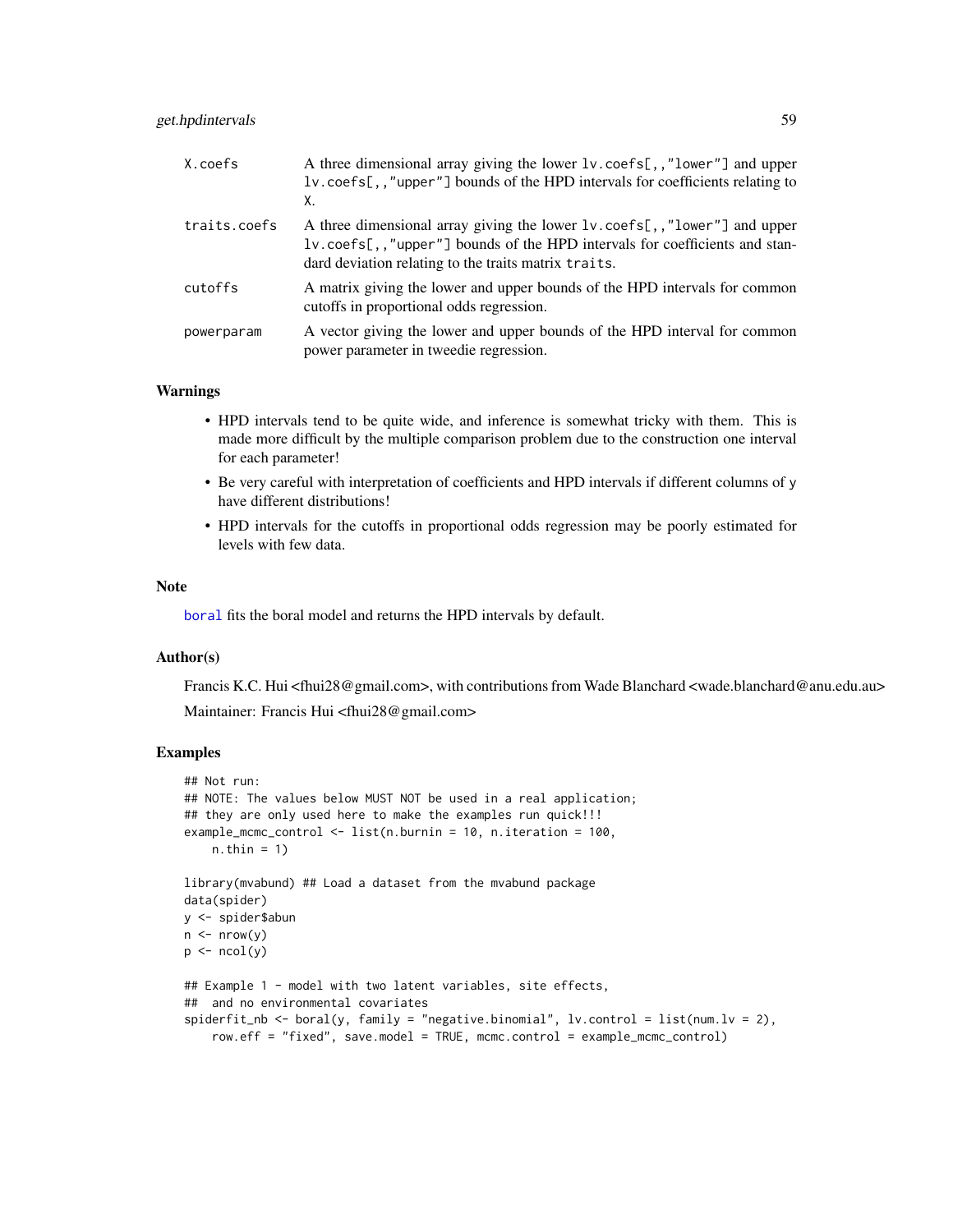```
## Returns a list with components corresponding to values described above.
spiderfit_nb$hpdintervals
## Example 2 - model with two latent variable, site effects,
## and environmental covariates
spiderfit_nb2 \leq -\text{boral}(y, X = \text{spider}$x, family = "negative.binomial",lv. control = list(num.lv = 2), row.eff = "fixed", save.model = TRUE,
    mcmc.control = example_mcmc_control)
## Returns a list with components corresponding to values described above.
spiderfit_nb2$hpdintervals
## End(Not run)
```
get.mcmcsamples *Extract MCMC samples from boral models*

### **Description**

Extract the MCMC samples from boral models, taking into account the burnin period and thinning.

#### Usage

```
get.mcmcsamples(object)
```
#### Arguments

object An object for class "boral".

# Details

For the function to work, the JAGS model file (containing the MCMC samples from the call to JAGS) has to have been saved when fitting the boral model, that is, save.model = TRUE. The function will throw an error if it cannot find the the JAGs model file.

## Value

A matrix containing the MCMC samples, with the number of rows equal to the number of MCMC samples after accounting the burnin period and thinning (i.e., number of rows  $=$  (n.iteration  $$ n.burnin)/n.thin), and the number of columns equal to the number of parameters in the fitted boral model.

## Author(s)

Francis K.C. Hui <fhui28@gmail.com>, with contributions from Wade Blanchard <wade.blanchard@anu.edu.au> Maintainer: Francis Hui <fhui28@gmail.com>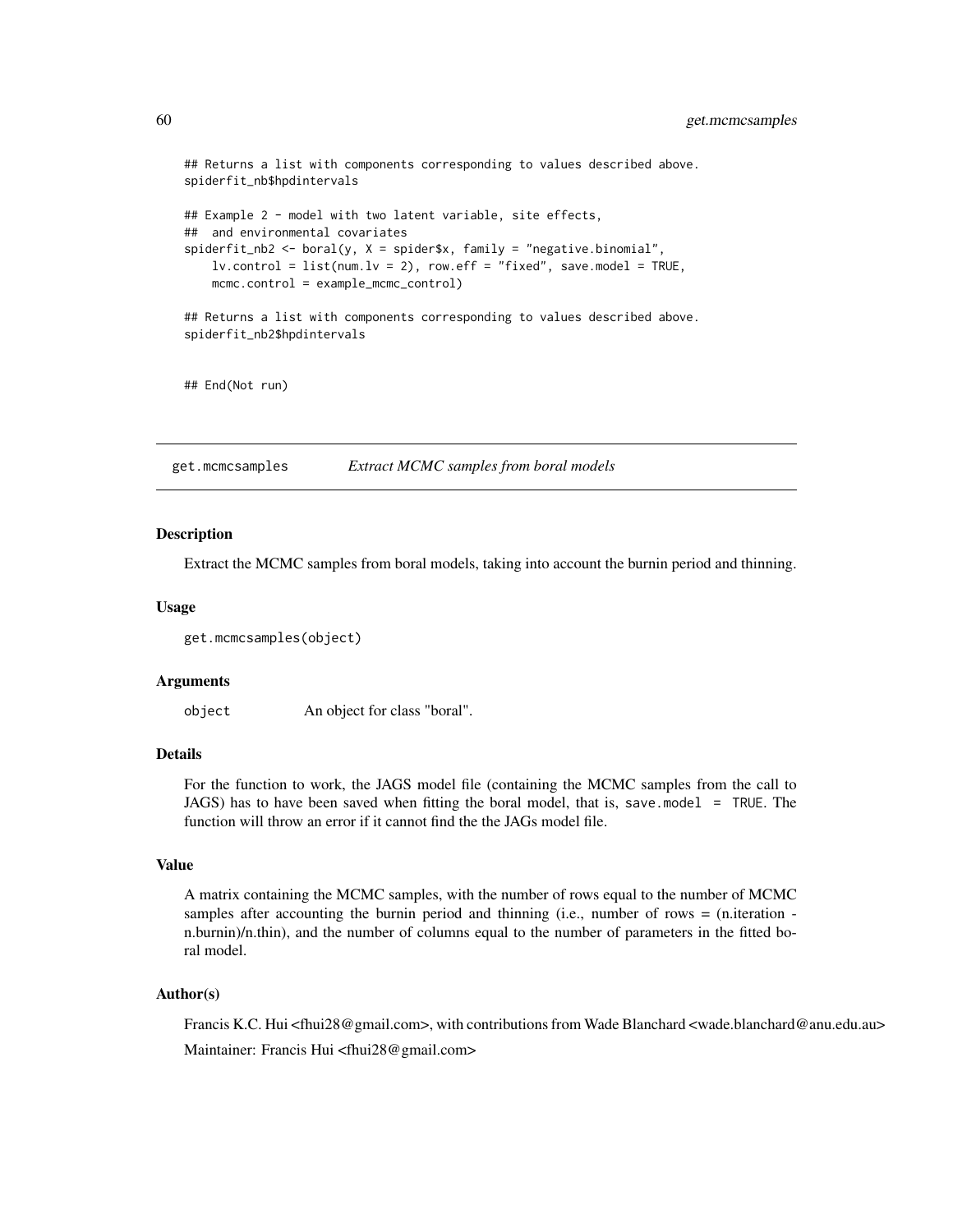# get.measures 61

### Examples

```
## Not run:
## NOTE: The values below MUST NOT be used in a real application;
## they are only used here to make the examples run quick!!!
example_mcmc_control <- list(n.burnin = 10, n.iteration = 100,
     n.thin = 1)
library(mvabund) ## Load a dataset from the mvabund package
library(corrplot) ## For plotting correlations
data(spider)
y <- spider$abun
X <- scale(spider$x)
n \leftarrow \text{nrow}(y)p \leftarrow \text{ncol}(y)spiderfit_nb <- boral(y, X = X, family = "negative.binomial",
     save.model = TRUE, mcmc.control = example_mcmc_control,
     save.model = TRUE)
mcmcsamps <- get.mcmcsamples(spiderfit_nb)
## End(Not run)
```
<span id="page-60-0"></span>get.measures *Information Criteria for boral models*

## Description

Calculates some information criteria for an boral model, which could be used for model selection. WARNING: As of version 1.6, this function will no longer be updated...use at your own peril!!!

### Usage

```
get-measures(y, X = NULL, family, trial.size = 1, row.eff = "none",row.ids = NULL, offset = NULL, num.lv, fit.mcmc)
```
## Arguments

| У      | The response matrix that the boral model was fitted to.                                                                                                                                                                                                                                                                                                                                                                                                                                                                   |
|--------|---------------------------------------------------------------------------------------------------------------------------------------------------------------------------------------------------------------------------------------------------------------------------------------------------------------------------------------------------------------------------------------------------------------------------------------------------------------------------------------------------------------------------|
| X      | The model matrix used in the boral model. Defaults to NULL, in which case it is<br>assumed no model matrix was used.                                                                                                                                                                                                                                                                                                                                                                                                      |
| family | Either a single element, or a vector of length equal to the number of columns<br>in $\gamma$ . The former assumes all columns of $\gamma$ come from this distribution. The<br>latter option allows for different distributions for each column of y. Elements<br>can be one of "binomial" (with probit link), "poisson" (with log link), "nega-<br>tive.binomial" (with log link), "normal" (with identity link), "lnormal" for log-<br>normal (with log link), "tweedie" (with log link), "exponential" (with log link), |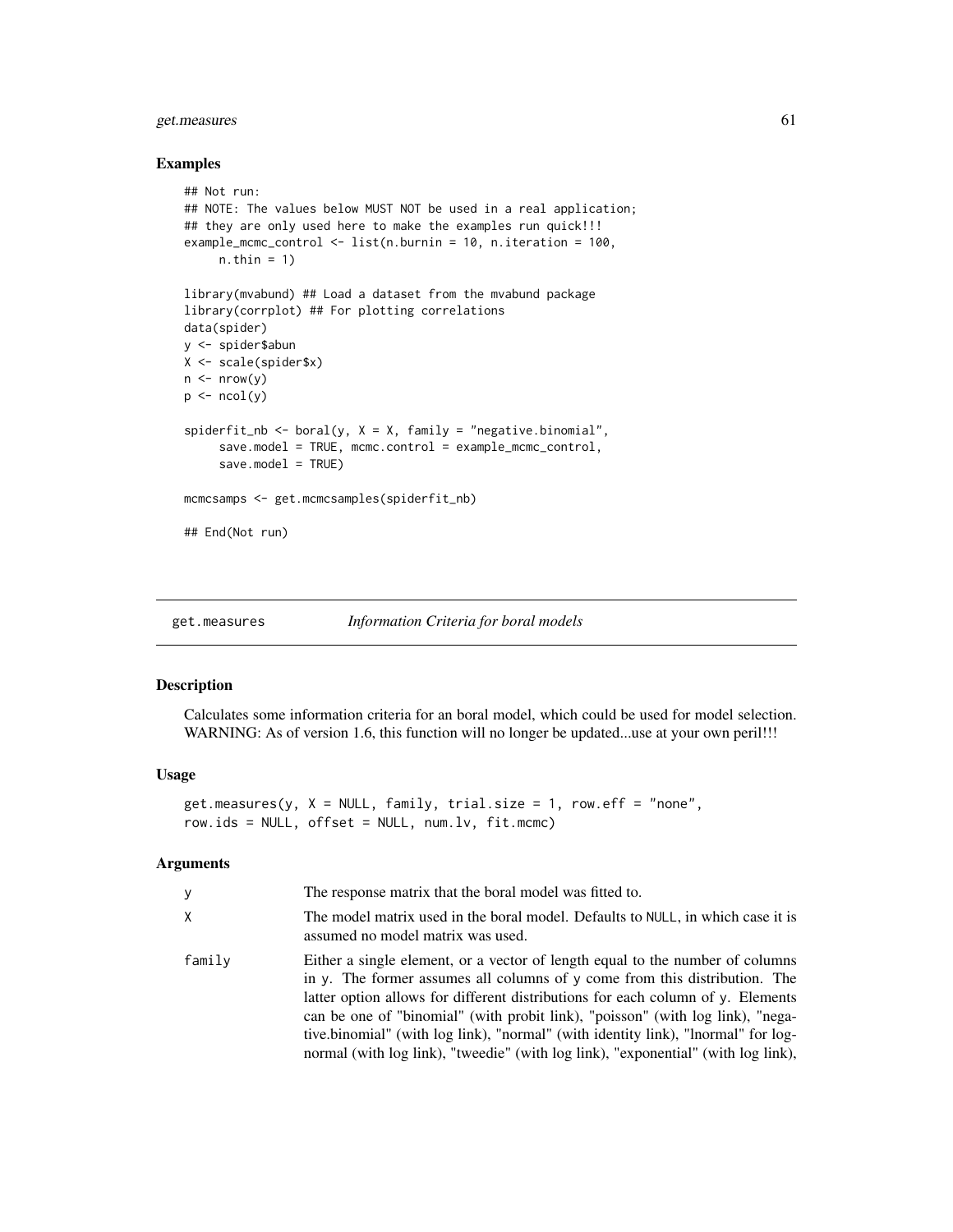"gamma" (with log link), "beta" (with logit link), "ordinal" (cumulative probit regression).

Please see [about.distributions](#page-2-0) for information on distributions available in boral overall.

- trial.size Either equal to a single element, or a vector of length equal to the number of columns in y. If a single element, then all columns assumed to be binomially distributed will have trial size set to this. If a vector, different trial sizes are allowed in each column of y. The argument is ignored for all columns not assumed to be binomially distributed. Defaults to 1, i.e. Bernoulli distribution.
- row.eff Single element indicating whether row effects are included as fixed effects ("fixed"), random effects ("random") or not included ("none") in the boral model. If random effects, they are drawn from a normal distribution with mean zero and unknown standard deviation. Defaults to "none".
- row.ids A matrix with the number of rows equal to the number of rows in y, and the number of columns equal to the number of row effects to be included in the model. Element  $(i, j)$  indicates to the cluster ID of row i in y for random effect eqnj; please see [boral](#page-13-0) for details. Defaults to NULL, so that if row.eff = "none" then the argument is ignored, otherwise if row.eff = "fixed" or "random",
	- then row.ids = matrix $(1: nrow(y)$ , ncol = 1) i.e., a single, row effect unique to each row.
- offset A matrix with the same dimensions as the response matrix y, specifying an apriori known component to be included in the linear predictor during fitting. Defaults to NULL.
- num. 1v The number of latent variables used in the fitted boral model.
- fit.mcmc All MCMC samples for the fitted boral model. These can be extracted by fitting an [boral](#page-13-0) model using boral with save.model  $=$  TRUE, and then applying get.mcmcsamples(fit).

## Details

The following information criteria are currently calculated, when permitted: 1) Widely Applicable Information Criterion (WAIC, Watanabe, 2010) based on the conditional log-likelihood; 2) expected AIC (EAIC, Carlin and Louis, 2011); 3) expected BIC (EBIC, Carlin and Louis, 2011); 4) AIC (using the marginal likelihood) evaluated at the posterior median; 5) BIC (using the marginal likelihood) evaluated at the posterior median.

1) WAIC has been argued to be more natural and extension of AIC to the Bayesian and hierarchical modeling context (Gelman et al., 2013), and is based on the conditional log-likelihood calculated at each of the MCMC samples.

2 & 3) EAIC and EBIC were suggested by (Carlin and Louis, 2011). Both criteria are of the form -2\*mean(conditional log-likelihood) + penalty\*(no. of parameters in the model), where the mean is averaged all the MCMC samples. EAIC applies a penalty of 2, while EBIC applies a penalty of  $log(n)$ .

4 & 5) AIC and BIC take the form  $-2^*$  (marginal log-likelihood) + penalty<sup>\*</sup> (no. of parameters in the model), where the log-likelihood is evaluated at the posterior median. If the parameterwise posterior distributions are unimodal and approximately symmetric, these will produce similar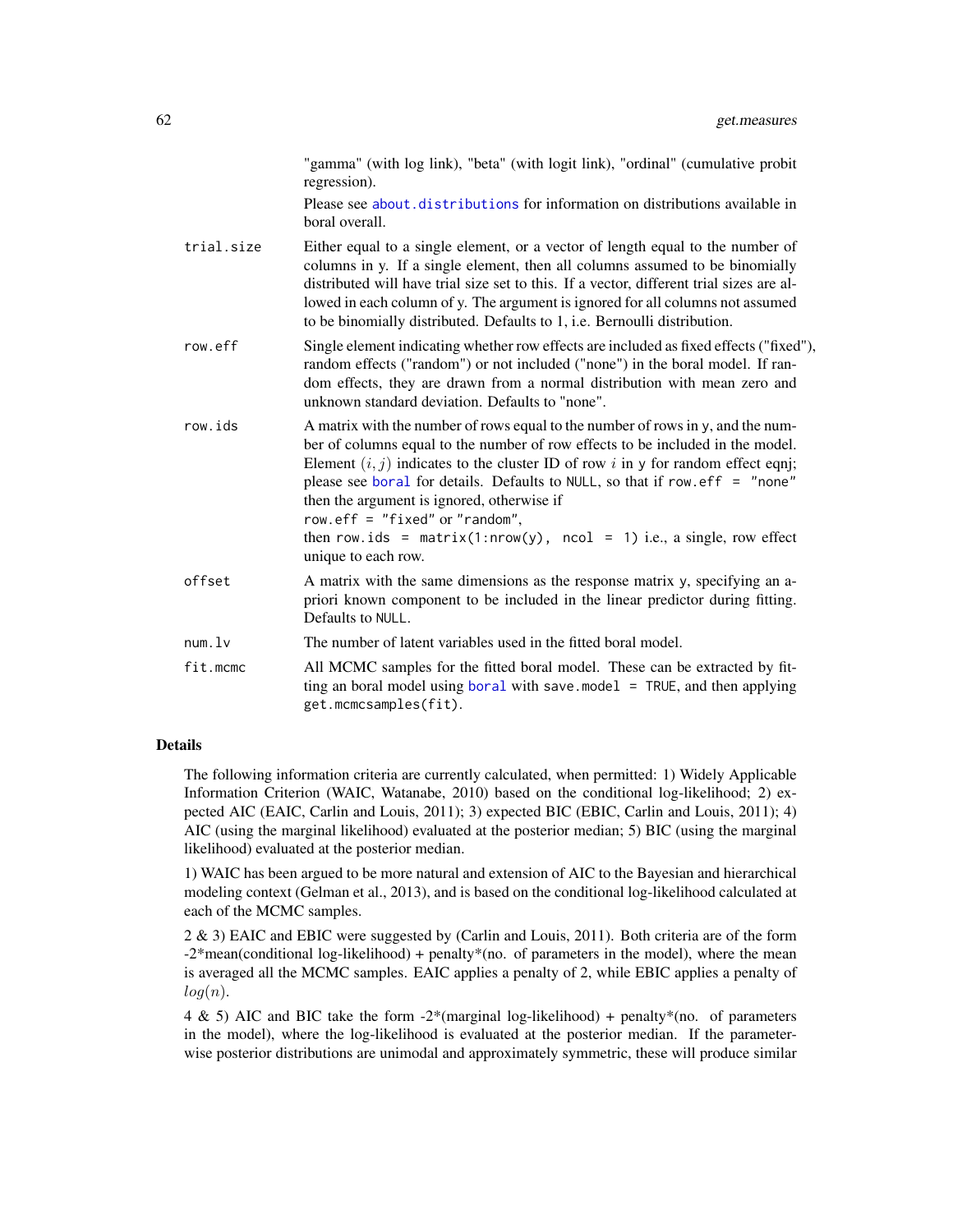## get.measures 63

results to an AIC and BIC where the log-likelihood is evaluated at the posterior mode. EAIC applies a penalty of 2, while EBIC applies a penalty of  $log(n)$ .

Intuitively, comparing boral models with and without latent variables (using information criteria such as those returned) amounts to testing whether the columns of the response matrix y are correlated. With multivariate abundance data for example, where y is a matrix of n sites and p species, comparing models with and without latent variables tests whether there is any evidence of correlation between species.

Please note that criteria 4 and 5 are not calculated all the time. In models where traits are included in the model (such that the regression coefficients  $\beta_{0j}$ ,  $\beta_j$  are random effects), or more than two columns are ordinal responses (such that the intercepts  $\beta_{0j}$  for these columns are random effects), then criteria 4 and 5 are will not calculated. This is because the calculation of the marginal loglikelihood in such cases currently fail to marginalize over such random effects; please see the details in calc.logLik.lv0 and calc.marglogLik.

## Value

A list with the following components:

| waic                             | WAIC based on the conditional log-likelihood.                                                                              |
|----------------------------------|----------------------------------------------------------------------------------------------------------------------------|
| eaic                             | EAIC based on the mean of the conditional log-likelihood.                                                                  |
| ebic                             | EBIC based on the mean of the conditional log-likelihood.                                                                  |
| all.cond.logLik                  |                                                                                                                            |
|                                  | The conditional log-likelihood evaluated at all MCMC samples. This is done<br>via repeated application of calc.condlogLik. |
| cond.num.params                  |                                                                                                                            |
|                                  | Number of estimated parameters used in the fitted model, when all parameters<br>are treated as "fixed" effects.            |
|                                  | do . marglik. ics A boolean indicating whether marginal log-likelihood based information criteria<br>are calculated.       |
|                                  | If do.marglik.ics = TRUE, then we also have:                                                                               |
| median.logLik<br>marg.num.params | The marginal log-likelihood evaluated at the posterior median.                                                             |
|                                  | Number of estimated parameters used in the fitted model, when all parameters<br>are treated as "fixed" effects.            |
| aic.median                       | AIC (using the marginal log-likelihood) evaluated at the posterior median.                                                 |
| bic.median                       | BIC (using the marginal log-likelihood) evaluated at the posterior median.                                                 |
|                                  |                                                                                                                            |

## Warning

As of version 1.5, this function will no longer be updated...use at your own peril!!!

Using information criterion for variable selection should be done with extreme caution, for two reasons: 1) The implementation of these criteria are both *heuristic* and experimental. 2) Deciding what model to fit for ordination purposes should be driven by the science. For example, it may be the case that a criterion suggests a model with 3 or 4 latent variables. However, if we interested in visualizing the data for ordination purposes, then models with 1 or 2 latent variables are far more appropriate.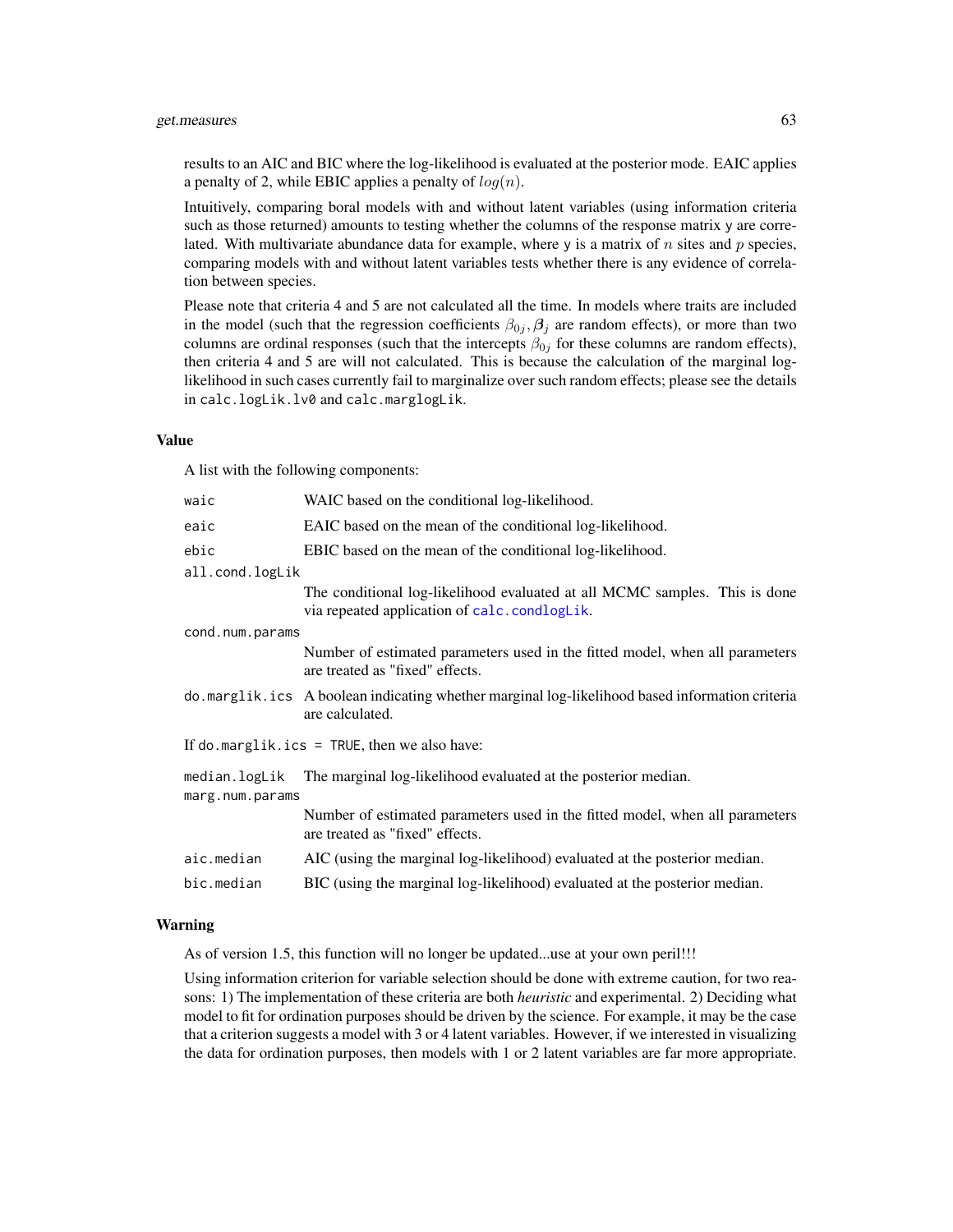As an another example, whether or not we include row effects when ordinating multivariate abundance data depends on if we are interested in differences between sites in terms of relative species abundance (row.eff = FALSE) or in terms of species composition (row.eff = "fixed").

Also, the use of information criterion in the presence of variable selection using SSVS is questionable.

#### Note

When a [boral](#page-13-0) model is fitted using boral with calc.ics = TRUE, then this function is applied and the information criteria are returned as part of the model output.

## Author(s)

Francis K.C. Hui <fhui28@gmail.com>, with contributions from Wade Blanchard <wade.blanchard@anu.edu.au> Maintainer: Francis Hui <fhui28@gmail.com>

## References

- Carlin, B. P., and Louis, T. A. (2011). Bayesian methods for data analysis. CRC Press.
- Gelman et al. (2013). Understanding predictive information criteria for Bayesian models. Statistics and Computing, 1-20.
- Watanabe, S. (2010). Asymptotic equivalence of Bayes cross validation and widely applicable information criterion in singular learning theory. The Journal of Machine Learning Research, 11, 3571-3594.

#### See Also

[get.dic](#page-53-0) for calculating the Deviance Information Criterion (DIC) based on the conditional loglikelihood; [get.more.measures](#page-64-0) for even more information criteria.

# **Examples**

```
## Not run:
## NOTE: The values below MUST NOT be used in a real application;
## they are only used here to make the examples run quick!!!
example_mcmc_control <- list(n.burnin = 10, n.iteration = 100,
     n.thin = 1)
library(mvabund) ## Load a dataset from the mvabund package
data(spider)
y <- spider$abun
n \leq -nrow(y)p \leftarrow \text{ncol}(y)spiderfit_pois <- boral(y, family = "poisson",
    lv. control = list(num.lv = 2), row.eff = "random",
    mcmc.control = example_mcmc_control)
```
spiderfit\_pois\$ics ## Returns information criteria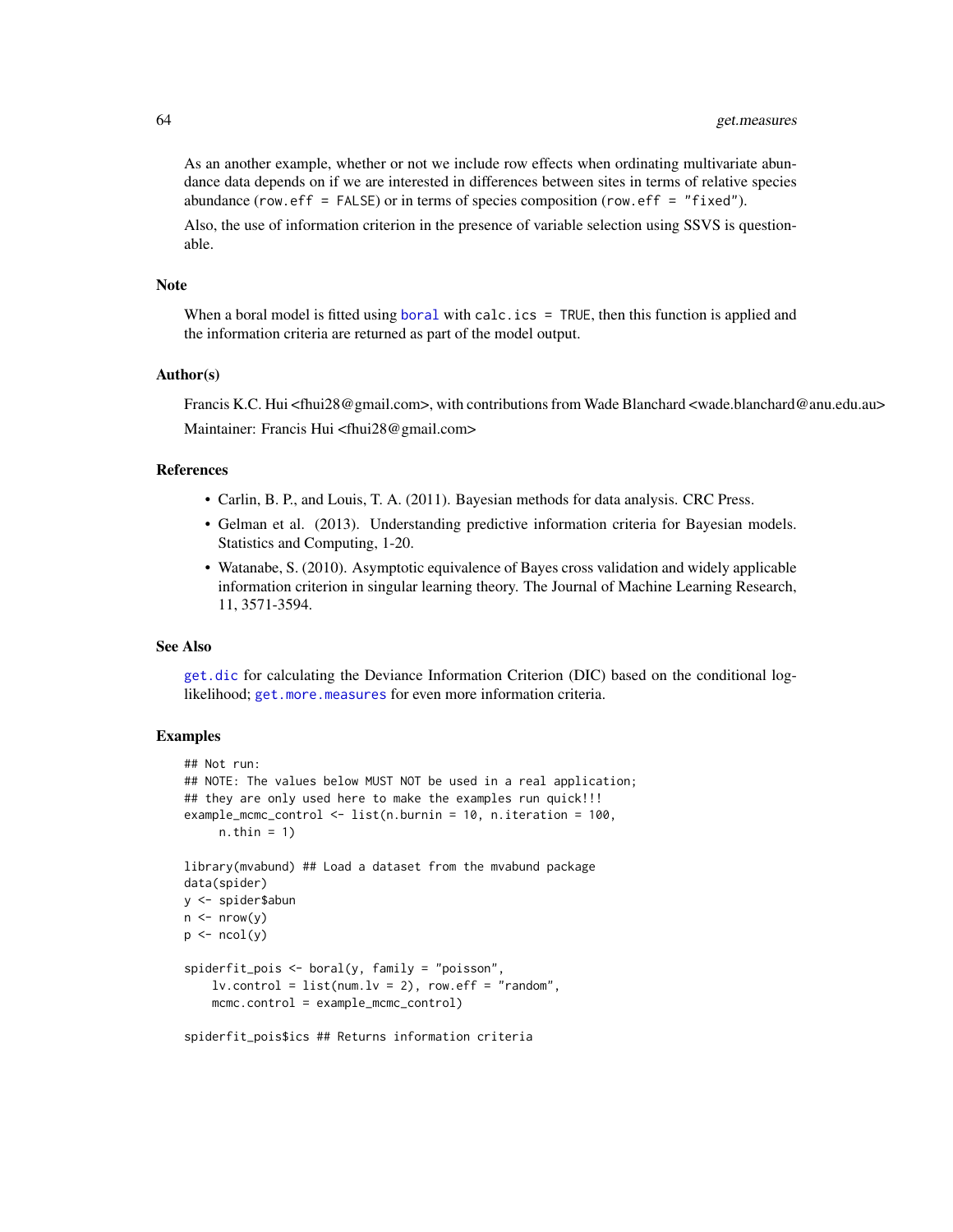# get.more.measures 65

```
spiderfit_nb <- boral(y, family = "negative.binomial",
   lv.contrib = list(num.lv = 2), row.eff = "random",
   mcmc.control = example_mcmc_control)
spiderfit_nb$ics ## Returns the information criteria
## End(Not run)
```
<span id="page-64-0"></span>get.more.measures *Additional Information Criteria for boral models*

# Description

Calculates some information criteria beyond those from [get.measures](#page-60-0) for a boral model, although this set of criteria takes much longer to compute! WARNING: As of version 1.6, this function will no longer be updated...use at your own peril!!!

### Usage

```
get.more.measures(y, X = NULL, family, trial.size = 1,
row.eff = "none", row.ids = NULL, offset = NULL,
num.lv, fit.mcmc, verbose = TRUE)
```
## Arguments

| У          | The response matrix that the boral model was fitted to.                                                                                                                                                                                                                                                                                                                                                                                                                                                                                                                                                                                                                                                         |
|------------|-----------------------------------------------------------------------------------------------------------------------------------------------------------------------------------------------------------------------------------------------------------------------------------------------------------------------------------------------------------------------------------------------------------------------------------------------------------------------------------------------------------------------------------------------------------------------------------------------------------------------------------------------------------------------------------------------------------------|
| χ          | The model matrix used in the boral model. Defaults to NULL, in which case it is<br>assumed no model matrix was used.                                                                                                                                                                                                                                                                                                                                                                                                                                                                                                                                                                                            |
| family     | Either a single element, or a vector of length equal to the number of columns<br>in y. The former assumes all columns of y come from this distribution. The<br>latter option allows for different distributions for each column of y. Elements<br>can be one of "binomial" (with probit link), "poisson" (with log link), "nega-<br>tive.binomial" (with log link), "normal" (with identity link), "lnormal" for log-<br>normal (with log link), "tweedie" (with log link), "exponential" (with log link),<br>"gamma" (with log link), "beta" (with logit link), "ordinal" (cumulative probit<br>regression).<br>Please see about distributions for information on distributions available in<br>boral overall. |
| trial.size | Either equal to a single element, or a vector of length equal to the number of<br>columns in y. If a single element, then all columns assumed to be binomially<br>distributed will have trial size set to this. If a vector, different trial sizes are al-<br>lowed in each column of y. The argument is ignored for all columns not assumed<br>to be binomially distributed. Defaults to 1, i.e. Bernoulli distribution.                                                                                                                                                                                                                                                                                       |
| row.eff    | Single element indicating whether row effects are included as fixed effects ("fixed"),<br>random effects ("random") or not included ("none") in the boral model. If ran-<br>dom effects, they are drawn from a normal distribution with mean zero and<br>unknown standard deviation. Defaults to "none".                                                                                                                                                                                                                                                                                                                                                                                                        |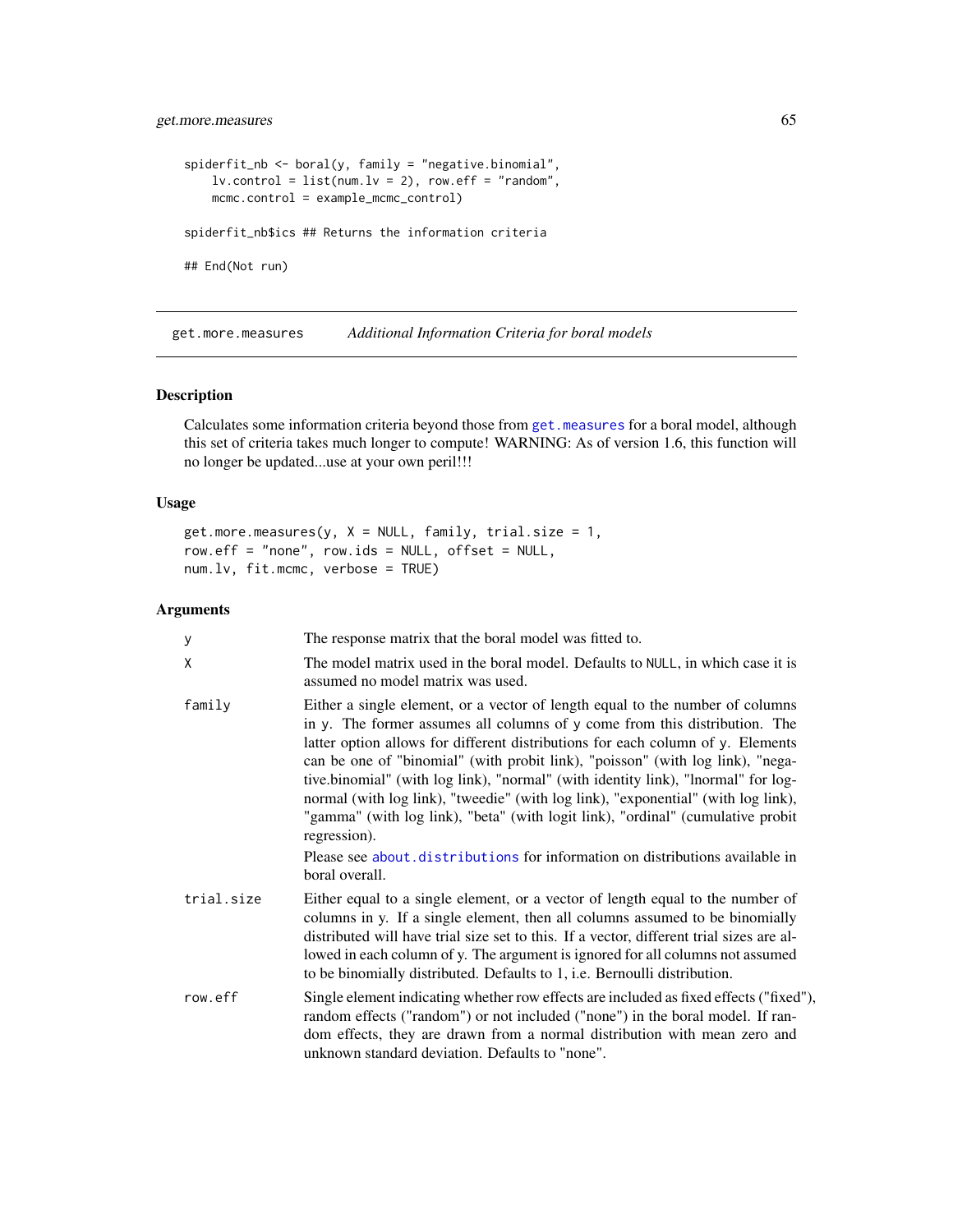| row.ids  | A matrix with the number of rows equal to the number of rows in y, and the num-                                                                                                     |
|----------|-------------------------------------------------------------------------------------------------------------------------------------------------------------------------------------|
|          | ber of columns equal to the number of row effects to be included in the model.                                                                                                      |
|          | Element $(i, j)$ indicates to the cluster ID of row i in y for random effect eqni;                                                                                                  |
|          | please see boral for details. Defaults to NULL, so that if row.eff = "none"                                                                                                         |
|          | then the argument is ignored, otherwise if                                                                                                                                          |
|          | row.eff = "fixed" or "random",                                                                                                                                                      |
|          | then row.ids = matrix(1:nrow(y), ncol = 1) i.e., a single, row effect<br>unique to each row.                                                                                        |
| offset   | A matrix with the same dimensions as the response matrix y, specifying an a-<br>priori known component to be included in the linear predictor during fitting.<br>Defaults to NULL.  |
| num.lv   | The number of latent variables used in the fitted boral model.                                                                                                                      |
| fit.mcmc | All MCMC samples for the fitted boral model. These can be extracted by fit-<br>ting an boral model using boral with save model $=$ TRUE, and then applying<br>get.mcmcsamples(fit). |
| verbose  | If TRUE, a notice is printed every 100 samples indicating progress in calculation<br>of the marginal log-likelihood. Defaults to TRUE.                                              |
|          |                                                                                                                                                                                     |

## Details

Currently, four information criteria are calculated using this function, when permitted: 1) AIC (using the marginal likelihood) evaluated at the posterior mode; 2) BIC (using the marginal likelihood) evaluated at the posterior mode; 3) Deviance information criterion (DIC) based on the marginal log-likelihood; 4) Widely Applicable Information Criterion (WAIC, Watanabe, 2010) based on the marginal log-likelihood. Since flat priors are used in fitting boral models, then the posterior mode should be approximately equal to the maximum likelihood estimates.

All four criteria require computing the marginal log-likelihood across all MCMC samples. This takes a very long time to run, since Monte Carlo integration needs to be performed for all MCMC samples. Consequently, this function is currently not implemented as an argument in main [boral](#page-13-0) fitting function, unlike [get.measures](#page-60-0) which is available via the calc.ics  $=$  TRUE argument.

Moreover, note these criteria are not calculated all the time. In models where traits are included in the model (such that the regression coefficients  $\beta_{0j}$ ,  $\beta_j$  are random effects), or more than two columns are ordinal responses (such that the intercepts  $\beta_{0j}$  for these columns are random effects), then these extra information criteria are will not calculated, and the function returns nothing except a simple message. This is because the calculation of the marginal log-likelihood in such cases currently fail to marginalize over such random effects; please see the details in calc.logLik.lv0 and calc.marglogLik.

The two main differences between the criteria and those returned from [get.measures](#page-60-0) are:

- The AIC and BIC computed here are based on the log-likelihood evaluated at the posterior mode, whereas the AIC and BIC from [get.measures](#page-60-0) are evaluated at the posterior median. The posterior mode and median will be quite close to one another if the component-wise posterior distributions are unimodal and symmetric. Furthermore, given uninformative priors are used, then both will be approximate maximum likelihood estimators.
- The DIC and WAIC computed here are based on the marginal log-likelihood, whereas the DIC and WAIC from [get.measures](#page-60-0) are based on the conditional log-likelihood. Criteria based on the two types of log-likelihood are equally valid, and to a certain extent, which one to use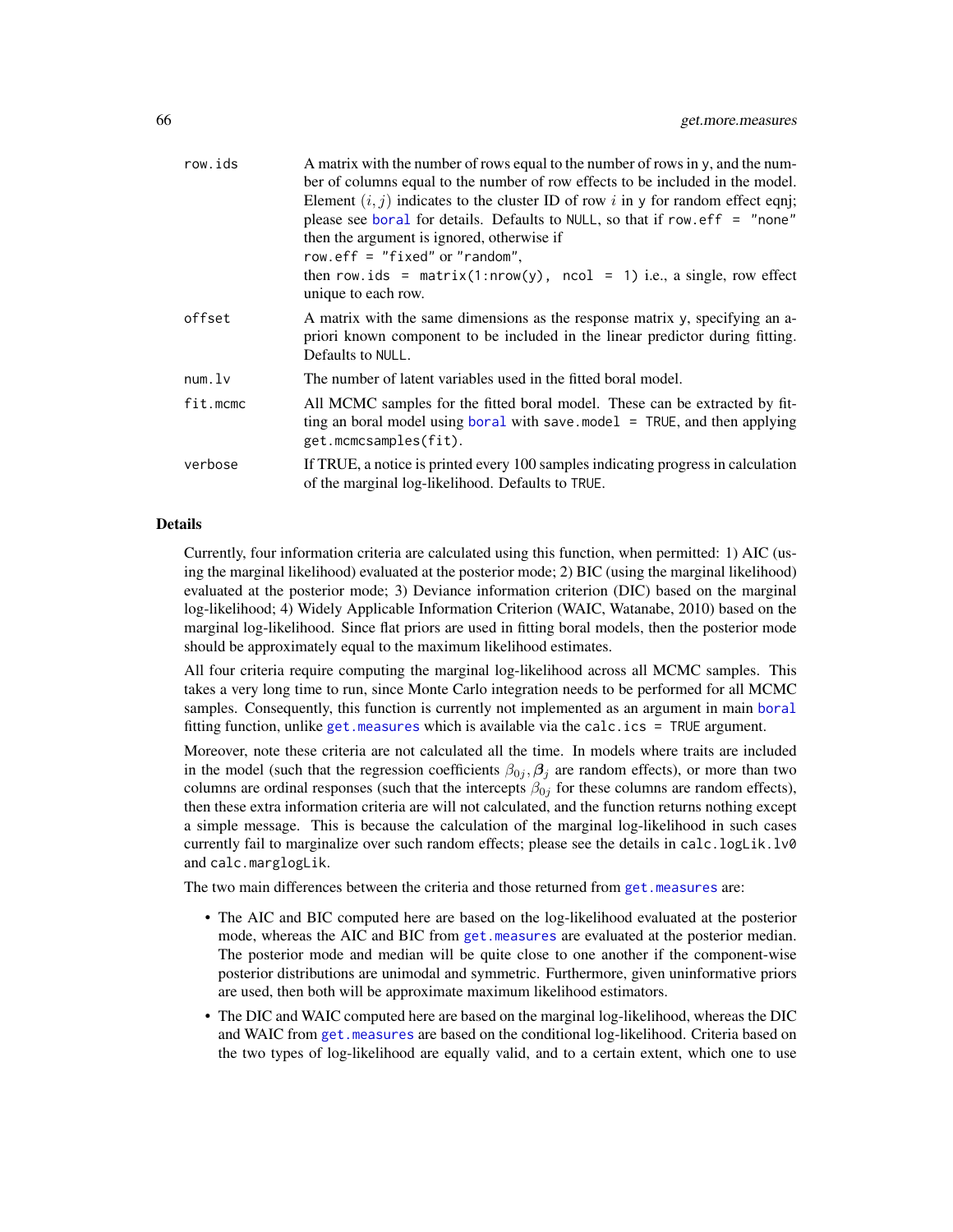depends on the question being answered i.e., whether to condition on the latent variables or treat them as "random effects" (see discussions in Spiegelhalter et al. 2002, and Vaida and Blanchard, 2005).

### Value

If calculated, then a list with the following components:

| marg.aic        | AIC (using on the marginal log-likelihood) evaluated at posterior mode.                                                 |
|-----------------|-------------------------------------------------------------------------------------------------------------------------|
| marg.bic        | BIC (using on the marginal log-likelihood) evaluated at posterior mode.                                                 |
| marg.dic        | DIC based on the marginal log-likelihood.                                                                               |
| marg.waic       | WAIC based on the marginal log-likelihood.                                                                              |
| all.marg.logLik |                                                                                                                         |
|                 | The marginal log-likelihood evaluated at all MCMC samples. This is done via<br>repeated application of calc.marglogLik. |
| num.params      | Number of estimated parameters used in the fitted model.                                                                |

## Warning

As of version 1.6, this function will no longer be updated...use at your own peril!!!

Using information criterion for variable selection should be done with extreme caution, for two reasons: 1) The implementation of these criteria are both *heuristic* and experimental. 2) Deciding what model to fit for ordination purposes should be driven by the science. For example, it may be the case that a criterion suggests a model with 3 or 4 latent variables. However, if we interested in visualizing the data for ordination purposes, then models with 1 or 2 latent variables are far more appropriate. As an another example, whether or not we include row effects when ordinating multivariate abundance data depends on if we are interested in differences between sites in terms of relative species abundance (row.eff = FALSE) or in terms of species composition (row.eff = "fixed").

Also, the use of information criterion in the presence of variable selection using SSVS is questionable.

## Author(s)

Francis K.C. Hui <fhui28@gmail.com>, with contributions from Wade Blanchard <wade.blanchard@anu.edu.au> Maintainer: Francis Hui <fhui28@gmail.com>

#### References

- Spiegelhalter et al. (2002). Bayesian measures of model complexity and fit. Journal of the Royal Statistical Society: Series B (Statistical Methodology), 64, 583-639.
- Vaida, F., and Blanchard, S. (2005). Conditional Akaike information for mixed-effects models. Biometrika, 92, 351-370.
- Watanabe, S. (2010). Asymptotic equivalence of Bayes cross validation and widely applicable information criterion in singular learning theory. The Journal of Machine Learning Research, 11, 3571-3594.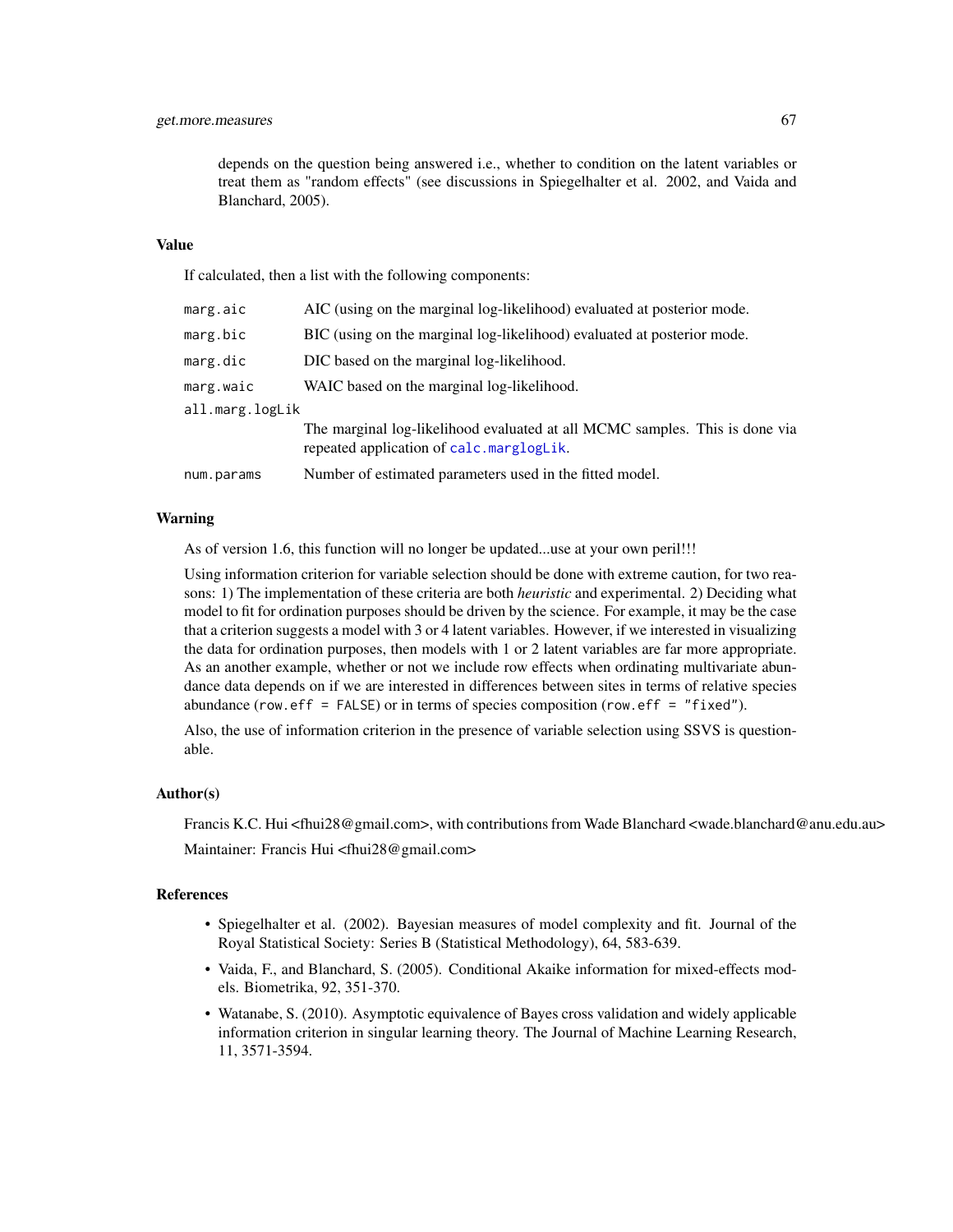## See Also

[get.measures](#page-60-0) for several information criteria which take considerably less time to compute, and are automatically implemented in [boral](#page-13-0) with calc.ics = TRUE.

## Examples

```
## Not run:
## NOTE: The values below MUST NOT be used in a real application;
## they are only used here to make the examples run quick!!!
example_mcmc_control <- list(n.burnin = 10, n.iteration = 100,
    n.thin = 1)
library(mvabund) ## Load a dataset from the mvabund package
data(spider)
y <- spider$abun
n \leq -nrow(y)p \leftarrow \text{ncol}(y)spiderfit_nb <- boral(y, family = "negative.binomial", lv.control = list(num.lv = 2),
    row.eff = "fixed", save.model = TRUE, calc.ics = TRUE,
    mcmc.control = example_mcmc_control)
## Extract MCMC samples
fit_mcmc <- get.mcmcsamples(spiderfit_nb)
## WATCH OUT! The following takes a very long time to run!
get.more.measures(y, family = "negative.binomial",num.lv = spiderfit_nb$num.lv, fit.mcmc = fit_mcmc,
    row.eff = "fixed", row.ids = spiderfit_nb$row.ids)
## Illustrating what happens in a case where these criteria will
## not be calculated.
data(antTraits)
y <- antTraits$abun
X <- as.matrix(scale(antTraits$env))
## Include only traits 1, 2, and 5
traits <- as.matrix(antTraits$traits[,c(1,2,5)])
example_which_traits <- vector("list",ncol(X)+1)
for(i in 1:length(example_which_traits))
    example_which_traits[[i]] <- 1:ncol(traits)
fit_traits <- boral(y, X = X, traits = traits, lv.control = list(num.lv = 2),
    which.traits = example_which_traits, family = "negative.binomial",
    save.model = TRUE, mcmc.control = example_mcmc_control)
## Extract MCMC samples
fit_mcmc <- get.mcmcsamples(fit_traits)
get.more.measures(y, X = X, family = "negative.binomial",num.lv = fit.traits$num.lv, fit.mcmc = fit_mcmc)
```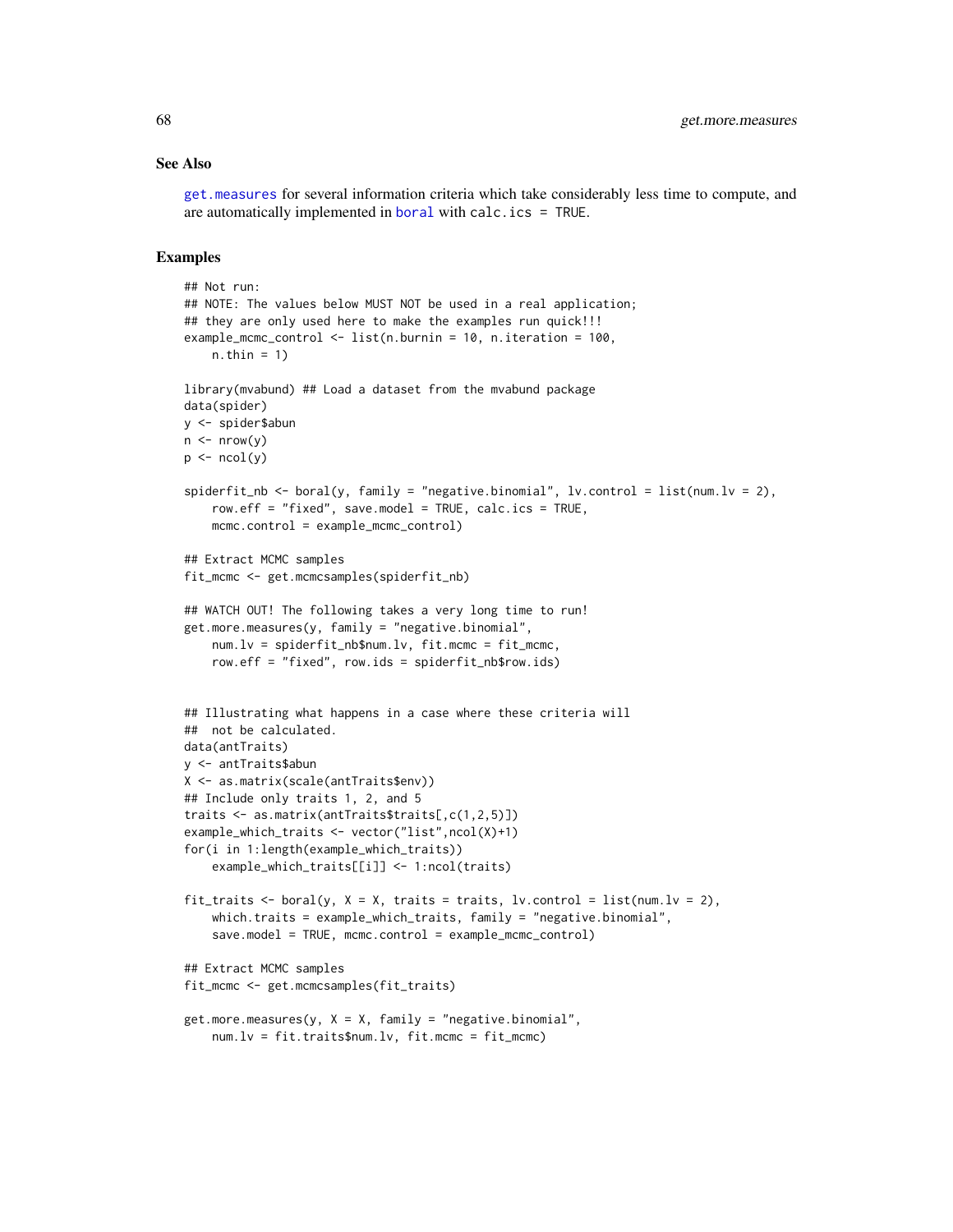## End(Not run)

<span id="page-68-0"></span>get.residual.cor *Extract residual correlations and precisions from boral models*

## **Description**

Calculates the residual correlation and precision matrices from models that include latent variables.

## Usage

```
get.residual.cor(object, est = "median", prob = 0.95)
```
### Arguments

| object | An object for class "boral".                                                                                                                                                                                      |
|--------|-------------------------------------------------------------------------------------------------------------------------------------------------------------------------------------------------------------------|
| est    | A choice of either the posterior median (est $=$ "median") or posterior mean<br>(est = $"$ mean"), which are then treated as estimates and the fitted values are<br>calculated from. Default is posterior median. |
| prob   | A numeric scalar in the interval $(0,1)$ giving the target probability coverage of<br>the intervals, by which to determine whether the correlations and precisions are<br>"significant". Defaults to 0.95.        |

## **Details**

In models with latent variables, the residual covariance matrix is calculated based on the matrix of latent variables regression coefficients formed by stacking the rows of  $\theta_i$ . That is, if we denote  $\Theta = (\theta_1 \dots \theta_p)'$ , then the residual covariance and hence residual correlation matrix is calculated based on  $\Theta$ .

For multivariate abundance data, the inclusion of latent variables provides a parsimonious method of accounting for correlation between species. Specifically, the linear predictor,

$$
\beta_{0j} + \boldsymbol{x}_i^\top \boldsymbol{\beta}_j + \boldsymbol{z}_i^\top \boldsymbol{\theta}_j
$$

is normally distributed with a residual covariance matrix given by  $\Theta\Theta'$ . A strong residual covariance/correlation matrix between two species can then be interpreted as evidence of species interaction (e.g., facilitation or competition), missing covariates, as well as any additional species correlation not accounted for by shared environmental responses (see also Pollock et al., 2014, for residual correlation matrices in the context of Joint Species Distribution Models).

The residual precision matrix (also known as partial correlation matrix, Ovaskainen et al., 2016) is defined as the inverse of the residual correlation matrix. The precision matrix is often used to identify direct or causal relationships between two species e.g., two species can have a zero precision but still be correlated, which can be interpreted as saying that two species do not directly interact, but they are still correlated through other species. In other words, they are conditionally independent given the other species. It is important that the precision matrix does not exhibit the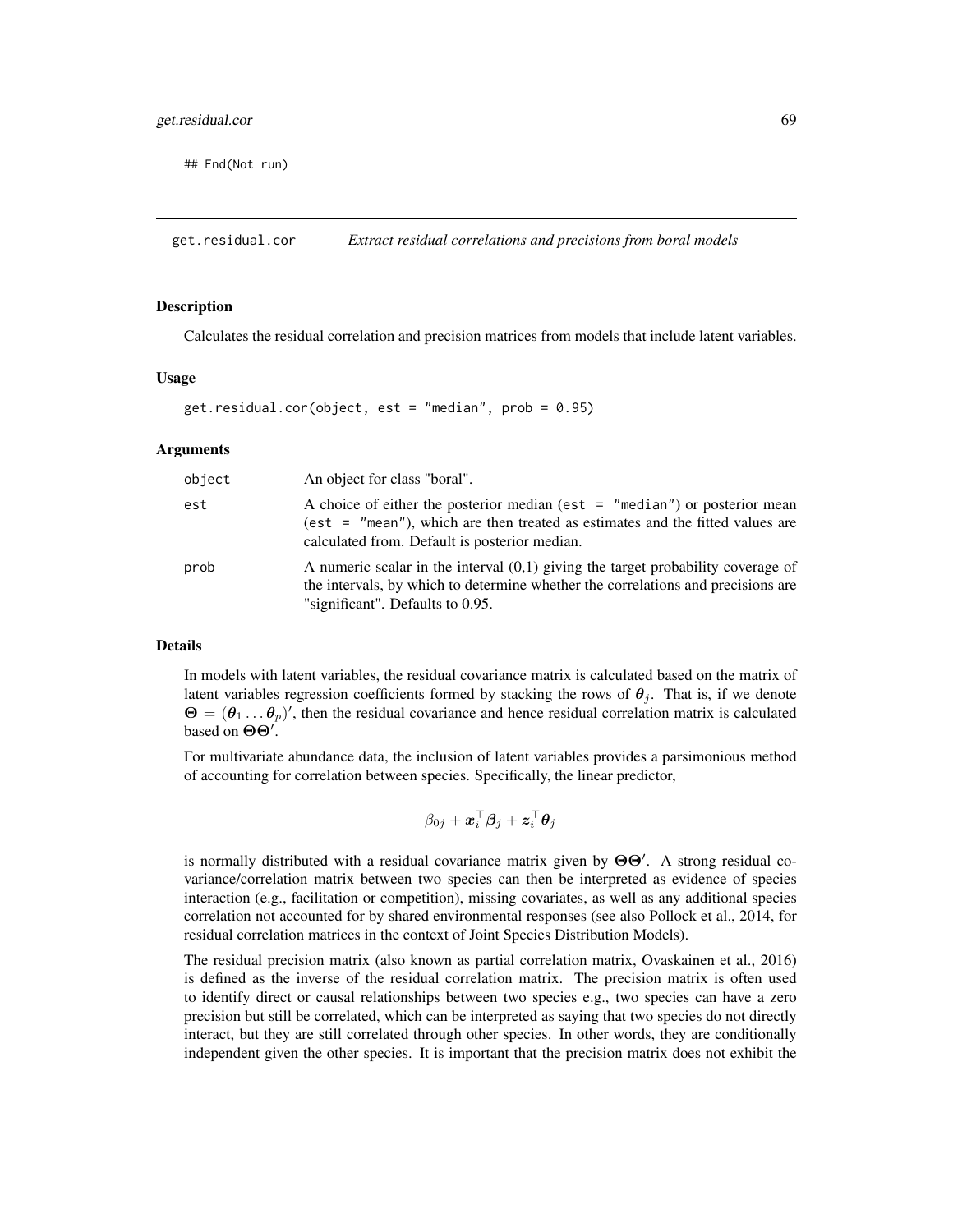exact same properties of the correlation e.g., the diagonal elements are not equal to 1. Nevertheless, relatively larger values of precision imply a stronger direct relationships between two species.

In addition to the residual correlation and precision matrices, the median or mean point estimator of trace of the residual covariance matrix is returned,  $\sum_{j=1}^{p}$  $[\Theta \Theta']_{jj}$ . Often used in other areas of multivariate statistics, the trace may be interpreted as the amount of covariation explained by the latent variables. One situation where the trace may be useful is when comparing a pure LVM versus a model with latent variables and some predictors (correlated response models) – the proportional difference in trace between these two models may be interpreted as the proportion of covariation between species explained by the predictors. Of course, the trace itself is random due to the MCMC sampling, and so it is not always guranteed to produce sensible answers!

### Value

A list with the following components:

| correlation     | A $p \times p$ residual correlation matrix based on posteriori median or mean estima-<br>tors of the latent variables and coefficients.                                                                |
|-----------------|--------------------------------------------------------------------------------------------------------------------------------------------------------------------------------------------------------|
| sig.correlation |                                                                                                                                                                                                        |
|                 | A $p \times p$ correlation matrix containing only the "significant" correlations whose<br>95% highest posterior interval does not contain zero. All non-significant corre-<br>lations are set to zero. |
| covariance      | A $p \times p$ covariance correlation matrix based on posteriori median or mean esti-<br>mators of the latent variables and coefficients.                                                              |
| precision       | A $p \times p$ residual precision matrix based on posteriori median or mean estimators<br>of inverse of the residual correlation matrix.                                                               |
| sig.precision   | A $p \times p$ residual precision matrix containing only the "significant" precisions<br>whose 95% highest posterior interval does not contain zero. All non-significant<br>precision are set to zero. |
| trace           | The median/mean point estimator of the trace (sum of the diagonal elements) of<br>the residual covariance matrix.                                                                                      |

### **Note**

Residual correlation and precision matrices are reliably modeled only with two or more latent variables i.e., num.  $1v > 1$  when fitting the model using boral.

## Author(s)

Francis K.C. Hui <fhui28@gmail.com>, with contributions from Wade Blanchard <wade.blanchard@anu.edu.au> Maintainer: Francis Hui <fhui28@gmail.com>

#### References

- Ovaskainen et al. (2016). Using latent variable models to identify large networks of speciesto-species associations at different spatial scales. Methods in Ecology and Evolution, 7, 549- 555.
- Pollock et al. (2014). Understanding co-occurrence by modelling species simultaneously with a Joint Species Distribution Model (JSDM). Methods in Ecology and Evolution, 5, 397-406.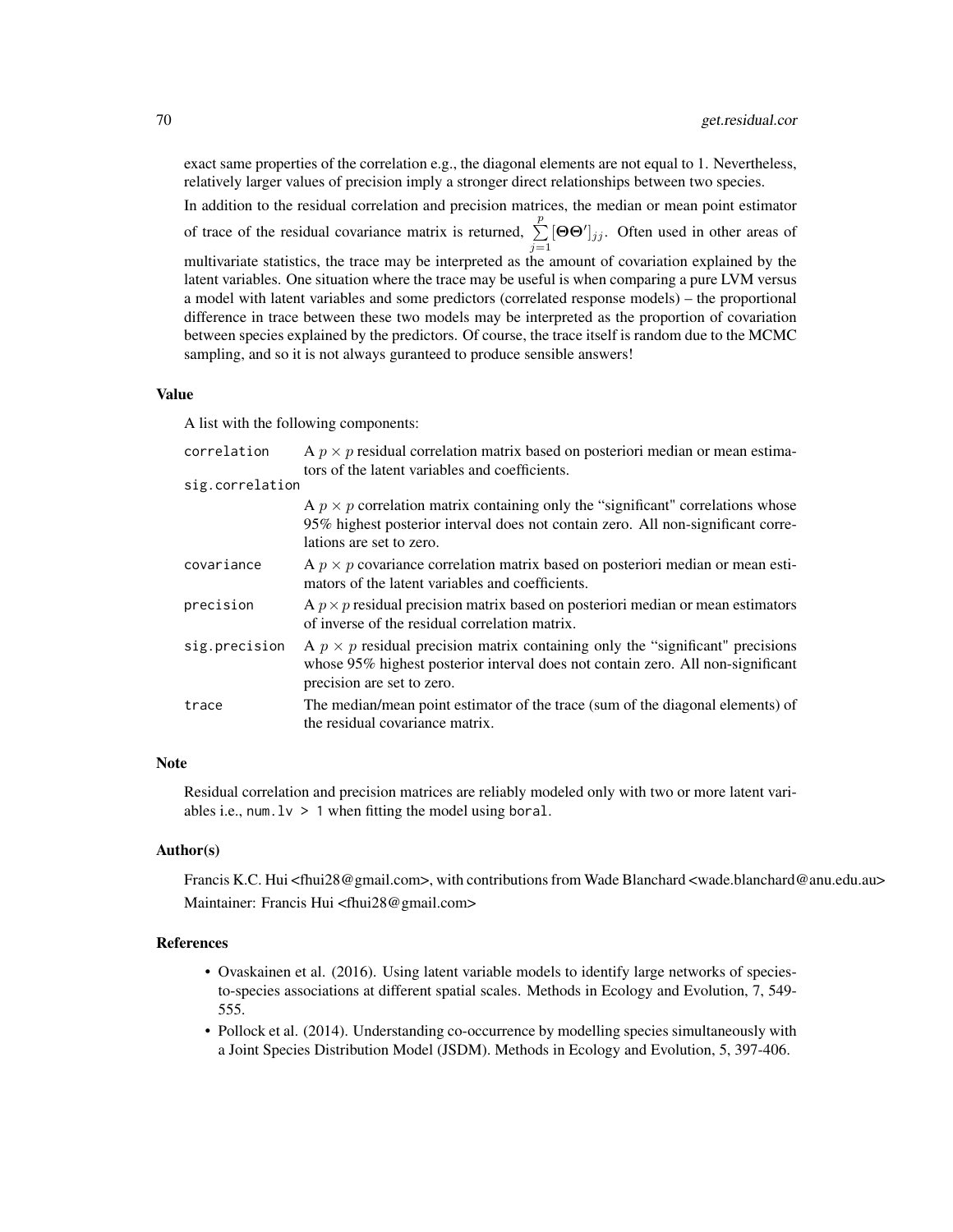### lvsplot that the contract of the contract of the contract of the contract of the contract of the contract of the contract of the contract of the contract of the contract of the contract of the contract of the contract of t

## See Also

[get.enviro.cor](#page-54-0), which calculates the correlation matrix due to similarities in the response to the explanatory variables (i.e., similarities due to a shared environmental response).

### Examples

```
## Not run:
## NOTE: The values below MUST NOT be used in a real application;
## they are only used here to make the examples run quick!!!
example_mcmc_control <- list(n.burnin = 10, n.iteration = 100,
     n.thin = 1)
library(mvabund) ## Load a dataset from the mvabund package
library(corrplot) ## For plotting correlations
data(spider)
y <- spider$abun
n \leftarrow \text{nrow}(y)p \leftarrow \text{ncol}(y)spiderfit_nb <- boral(y, X = spider$x, family = "negative.binomial",
    lv. control = list(num.lv = 2), save.model = TRUE,
    mcmc.control = example_mcmc_control)
res.cors <- get.residual.cor(spiderfit_nb)
corrplot(res.cors$sig.cor, title = "Residual correlations",
    type = "lower", diag = FALSE, mar = c(3, 0.5, 2, 1), tl.srt = 45)
## End(Not run)
```
lvsplot *Plot the latent variables from an boral model*

#### Description

Construct a 1-D index plot or 2-D scatterplot of the latent variables, and their corresponding coefficients i.e., a biplot, from a fitted boral model.

#### Usage

```
lvsplot(x, jitter = FALSE, biplot = TRUE, ind.spp = NULL, alpha = 0.5,main = NULL, est = "median", which.lvs = c(1,2), return.vals = FALSE, ...)
```
#### Arguments

x An object for class "boral".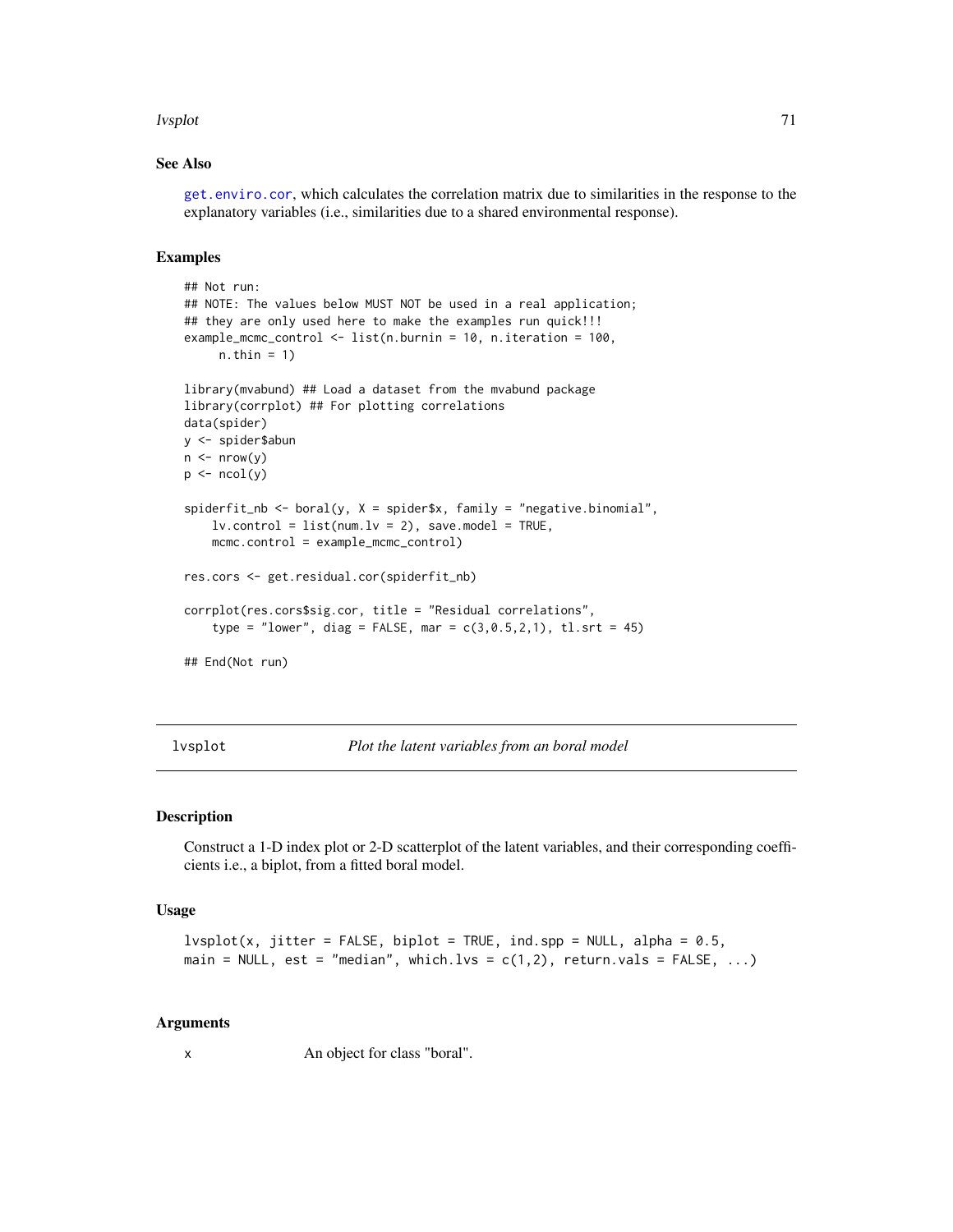| jitter      | If jitter = $TRUE$ , then some jittering is applied so that points on the plots<br>do not overlap exactly (which can often occur with discrete data, small sample<br>sizes, and if some sites are identical in terms species co-occurence). Please see<br>jitter for its implementation. Defaults to FALSE.                                                                                                        |
|-------------|--------------------------------------------------------------------------------------------------------------------------------------------------------------------------------------------------------------------------------------------------------------------------------------------------------------------------------------------------------------------------------------------------------------------|
| biplot      | If biplot = TRUE, then a biplot is construct such that both the latent variables<br>and their corresponding coefficients are plotted. Otherwise, only the latent vari-<br>able scores are plotted. Defaults to TRUE.                                                                                                                                                                                               |
| ind.spp     | Controls the number of latent variable coefficients to plot if biplot $=$ TRUE.<br>If ind spp is an integer, then only the first ind spp "most important" latent<br>variable coefficients are included in the biplot, where "most important" means<br>the latent variable coefficients with the largests L2-norms. Defaults to NULL, in<br>which case all latent variable coefficients are included in the biplot. |
| alpha       | A numeric scalar between 0 and 1 that is used to control the relative scaling of<br>the latent variables and their coefficients, when constructing a biplot. Defaults<br>to 0.5, and we typically recommend between 0.45 to 0.55 so that the latent<br>variables and their coefficients are on roughly the same scale.                                                                                             |
| main        | Title for resulting ordination plot. Defaults to NULL, in which case a "standard"<br>title is used.                                                                                                                                                                                                                                                                                                                |
| est         | A choice of either the posterior median (est $=$ "median") or posterior mean<br>(est = $"mean"$ ), which are then treated as estimates and the ordinations based<br>off. Default is posterior median.                                                                                                                                                                                                              |
| which.lvs   | A vector of length two, indicating which latent variables (ordination axes) to plot<br>which x is an object with two or more latent variables. The argument is ignored<br>is x only contains one latent variables. Defaults to which. $lvs = c(1, 2)$ .                                                                                                                                                            |
| return.vals | If TRUE, then the <i>scaled</i> latent variables scores and corresponding scaled coef-<br>ficients are returned (based on the value of alpha used). This is useful if the<br>user wants to construct their own custom model-based ordinations. Defaults to<br>FALSE.                                                                                                                                               |
|             | Additional graphical options to be included in. These include values for<br>cex, cex.lab, cex.axis, cex.main, lwd, and so on.                                                                                                                                                                                                                                                                                      |

# Details

This function allows an ordination plot to be constructed, based on either the posterior medians and posterior means of the latent variables respectively depending on the choice of est. The latent variables are labeled using the row index of the response matrix y. If the fitted model contains more than two latent variables, then one can specify which latent variables i.e., ordination axes, to plot based on the which.lvs argument. This can prove useful (to check) if certain sites are outliers on one particular ordination axes.

If the fitted model did not contain any covariates, the ordination plot can be interpreted in the exactly same manner as unconstrained ordination plots constructed from methods such as Nonmetric Multidimensional Scaling (NMDS, Kruskal, 1964) and Correspondence Analysis (CA, Hill, 1974). With multivariate abundance data for instance, where the response matrix y consists of n sites and p species, the ordination plots can be studied to look for possible clustering of sites, location and/or dispersion effects, an arch pattern indicative of some sort species succession over an environmental gradient, and so on.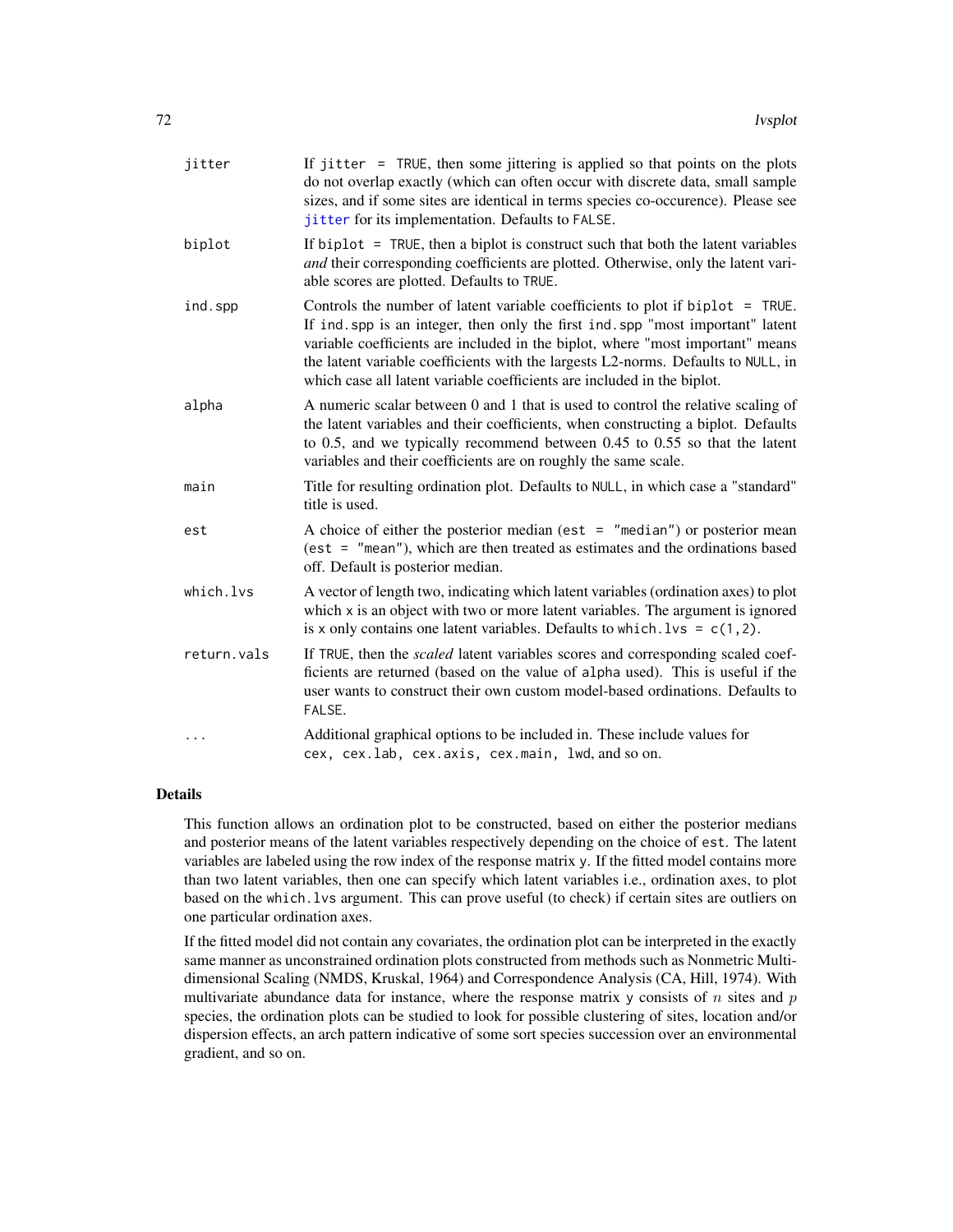#### lvsplot that the contract of the contract of the contract of the contract of the contract of the contract of the contract of the contract of the contract of the contract of the contract of the contract of the contract of t

If the fitted model did include covariates, then a "residual ordination" plot is produced, which can be interpreted can offering a graphical representation of the (main patterns of) residual covarations, i.e. covariations after accounting for the covariates. With multivariate abundance data for instance, these residual ordination plots represent could represent residual species co-occurrence due to phylogency, species competition and facilitation, missing covariates, and so on (Warton et al., 2015)

If biplot = TRUE, then a biplot is constructed so that both the latent variables and their corresponding coefficients are included in their plot (Gabriel, 1971). The latent variable coefficients are shown in red, and are indexed by the column names of y. The number of latent variable coefficients to plot is controlled by ind.spp. In ecology for example, often we are only be interested in the "indicator" species, e.g. the species with most represent a particular set of sites or species with the strongest covariation (see Chapter 9, Legendre and Legendre, 2012, for additional discussion). In such case, we can then biplot only the ind.spp "most important" species, as indicated by the the L2-norm of their latent variable coefficients.

As with correspondence analysis, the relative scaling of the latent variables and the coefficients in a biplot is essentially arbitrary, and could be adjusted to focus on the sites, species, or put even weight on both (see Section 9.4, Legendre and Legendre, 2012). In lvsplot, this relative scaling is controlled by the alpha argument, which basically works by taking the latent variables to a power alpha and the latent variable coefficients to a power 1-alpha.

For latent variable models, we are generally interested in "symmetric plots" that place the latent variables and their coefficients on the same scale. In principle, this is achieved by setting alpha =  $0.5$ , the default value, although sometimes this needs to be tweaked slighlty to a value between 0.45 and 0.55 (see also the corresp function in the MASS package that also produces symmetric plots, as well as Section 5.4, Borcard et al., 2011 for more details on scaling).

# Author(s)

Francis K.C. Hui <fhui28@gmail.com>, with contributions from Wade Blanchard <wade.blanchard@anu.edu.au> Maintainer: Francis Hui <fhui28@gmail.com>

#### References

- Borcard et al. (2011). Numerical Ecology with R. Springer.
- Gabriel, K. R. (1971). The biplot graphic display of matrices with application to principal component analysis. Biometrika, 58, 453-467.
- Hill, M. O. (1974). Correspondence analysis: a neglected multivariate method. Applied statistics, 23, 340-354.
- Kruskal, J. B. (1964). Nonmetric multidimensional scaling: a numerical method. Psychometrika, 29, 115-129.
- Legendre, P. and Legendre, L. (2012). Numerical ecology, Volume 20. Elsevier.
- Warton et al. (2015). So Many Variables: Joint Modeling in Community Ecology. Trends in Ecology and Evolution, to appear

```
## NOTE: The values below MUST NOT be used in a real application;
## they are only used here to make the examples run quick!!!
example_mcmc_control <- list(n.burnin = 10, n.iteration = 100,
```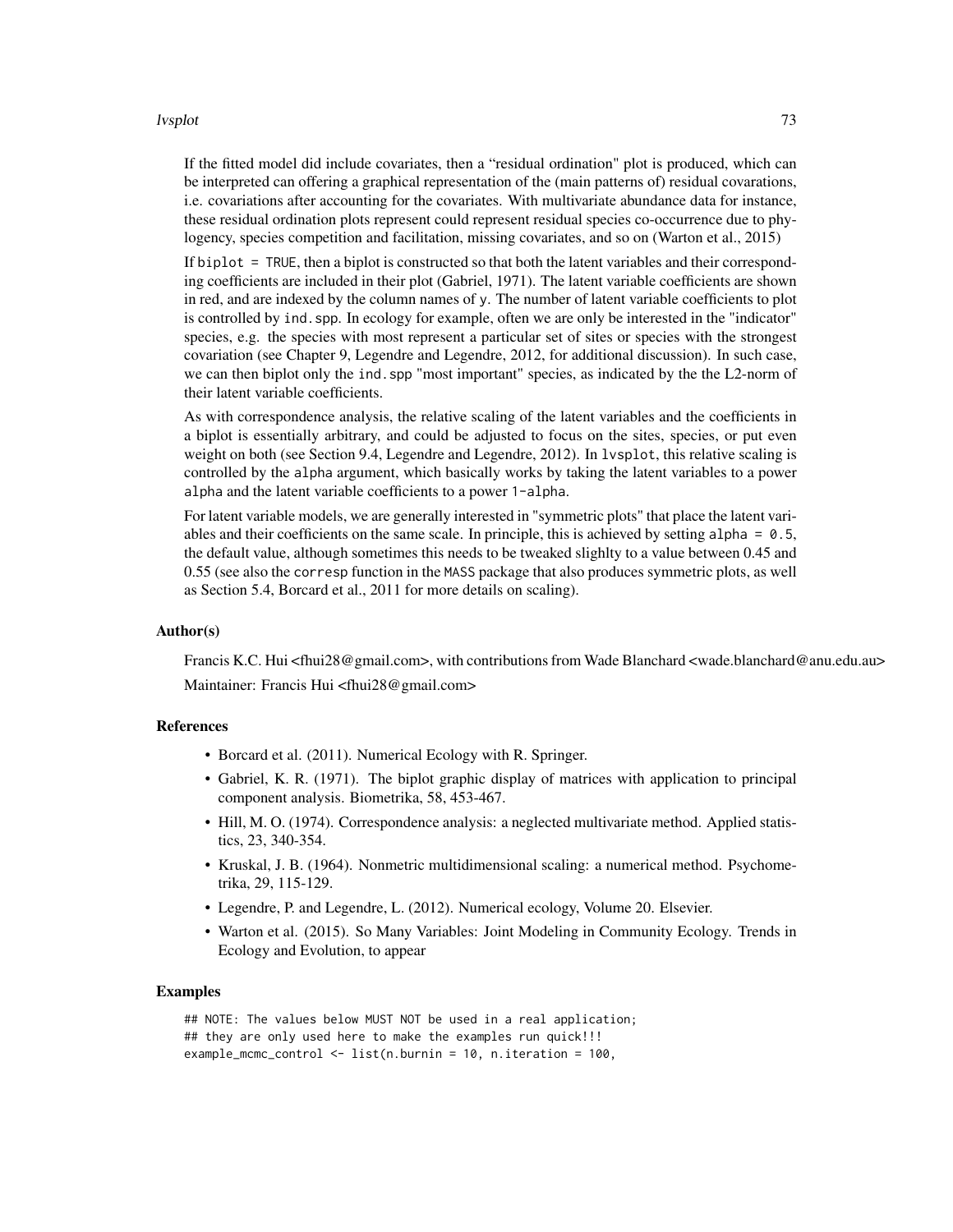```
n.thin = 1)
library(mvabund) ## Load a dataset from the mvabund package
data(spider)
y <- spider$abun
n \leq -nrow(y)p \leftarrow \text{ncol}(y)spiderfit_nb <- boral(y, family = "negative.binomial", lv.control = list(num.lv = 2),
    row.eff = "fixed", mcmc.control = example_mcmc_control)
lvsplot(spiderfit_nb)
```
<span id="page-73-0"></span>make.jagsboralmodel *Write a text file containing an boral model for use into JAGS*

# Description

This function is designed to write boral models with one or more latent variables.

#### Usage

```
make.jagsboralmodel(family, num.X = 0, X.ind = NULL, num.traits = 0,
    which.traits = NULL, lv.control = list(num.lv = 2, type = "independent"),
    row.eff = "none", row.ids = NULL, offset = NULL, trial.size = 1,
    n, p, model.name = NULL,
    prior.control = list(type = c("normal","normal","normal","uniform"),
hypparams = c(10, 10, 10, 30), ssvs.index = -1, ssvs.g = 1e-6,
ssvs.traitsindex = -1),
   num.lv = NULL)
```
#### Arguments

| family | Either a single element, or a vector of length equal to the number of columns<br>in y. The former assumes all columns of y come from this distribution. The<br>latter option allows for different distributions for each column of y. Elements<br>can be one of "binomial" (with probit link), "poisson" (with log link), "nega-<br>tive.binomial" (with log link), "normal" (with identity link), "lnormal" for log-<br>normal (with log link), "tweedie" (with log link), "exponential" (with log link),<br>"gamma" (with log link), "beta" (with logit link), "ordinal" (cumulative probit<br>regression). |
|--------|---------------------------------------------------------------------------------------------------------------------------------------------------------------------------------------------------------------------------------------------------------------------------------------------------------------------------------------------------------------------------------------------------------------------------------------------------------------------------------------------------------------------------------------------------------------------------------------------------------------|
|        | Please see about distributions for information on distributions available in<br>boral overall.                                                                                                                                                                                                                                                                                                                                                                                                                                                                                                                |
| num.X  | Number of columns in X. Defaults to 0, in which case it is assumed that no<br>covariates are included in the model. Recall that no intercept should be included<br>in X.                                                                                                                                                                                                                                                                                                                                                                                                                                      |

<span id="page-73-1"></span>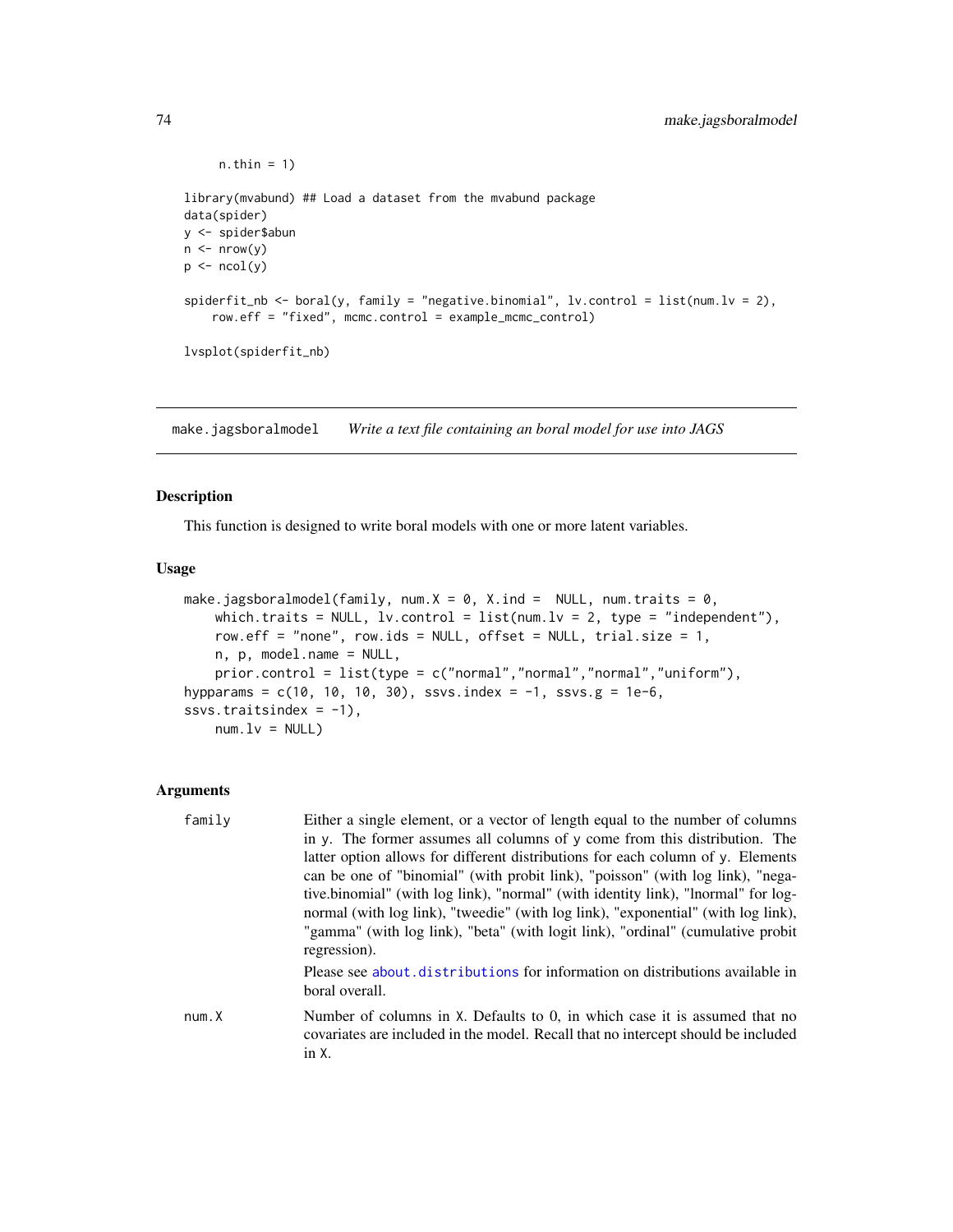<span id="page-74-0"></span>

| X.ind        | An matrix of 1s and 0s, indicating whether a particular covariate should be in-<br>cluded $(1)$ or excluded $(0)$ in the mean structure of a particular response. The<br>matrix should the number of rows equal to the number of columns in y, and the<br>number of columns equal to the number of columns in X. Defaults to NULL, in<br>which case it is assumed that all covariates are included in the mean structure of<br>all responses i.e., all 1s.     |
|--------------|----------------------------------------------------------------------------------------------------------------------------------------------------------------------------------------------------------------------------------------------------------------------------------------------------------------------------------------------------------------------------------------------------------------------------------------------------------------|
| num.traits   | Number of columns in the model matrix traits. Defaults to 0, in which case<br>it is assumed no traits are included in model. Recall that no intercept should be<br>included in traits.                                                                                                                                                                                                                                                                         |
| which.traits | A list of length equal to (number of columns in $X + 1$ ), informing which columns<br>of traits the column-specific intercepts and each of the column-specific re-<br>gression coefficients should be regressed against. The first element in the list<br>applies to the column-specific intercept, while the remaining elements apply to<br>the regression coefficients. Each element of which. traits is a vector indicating<br>which traits are to be used. |
|              | For example, if which. traits $[2]$ = $c(2,3)$ , then the regression coefficients<br>corresponding to the first column in X are regressed against the second and third<br>columns of traits. If which. traits $[2]$ ][1] = 0, then the regression coef-<br>ficients for each column are treated as independent. Please see about. traits<br>for more details.                                                                                                  |
|              | Defaults to NULL, and used in conjunction with traits and<br>prior.control\$ssvs.traitsindex.                                                                                                                                                                                                                                                                                                                                                                  |
| lv.control   | A list (currently) with the following arguments:                                                                                                                                                                                                                                                                                                                                                                                                               |
|              | • num.lv: which specifies the number of true latent variables to generate.<br>Defaults to 0.                                                                                                                                                                                                                                                                                                                                                                   |
|              | • type: which specifies the type the correlation structure of the latent vari-<br>ables (across sites). Defaults to independence correlation structure.                                                                                                                                                                                                                                                                                                        |
|              | Please see about . Lys for more information.                                                                                                                                                                                                                                                                                                                                                                                                                   |
| row.eff      | Single element indicating whether row effects are included as fixed effects ("fixed"),<br>random effects ("random") or not included ("none") in the boral model. If ran-<br>dom effects, they are drawn from a normal distribution with mean zero and<br>unknown standard deviation. Defaults to "none".                                                                                                                                                       |
| row.ids      | A matrix with the number of rows equal to the number of rows in y, and the num-<br>ber of columns equal to the number of row effects to be included in the model.<br>Element $(i, j)$ indicates to the cluster ID of row i in y for random effect eqnj;<br>please see boral for details. Defaults to NULL, so that if row. eff = "none"<br>then the argument is ignored, otherwise if<br>row.eff = $"fixed"$ or $"random",$                                    |
|              | then row.ids = matrix(1:nrow(y), ncol = 1) i.e., a single, row effect<br>unique to each row.                                                                                                                                                                                                                                                                                                                                                                   |
| offset       | A matrix with the same dimensions as the response matrix y, specifying an a-<br>priori known component to be included in the linear predictor during fitting.<br>Defaults to NULL.                                                                                                                                                                                                                                                                             |
| trial.size   | Either equal to a single element, or a vector of length equal to the number of<br>columns in y. If a single element, then all columns assumed to be binomially                                                                                                                                                                                                                                                                                                 |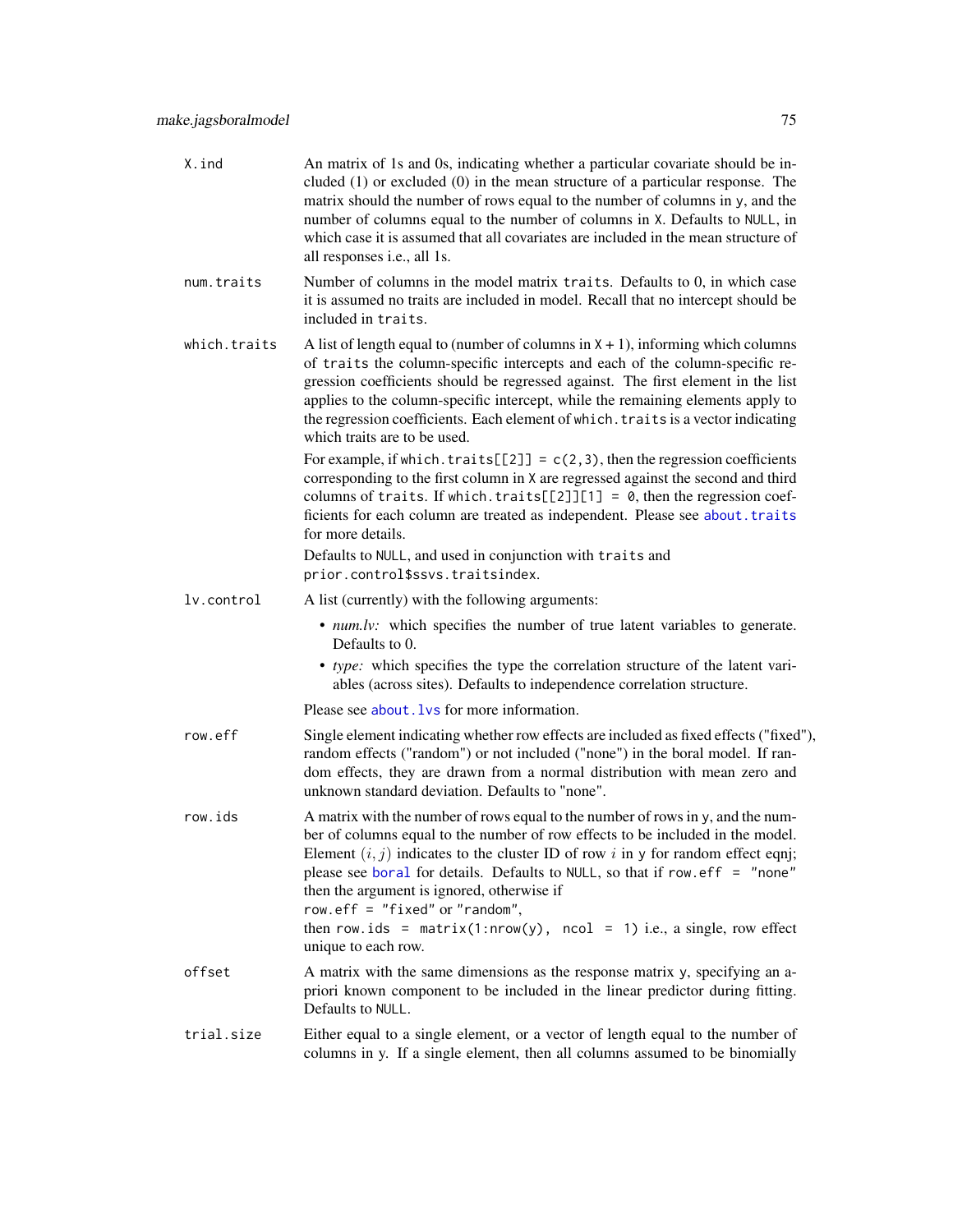<span id="page-75-0"></span>

|               | distributed will have trial size set to this. If a vector, different trial sizes are al-<br>lowed in each column of y. The argument is ignored for all columns not assumed<br>to be binomially distributed. Defaults to 1, i.e. Bernoulli distribution.                                                                                                                                                                                                                                                                                                                                                                                                                                                                                                                                                                                                                                                                                                                                                                                                                                                                                                                                                                                                                                                                                                                                                                                                                                                                                                                                                                                                                                                                                                                                                                                                                                                                                                                                                                                                                                                                                                                                                                                                                                                                                                                                                                                                                                                                                                                                                                                                                                                                                                                                                                                                                                                                                                                     |
|---------------|-----------------------------------------------------------------------------------------------------------------------------------------------------------------------------------------------------------------------------------------------------------------------------------------------------------------------------------------------------------------------------------------------------------------------------------------------------------------------------------------------------------------------------------------------------------------------------------------------------------------------------------------------------------------------------------------------------------------------------------------------------------------------------------------------------------------------------------------------------------------------------------------------------------------------------------------------------------------------------------------------------------------------------------------------------------------------------------------------------------------------------------------------------------------------------------------------------------------------------------------------------------------------------------------------------------------------------------------------------------------------------------------------------------------------------------------------------------------------------------------------------------------------------------------------------------------------------------------------------------------------------------------------------------------------------------------------------------------------------------------------------------------------------------------------------------------------------------------------------------------------------------------------------------------------------------------------------------------------------------------------------------------------------------------------------------------------------------------------------------------------------------------------------------------------------------------------------------------------------------------------------------------------------------------------------------------------------------------------------------------------------------------------------------------------------------------------------------------------------------------------------------------------------------------------------------------------------------------------------------------------------------------------------------------------------------------------------------------------------------------------------------------------------------------------------------------------------------------------------------------------------------------------------------------------------------------------------------------------------|
| n             | The number of rows in the response matrix y.                                                                                                                                                                                                                                                                                                                                                                                                                                                                                                                                                                                                                                                                                                                                                                                                                                                                                                                                                                                                                                                                                                                                                                                                                                                                                                                                                                                                                                                                                                                                                                                                                                                                                                                                                                                                                                                                                                                                                                                                                                                                                                                                                                                                                                                                                                                                                                                                                                                                                                                                                                                                                                                                                                                                                                                                                                                                                                                                |
| р             | The number of columns in the response matrix y.                                                                                                                                                                                                                                                                                                                                                                                                                                                                                                                                                                                                                                                                                                                                                                                                                                                                                                                                                                                                                                                                                                                                                                                                                                                                                                                                                                                                                                                                                                                                                                                                                                                                                                                                                                                                                                                                                                                                                                                                                                                                                                                                                                                                                                                                                                                                                                                                                                                                                                                                                                                                                                                                                                                                                                                                                                                                                                                             |
| model.name    | Name of the text file that the JAGS model is written to. Defaults to NULL, in<br>which case the default of "jagsboralmodel.txt" is used.                                                                                                                                                                                                                                                                                                                                                                                                                                                                                                                                                                                                                                                                                                                                                                                                                                                                                                                                                                                                                                                                                                                                                                                                                                                                                                                                                                                                                                                                                                                                                                                                                                                                                                                                                                                                                                                                                                                                                                                                                                                                                                                                                                                                                                                                                                                                                                                                                                                                                                                                                                                                                                                                                                                                                                                                                                    |
| prior.control | A list of parameters for controlling the prior distributions. These include:                                                                                                                                                                                                                                                                                                                                                                                                                                                                                                                                                                                                                                                                                                                                                                                                                                                                                                                                                                                                                                                                                                                                                                                                                                                                                                                                                                                                                                                                                                                                                                                                                                                                                                                                                                                                                                                                                                                                                                                                                                                                                                                                                                                                                                                                                                                                                                                                                                                                                                                                                                                                                                                                                                                                                                                                                                                                                                |
|               | • type: Vector of four strings indicating the type of prior distributions to use.<br>In order, these are: 1) priors for all column-specific intercepts, row effects,<br>and cutoff points for ordinal data; 2) priors for the latent variable coeffi-<br>cients and covariance parameters. This is ignored if $1v$ . control\$num. $1v = 0$ ;<br>3) priors for all column-specific coefficients relating to $X$ (ignored if $X = NULL$ ).<br>When traits are included in the model, this is also the prior for the trait re-<br>gression coefficients (please see about traits for more information); 4)<br>priors for any dispersion parameters and variance (standard deviation, to be<br>precise) parameters in the model.<br>For elements 1-3, the prior distributions currently available include: I) "nor-<br>mal", which is a normal prior with the variance controlled by elements 1-3<br>in hypparams; II) "cauchy", which is a Cauchy prior with variance con-<br>trolled by elements 1-3 in hypparams. Gelman, et al. (2008) considers<br>using Cauchy priors with variance $2.5^2$ as weakly informative priors for<br>coefficients in logistic and potentially other generalized linear models; III)<br>"uniform", which is a symmetric uniform prior with minimum and maxi-<br>mum values controlled by element 1-3 in hypparams.<br>For element 4, the prior distributions currently available include: I) "uni-<br>form", which is uniform prior with minimum zero and maximum controlled<br>by element 4 in hypparmas; II) "halfnormal", which is half-normal prior<br>with variance controlled by hypparams; III) "halfcauchy", which is a half-<br>Cauchy prior with variance controlled by element 4 in hypparams.<br>Defaults to the vector c("normal","normal","normal","uniform").<br>• hypparams: Vector of four hyperparameters used in the set up of prior<br>distributions. In order, these are: 1) affects the prior distribution for all<br>column-specific intercepts, row effects, and cutoff points for ordinal data;<br>2) affects the prior distribution for all latent variable coefficients and corre-<br>lation parameters. This is ignored if $1v$ . control \$num. $1v = 0$ ; 3) affects<br>the prior distribution for column-specific coefficients relating to X (ignored<br>if $X = NULL$ . When traits are included in the model, it also affects the<br>prior distribution for the trait regression coefficients; 4) affects the prior<br>distribution for any dispersion parameters, as well as the prior distribu-<br>tions for the standard deviation of the random effects normal distribution<br>if row. $\text{eff} =$ "random", the standard deviation of the column-specific ran-<br>dom intercepts for these columns if more than two of the columns are or-<br>dinal, and the standard deviation of the random effects normal distribution<br>for trait regression coefficients when traits are included in the model. |

Defaults to the vector c(10, 10, 10, 30). The use of normal distributions with mean zero and variance 10 as priors is seen as one type of (very)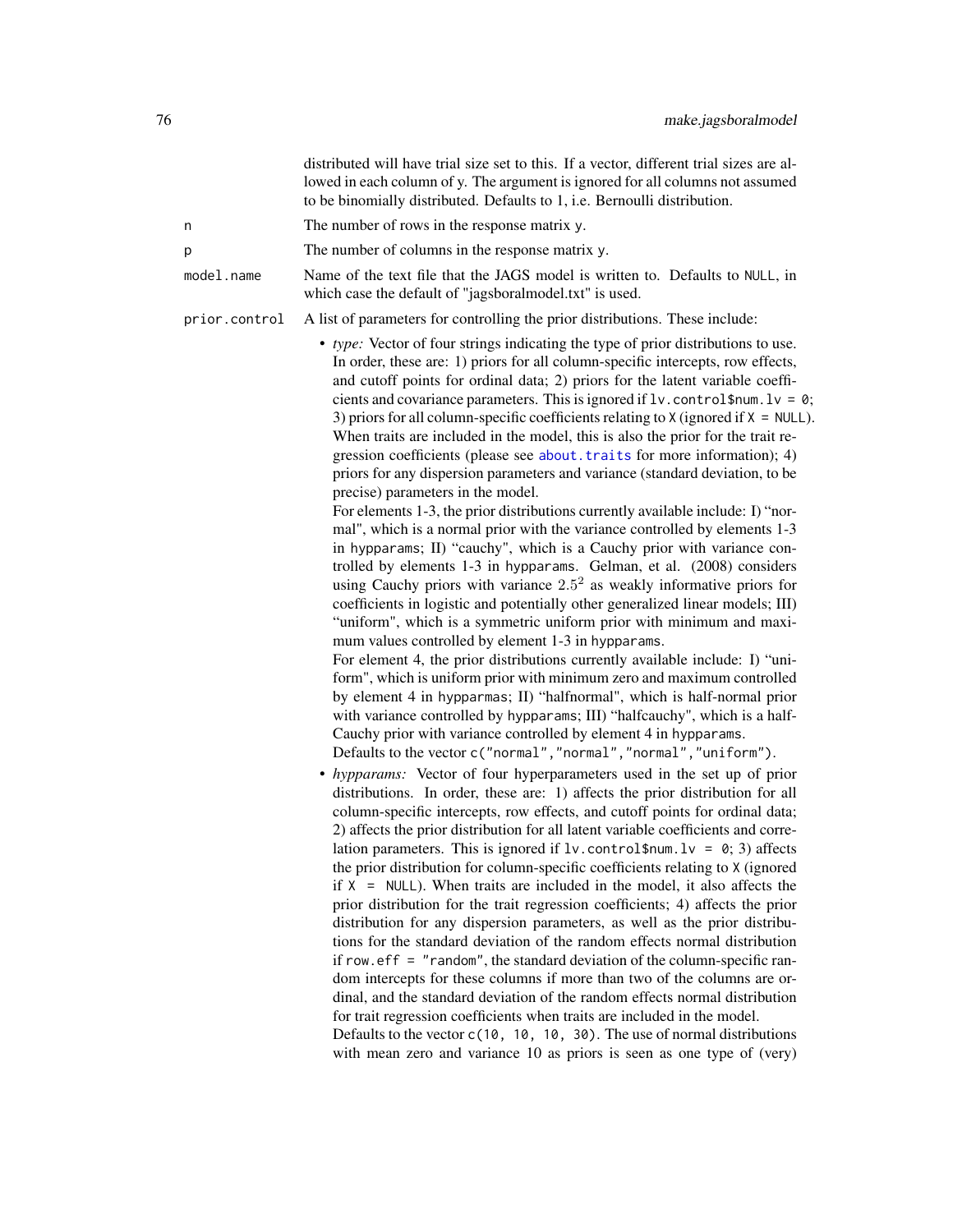weakly informative prior, according to [Prior choice recommendations.](https://github.com/stan-dev/stan/wiki/Prior-Choice-Recommendations)

<span id="page-76-0"></span>• *ssvs.index:* Indices to be used for stochastic search variable selection (SSVS, George and McCulloch, 1993). Either a single element or a vector with length equal to the number of columns in the implied model matrix X. Each element can take values of -1 (no SSVS is performed on this covariate), 0 (SSVS is performed on individual coefficients for this covariate), or any integer greater than 0 (SSVS is performed on collectively all coefficients on this covariate/s.)

Please see about. ssvs for more information regarding the implementation of SSVS. Defaults to -1, in which case SSVS is not performed on X variables.

- *ssvs.g:* Multiplicative, shrinkage factor for SSVS, which controls the strength of the "spike" in the SSVS mixture prior. In summary, if the coefficient is included in the model, the "slab" prior is a normal distribution with mean zero and variance given by element 3 in hypparams, while if the coefficient is not included in the model, the "spike" prior is normal distribution with mean zero and variance given by element 3 in hypparams multiplied by ssvs.g. Please see about. ssvs for more information regarding the implementation of SSVS. Defaults to 1e-6.
- *ssvs.traitsindex:* Used in conjunction with traits and which.traits, this is a list of indices to be used for performing SSVS on the trait coefficients. Should be a list with the same length as which.traits, and with each element a vector of indices with the same length as the corresponding element in which.traits. Each index either can take values of -1 (no SSVS on this trait coefficient) or 0 (no SSVS on this trait coefficient). Please see about. ssvs for more information regarding the implementation of SSVS. Defaults to -1, in which case SSVS is not performed on any of the trait coefficients, if they are included in the model.
- num.lv Old argument superceded by lv.control. Defaults to NULL and ignored.

# Details

This function is automatically executed inside [boral](#page-13-0), and therefore does not need to be run separately before fitting the boral model. It can however be run independently if one is: 1) interested in what the actual JAGS file for a particular boral model looks like, 2) wanting to modify a basic JAGS model file to construct more complex model e.g., include environmental variables.

Please note that [boral](#page-13-0) currently does not allow the user to manually enter a script to be run.

When running the main function [boral](#page-13-0), setting save.model  $=$  TRUE which automatically save the JAGS model file as a text file (with name based on the model.name) in the current working directory.

#### Value

A text file is created, containing the JAGS model to be called by the boral function for entering into jags. This file is automatically deleted once boral has finished running save.model = TRUE.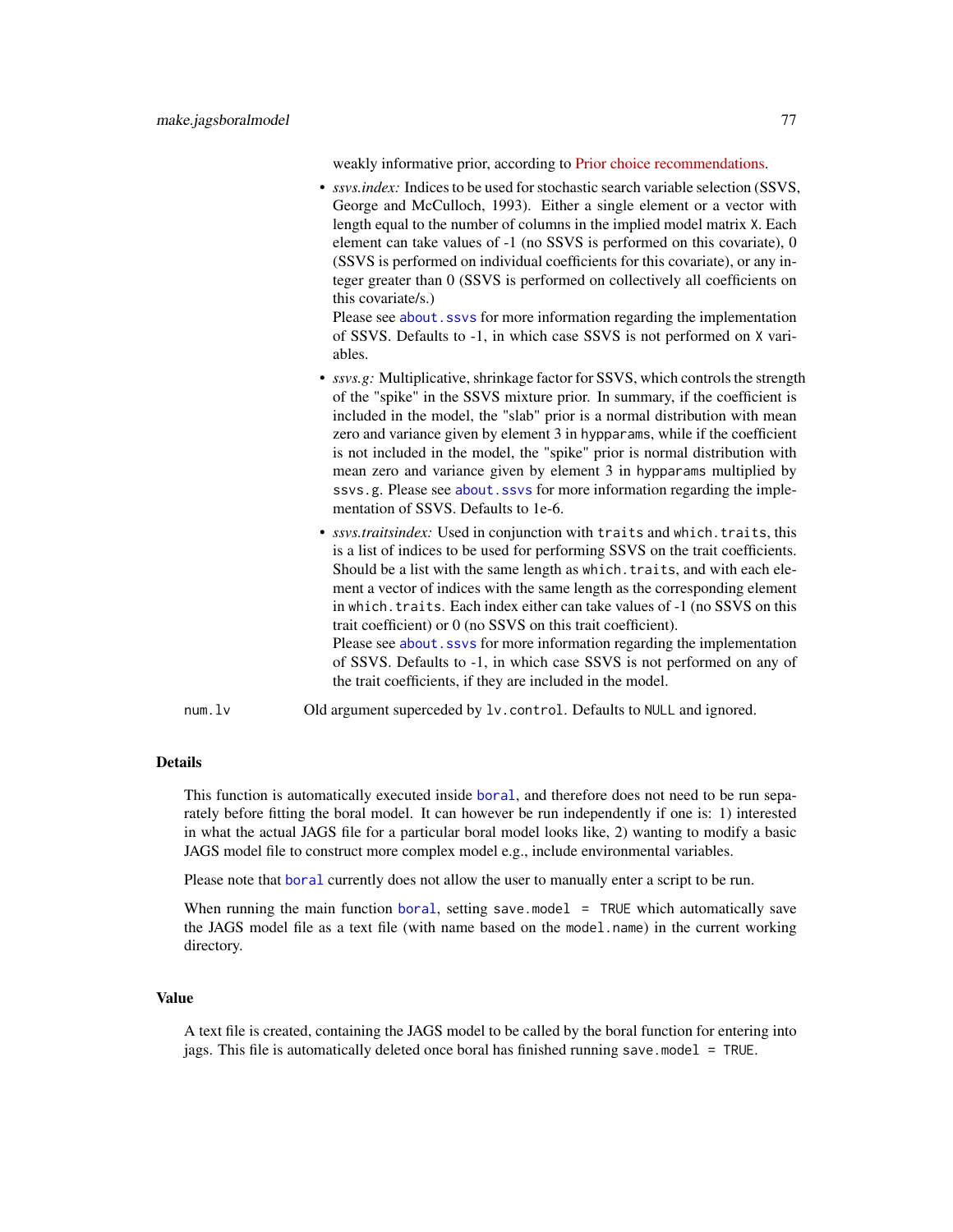## <span id="page-77-0"></span>Author(s)

Francis K.C. Hui <fhui28@gmail.com>, with contributions from Wade Blanchard <wade.blanchard@anu.edu.au> Maintainer: Francis Hui <fhui28@gmail.com>

#### References

• Gelman, et al. (2008). A weakly informative default prior distribution for logistic and other regression models. The Annals of Applied Statistics, 2, 1360-1383.

# See Also

[make.jagsboralnullmodel](#page-78-0) for writing boral models JAGS scripts with no latent variables i.e., so-called "null models".

```
library(mvtnorm)
library(mvabund) ## Load a dataset from the mvabund package
data(spider)
y <- spider$abun
n \leq -nrow(y)p \leftarrow \text{ncol}(y)## Example 1 - Create a boral model JAGS script, where distributions alternative
## between Poisson and negative binomial distributions
## across the rows of y.
make.jagsboralmodel(family = rep(c("poisson","negative.binomial"),length=p),
    row.eff = "fixed", num.X = 0, n = n, p = p)
## Example 2 - Create a boral model JAGS script, where distributions are all
## negative binomial distributions and covariates will be included.
make.jagsboralmodel(family = "negative.binomial", num.X = ncol(spider$x),
    n = n, p = p)
## Example 3 - Simulate some ordinal data and create a JAGS model script
## 30 rows (sites) with two latent variables
true.lv <- rbind(rmvnorm(15, mean=c(-2, -2)), rmvnorm(15, mean=c(2,2)))
## 10 columns (species)
true.lv.coefs \leq rmvnorm(10, mean = rep(0,3));
true.lv.coefs[nrow(true.lv.coefs),1] <- -sum(true.lv.coefs[-nrow(true.lv.coefs),1])
## Impose a sum-to-zero constraint on the column effects
true.ordinal.cutoffs <- seq(-2,10,length=10-1)
simy <- create.life(true.lv = true.lv, lv.coefs = true.lv.coefs,
    family = "ordinal", cutoffs = true.ordinal.cutoffs)
make.jagsboralmodel(family = "ordinal", num.X = 0,
    row.eff = FALSE, n=30, p=10, model.name = "myawesomeordmodel.txt")
```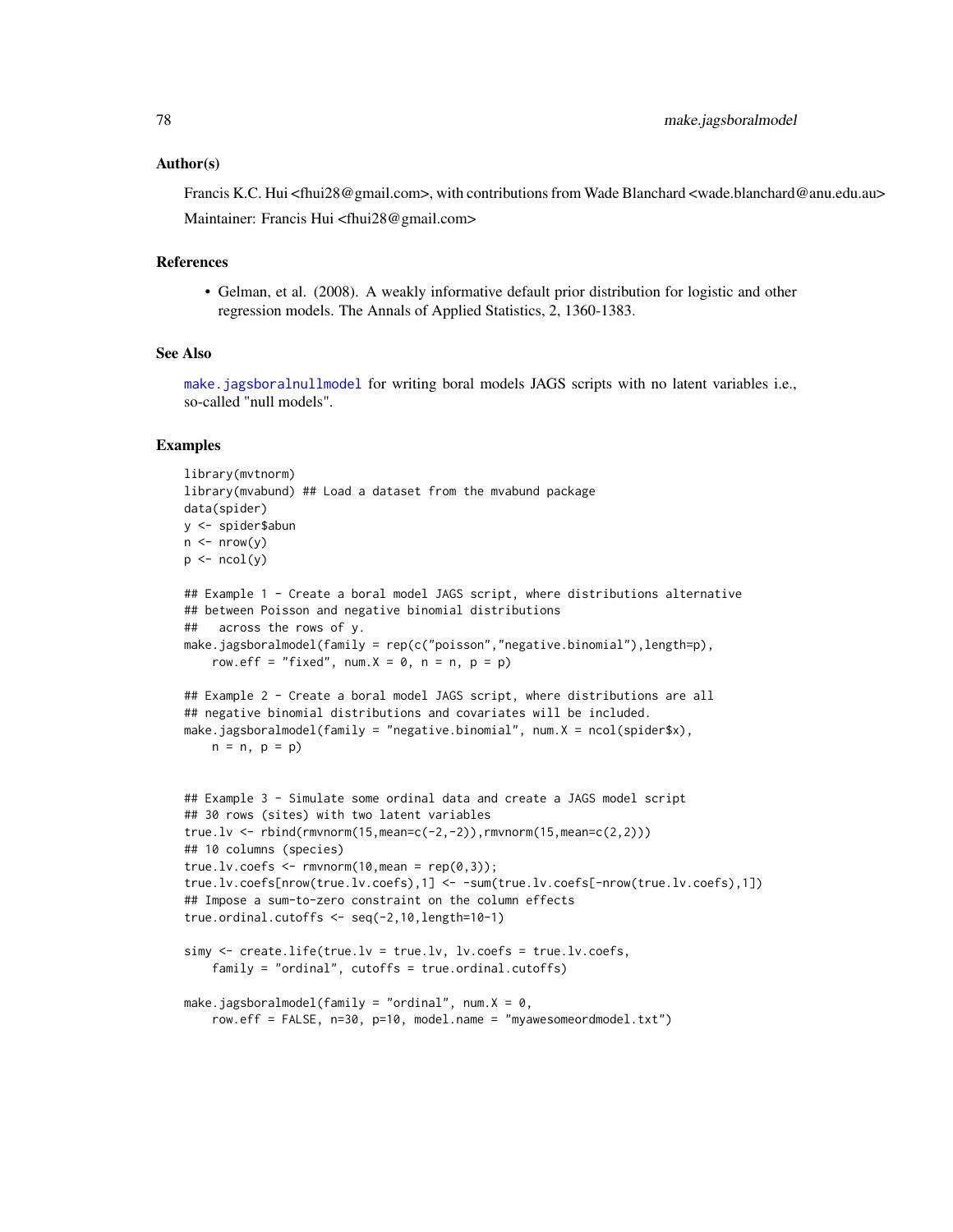```
## Have a look at the JAGS model file for a boral model involving traits,
## based on the ants data from mvabund.
library(mvabund)
data(antTraits)
y <- antTraits$abun
X <- as.matrix(antTraits$env)
## Include only traits 1, 2, and 5, plus an intercept
traits <- as.matrix(antTraits$traits[,c(1,2,5)])
## Please see help file for boral regarding the use of which.traits
example_which_traits <- vector("list",ncol(X)+1)
for(i in 1:length(example_which_traits))
    example_which_traits[[i]] <- 1:ncol(traits)
## Not run:
## NOTE: The values below MUST NOT be used in a real application;
## they are only used here to make the examples run quick!!!
example_mcmc_control <- list(n.burnin = 10, n.iteration = 100,
   n.thin = 1)
fit_traits \le boral(y, X = X, traits = traits, which.traits = example_which_traits,
    family = "negative.binomial", lv.contrib = list(num.lv = 2),
   model.name = "anttraits.txt", mcmc.control = example_mcmc_control)
## End(Not run)
```
<span id="page-78-0"></span>make.jagsboralnullmodel

*Write a text file containing an boral model for use into JAGS*

# **Description**

This function is designed to write boral models with no latent variables i.e., so-called "null" models.

# Usage

```
make.jagsboralnullmodel(family, num.X = 0, X.ind = NULL, num.traits = 0,
   which.traits = NULL, row.eff = "none", row.ids = NULL,
   offset = NULL, trial.size = 1, n, p, model.name = NULL,
   prior.control = list(type = c("normal","normal","normal","uniform"),
hypparams = c(10, 10, 10, 30), ssvs.index = -1, ssvs.g = 1e-6,
ssvs.traitsindex = -1))
```
#### Arguments

family Either a single element, or a vector of length equal to the number of columns in y. The former assumes all columns of y come from this distribution. The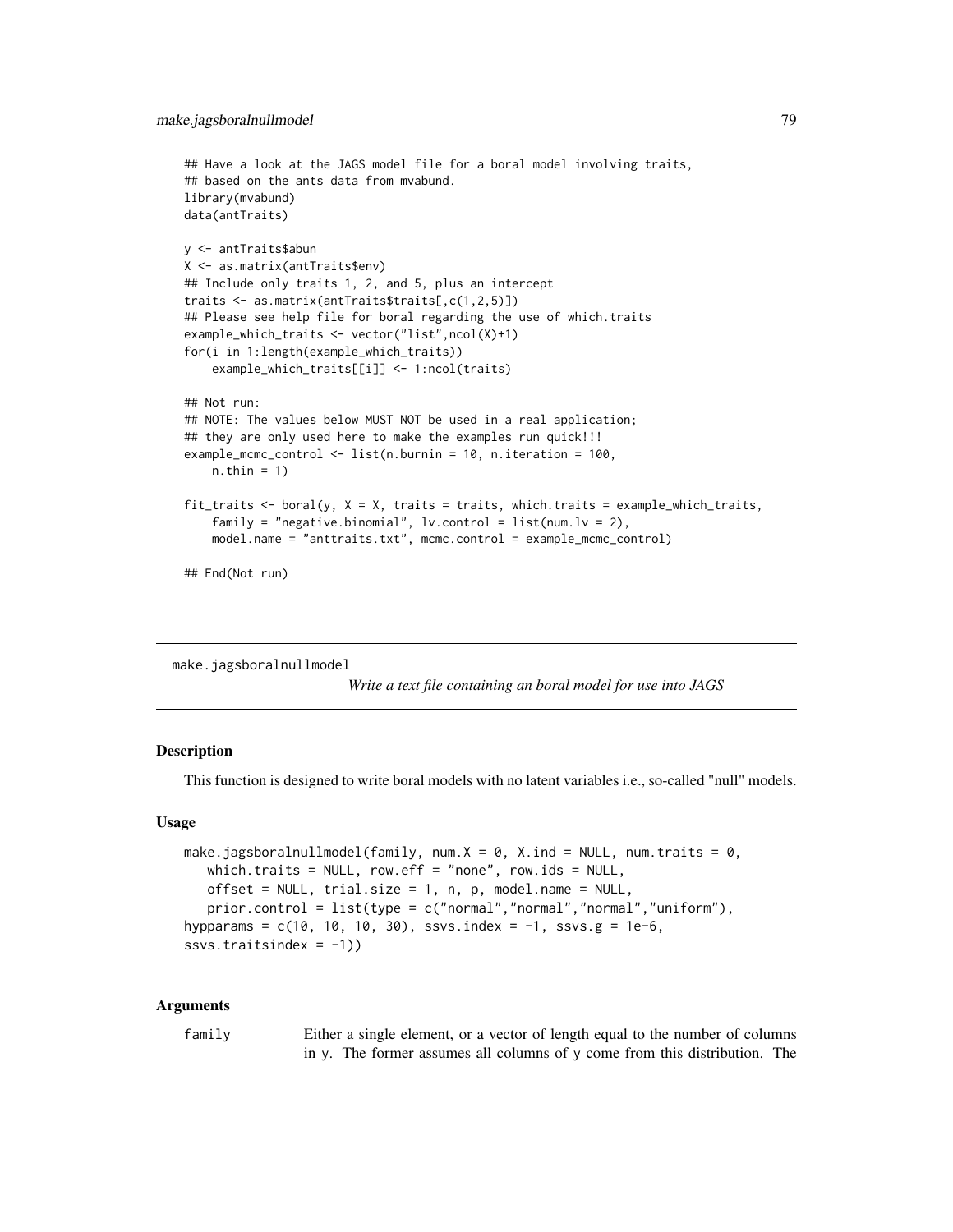<span id="page-79-0"></span>

|              | latter option allows for different distributions for each column of y. Elements<br>can be one of "binomial" (with probit link), "poisson" (with log link), "nega-<br>tive.binomial" (with log link), "normal" (with identity link), "lnormal" for log-<br>normal (with log link), "tweedie" (with log link), "exponential" (with log link),<br>"gamma" (with log link), "beta" (with logit link), "ordinal" (cumulative probit<br>regression).                                                                                              |
|--------------|---------------------------------------------------------------------------------------------------------------------------------------------------------------------------------------------------------------------------------------------------------------------------------------------------------------------------------------------------------------------------------------------------------------------------------------------------------------------------------------------------------------------------------------------|
|              | Please see about distributions for information on distributions available in<br>boral overall.                                                                                                                                                                                                                                                                                                                                                                                                                                              |
| num.X        | Number of columns in X. Defaults to 0, in which case it is assumed that no<br>covariates are included in the model. Recall that no intercept should be included<br>in X.                                                                                                                                                                                                                                                                                                                                                                    |
| X.ind        | An matrix of 1s and 0s, indicating whether a particular covariate should be in-<br>cluded $(1)$ or excluded $(0)$ in the mean structure of a particular response. The<br>matrix should the number of rows equal to the number of columns in y, and the<br>number of columns equal to the number of columns in X. Defaults to NULL, in<br>which case it is assumed that all covariates are included in the mean structure of<br>all responses i.e., all 1s.                                                                                  |
| num.traits   | Number of columns in the model matrix traits. Defaults to 0, in which case<br>it is assumed no traits are included in model. Recall that no intercept should be<br>included in traits.                                                                                                                                                                                                                                                                                                                                                      |
| which.traits | A list of length equal to (number of columns in $X + 1$ ), informing which columns<br>of traits the column-specific intercepts and each of the column-specific re-<br>gression coefficients should be regressed against. The first element in the list<br>applies to the column-specific intercept, while the remaining elements apply to<br>the regression coefficients. Each element of which. traits is a vector indicating<br>which traits are to be used.                                                                              |
|              | For example, if which. traits $[2]$ = $c(2,3)$ , then the regression coefficients<br>corresponding to the first column in X are regressed against the second and third<br>columns of traits. If which.traits[ $[2]$ ][1] = 0, then the regression coef-<br>ficients for each column are treated as independent. Please see about. traits<br>for more details.                                                                                                                                                                               |
|              | Defaults to NULL, and used in conjunction with traits and<br>prior.control\$ssvs.traitsindex.                                                                                                                                                                                                                                                                                                                                                                                                                                               |
| row.eff      | Single element indicating whether row effects are included as fixed effects ("fixed"),<br>random effects ("random") or not included ("none") in the boral model. If ran-<br>dom effects, they are drawn from a normal distribution with mean zero and<br>unknown standard deviation. Defaults to "none".                                                                                                                                                                                                                                    |
| row.ids      | A matrix with the number of rows equal to the number of rows in y, and the<br>number of columns equal to the number of row effects to be included in the<br>model. Element $(i, j)$ indicates to the cluster ID of row i in y for random effect<br>eqnj; please see boral for more details. for details. Defaults to NULL, so that if<br>row.eff $=$ "none" then the argument is ignored, otherwise if<br>row.eff = "fixed" or "random",<br>then row.ids = $matrix(1: nrow(y), ncol = 1)$ i.e., a single, row effect<br>unique to each row. |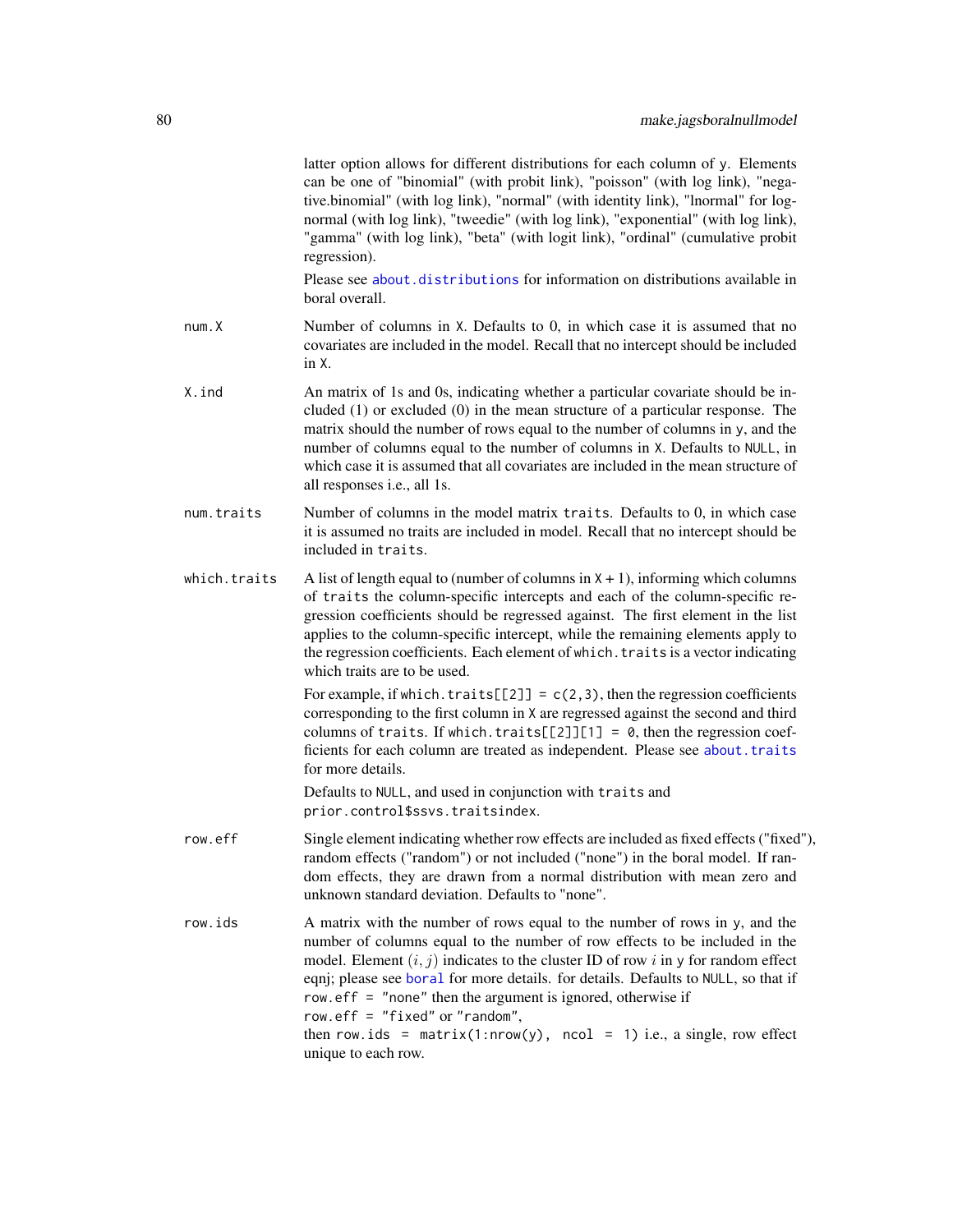- <span id="page-80-0"></span>offset A matrix with the same dimensions as the response matrix y, specifying an apriori known component to be included in the linear predictor during fitting. Defaults to NULL.
- trial.size Either equal to a single element, or a vector of length equal to the number of columns in y. If a single element, then all columns assumed to be binomially distributed will have trial size set to this. If a vector, different trial sizes are allowed in each column of y. The argument is ignored for all columns not assumed to be binomially distributed. Defaults to 1, i.e. Bernoulli distribution.
- n The number of rows in the response matrix y.
- p The number of columns in the response matrix y.
- model.name Name of the text file that the JAGS model is written to. Defaults to NULL, in which case the default of "jagsboralmodel.txt" is used.
- prior.control A list of parameters for controlling the prior distributions. These include:
	- *type:* Vector of four strings indicating the type of prior distributions to use. In order, these are: 1) priors for all column-specific intercepts, row effects, and cutoff points for ordinal data; 2) priors for the latent variable coefficients and correlation parameters. This is ignored for this function; 3) priors for all column-specific coefficients relating to  $X$  (ignored if  $X = NULL$ ). When traits are included in the model, this is also the prior for the trait regression coefficients (please see [about.traits](#page-10-0) for more information); 4) priors for any dispersion parameters and variance (standard deviation, to be precise) parameters in the model.

For elements 1-3, the prior distributions currently available include: I) "normal", which is a normal prior with the variance controlled by elements 1-3 in hypparams; II) "cauchy", which is a Cauchy prior with variance controlled by elements 1-3 in hypparams. Gelman, et al. (2008) considers using Cauchy priors with variance  $2.5<sup>2</sup>$  as weakly informative priors for coefficients in logistic and potentially other generalized linear models; III) "uniform", which is a symmetric uniform prior with minimum and maximum values controlled by element 1-3 in hypparams.

For element 4, the prior distributions currently available include: I) "uniform", which is uniform prior with minimum zero and maximum controlled by element 4 in hypparmas; II) "halfnormal", which is half-normal prior with variance controlled by hypparams; III) "halfcauchy", which is a half-Cauchy prior with variance controlled by element 4 in hypparams. Defaults to the vector c("normal","normal","normal","uniform").

• *hypparams* Vector of four hyperparameters used in the set up of prior distributions. In order, these are: 1) affects the prior distribution for all columnspecific intercepts, row effects, and cutoff points for ordinal data; 2) affects the prior distribution for all latent variable coefficients and correlation parameters. This is ignored for this function; 3) affects the prior distribution for column-specific coefficients relating to X (ignored if  $X = NULL$ ). When traits are included in the model, it also affects the prior distribution for the trait regression coefficients; 4) affects the prior distribution for any dispersion parameters, as well as the prior distributions for the standard deviation of the random effects normal distribution if row.  $\epsilon$ ff = "random", the standard deviation of the column-specific random intercepts for these columns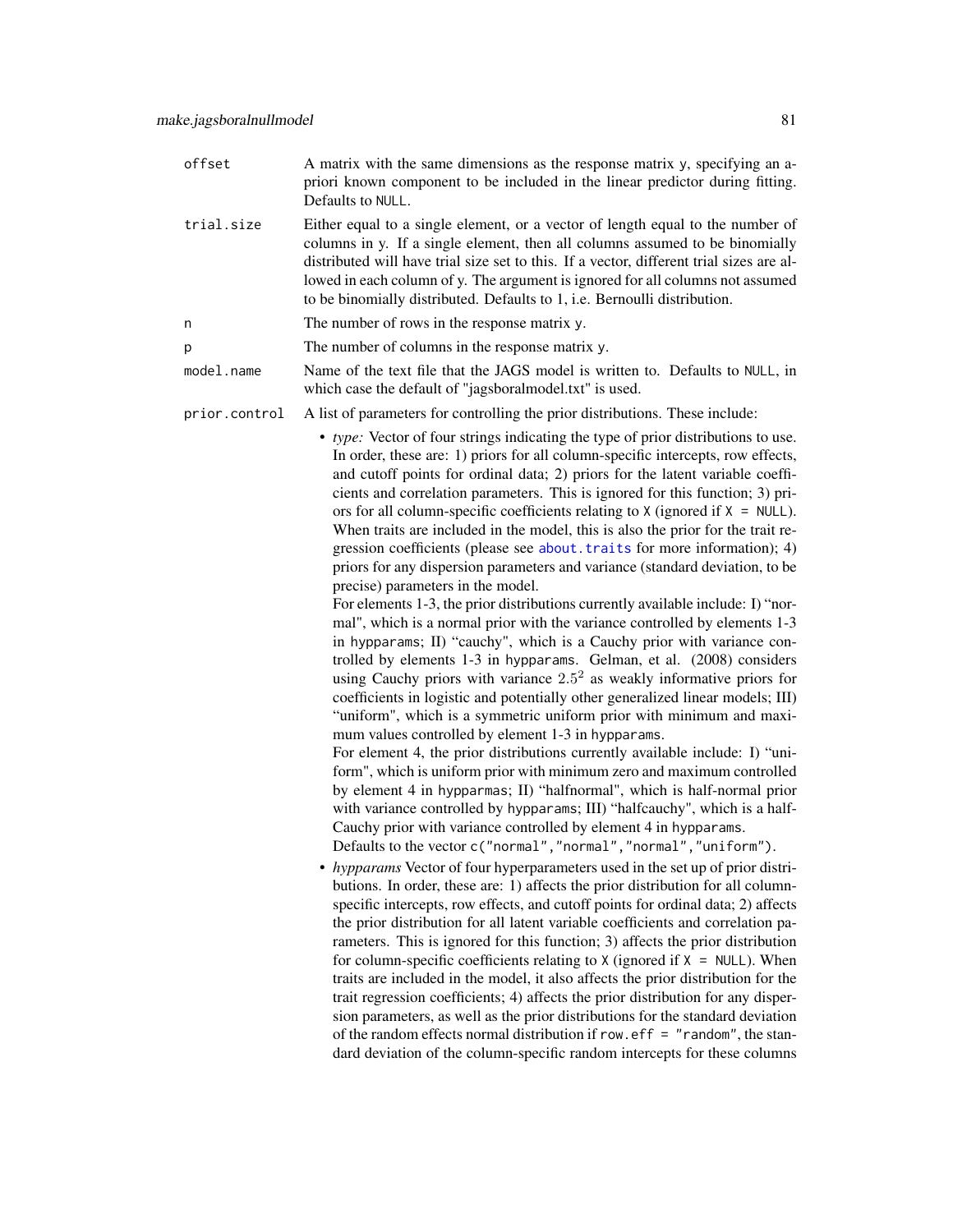<span id="page-81-0"></span>if more than two of the columns are ordinal, and the standard deviation of the random effects normal distribution for trait regression coefficients when traits are included in the model.

Defaults to the vector  $c(10, 10, 10, 30)$ . The use of normal distributions with mean zero and variance 10 as priors is seen as one type of (very) weakly informative prior, according to [Prior choice recommendations.](https://github.com/stan-dev/stan/wiki/Prior-Choice-Recommendations)

• *ssvs.index:* Indices to be used for stochastic search variable selection (SSVS, George and McCulloch, 1993). Either a single element or a vector with length equal to the number of columns in the implied model matrix X. Each element can take values of -1 (no SSVS is performed on this covariate), 0 (SSVS is performed on individual coefficients for this covariate), or any integer greater than 0 (SSVS is performed on collectively all coefficients on this covariate/s.)

Please see about. ssys for more information regarding the implementation of SSVS. Defaults to -1, in which case SSVS is not performed on X variables.

- *ssvs.g:* Multiplicative, shrinkage factor for SSVS, which controls the strength of the "spike" in the SSVS mixture prior. In summary, if the coefficient is included in the model, the "slab" prior is a normal distribution with mean zero and variance given by element 3 in hypparams, while if the coefficient is not included in the model, the "spike" prior is normal distribution with mean zero and variance given by element 3 in hypparams multiplied by ssvs.g. Please see [about.ssvs](#page-7-0) for more information regarding the implementation of SSVS. Defaults to 1e-6.
- *ssvs.traitsindex:* Used in conjunction with traits and which.traits, this is a list of indices to be used for performing SSVS on the trait coefficients. Should be a list with the same length as which.traits, and with each element a vector of indices with the same length as the corresponding element in which.traits. Each index either can take values of -1 (no SSVS on this trait coefficient) or 0 (no SSVS on this trait coefficient).

Please see about. ssvs for more information regarding the implementation of SSVS. Defaults to -1, in which case SSVS is not performed on any of the trait coefficients, if they are included in the model.

#### Details

This function is automatically executed inside [boral](#page-13-0), and therefore does not need to be run separately before fitting the boral model. It can however be run independently if one is: 1) interested in what the actual JAGS file for a particular boral model looks like, 2) wanting to modify a basic JAGS model file to construct more complex model e.g., include environmental variables.

Please note that [boral](#page-13-0) currently does not allow the user to manually enter a script to be run.

When running the main function [boral](#page-13-0), setting save.model = TRUE which automatically save the JAGS model file as a text file (with name based on the model.name) in the current working directory.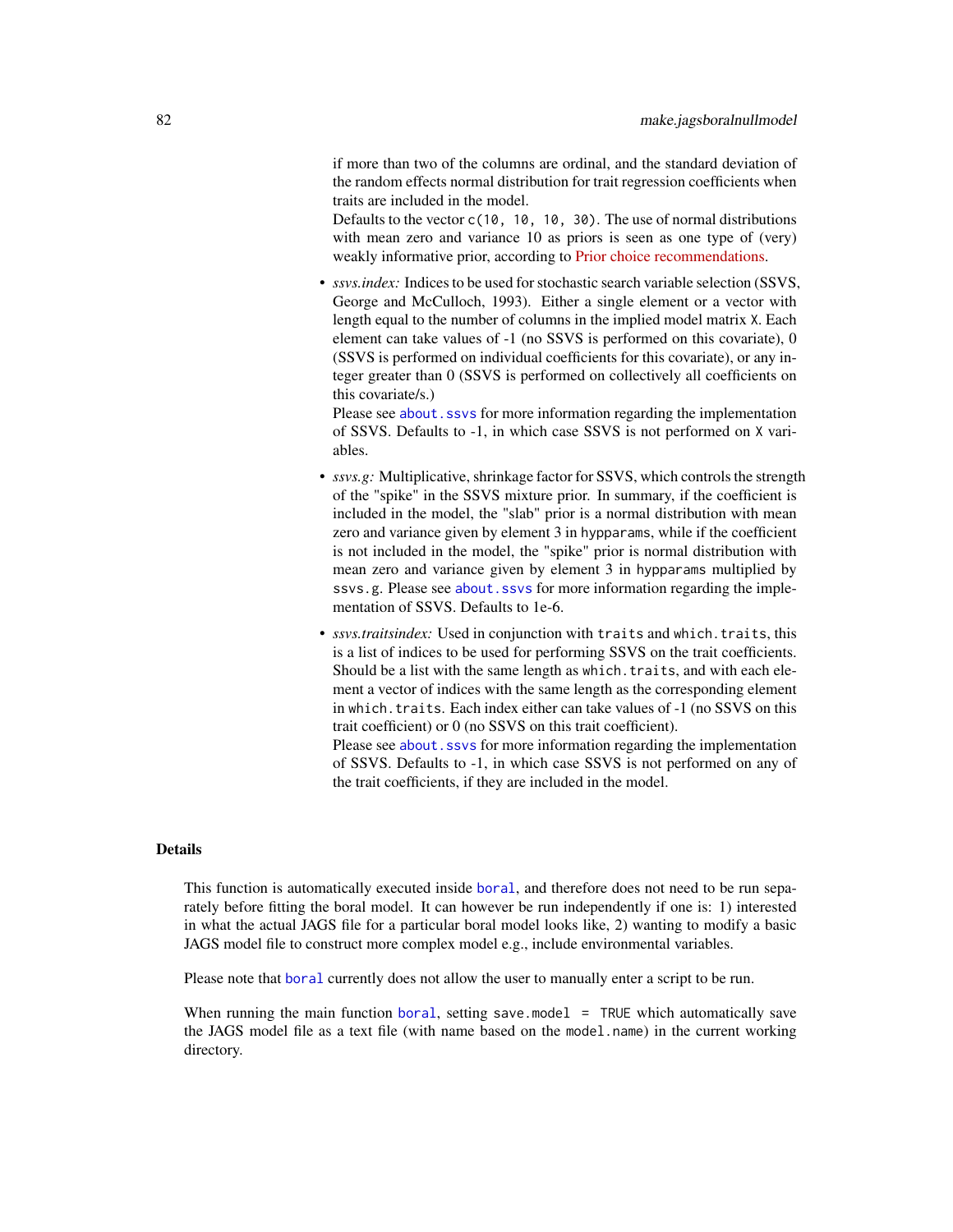#### <span id="page-82-0"></span>Value

A text file is created, containing the JAGS model to be called by the boral function for entering into jags. This file is automatically deleted once boral has finished running unless save.model = TRUE.

# Author(s)

Francis K.C. Hui <fhui28@gmail.com>, with contributions from Wade Blanchard <wade.blanchard@anu.edu.au> Maintainer: Francis Hui <fhui28@gmail.com>

# References

• Gelman, et al. (2008). A weakly informative default prior distribution for logistic and other regression models. The Annals of Applied Statistics, 2, 1360-1383.

# See Also

[make.jagsboralmodel](#page-73-0) for writing boral model JAGS scripts with one or more latent variables.

```
library(mvabund) ## Load a dataset from the mvabund package
data(spider)
y <- spider$abun
n \leq -nrow(y)p \leftarrow \text{ncol}(y)## Create a boral "null" model JAGS script, where distributions alternative
## between Poisson and negative distributions
## across the rows of y.
make.jagsboralnullmodel(family = rep(c("poisson","negative.binomial"),length=p),
    num.X = ncol(spider$x), row.eff = "fixed", n = n, p = p)
## Create a boral "null" model JAGS script, where distributions are all negative
## binomial distributions and covariates will be included!
make.jagsboralnullmodel(family = "negative.binomial",
    num.X = ncol(spider$x), n = n, p = p,model.name = "myawesomeordnullmodel.txt")
## Have a look at the JAGS model file for a boral model involving traits,
## based on the ants data from mvabund.
library(mvabund)
data(antTraits)
y <- antTraits$abun
X <- as.matrix(antTraits$env)
## Include only traits 1, 2, and 5, plus an intercept
traits <- as.matrix(antTraits$traits[,c(1,2,5)])
## Please see help file for boral regarding the use of which.traits
example_which_traits <- vector("list",ncol(X)+1)
```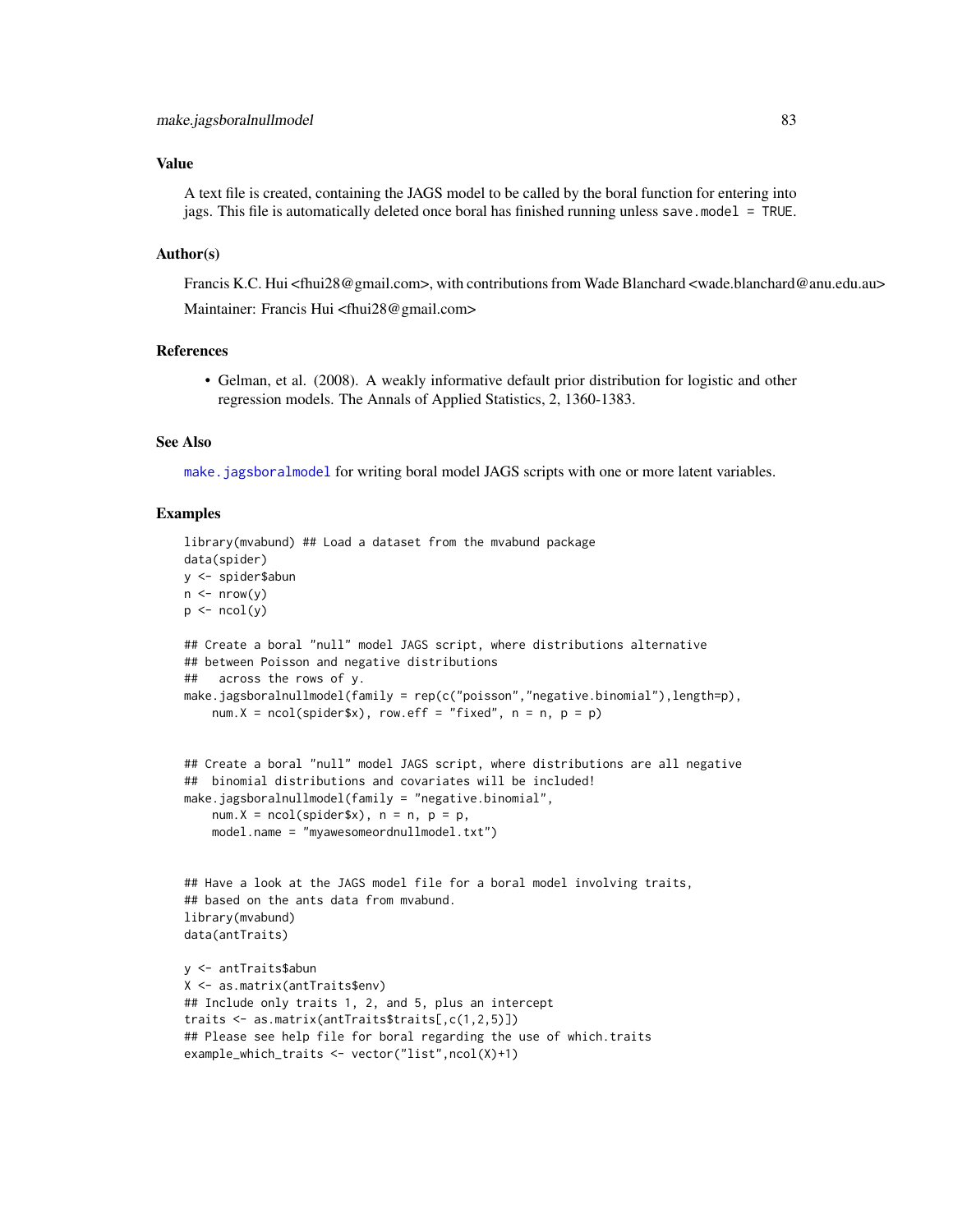```
for(i in 1:length(example_which_traits))
     example_which_traits[[i]] <- 1:ncol(traits)
## Not run:
## NOTE: The values below MUST NOT be used in a real application;
## they are only used here to make the examples run quick!!!
example_mcmc_control <- list(n.burnin = 10, n.iteration = 100,
    n.thin = 1)
fit_traits \le boral(y, X = X, traits = traits, which.traits = example_which_traits,
   family = "negative.binomial", model.name = "anttraits.txt",
   mcmc.control = example_mcmc_control)
## End(Not run)
```
# plot.boral *Plots of a fitted boral object*

#### Description

Produces four plots relating to the fitted boral object, which can be used for residual analysis. If some of the columns are ordinal, then a single confusion matrix is also produced.

#### Usage

## S3 method for class 'boral'  $plot(x, est = "median", jitter = FALSE, ...)$ 

## Arguments

| x      | An object of class "boral".                                                                                                                                                                                                                                                        |
|--------|------------------------------------------------------------------------------------------------------------------------------------------------------------------------------------------------------------------------------------------------------------------------------------|
| est    | A choice of either the posterior median (est $ ==$ "median") or posterior mean<br>(est $==$ "mean") of the parameters, which are then treated as parameter esti-<br>mates and the fitted values/residuals used in the plots are calculated from. De-<br>fault is posterior median. |
| jitter | If jitter = $TRUE$ , then some jittering is applied so that points on the plots<br>do not overlap exactly (which can often occur with discrete data). Please see<br>jitter for its implementation.                                                                                 |
|        | Additional graphical options to be included in. These include values for<br>cex, cex.lab, cex.axis, cex.main, lwd, and so on.                                                                                                                                                      |

#### Details

Four plots are provided: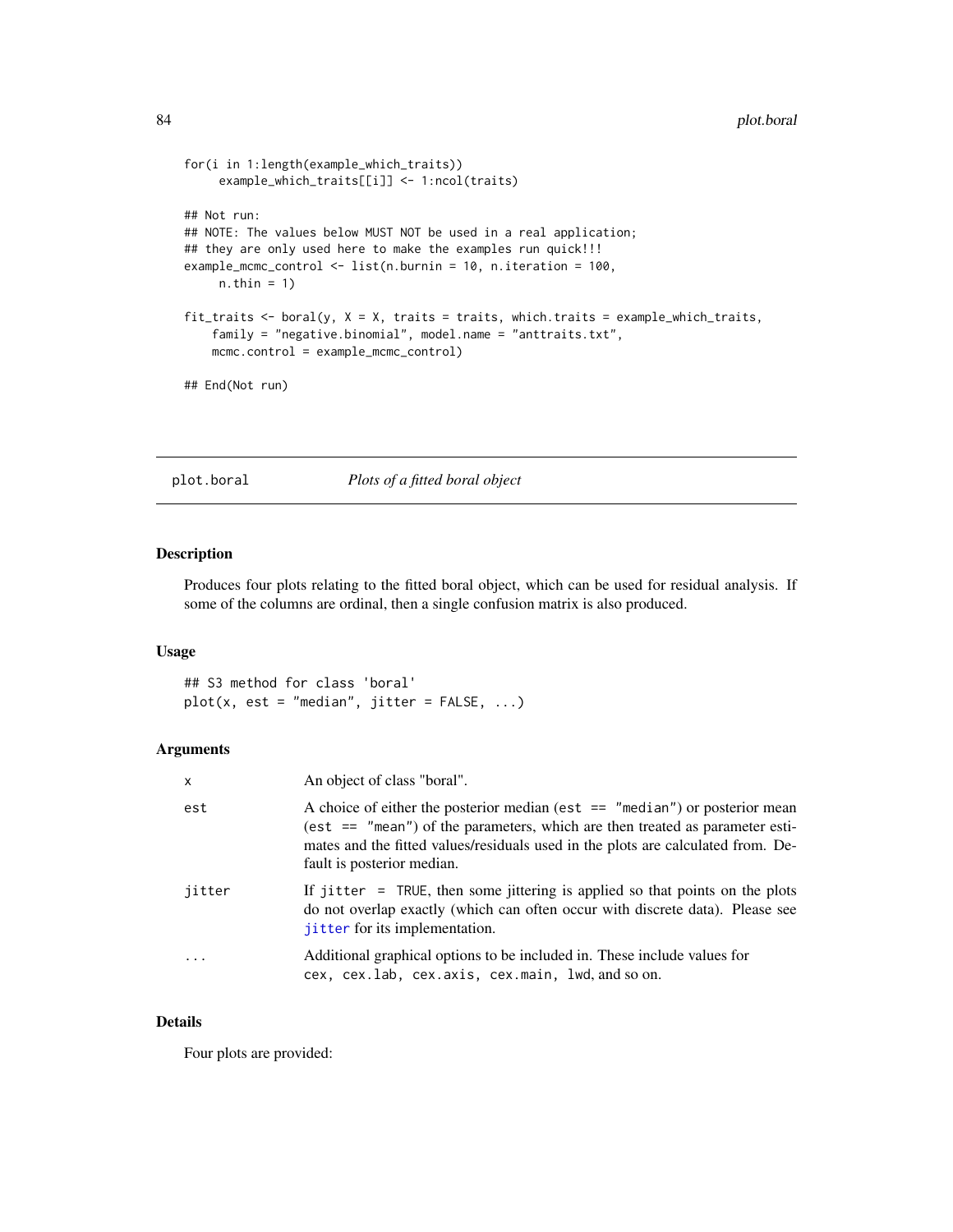#### <span id="page-84-0"></span>plot.boral 85

- 1. Plot of Dunn-Smyth residuals against the linear predictors. This can be useful to assess whether the assumed mean-variance relationship is adequately satisfied, as well as to look for particular outliers. For ordinal responses things are more ambiguous due to the lack of single definition for "linear predictor". Therefore, instead of linear predictors the Dunn-Smyth residuals are plotted against the fitted values (defined as the level with the highest fitted probability). It is fully acknowledged that this makes things VERY hard to interpret if only some of your columns are ordinal.
- 2. Plot of Dunn-Smyth residuals against the row index/row names.
- 3. Plot of Dunn-Smyth residuals against the column index/column names. Both this and the previous plot are useful for assessing how well each row/column of the response matrix is being modeled.
- 4. A normal quantile plot of the Dunn-Smyth residuals, which can be used to assess the normality assumption and overall goodness of fit.

For ordinal responses, a single confusion matrix between the predicted levels (as based on the class with the highest probability) and true levels is aso returned. The table pools the results over all columns assumed to be ordinal.

# **Note**

Due the inherent stochasticity, Dunn-Smyth residuals and consequently the plots will be slightly different time this function is run. Note also the fitted values and residuals are calculated from point estimates of the parameters, as opposed to a fully Bayesian approach (please see details in [fitted.boral](#page-51-0) and [ds.residuals](#page-50-0)). Consequently, it is recommended that this function is run several times to ensure that any trends observed in the plots are consistent throughout the runs.

As mentioned above, for ordinal responses things are much more challenging as there is no single definition for "linear predictor". Instead of linear predictors then, for the first plot the Dunn-Smyth residuals are plotted against the fitted values, defined as the level with the highest fitted probability. It is fully acknowledged that this makes things VERY hard to interpret if only some of your columns are ordinal though. Suggestions to improve this are welcome!!!

# Author(s)

Francis K.C. Hui <fhui28@gmail.com>, with contributions from Wade Blanchard <wade.blanchard@anu.edu.au> Maintainer: Francis Hui <fhui28@gmail.com>

# See Also

[fitted.boral](#page-51-0) to obtain the fitted values, [ds.residuals](#page-50-0) to obtain Dunn-Smyth residuals and details as to what they are.

```
## Not run:
## NOTE: The values below MUST NOT be used in a real application;
## they are only used here to make the examples run quick!!!
example_mcmc_control <- list(n.burnin = 10, n.iteration = 100,
   n.thin = 1)
```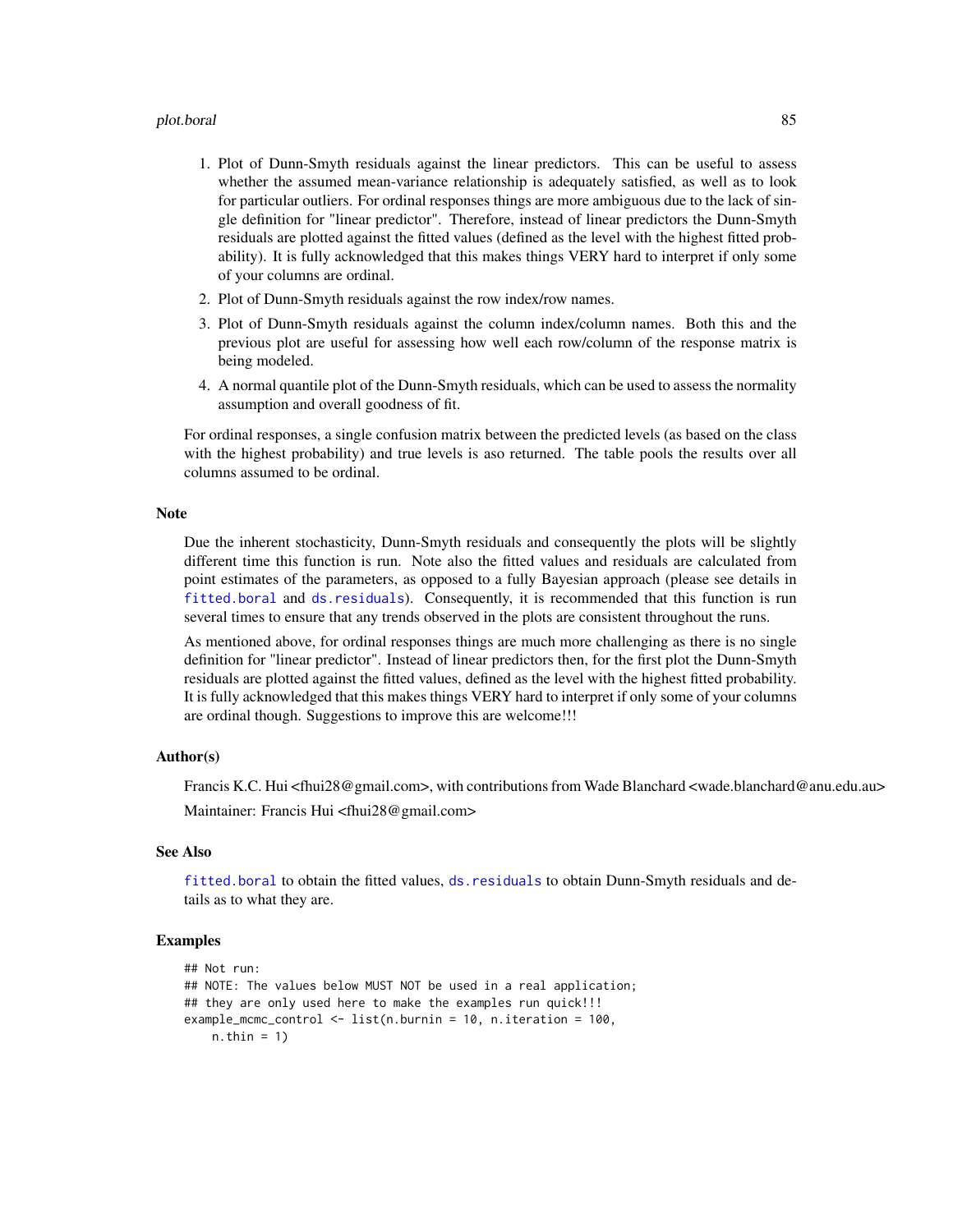```
library(mvabund) ## Load a dataset from the mvabund package
data(spider)
y <- spider$abun
spider.fit.p <- boral(y, family = "poisson", lv.control = list(num.lv = 2),
   row.eff = "fixed", mcmc.control = example_mcmc_control)
par(mfrow = c(2,2))plot(spider.fit.p)
## A distinct fan pattern is observed in the plot of residuals
## versus linear predictors plot.
spiderfit_nb <- boral(y, family = "negative.binomial", lv.control = list(num.lv = 2),
    row.eff = "fixed", mcmc.control = example_mcmc_control)
par(mfrow = c(2,2))plot(spiderfit_nb)
## The fan shape is not as clear now,
## and the normal quantile plot also suggests a better fit to the data
## End(Not run)
```
predict.boral *Predict using a boral model*

#### Description

Obtain predictions and associated intervals (lower and upper limits) on the linear scale from a fitted boral object. Predictions can be made either conditionally on the predicted latent variables and any random row effects included in the model, or marginally (averaged) on the latent variables and any random effects included in the model.

#### Usage

```
## S3 method for class 'boral'
predict(object, newX = NULL, newrow.ids = NULL,
     distmat = NULL, predict.type = "conditional",
     est = "median", prob = 0.95, lv.mc = 1000, return.alllinpred = FALSE,
     ...)
```
#### Arguments

object An object of class "boral". newX An optional model matrix of covariates for extrapolation to the same sites (under different environmental conditions) or extrapolation to new sites. No intercept column should be included in newX. Defaults to NULL, in which case the model matrix of covariates is taken from the fitted boral object if found.

<span id="page-85-0"></span>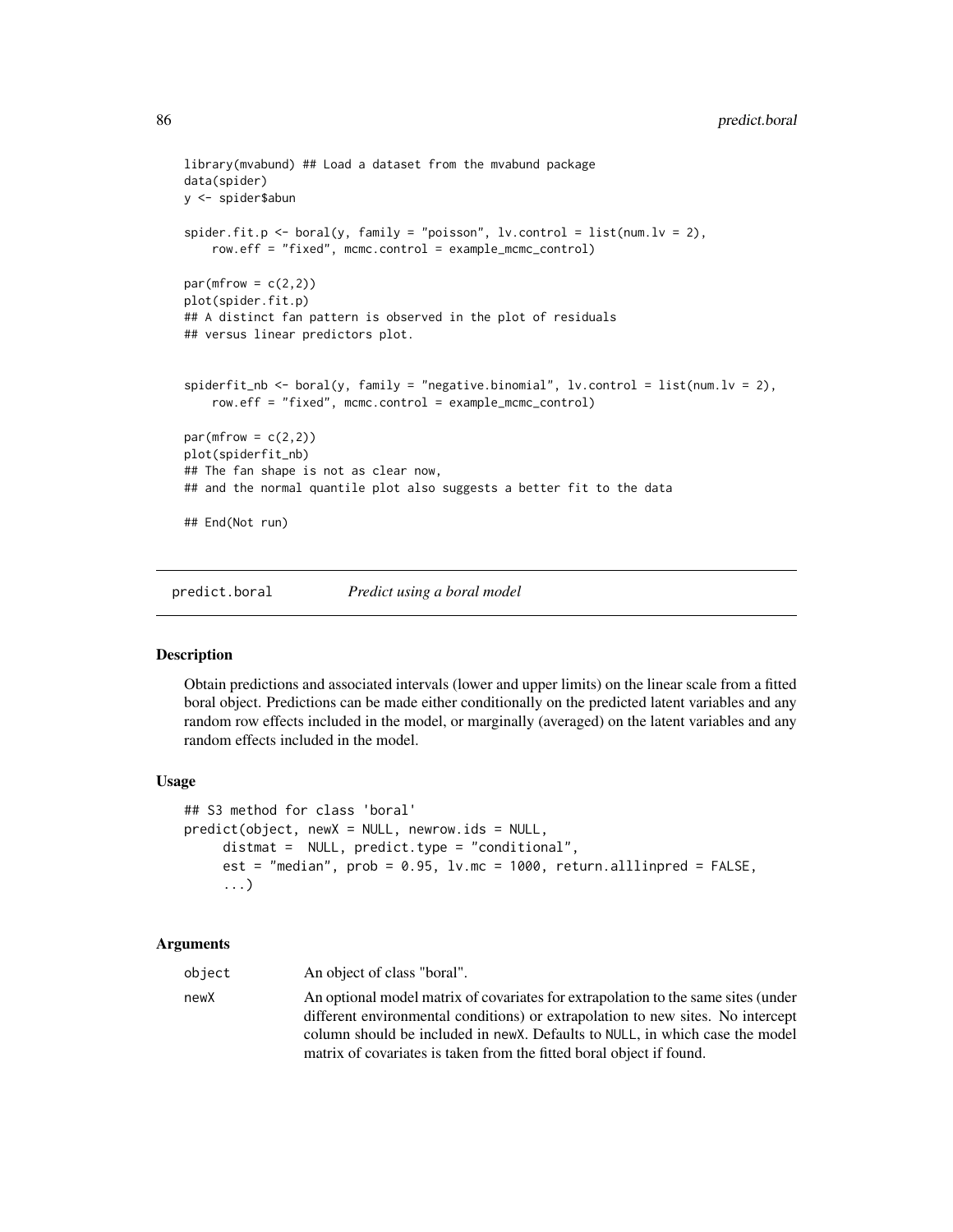| newrow.ids        | An optional matrix with the number of columns equal to the number of row<br>effects to be included in the model. Element $(i, j)$ indicates to the cluster ID of<br>row $i$ in y for random effect eqnj. Defaults to NULL, in which case row IDs are<br>taken from the fitted boral object itself (if required) i.e., from object\$row.ids.                                  |
|-------------------|------------------------------------------------------------------------------------------------------------------------------------------------------------------------------------------------------------------------------------------------------------------------------------------------------------------------------------------------------------------------------|
| distmat           | A distance matrix required to calculate correlations across sites when a non-<br>independence correlation structure on the latent variables is imposed.                                                                                                                                                                                                                      |
| predict.type      | The type of prediction to be made. Either takes value "conditional" in which<br>case the prediction is made conditionally on the predicted latent variables and<br>any random row effects in the model, or "marginal" in which case the predic-<br>tion marginalizes (averages) over the latent variables and random row effects in<br>the model. Defaults to "conditional". |
| est               | A choice of either whether to print the posterior median (est $ == "median")$ or<br>posterior mean (est $==$ "mean") of the parameters.                                                                                                                                                                                                                                      |
| prob              | A numeric scalar in the interval $(0,1)$ giving the target probability coverage of<br>the intervals. Defaults to 0.95.                                                                                                                                                                                                                                                       |
| $lv$ .mc          | If the predictions are made marginalizing over the latent variables, then number<br>of Monte-Carlo samples to take when performing the relevant integration.                                                                                                                                                                                                                 |
| return.alllinpred |                                                                                                                                                                                                                                                                                                                                                                              |
|                   | If TRUE, then the full array of predicted linear predictions across all MCMC<br>samples is predicted. This is useful if the user wants to transform the predictions<br>onto a different scale (say). Defaults to FALSE.                                                                                                                                                      |
|                   | Not used.                                                                                                                                                                                                                                                                                                                                                                    |

#### Details

Due to the Bayesian MCMC framework, then predictive inference for boral models is based around the posterior predictive distribution, which is the integral of the quantity one wants to predict on, integrated or averaged over the posterior distribution of the parameters and latent variables. Currently, all predictions are made on the *linear predictor scale* i.e.,

$$
\eta_{ij} = \alpha_i + \beta_{0j} + \boldsymbol{x}_i^{\top} \boldsymbol{\beta}_j + \boldsymbol{z}_i^{\top} \boldsymbol{\theta}_j; \quad i = 1, \ldots, n; j = 1, \ldots, p,
$$

where  $z_i$  are a vector of latent variables included in the model,  $\theta_j$  are the column-specific coefficients relating to these latent variables,  $x_i$  are covariates included in the model, and  $beta_i$  being the column-specific coefficients related to these covariates. The quantity  $beta_0$  denotes the columnspecific intercepts while alpha\_i represents one or more optional row effects that may be treated as a fixed or random effect.

Note that for the above to work, one must have saved the MCMC samples in the fitted boral object, that is, set save.model = TRUE when fitting.

Two types of predictions are possible using this function:

• The first type is predict.type = "conditional", meaning predictions are made conditionally on the predicted latent variables and any (random) row effects in the model. This is mainly used when predictions are made onto the *same* set of sites that the boral model was fitted to, although a newX can be supplied in this case if we want to extrapolate on to the same set of sites but under different environmental conditions.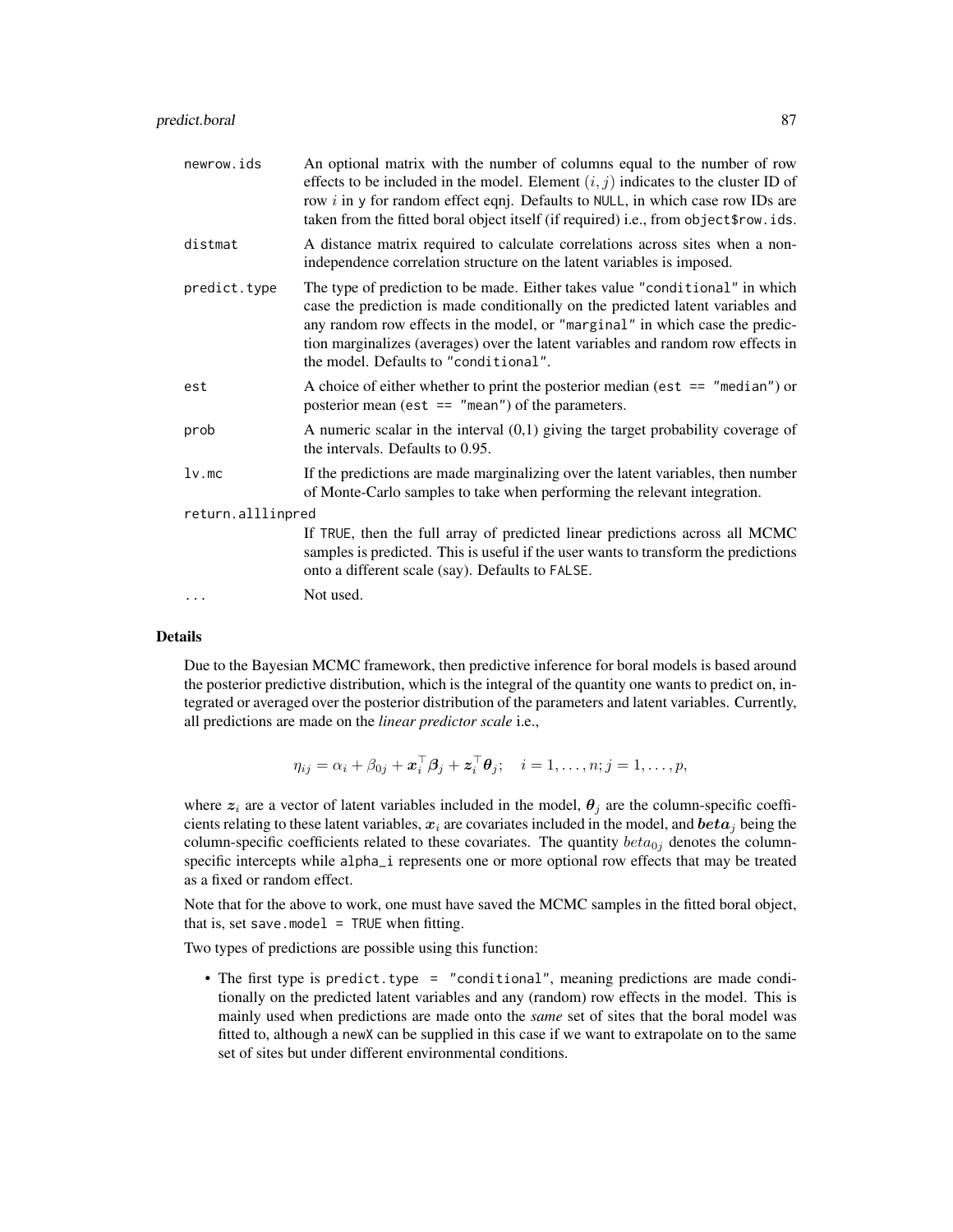• The second type of prediction is predict.type = "marginal", meaning predictions are made marginally or averaging over the latent variables and any (random) row effects in the model. This is mainly used when predictions are made onto a *new* set of sites where the latent variables and/or row effects are unknown. A newX and/or newrow.ids is often supplied since we are extrapolating to new sites. The integration over the latent variables and random row effects is done via Monte-Carlo integration. Please note however that, as mentioned before, the integration will be done on the linear predictor scale.

More information on conditional versus marginal predictions in latent variable models can be found in Warton et al., (2015). In both cases, the function returns a point prediction (either the posterior mean or median depending on est) and the lower and upper bounds of a  $100\alpha\%$  interval of the posterior prediction. All of these quantities are calculated empirically based the MCMC samples e.g., the posterior mean is the average of the predictions across the MCMC samples, and the lower and upper bounds are based on quantiles.

# Value

A list containing the following components:

| linpred     | A matrix containing posterior point predictions (either posterior mean or median<br>depending on est), on the linear predictor scale. |
|-------------|---------------------------------------------------------------------------------------------------------------------------------------|
| lower       | A matrix containing the lower bound of the 100a1pha% interval of the posterior<br>predictions, on the linear predictor scale.         |
| upper       | A matrix containing the upper bound of the 100a1pha% interval of the posterior<br>predictions, on the linear predictor scale.         |
| all.linpred | If return, all ling red $=$ TRUE, then an array of predicted linear predictions<br>across all MCMC samples.                           |

# Warnings

• Marginal predictions can take quite a while to construct due to the need to perform Monte-Carlo integration to marginalize over the latent variables and any random row effects in the model.

#### Author(s)

Francis K.C. Hui <fhui28@gmail.com>, with contributions from Wade Blanchard <wade.blanchard@anu.edu.au> Maintainer: Francis Hui <fhui28@gmail.com>

#### References

- Gelman et al. (2013) Bayesian Data Analysis. CRC Press.
- Warton et al. (2015). So Many Variables: Joint Modeling in Community Ecology. Trends in Ecology and Evolution, 30, 766-779.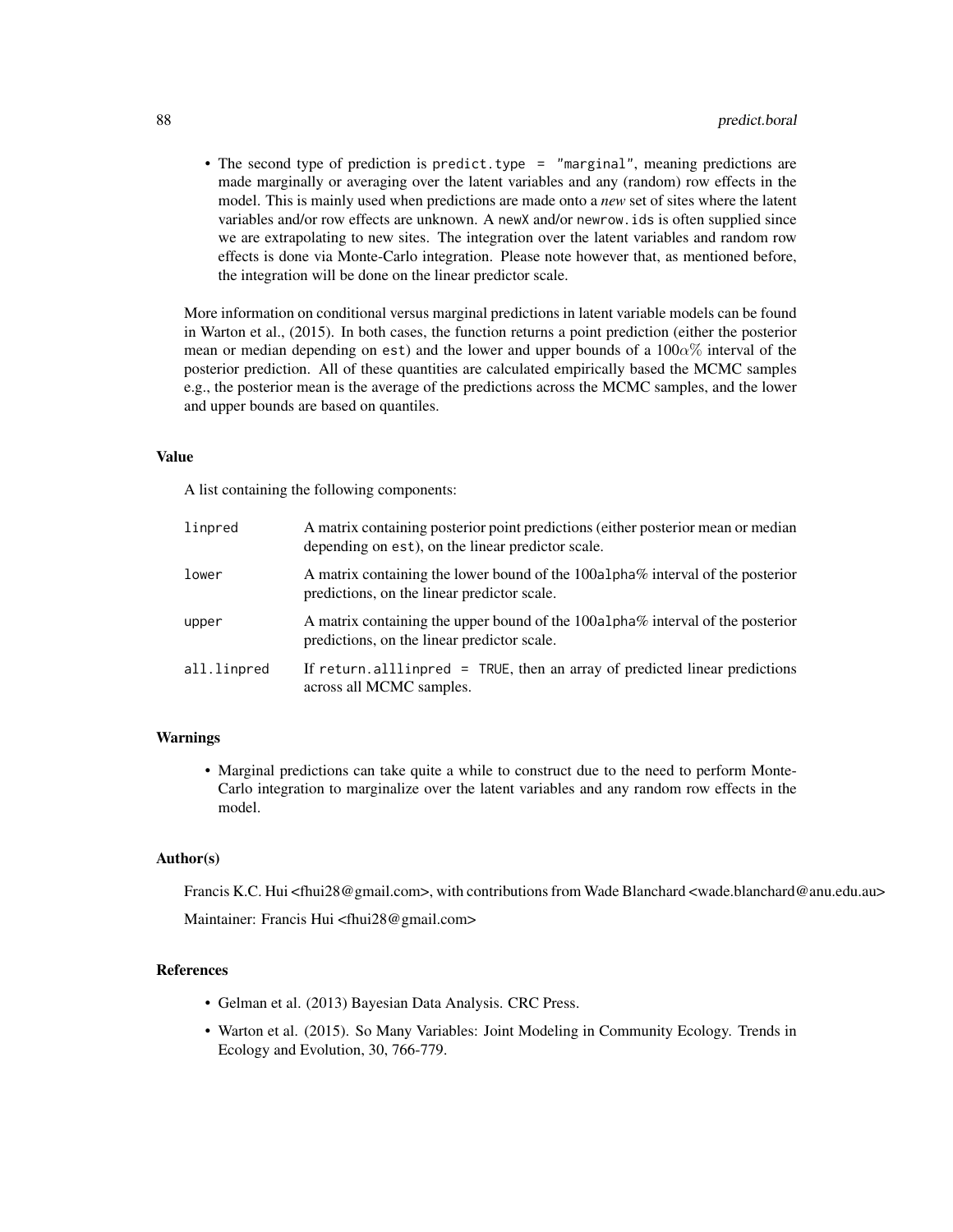# predict.boral 89

```
## Not run:
library(mvabund) ## Load a dataset from the mvabund package
library(mvtnorm)
data(spider)
y <- spider$abun
X <- scale(spider$x)
n \leq -nrow(y)p \leftarrow \text{ncol}(y)## NOTE: The values below MUST NOT be used in a real application;
## they are only used here to make the examples run quick!!!
example_mcmc_control <- list(n.burnin = 10, n.iteration = 100,
     n.thin = 1)
## Example 1 - model with two latent variables, random site effects,
## and environmental covariates
spiderfit_nb <- boral(y, X = X, family = "negative.binomial",
    row.eff = "random", lv.control = list(num.lv = 2),
    mcmc.control = example_mcmc_control, save.model = TRUE)
## Predictions conditional on predicted latent variables
getcondpreds <- predict(spiderfit_nb)
## Predictions marginal on latent variables, random row effects
## The intervals for these will generally be wider than the
## conditional intervals.
getmargpreds <- predict(spiderfit_nb, predict.type = "marginal")
## Now suppose you extrpolate to new sites
newX \leq rmvnorm(100, mean = rep(0,ncol(X)))
## Below won't work since conditional predictions are made to the same sites
getcondpreds <- predict(spiderfit_nb, newX = newX)
## Marginal predictions will work though provided newrow.ids is set up
## properly. For example,
new_row_ids <- matrix(sample(1:28,100,replace=TRUE), 100, 1)
getmargpreds <- predict(spiderfit_nb, newX = newX, predict.type = "marginal",
     newrow.ids = new_row_ids)
## Example 1b - Similar to 1a except with no random site effects,
## and a non-independence correlation structure for the latent variables
## based on a fake distance matrix
fakedistmat <- as.matrix(distmat(1:n))
spiderfit_nb <- boral(y, X = X, family = "negative.binomial",
     lv.control = list(type = "squared.exponential", num.lv = 2, distant = fakedistmat),mcmc.control = example_mcmc_control, save.model = TRUE)
```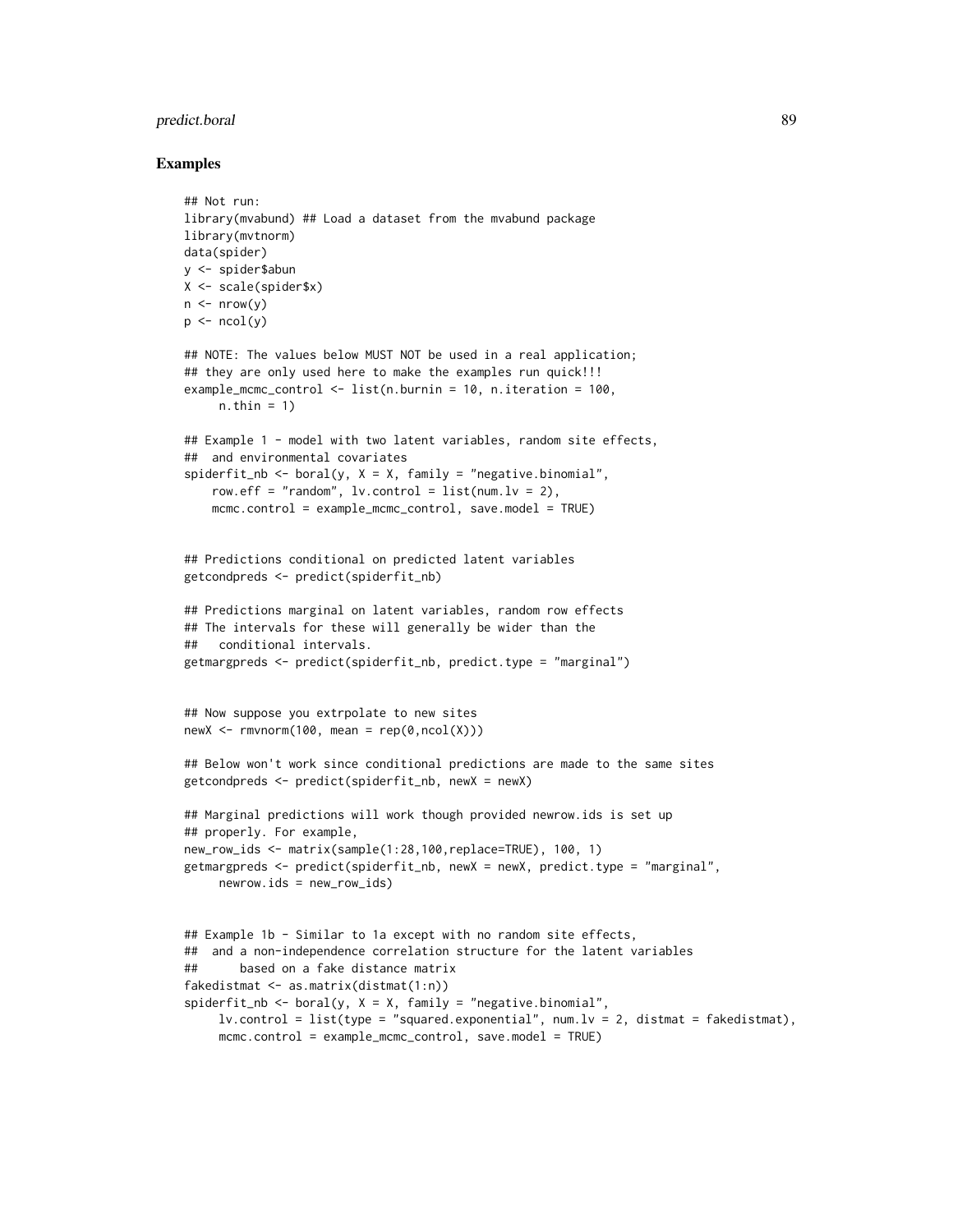```
getmargpreds <- predict(spiderfit_nb, predict.type = "marginal", distmat = fakedistmat)
## Now suppose you extrpolate to new sites
newfakedistmat <- as.matrix(distmat(1:100))
getmargpreds <- predict(spiderfit_nb, newX = newX, predict.type = "marginal",
     distmat = newfakedistmat)
## Example 2 - simulate count data, based on a model with two latent variables,
## no site variables, with two traits and one environmental covariates
library(mvtnorm)
n < -100; s < -50X <- as.matrix(scale(1:n))
colnames(X) <- c("elevation")
traits <- cbind(rbinom(s,1,0.5), rnorm(s))
## one categorical and one continuous variable
colnames(traits) <- c("thorns-dummy","SLA")
simfit <- list(true.lv = rmvnorm(n, mean = rep(0,2)),
lv.\text{coeffs} = \text{cbind}(\text{rnorm}(s), \text{rmvnorm}(s, \text{mean} = \text{rep}(0,2)), 1),traits.coefs = matrix(c(0.1, 1, -0.5, 0.1, 0.5, 0, -1, 0.1), 2, byrow = TRUE))
rownames(simfit$traits.coefs) <- c("beta0","elevation")
colnames(simfit$traits.coefs) <- c("kappa0","thorns-dummy","SLA","sigma")
simy = createuif (true.lv = simfit$true.lv, lw.coefs = simfit$lv.coefs, X = X,traits = traits, traits.coefs = simfit$traits.coefs, family = "normal")
example_which_traits <- vector("list",ncol(X)+1)
for(i in 1:length(example_which_traits))
     example_which_traits[[i]] <- 1:ncol(traits)
fit_traits <- boral(y = simy, X = X, traits = traits,
     which.traits = example_which_traits, family = "normal",
     lv. control = list(num.lv = 2), save.model = TRUE,
     mcmc.control = example_mcmc_control)
## Predictions conditional on predicted latent variables
getcondpreds <- predict(fit_traits)
## Predictions marginal on latent variables
## The intervals for these will generally be wider than the
## conditional intervals.
getmargpreds <- predict(fit_traits, predict.type = "marginal")
## End(Not run)
```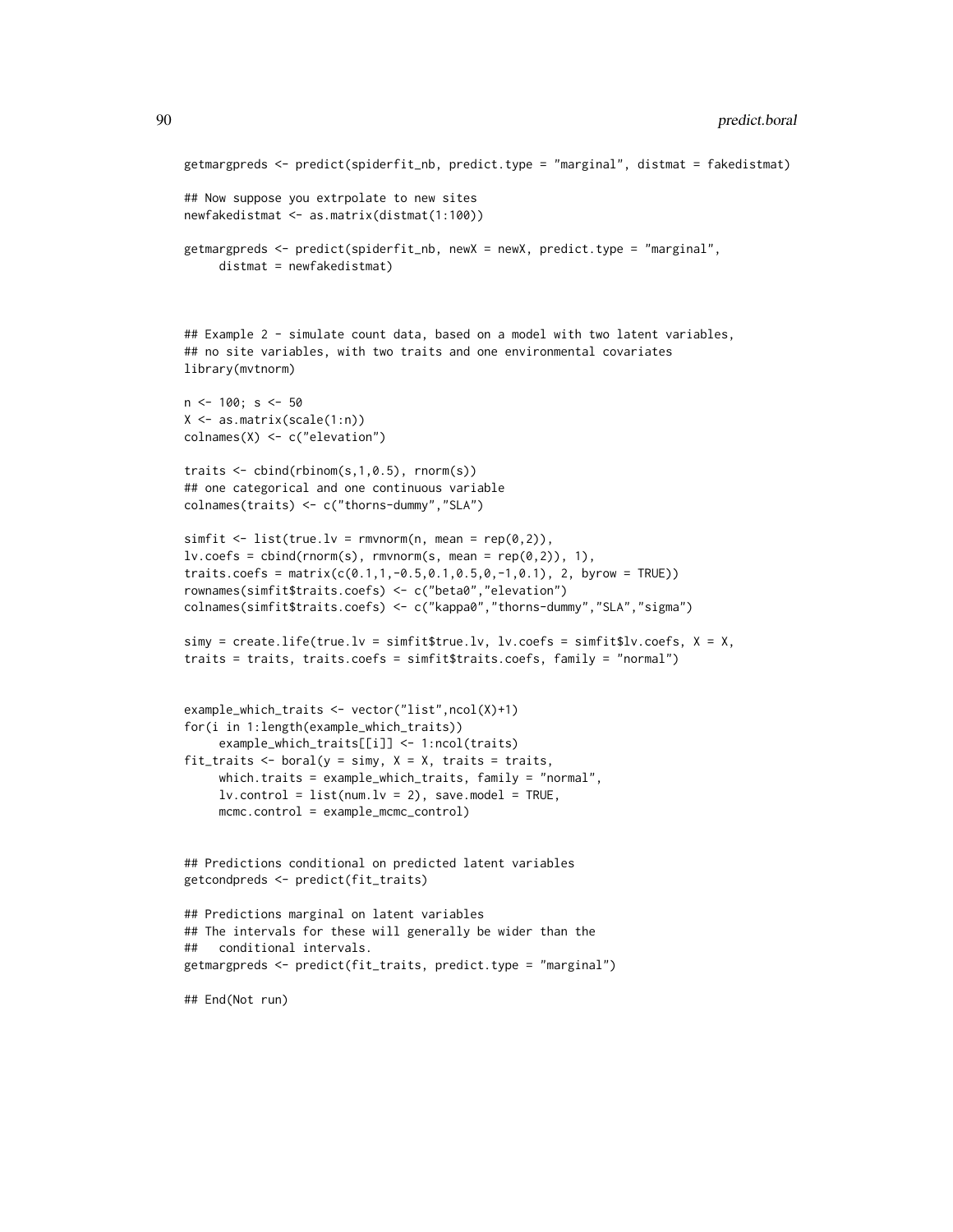#### <span id="page-90-0"></span>Description

A summary of the fitted boral objects including the type of model fitted e.g., error distribution, number of latent variables parameter estimates, and so on.

# Usage

```
## S3 method for class 'boral'
summary(object, est = "median", \ldots)
```

```
## S3 method for class 'summary.boral'
print(x, \ldots)
```
# Arguments

| object    | An object of class "boral".                                                                                                             |
|-----------|-----------------------------------------------------------------------------------------------------------------------------------------|
| x         | An object of class "boral".                                                                                                             |
| est       | A choice of either whether to print the posterior median (est $ == "median")$ or<br>posterior mean (est $==$ "mean") of the parameters. |
| $\ddotsc$ | Not used.                                                                                                                               |

# Value

Attributes of the model fitted, parameter estimates, and posterior probabilities of including individual and/or grouped coefficients in the model based on SSVS if appropriate.

# Author(s)

Francis K.C. Hui <fhui28@gmail.com>, with contributions from Wade Blanchard <wade.blanchard@anu.edu.au> Maintainer: Francis Hui <fhui28@gmail.com>

# See Also

[boral](#page-13-0) for the fitting function on which summary is applied.

# Examples

```
## Not run:
## NOTE: The values below MUST NOT be used in a real application;
## they are only used here to make the examples run quick!!!
example_mcmc_control <- list(n.burnin = 10, n.iteration = 100,
   n.thin = 1)
```
library(mvabund) ## Load a dataset from the mvabund package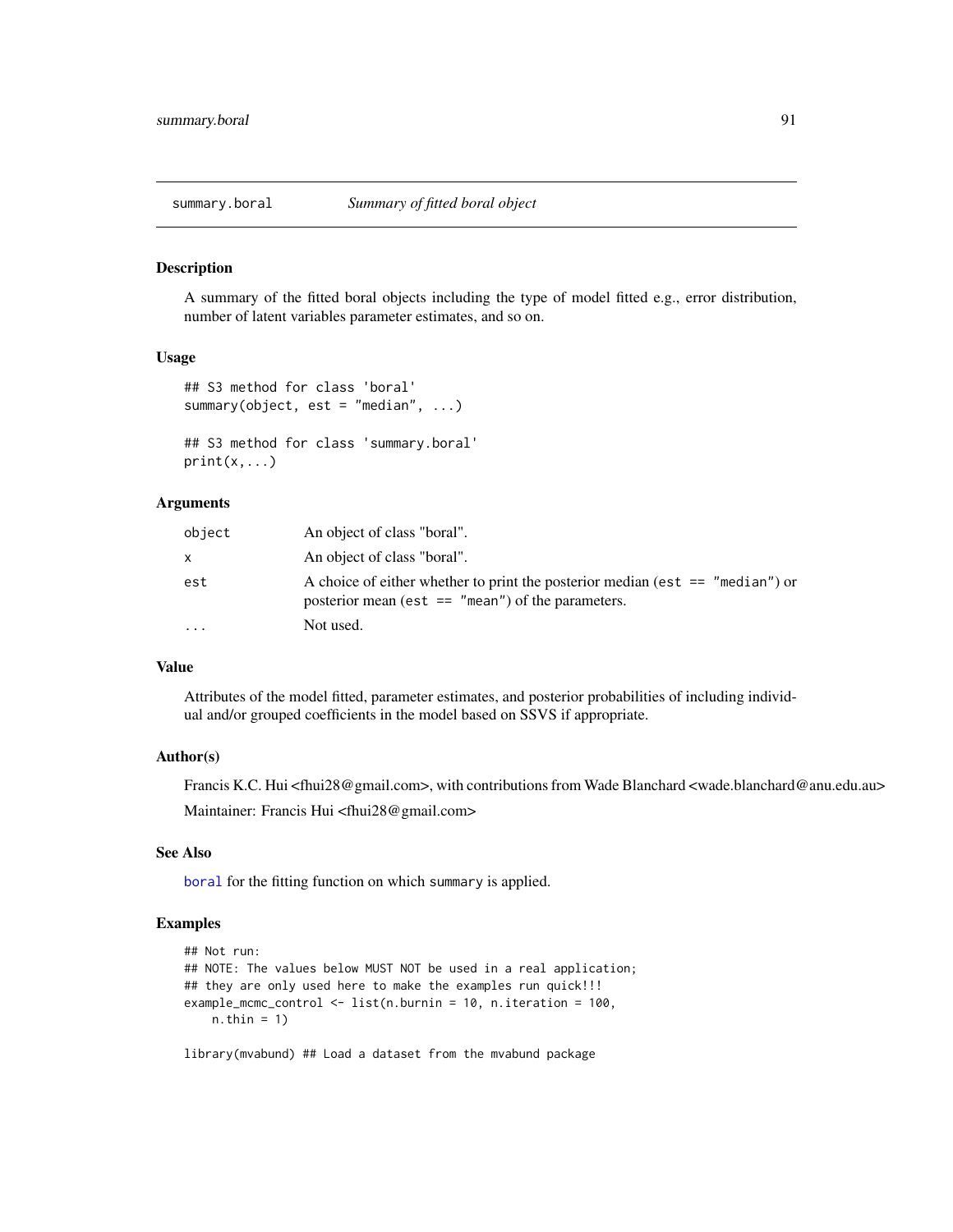```
data(spider)
y <- spider$abun
spiderfit_nb <- boral(y, family = "negative.binomial", lv.control = list(num.lv = 2),
   row.eff = "fixed", mcmc.control = example_mcmc_control)
summary(spiderfit_nb)
```
## End(Not run)